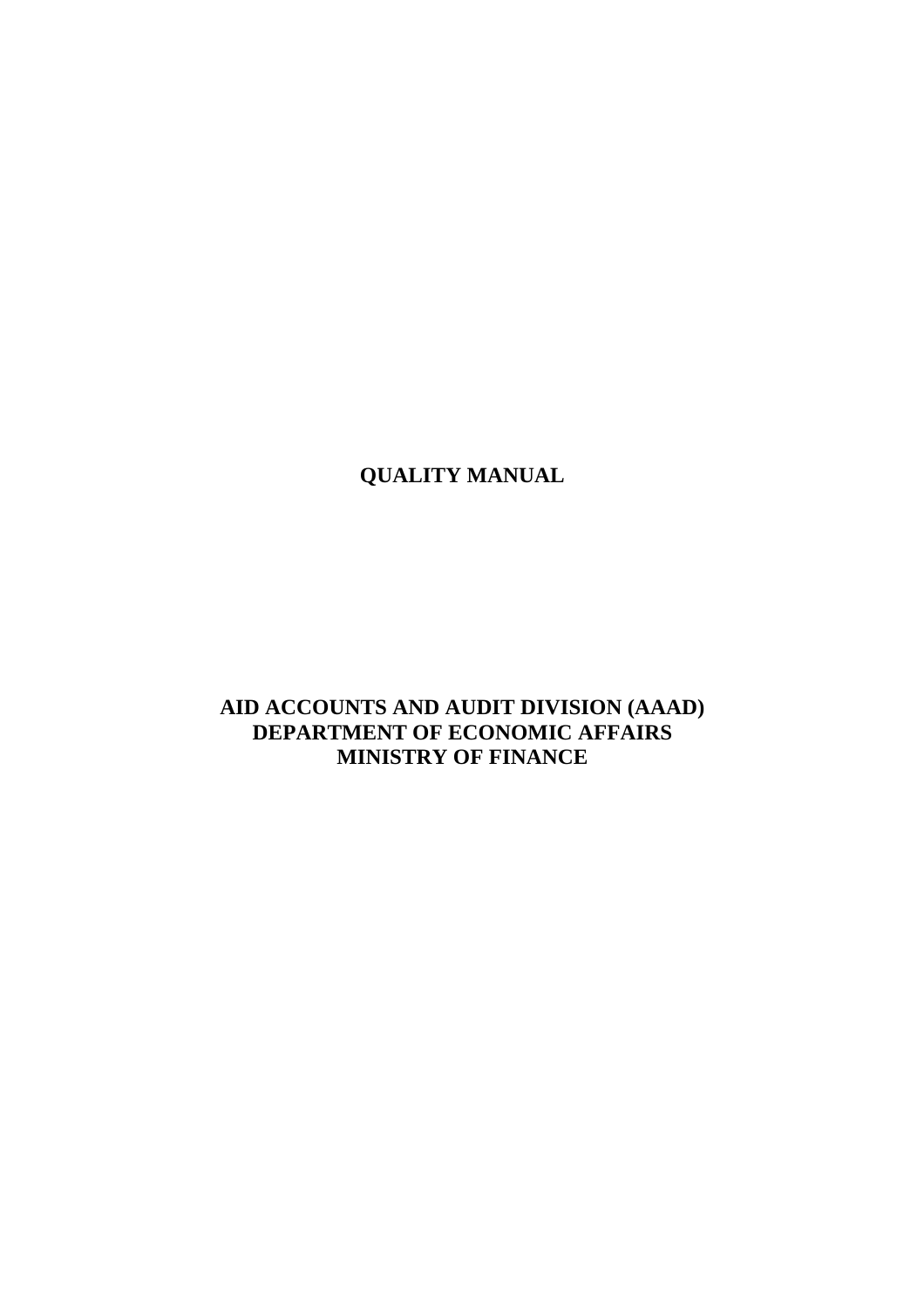| <b>AAAD</b>   |                                  | <b>OUALITY MANUAL</b>  |
|---------------|----------------------------------|------------------------|
|               |                                  | Doc. No.: $Q M 1.1$    |
| <b>NOTICE</b> | Issue No.: $\mathbf{0}$          |                        |
|               |                                  | Rev. No.: $\mathbf{0}$ |
| Signature     | Approved by                      | Page 1 of 1            |
|               | <b>Management Representative</b> | Date: 15/09/2004       |

## **NOTICE**

This is the QUALITY MANUAL leading the Quality Management System established in the Aid Accounts and Audit Division (**AAAD**), for the scope of operation mentioned within.

- This Manual is approved by the undersigned and governed by the Document control procedure established herein.
- This is the Copyright property of **AAAD** and no part of this or other manual is permitted to be copied in any medium, partly or fully, for any purpose.
- This manual is released as controlled copy to the specified users as per the approved distribution list provided herein. Any other copies of this manual used are treated as uncontrolled copies and not governed by the system.
- The members of **AAAD** are encouraged to react/suggest points for the improvements of the QMS. However, any change in the Quality Manual is treated as valid only if formally approved.
- The Management Representative (**MR**) can be approached for any clarification or doubts.
- This manual is approved on the **Fifteenth of September, 2004.**

**Controller of Aid Accounts and Audit**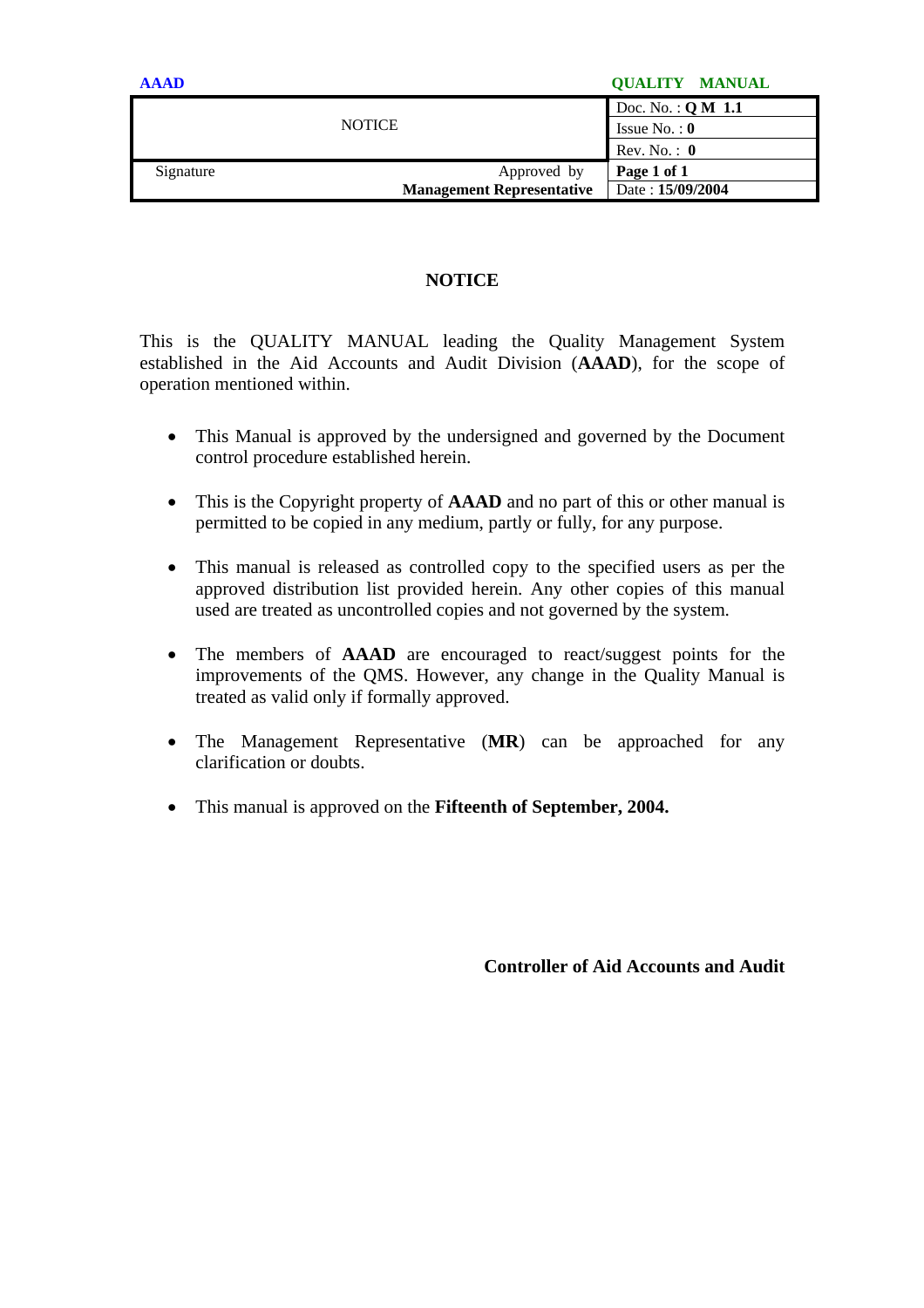| <b>AAAD</b> |                                  | <b>OUALITY MANUAL</b>          |
|-------------|----------------------------------|--------------------------------|
|             | <b>REVISION RECORD</b>           | Doc. No.: $Q M$ 1.2            |
|             |                                  | <b>Issue No.:</b> $\mathbf{0}$ |
|             |                                  | Rev. No. : 0                   |
| Signature   | Approved by                      | Page 1 of 1                    |
|             | <b>Management Representative</b> | Date: 15/09/2004               |

**FMT : 001** 

# **REVISION RECORD**

The following is the compilation of amendments done in the Quality Manual.

**QUALITY MANUAL** Issue No. : **0** 

| S. No. |              | <b>Document Reference</b> |             | Rev. | <b>Brief</b> on   | <b>Updation</b> |             |
|--------|--------------|---------------------------|-------------|------|-------------------|-----------------|-------------|
|        | <b>Title</b> | Doc. No.                  | Page<br>No. | No.  | <b>Amendments</b> | Sign            | <b>Date</b> |
|        |              |                           |             |      |                   |                 |             |
|        |              |                           |             |      |                   |                 |             |
|        |              |                           |             |      |                   |                 |             |
|        |              |                           |             |      |                   |                 |             |
|        |              |                           |             |      |                   |                 |             |
|        |              |                           |             |      |                   |                 |             |
|        |              |                           |             |      |                   |                 |             |
|        |              |                           |             |      |                   |                 |             |
|        |              |                           |             |      |                   |                 |             |
|        |              |                           |             |      |                   |                 |             |
|        |              |                           |             |      |                   |                 |             |
|        |              |                           |             |      |                   |                 |             |
|        |              |                           |             |      |                   |                 |             |
|        |              |                           |             |      |                   |                 |             |
|        |              |                           |             |      |                   |                 |             |
|        |              |                           |             |      |                   |                 |             |
|        |              |                           |             |      |                   |                 |             |
|        |              |                           |             |      |                   |                 |             |
|        |              |                           |             |      |                   |                 |             |
|        |              |                           |             |      |                   |                 |             |
|        |              |                           |             |      |                   |                 |             |
|        |              |                           |             |      |                   |                 |             |
|        |              |                           |             |      |                   |                 |             |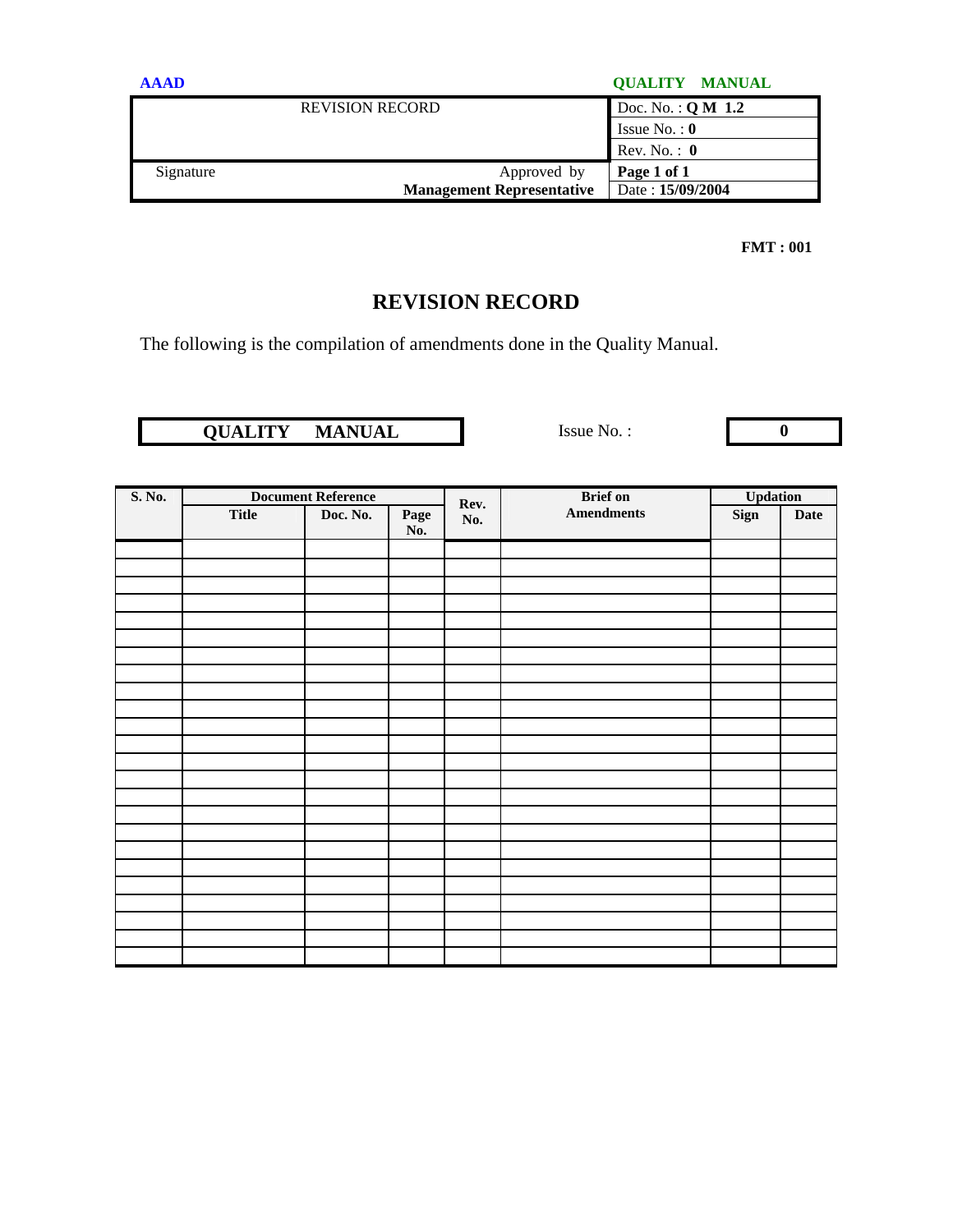#### **QUALITY MANUAL**

|           | Doc. No.: $Q M 1.3$              |                  |  |  |
|-----------|----------------------------------|------------------|--|--|
|           | <b>Issue No.:</b> 0              |                  |  |  |
|           | Rev. No.: $\mathbf{0}$           |                  |  |  |
| Signature | Approved by                      | Page 1 of 2      |  |  |
|           | <b>Management Representative</b> | Date: 15/09/2004 |  |  |

# **CONTENTS**

|                | <b>Section</b>                      |                  |                          | <b>Document</b>                              |  |
|----------------|-------------------------------------|------------------|--------------------------|----------------------------------------------|--|
| No.            | <b>Name</b>                         | No.              | <b>Name</b>              |                                              |  |
| 1              | General                             |                  |                          |                                              |  |
|                |                                     | 1.1              | Notice                   |                                              |  |
|                |                                     | 1.2              | <b>Revision Records</b>  |                                              |  |
|                |                                     | 1.3              | Contents                 |                                              |  |
|                |                                     | 1.4              | <b>Distribution List</b> |                                              |  |
| 2              | Introduction                        |                  |                          |                                              |  |
|                |                                     | 2.1              |                          | Organisation background                      |  |
|                |                                     | 2.2              | <b>Business profile</b>  |                                              |  |
|                |                                     | 2.3              |                          | Operational Arrangement Overview             |  |
|                |                                     | 2.4              | Abbreviations            |                                              |  |
|                |                                     | 2.5              |                          | Terminology / definition                     |  |
|                |                                     | 2.6              |                          | <b>Typical Process flow</b>                  |  |
|                |                                     | 2.7              |                          | Integrated computerised system (ICS) outline |  |
| 3              | <b>QMS</b> Principle Highlights     |                  |                          |                                              |  |
|                |                                     | 3.1              |                          | Scope of QMS coverage                        |  |
|                |                                     | $\overline{3.2}$ | Quality policy           |                                              |  |
|                |                                     | 3.3              |                          | Quality objectives (Overview)                |  |
|                |                                     | $\overline{3.4}$ |                          | Quality objectives (Description)             |  |
| $\overline{4}$ | <b>Quality Management System</b>    |                  |                          |                                              |  |
| $\overline{5}$ | <b>Management Responsibility</b>    |                  |                          |                                              |  |
| 6              | <b>Resource Management</b>          |                  |                          |                                              |  |
| $\overline{7}$ | Product (Operation) Realisation     |                  |                          |                                              |  |
| 8              | Measurement, Analysis & Improvement |                  |                          |                                              |  |
| 9              | <b>QMS</b> Procedures               |                  |                          |                                              |  |
|                |                                     | 9.1              | Document control         |                                              |  |
|                |                                     | 9.2              | Records control          |                                              |  |
|                |                                     | 9.3              | Internal audit           |                                              |  |
|                |                                     | 9.4              | Non Conformity Control   |                                              |  |
|                |                                     | 9.5              | Corrective action        |                                              |  |
|                |                                     | 9.6              | Preventive action        |                                              |  |
|                |                                     | 9.7              | Management review        |                                              |  |
| 10             | Annexures                           |                  |                          |                                              |  |
|                |                                     | 10.1             | Tables/Guidelines        |                                              |  |
|                |                                     |                  | 10.1.01                  | <b>Competence Monitoring Guidelines</b>      |  |
|                |                                     |                  | 10.1.02                  | Deficiency Value Table                       |  |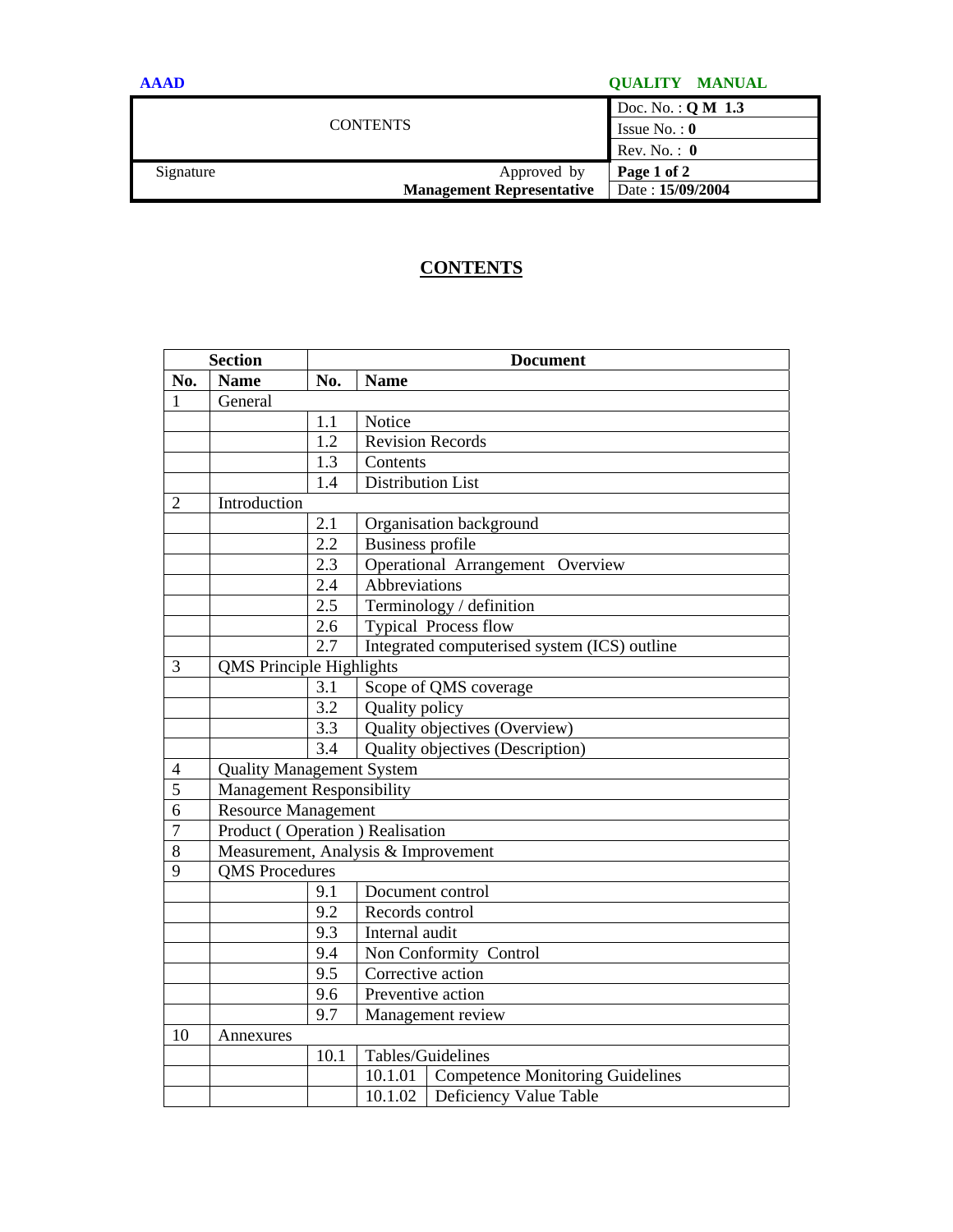## **AAAD QUALITY MANUAL** Doc. No. : **Q M 1.3**  CONTENTS Issue No. : **0**

|           | <b>Issue No.:</b> 0              |                        |
|-----------|----------------------------------|------------------------|
|           |                                  | Rev. No.: $\mathbf{0}$ |
| Signature | Approved by                      | Page 2 of 2            |
|           | <b>Management Representative</b> | Date: $15/09/2004$     |

|     | <b>Section</b> |      |                 | <b>Document</b>                                 |
|-----|----------------|------|-----------------|-------------------------------------------------|
| No. | <b>Name</b>    | No.  | <b>Name</b>     |                                                 |
|     |                | 10.2 | Forms / Formats |                                                 |
|     |                |      | 10.2.01         | Revision record                                 |
|     |                |      | 10.2.02         | Master register for document release            |
|     |                |      | 10.2.03         | Complaints register                             |
|     |                |      | 10.2.04         | Alarm note register                             |
|     |                |      | 10.2.05         | Internal audit report                           |
|     |                |      | 10.2.06         | Minutes of MRM                                  |
|     |                |      | 10.2.07         | Alarm note                                      |
|     |                | 10.3 | Miscellaneous   |                                                 |
|     |                |      | 10.3.01         | Organisational hierarchy                        |
|     |                |      | 10.3.02         | Operational responsibility / authority          |
|     |                |      | 10.3.03         | <b>ICS</b> – Salient features                   |
|     |                |      | 10.3.04         | Typical screen templates (ICS)                  |
|     |                |      | 10.3.05         | AAAD Web Site                                   |
|     |                |      | 10.3.06         | QMS process overview                            |
|     |                |      | 10.3.07         | Operational inter-relations overview            |
|     |                |      | 10.3.08         | Documentation scenario                          |
|     |                |      | 10.3.09         | Records scenario                                |
|     |                |      | 10.3.10         | Stakeholder Scenario                            |
|     |                |      | 10.3.11         | Quality plan overview                           |
|     |                |      | 10.3.12         | List of categories of External Origin Documents |
|     |                |      | 10.3.13         | List of Q-Cadre Positions                       |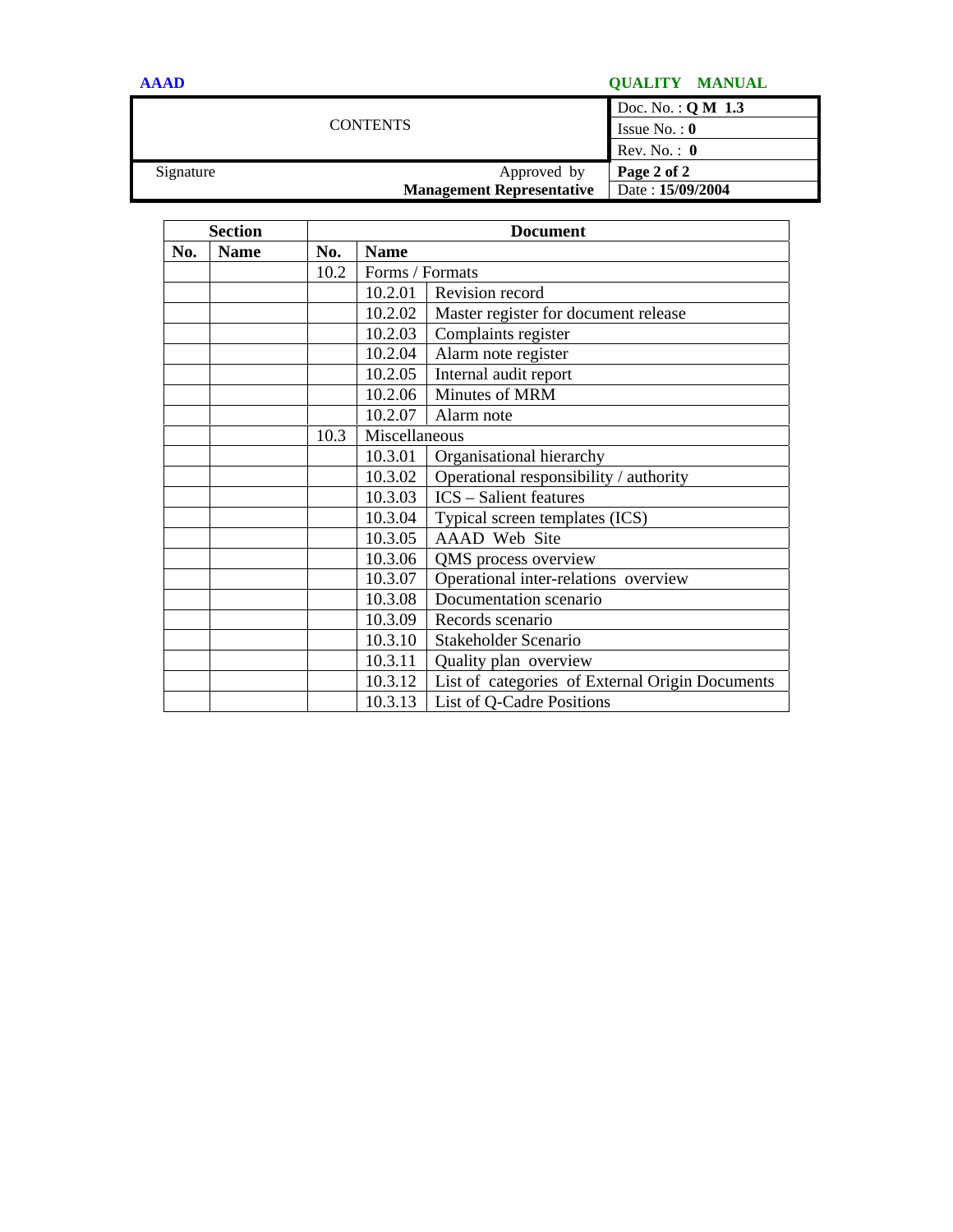| <b>AAAD</b> |                                  | <b>OUALITY MANUAL</b> |
|-------------|----------------------------------|-----------------------|
|             |                                  | Doc. No.: Q M 1.4     |
|             | <b>DISTRIBUTION LIST</b>         | Issue No.: $0$        |
|             |                                  | Rev. No. : 0          |
| Signature   | Approved by                      | Page 1 of 1           |
|             | <b>Management Representative</b> | Date: 15/09/2004      |

## **DISTRIBUTION LIST**

1. The following is the approved distribution list of the "**Controlled copies"** of the **Quality System Documents.**

| S No.                       | <b>Name of Quality</b><br>system Document | Covering                                                                                                                                                                                       | <b>Controlled</b><br>copy<br>released to                                                                        | <b>Remarks</b> |
|-----------------------------|-------------------------------------------|------------------------------------------------------------------------------------------------------------------------------------------------------------------------------------------------|-----------------------------------------------------------------------------------------------------------------|----------------|
| 1                           | <b>Quality Manual</b>                     | Description of the QMS<br>$\bullet$<br>Principles<br>Leading the QMS<br>٠<br><b>Quality Policy</b><br>Scope of QMS<br>$\bullet$<br>Documented (ISO Mandatory)<br>$\bullet$<br>Procedures       | CAAA<br>MR(Note 2)<br><b>JCA</b>                                                                                | Note 1         |
| $\mathcal{D}_{\mathcal{L}}$ | <b>Procedure Manual</b>                   | Overview, Role and structure of<br>AAAD<br><b>Operating Procedures</b><br>$\bullet$<br>Activity descriptions<br>٠<br>Process contents of activities<br>٠<br><b>Operational Records Keeping</b> | <b>CAAA</b><br>MR(Note 2)<br><b>JCA</b><br>DCA <sub>1</sub><br>DCA <sub>2</sub><br>DCA3<br><b>Section Heads</b> | Note 3         |

- Note 1 : An uncontrolled copy (by way of photocopy of valid controlled copy, as on date) shall be released to the certifying bodies.
- Note 2 : This copy is meant for the use of any other person as required. But, this is physically available with the Management Representative (MR).
- Note 3: This copy is available only with 'read facility' at the desktop of all computers.
- Note 4 : These are the activities carried out by AAAD during the operation and are normally referred to as PROCEDURES. Hence, this compilation is called as 'Procedure Manual'.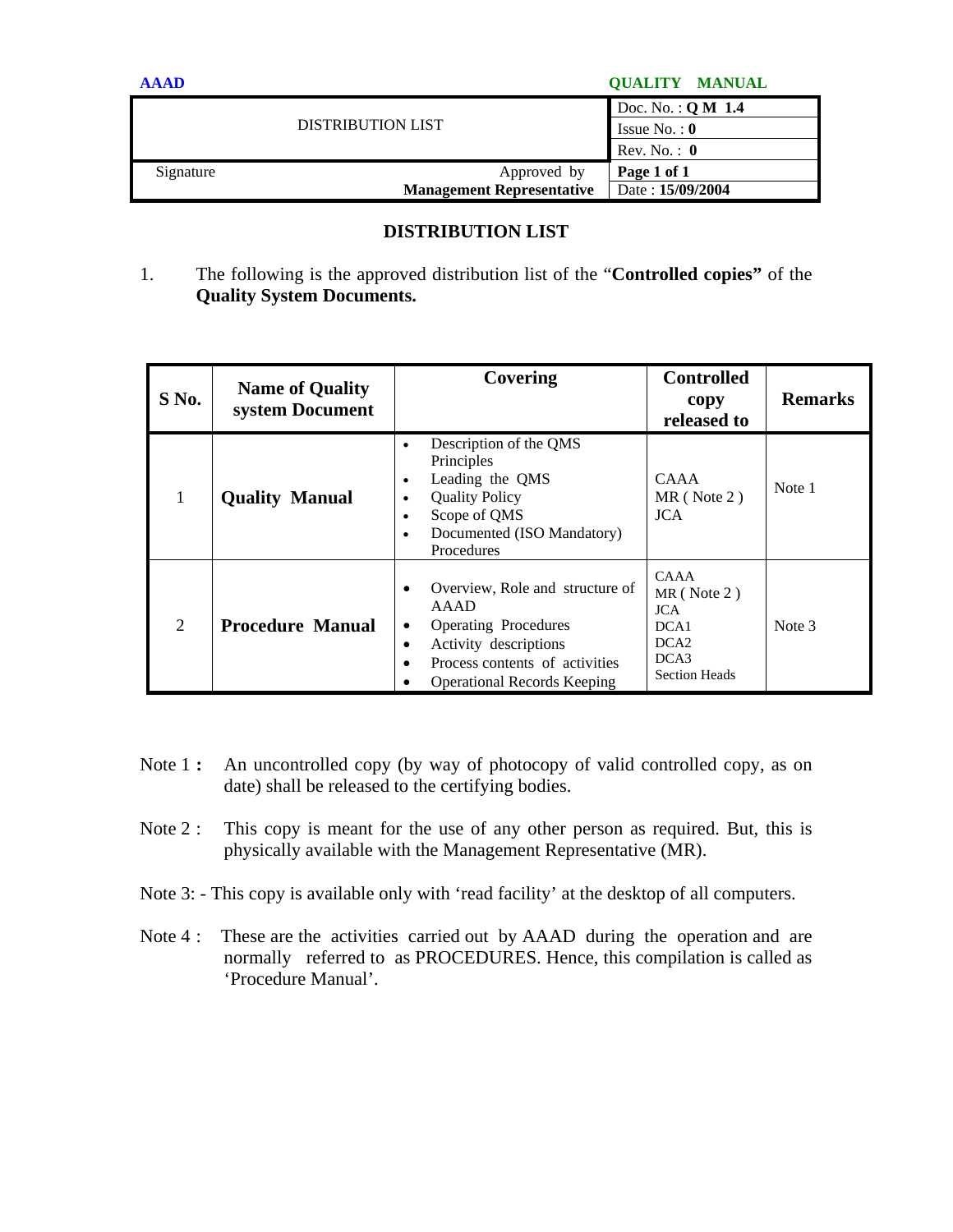| <b>AAAD</b> |                                  | <b>OUALITY MANUAL</b> |
|-------------|----------------------------------|-----------------------|
|             |                                  | Doc. No.: $Q M 2.1$   |
|             | ORGANISATIONAL BACKGROUND        | Issue $No. : 1$       |
|             |                                  | Rev. No. : 0          |
| Signature   | Approved by                      | Page 1 of 3           |
|             | <b>Management Representative</b> | Date: 23/09/2005      |

## **ORGANISATIONAL BACKGROUND**

- 1. The organisation, Aid Accounts and Audit Division, referred as **AAAD**, is one of the divisions of the Department of Economic Affairs under the Ministry of Finance, Government of India.
- 2. Government of India, through bilateral, and multilateral agreements, takes external assistance by way of loans / grants. The assistance/aid may be for the programme/projects implemented directly by the Central/ State Government or for non-government bodies where GOI is a guarantor.
- 3. Generally these aids are not utilised/disbursed in one go, but, disbursed at various stages of the project. Similarly, the repayment generally starts after the expiry of moratorium period.
- 4. Since GOI is involved, directly or indirectly in utilisation and debt servicing of this assistance, AAAD is responsible to maintain and control the accounts of this assistance.
- 5. The Ministry of Finance, Department of Economic Affairs consists of many operational wings addressing various requirements of Economy.
- 6. One such wing of Department of Economic Affairs is "External Finance Wing" which has the following divisions:
	- (1) CM & ECB Division
	- (2) FT & Investments
	- $(3)$  EEC
	- (4) Administration Division
	- (5) Currency & Coinage Division
	- (6) Japan & UN Division
	- (7) ADB; Infrastructure and PMU Division
	- (8) Fund Bank Division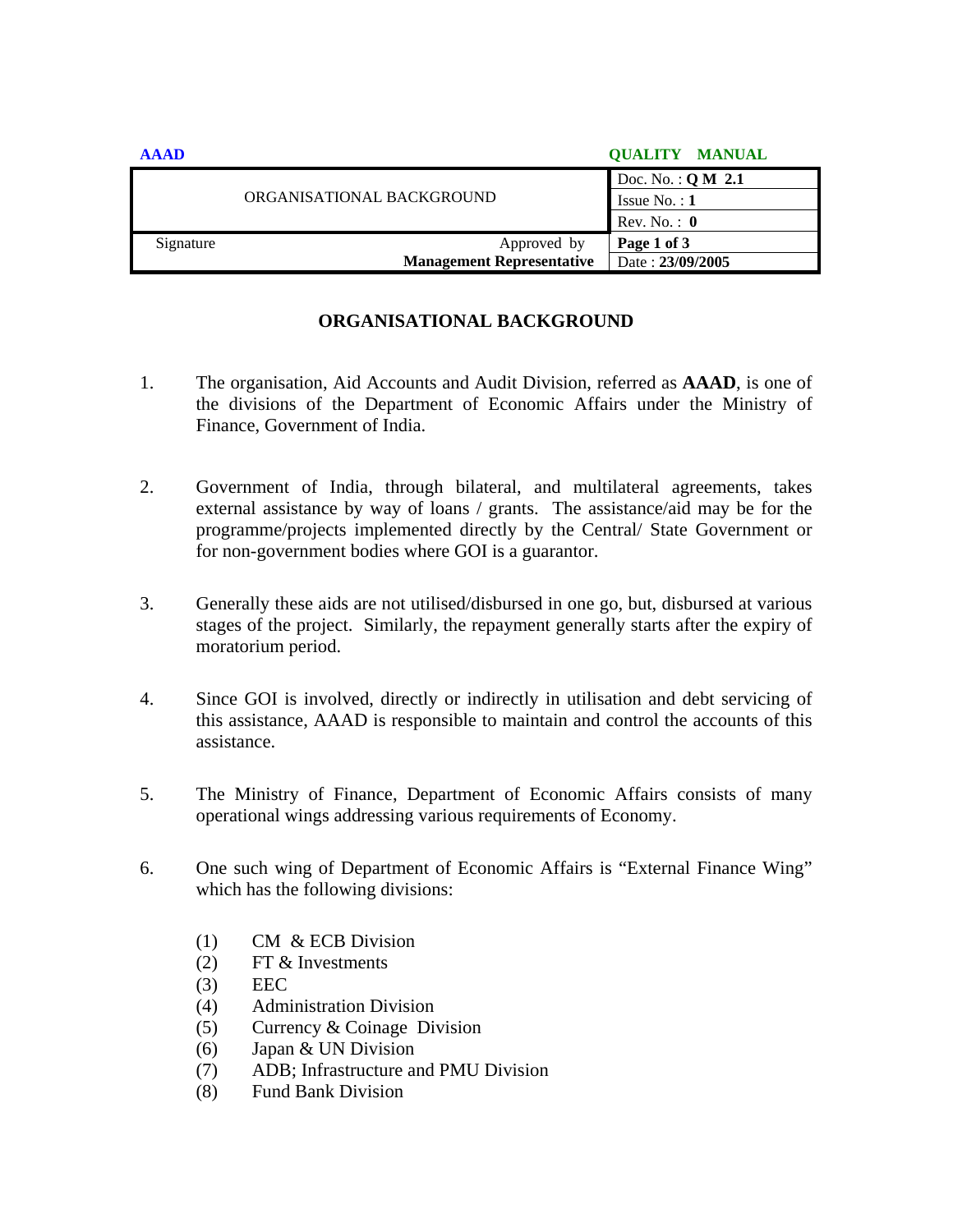| <b>AAAD</b> |                                  | <b>OUALITY MANUAL</b>  |
|-------------|----------------------------------|------------------------|
|             |                                  | Doc. No.: $Q M 2.1$    |
|             | ORGANISATIONAL BACKGROUND        | Issue $No. : 1$        |
|             |                                  | Rev. No.: $\mathbf{0}$ |
| Signature   | Approved by                      | Page 2 of 3            |
|             | <b>Management Representative</b> | Date: 23/09/2005       |

- (9) Aid Accounts and Audit Division
- (10) Economic Division
- 7. Each Division is headed by a "Joint Secretary" and is directly reporting to the External Finance Wing headed by an "Additional Secretary" as illustrated in Section QM 10.3.1.
- 8. The Aid Accounts and Audit Division is headed by the "Controller" of the rank of Joint Secretary and is supported by a set of officers and staff.
- 9. In addition to accounting of External Aid and other related issues, the audit of import licenses issued to registered exporters under EXIM Policy by the Ministry of Commerce, GOI as Export Promotion, is also the responsibility of AAAD and is functioning from the office of Controller, AAAD.
- 10. For the purpose of compilation of Central Government receipts and expenditure on a monthly basis and onward submission to the Controller General of Accounts (CGA) towards records keeping on behalf of the Government of India (GOI), a PAO is also functioning and interacting with AAAD as needed.

## 11. **The established QMS, however, does not cover the above mentioned two functions, i.e. EP Audit and PAO, under the scope.**

- 12. Thus, AAAD is an integral part of GOI functioning at the location indicated.
- 13. The officers and staff are GOI employees and are governed by the regulations, responsibilities and obligations of the positions they hold.
- 14. The Controller (CAAA) is mainly supported by an immediate team of Joint Controller (JCA) and three Deputy Controllers (DCA). This team, in turn, is further assisted by Accounts Officers (AO) suitably grouped in section wise arrangement.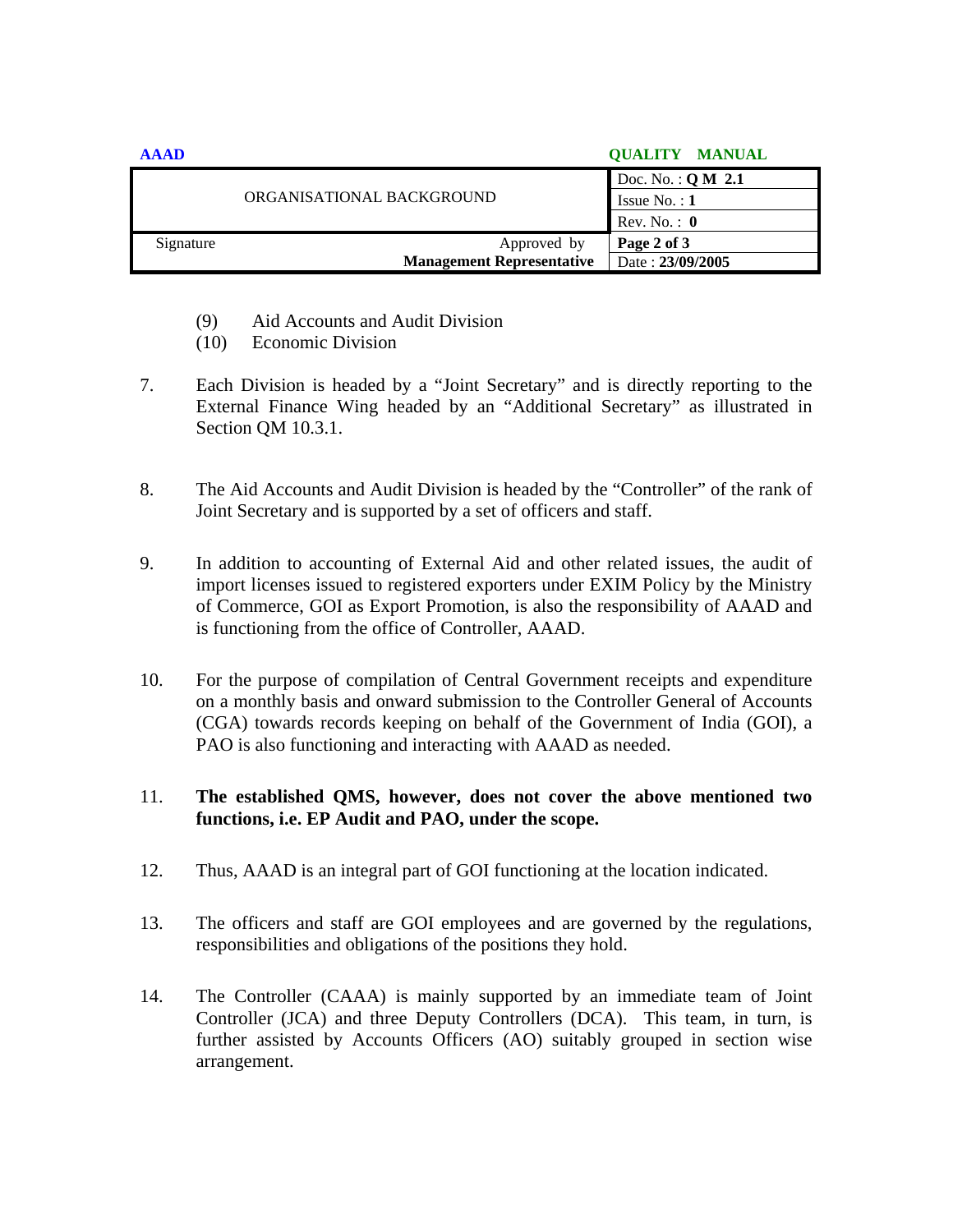| <b>AAAD</b> |                                  | <b>OUALITY MANUAL</b>  |
|-------------|----------------------------------|------------------------|
|             |                                  | Doc. No.: $Q M 2.1$    |
|             | ORGANISATIONAL BACKGROUND        | Issue $No. : 1$        |
|             |                                  | Rev. No.: $\mathbf{0}$ |
| Signature   | Approved by                      | Page 3 of 3            |
|             | <b>Management Representative</b> | Date: 23/09/2005       |

- 15. -The soft copy and hard copy of staff strength (as sanctioned) and the current strength is readily available with Shri Hemant Kumar of Disb I and Shri Naresh Kumar AAO of Administration section respectively.
- 16. Since the external bilateral and multilateral agencies interact with the project authorities through AAAD, the functional efficiency of AAAD is very important to build a "reputation" and "image" with the donors/agencies.
- 17. AAAD's past record is very impressive and attractive. In fact, certain external agencies have identified AAAD as a model for training their members.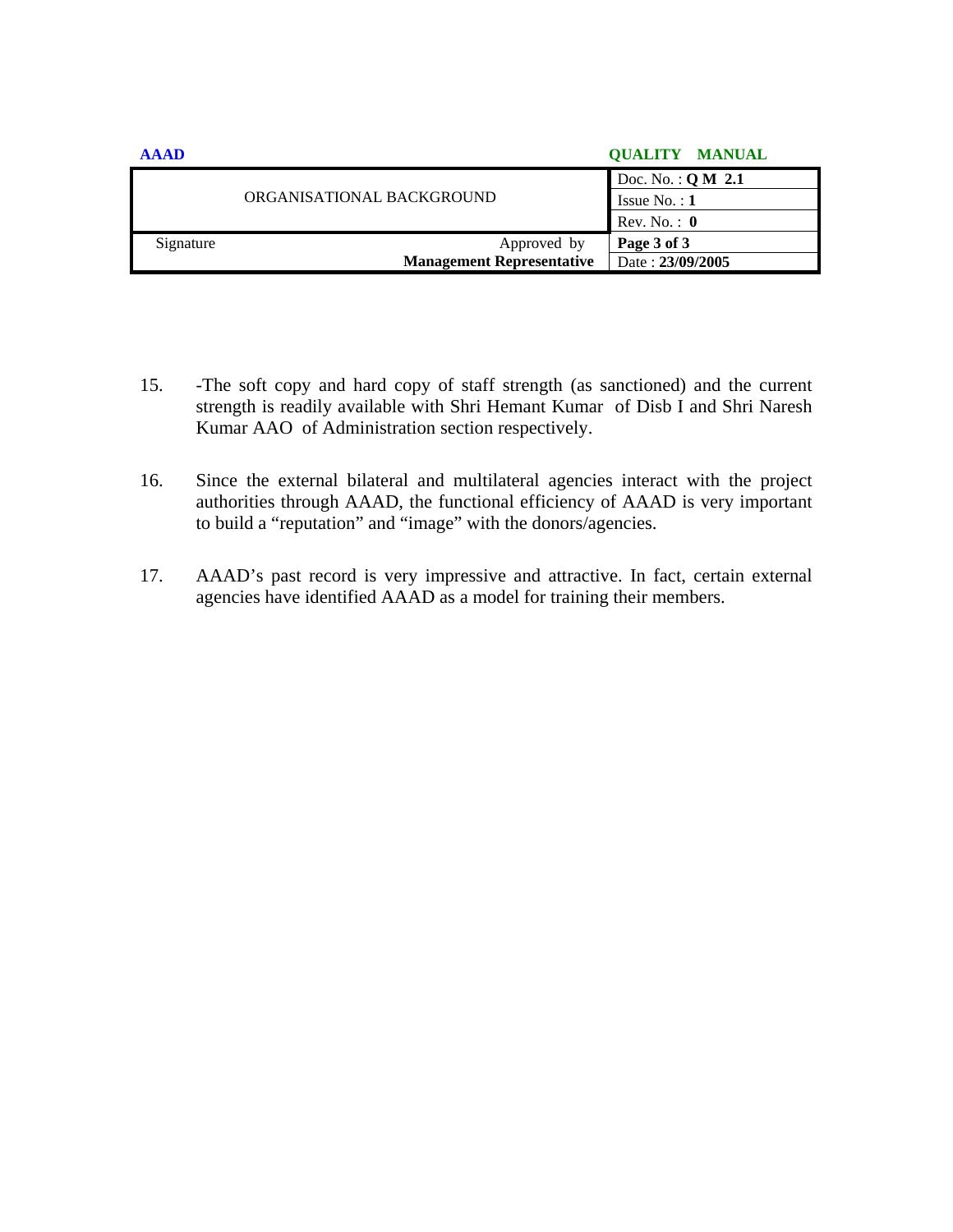| <b>AAAD</b> |                                  | <b>OUALITY MANUAL</b>  |
|-------------|----------------------------------|------------------------|
|             |                                  | Doc. No.: $Q M 2.2$    |
|             | OPERATIONALARRANGEMENT OVERVIEW  | Issue $No. : 1$        |
|             |                                  | Rev. No.: $\mathbf{0}$ |
| Signature   | Approved by                      | Page 1 of 3            |
|             | <b>Management Representative</b> | Date: 23/09/2005       |

## **OPERATIONAL ARRANGEMENT**

- 1. AAAD is responsible for drawing, accounting, managing and servicing of external loans/assistance taken by GOI from multilateral/bilateral funding agencies for implementing various developmental/social projects. This external assistance may be in the form of cash, commodities and technical know-how. At present, there are more than 25 multilateral/bilateral funding agencies providing external assistance through more than 1300 active loans/grants. Each funding agency has different systems/procedures/rules for disbursing/maintaining/ recording the external debt.
- 2. In a nutshell, the role of AAAD can be summarised as:
	- Acting as an interface between the funding agencies, various Ministries of GOI and the beneficiaries/project implementing agencies.
	- Debt recording and management covering:
		- Maintaining and recording loan agreements
		- Handling disbursements
		- Raising demands and recovering GOI dues from the importers where the imports have been financed out of external funding
		- Debt servicing of Government loans
		- Advising Plan Finance-I Division under Department of Expenditure for release of funds to State Governments in relation of projects related with external funding
		- Debt reporting to international funding and monitoring agencies
	- Preparation of sovereign external assistance receipt and debt service budget for inclusion in GOI budget document.
	- Publication of external assistance brochure on an annual basis
	- Web-publication of sovereign external debt portfolio
- 3. --The Aid Accounts and Audit Division is organised into three Group i.e. Disbursement Group, Debt Service Group, Co-ordination Group. Each group is organised into Sections for functional efficiency.

-(a) Disbursement Group has three sections viz Disb I, Disb II and Disb III.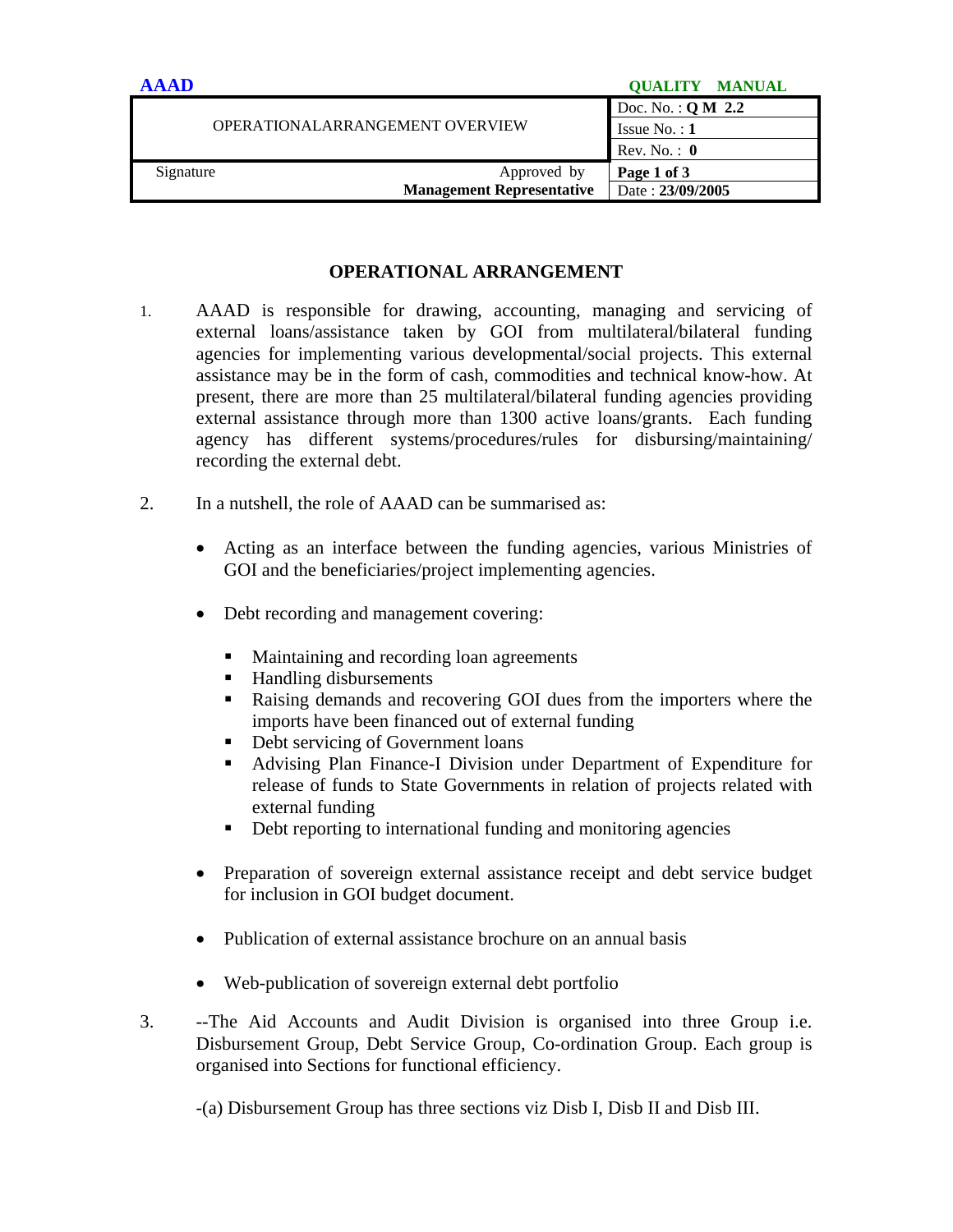| <b>AAAD</b> |                                  | <b>OUALITY MANUAL</b>  |
|-------------|----------------------------------|------------------------|
|             |                                  | Doc. No.: $Q M 2.2$    |
|             | OPERATIONALARRANGEMENT OVERVIEW  | Issue No.: $1$         |
|             |                                  | Rev. No.: $\mathbf{0}$ |
| Signature   | Approved by                      | Page 2 of 3            |
|             | <b>Management Representative</b> | Date: 23/09/2005       |

-(b) Debt Servicing Group has three section viz Debt Servicing, R&I and EP Audit (EP Audit does not fall under the scope of QMS).

-(c)Co-ordination Group has three sections viz Co-ordination, EDP and PAO(A/Wing). PAO(A/Wing) also does not fall under the scope of QMS.

4. The sections in Disbursement, Debt Service and Co-ordination Group deal with all matters relating to

Arranging of External aid receipts, under loans/grants and accounting of such receipts

Arranging of repayment/interest payment/premium/commitment charges payment etc.

Preparation of Budget Estimates for receipts under external loans/credits/grants, repayment of principal and payment of interest premium and commitment charges under loans/credits

Laying down accounting procedures for each Loan/ Grant Agreement/Preparation External Broucher.

Recovery from importers, of Rupee equivalent of foreign currency payments made against foreign loan/credits and grants under direct payment procedure.

The incoming and outgoing papers are handled and routed though Co-ordination Section.

- 5. The EP Audit Section carries out audit of export incentives availed by registered exporters covered by different types of licences, such as import replenishment licences, advance licences, export promotion Capital Goods licences etc.
- 6. EDP Section is responsible for maintenance of data on External Aid in two different systems i.e. ICS and CS-DRMS and generation of various MIS reports using the computerised system.
- 7. The entire external assistance taken by GOI can be classified in its characteristics as under:
	- Loan and Grants
	- Government and Non-government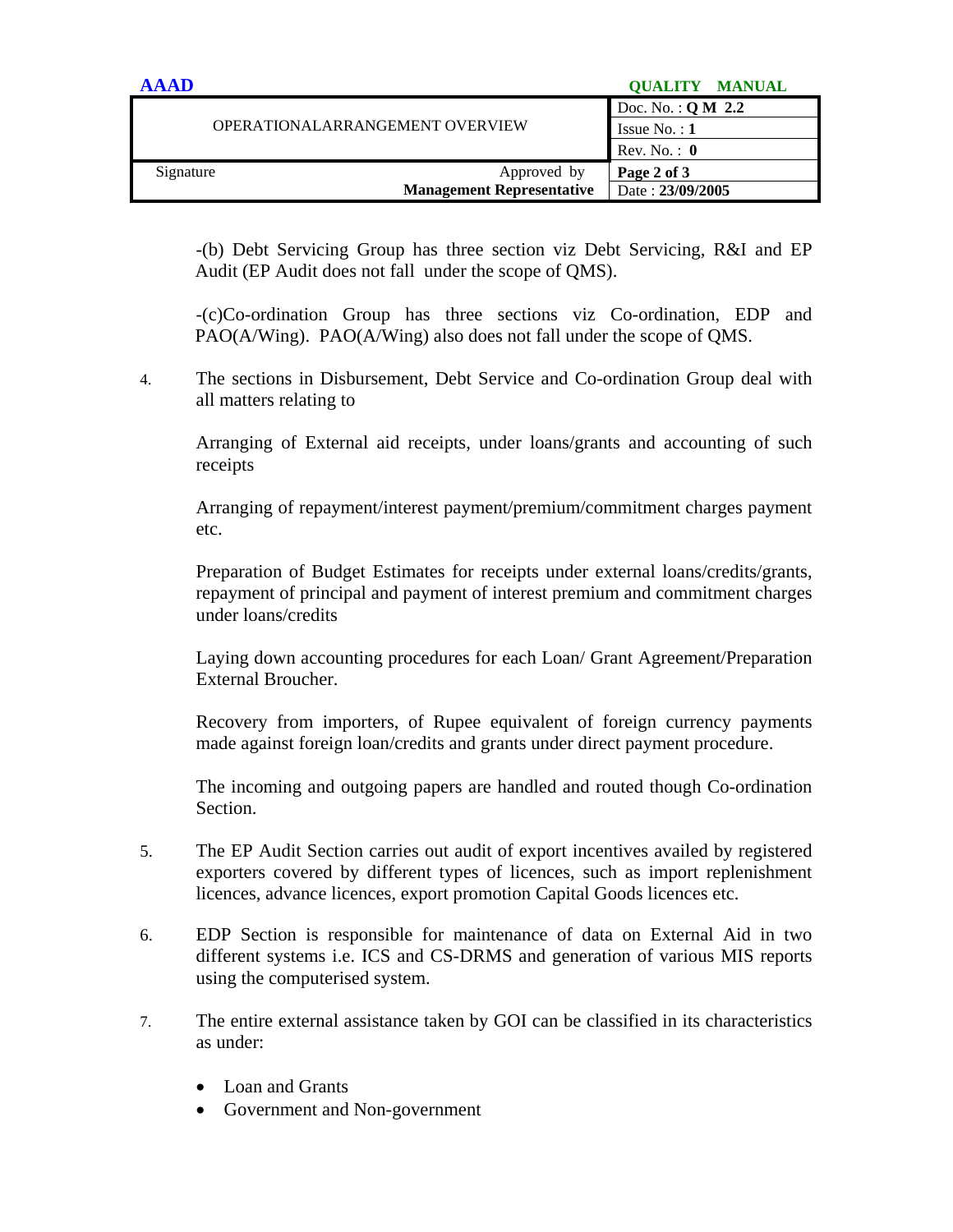| <b>AAAD</b> |                                  | <b>OUALITY MANUAL</b>  |
|-------------|----------------------------------|------------------------|
|             |                                  | Doc. No.: $Q M 2.2$    |
|             | OPERATIONALARRANGEMENT OVERVIEW  | Issue $No. : 1$        |
|             |                                  | Rev. No.: $\mathbf{0}$ |
| Signature   | Approved by                      | Page 3 of 3            |
|             | <b>Management Representative</b> | Date: 23/09/2005       |

- Multilateral and Bilateral
- Single state and Multi-state
- 8. The Accounts Wing is responsible for the final compilation of external assistance transactions in the accounts of Government of India. The Accounts wing, known as the PAO of AAAD is responsible for the Account 'Classification' and reconciliation.
- 9. The PAO compiles the accounts on monthly basis in the form of reports and forwards to CGA.
- 10. The external assistance that is directly taken by GOI falls under the category of Government, whereas the external assistance given by the donors directly to nongovernment agencies with GOI as guarantor are classified as non-government.
- 11. The external assistance agreements duly signed are received by AAAD from the concerned Credit Division in Ministry of Finance. Based on the terms and condition of the agreement, disbursements and repayments are made by/to the donor agencies.
- 12. A typical external assistance cycle comprises of
	- Commitments and Amendments
	- Disbursement cycle (initial 3-5 years)
	- Repayment cycle (5-25 years)
	- External assistance commitment (recorded in foreign currency)
	- Equivalent records maintained in INR for accounting in the government's book.
- 13. In addition, AAAD generates a budgetary proposal every financial year contributing data towards Annual Economic Survey report published by MOF and Proposals towards the up-coming Financial Budget.
- 14. As a link between the donor and the projects, AAAD is responsible to process the disbursement claim in due time period and release Additional Central Assistance (ACA) to projects through PF-I and State Governments.
- 15. The external Assistance Agreements are first updated in the Master of the ICS software which actually function as the master account book, whereby maintaining the status of various loan/aid.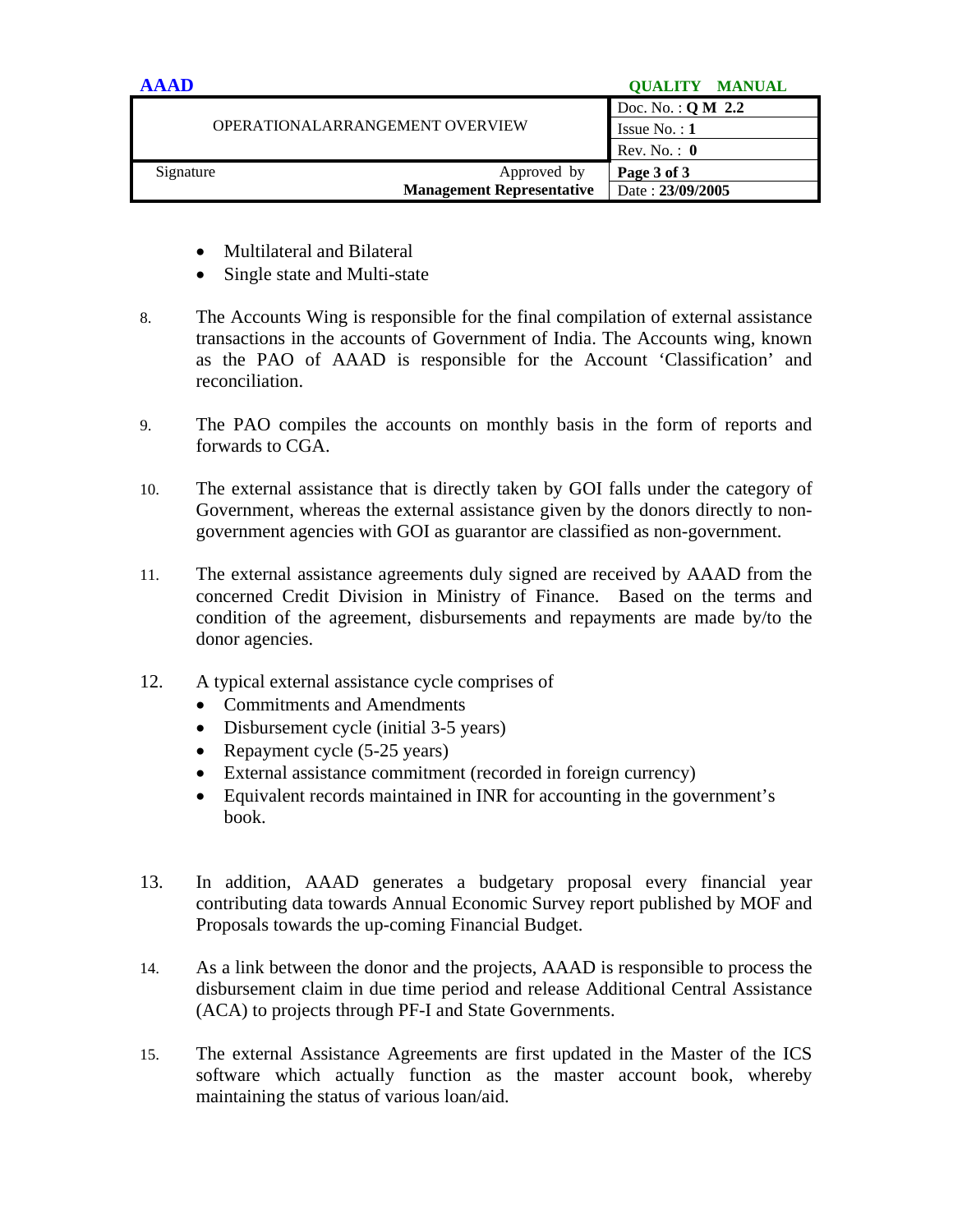| <b>AAAD</b> |                                  | <b>OUALITY MANUAL</b>  |
|-------------|----------------------------------|------------------------|
|             |                                  | Doc. No.: $Q M 2.2$    |
|             | OPERATIONALARRANGEMENT OVERVIEW  | Issue $No. : 1$        |
|             |                                  | Rev. No.: $\mathbf{0}$ |
| Signature   | Approved by                      | Page 4 of 3            |
|             | <b>Management Representative</b> | Date: 23/09/2005       |

- 16. Another major function of AAAD is to provide data relating to external assistance for answering Parliament Questions directly or indirectly.
- 17. The entire responsibility of discharging debt service liability of Government loans on due date rests with AAAD.
- 18. Tracking of exchange rate variation/adverse balances.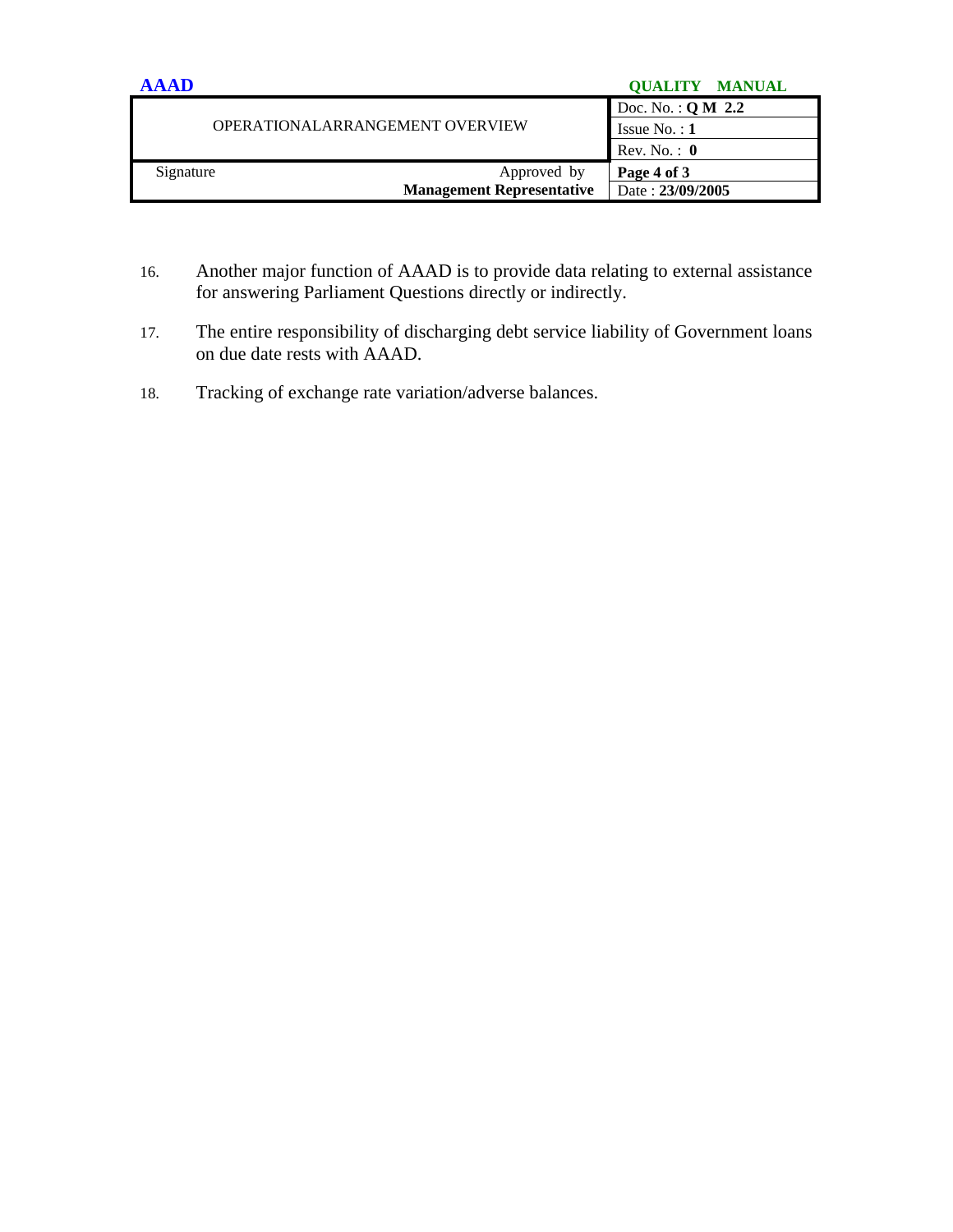| <b>AAAD</b> |                                  | <b>OUALITY MANUAL</b>   |
|-------------|----------------------------------|-------------------------|
|             |                                  | Doc. No.: $Q M 2.3$     |
|             | <b>BUSINESS PROFILE</b>          | Issue No.: $\mathbf{0}$ |
|             |                                  | Rev. No.: $\mathbf{0}$  |
| Signature   | Approved by                      | Page 1 of 3             |
|             | <b>Management Representative</b> | Date: 15/09/2004        |

BUSINESS PROFILE

- 1. AAAD is functioning as a division under the MOF as outlined in organisation background.
- 2. The operational control of AAAD is carried out through the organisational arrangement headed by the Controller. The hierarchical arrangement of AAAD is as presented in QM 10.3.1.
- 3. Physically the AAAD is functioning at the  $5<sup>th</sup>$  floor, `B' Wing, Janpath Bhavan, New Delhi - 110 001.
- 4. For effective functioning, AAAD is organised into six Sections, and two additional sections (PAO and EP Audit sections that are excluded from the scope of QMS). The role and functional coverage of these sections are as presented in page 3 herein.
- 5. The incoming and outgoing papers are handled and routed by the "Inward" and "Dispatch" functions of the administration, that is attached to one of the three Disbursement Section.
- 6. The functioning of AAAD is mainly supported by two important computer system:

Commonwealth Secretariat Debt Recording and Management System (CS-DRMS) Integrated Computerised System (ICS)

- 7. CS-DRMS is **Commonwealth Secretariat Debt Recording and Management system** mainly used to record and monitor external debt portfolio. This serves as a good information source for future debt service cost analysis and planning.
- 8. Considering the facilities and promptness required, an on-line computerised System called "Integrated Computerised System" (ICS) is developed with necessary compatibility with CS-DRMS for data sharing. (For an outline on ICS see QM 2.7)
- 9. The Internet era provides possibilities of instant information. Keeping pace with the trend, AAAD also maintains a web site that provides e-link to various agencies. The web site is expected to reduce the cycle time for document flow and information flow.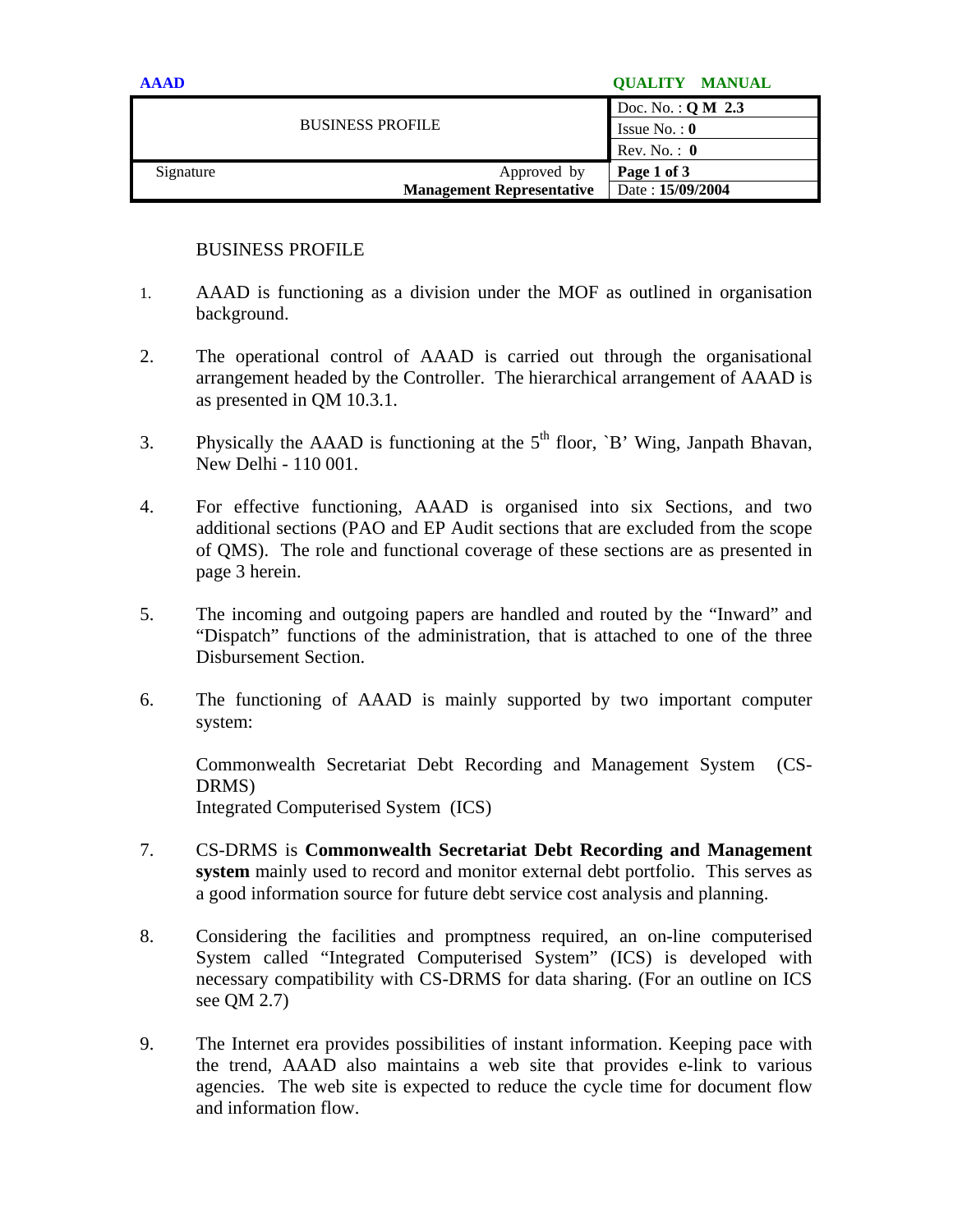| <b>AAAD</b> |                                  | <b>OUALITY MANUAL</b>  |
|-------------|----------------------------------|------------------------|
|             |                                  | Doc. No.: $Q M 2.3$    |
|             | Issue No.: $\mathbf{0}$          |                        |
|             |                                  | Rev. No.: $\mathbf{0}$ |
| Signature   | Approved by                      | Page 2 of 3            |
|             | <b>Management Representative</b> | Date: 15/09/2004       |

- 10. The web site is hosted through National Informatic Centre (NIC) of Ministry of Information Technology and is updated regularly.
- 11. The operation of AAAD caters to the main function of External Debt Accounting in the form of

Commitment and amendments Disbursement Debt service payment Data consolidation Accounting in loan currency and rupee equivalents

- 12. The process varies slightly from case to case. But, a general typical flow of events is as outlined in QM 2.6.
- 13. The operation of AAAD is overall controlled by CAAA. The established Quality Management System covers all vital operational elements and governed by ISO 9001 : 2000.
- 14. The coverage and overview of the QMS is outlined in QM 4
- 15. The documentation controlling the AAAD functioning as well as the QMS are outlined in **"Document Control "** Procedure **QM 9.1.**
- 16. As a result of the QMS and as warranted by the ISO 9001: 2000 the Quality Records are maintained as outlined in **"Records Control " Procedure (QM 9.2).**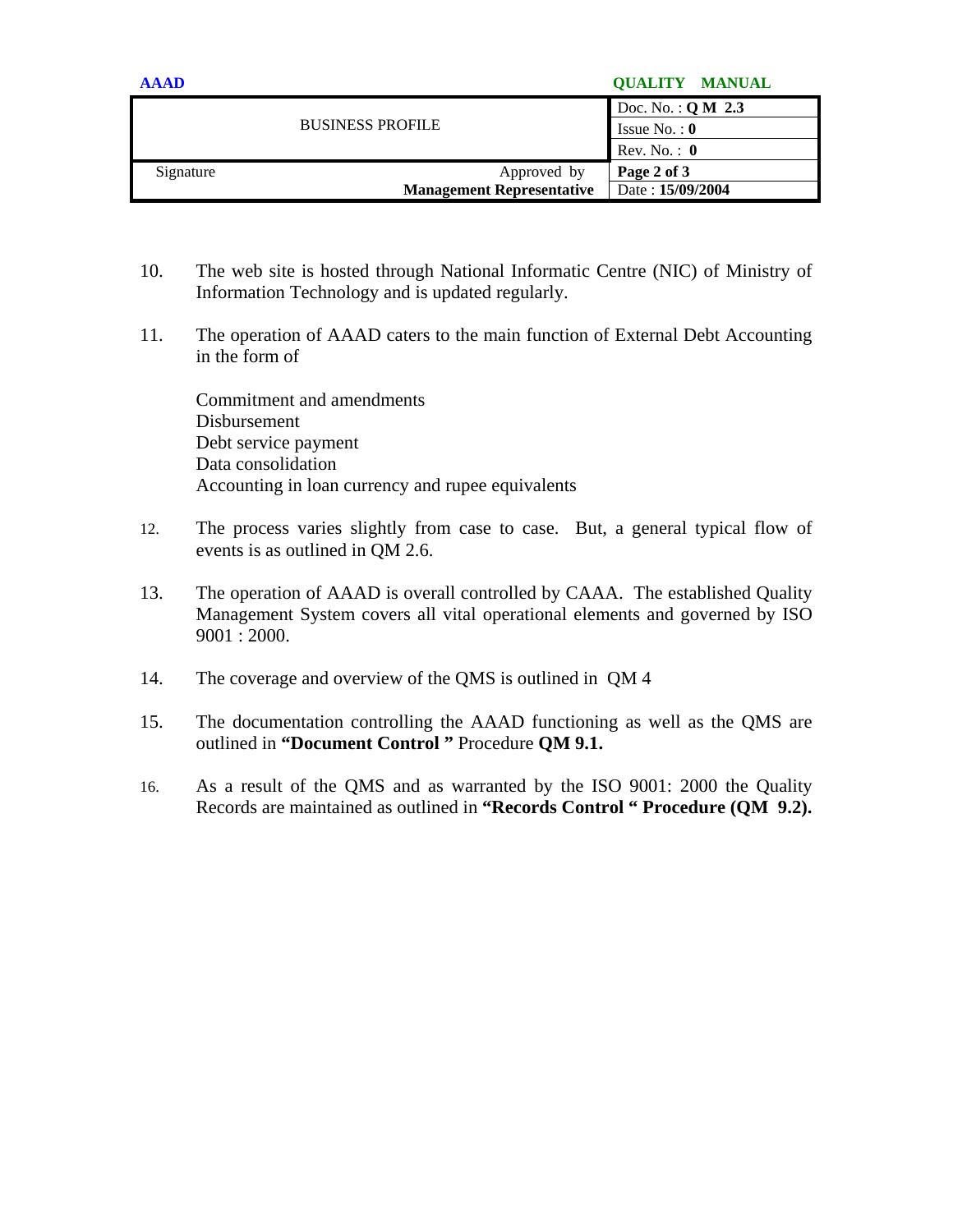|                                                                                                                                                                                                                                                                                                                                                                                                       |                                                                                                                                                                                                                                                                                          | <b>AAAD</b>                                                                                                                                                                                                                                                                                                                                                                                                                     |                                                                                                                                                                                                             |                                                                                                                                               |                                                                                                                                       | <b>QUALITY MANUAL</b>                                                                                                                                                                                     |
|-------------------------------------------------------------------------------------------------------------------------------------------------------------------------------------------------------------------------------------------------------------------------------------------------------------------------------------------------------------------------------------------------------|------------------------------------------------------------------------------------------------------------------------------------------------------------------------------------------------------------------------------------------------------------------------------------------|---------------------------------------------------------------------------------------------------------------------------------------------------------------------------------------------------------------------------------------------------------------------------------------------------------------------------------------------------------------------------------------------------------------------------------|-------------------------------------------------------------------------------------------------------------------------------------------------------------------------------------------------------------|-----------------------------------------------------------------------------------------------------------------------------------------------|---------------------------------------------------------------------------------------------------------------------------------------|-----------------------------------------------------------------------------------------------------------------------------------------------------------------------------------------------------------|
|                                                                                                                                                                                                                                                                                                                                                                                                       |                                                                                                                                                                                                                                                                                          | <b>BUSINESS PROFILE</b>                                                                                                                                                                                                                                                                                                                                                                                                         |                                                                                                                                                                                                             |                                                                                                                                               | Doc. No.: Q M 2.3<br>Issue No.: $0$<br>Rev. No.: $\mathbf{0}$                                                                         |                                                                                                                                                                                                           |
| Signature                                                                                                                                                                                                                                                                                                                                                                                             |                                                                                                                                                                                                                                                                                          |                                                                                                                                                                                                                                                                                                                                                                                                                                 |                                                                                                                                                                                                             | Approved by<br><b>Management Representative</b>                                                                                               | Page 3 of 3<br>Date: 15/09/2004                                                                                                       |                                                                                                                                                                                                           |
|                                                                                                                                                                                                                                                                                                                                                                                                       |                                                                                                                                                                                                                                                                                          |                                                                                                                                                                                                                                                                                                                                                                                                                                 | <b>AAAD</b>                                                                                                                                                                                                 |                                                                                                                                               |                                                                                                                                       |                                                                                                                                                                                                           |
| <b>Disbursements</b>                                                                                                                                                                                                                                                                                                                                                                                  | <b>Debt Servicing</b>                                                                                                                                                                                                                                                                    | Coordination                                                                                                                                                                                                                                                                                                                                                                                                                    | <b>EDP</b>                                                                                                                                                                                                  | $R^{\prime}$ & I                                                                                                                              | <b>PAO</b>                                                                                                                            | E P <sup>'</sup> Audit                                                                                                                                                                                    |
| Activities related to<br>Grant.<br>Activities related to<br>claim processing<br>Educate to PA's<br>Project Management<br>Activities related to<br><b>RBI</b> Debit Advice<br>Activities related to R F<br>Application and<br>disallowance<br>Activities related to<br>importers<br>Activities related to<br><b>GFT</b> and Donor<br>Payment Advice<br><b>Budget preparation</b><br><b>ACA Release</b> | Activities related to<br>Donor Demand<br>Advice<br>Activities related to<br>intimation of<br>repayment<br>Activities related to<br>debt service<br>sanction.<br>Budget preparation<br><b>Issue of Sanctions</b><br>and coordination<br>with Banks<br>Writing off of<br>adverse balances. | Preparation of Budget<br>Preparation of External Assistance<br>Brochure on yearly basis<br>Providing Statistics to external<br>agencies/Credit Divisions<br>Parliament Questions and related<br>references<br><b>Systems Audit</b><br>Activities relating to Govt/non-<br>Govt consolidation of Budget for<br>sending to budget Division<br>Preparation of Appropriation<br>accounts<br>General Administration of the<br>office | Upkeep of the ICS and CS-<br><b>DRMS</b><br>Solving day to day problems of<br>the AAAD staff on ICS<br>Close interaction with IT<br>consultants and vendors of<br>hardware and software<br>Website updation | Receipt and distribution<br>of all inward Dak and<br>despatch of all outgoing<br>Dak.<br><b>House keeping</b><br>Control of Group D<br>staff. | (Not under scope of<br>QMS)<br><b>Monthly Accounts</b><br>consolidation to<br>C.G.A.<br>Preparation of S.C.T.<br>and Finance accounts | (Not under scope of<br>$QMS$ )<br>Interpretation of EXIM<br>Policy<br>Monitoring E.P. Audit<br>results<br>of<br>import<br>Audit<br>licences issued under<br>special schemes like<br>REP/Advance licences: |

Note : Shaded functions are not under the scope of QMS.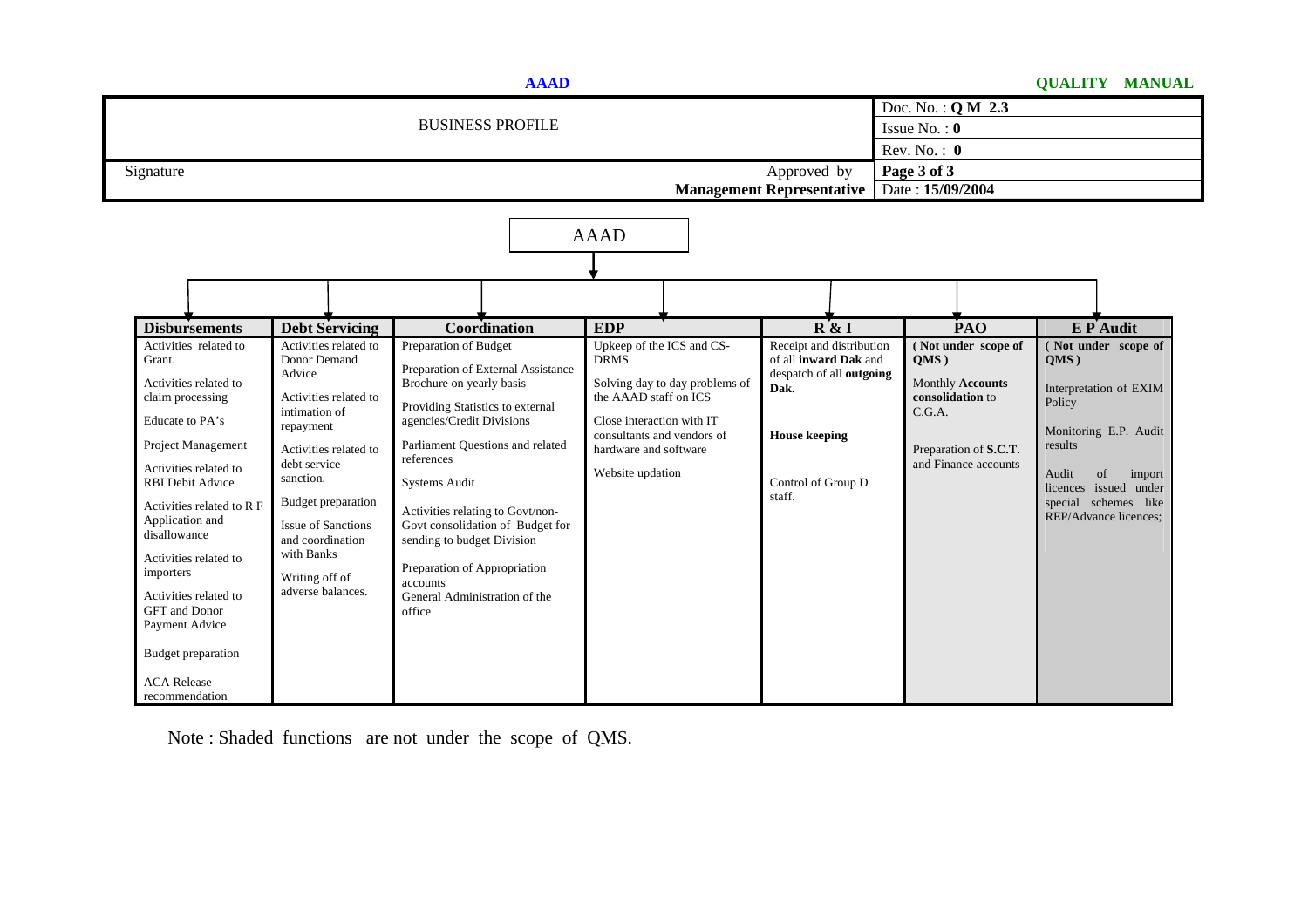|  | ٠ |
|--|---|

**QUALITY MANUAL** 

|                          | Doc. No.: $Q M 2.4$              |                  |
|--------------------------|----------------------------------|------------------|
|                          | Issue No.: $\mathbf{0}$          |                  |
|                          | Rev. No.: $\mathbf{0}$           |                  |
| Signature<br>Approved by |                                  | Page 1 of 2      |
|                          | <b>Management Representative</b> | Date: 15/09/2004 |

## **ABBREVIATIONS**

| <b>AAAD</b>    | Aid Accounts and Audit Division                               |
|----------------|---------------------------------------------------------------|
| <b>ACA</b>     | <b>Additional Central Assistance</b>                          |
| <b>ADB</b>     | Asian Development Bank                                        |
| AFF            | A F Ferguson & Company                                        |
| AMC            | <b>Annual Maintenance Contract</b>                            |
| <b>BIS</b>     | <b>Bank of International Settlements</b>                      |
| CA             | Controlling Authority (QM 9.2)                                |
| <b>CAAA</b>    | Controller of Aid Accounts and Audit                          |
| CAS            | <b>Central Assistance System</b>                              |
| <b>CDB</b>     | <b>Common Data Base</b>                                       |
| <b>CGA</b>     | <b>Controller General of Accounts</b>                         |
| <b>CS-DRMS</b> | Commonwealth Secretariat Debt Recording and Management System |
| <b>DCA</b>     | Deputy Controller of Aid Accounts and Audit                   |
| <b>DSPS</b>    | Debt Servicing Payment & Sanctions                            |
| <b>DFID</b>    | Development of International Development                      |
| <b>DEA</b>     | Department of Economic Affairs                                |
| EC             | <b>European Community</b>                                     |
| <b>EDP</b>     | <b>Electronic Data Processing</b>                             |
| <b>FMC</b>     | <b>Facility Management Contract</b>                           |
| <b>FMS</b>     | <b>Facility Management Services</b>                           |
| <b>GFS</b>     | <b>Government Financial Statistics</b>                        |
| <b>GFT</b>     | <b>Government Foreign Transaction</b>                         |
| GOI            | Government of India                                           |
| <b>ICS</b>     | <b>Integrated Computerised System</b>                         |
| <b>IDA</b>     | <b>International Development Association</b>                  |
| <b>IDRBT</b>   | Institute for Development and Research in Banking Technology  |
| <b>IBRD</b>    | International Bank for Reconstruction & Development           |
| <b>IFAD</b>    | <b>International Fund for Agriculture Development</b>         |
| <b>IMF</b>     | <b>International Monetary Fund</b>                            |
| <b>INFINET</b> | <b>Indian Financial Network</b>                               |
| <b>INR</b>     | <b>Indian Rupee</b>                                           |
| <b>ISO</b>     | <b>International Standardised Organisation</b>                |
| JCA            | Joint controller of Aid Accounts & Audit                      |
| <b>JBIC</b>    | Japan Bank for International Co-operation                     |
| <b>KFW</b>     | Kreditanstalt Fur Wilderaufbau                                |
| <b>LAN</b>     | <b>Local Area Network</b>                                     |
| <b>MIS</b>     | <b>Management Information System</b>                          |
| <b>MOF</b>     | Ministry of Finance                                           |
| <b>MR</b>      | <b>Management Representative</b>                              |
| <b>MRM</b>     | <b>Management Review Meeting</b>                              |
| <b>NAM</b>     | <b>Network Access Module</b>                                  |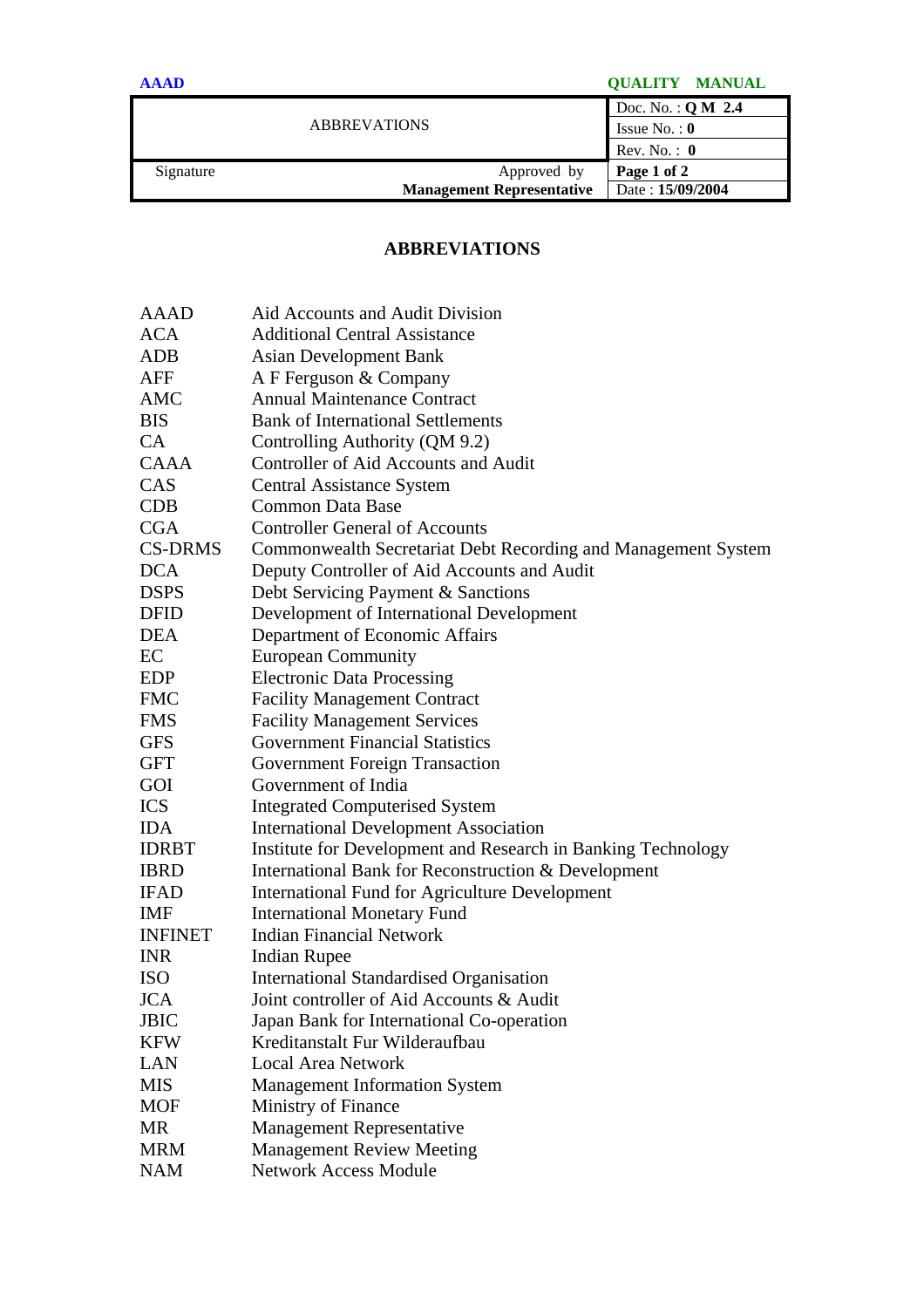| <b>AAAD</b> |                                  | <b>OUALITY MANUAL</b>  |
|-------------|----------------------------------|------------------------|
|             |                                  | Doc. No.: $Q M 2.4$    |
|             | Issue No.: $0$                   |                        |
|             |                                  | Rev. No.: $\mathbf{0}$ |
| Signature   | Approved by                      | Page 2 of 2            |
|             | <b>Management Representative</b> | Date: 15/09/2004       |

| <b>NIC</b><br><b>OECD</b><br><b>OPEC</b> | <b>National Informatics Centre</b><br>Organisation for Economic Co-operation and Development<br>Organisation of Petroleum Export Community |
|------------------------------------------|--------------------------------------------------------------------------------------------------------------------------------------------|
| PA.                                      | <b>Project Authority</b>                                                                                                                   |
| <b>PAO</b>                               | Pay and Accounts Office                                                                                                                    |
| PF-I                                     | <b>Plan Finance Division-I</b>                                                                                                             |
| <b>PMU</b>                               | <b>Project Monitoring Unit</b>                                                                                                             |
| <b>PQ</b>                                | <b>Parliament Question</b>                                                                                                                 |
| P&T                                      | Post & Telegraphs                                                                                                                          |
| RBI                                      | Reserve Bank of India                                                                                                                      |
|                                          | RF/Spl Acct Replenishment Fund / Special Account                                                                                           |
| RA                                       | <b>Replenishment Application</b>                                                                                                           |
| <b>SCT</b>                               | <b>Statement of Central Transactions</b>                                                                                                   |
| <b>SFMS</b>                              | <b>Structured Financial Messaging System</b>                                                                                               |
| TA.                                      | <b>Technical Assistance</b>                                                                                                                |
| <b>TCC</b>                               | <b>Transaction Confirmation Code</b>                                                                                                       |
| <b>UNDP</b>                              | United Nations Development Programme                                                                                                       |
| <b>UNICEF</b>                            | United Nations Children's Fund                                                                                                             |
| <b>UPU</b>                               | Universal Postal Union                                                                                                                     |
| <b>WA</b>                                | Withdrawal Application                                                                                                                     |
| <b>WFP</b>                               | World Food Programme                                                                                                                       |
| <b>WHO</b>                               | World Health Organisation                                                                                                                  |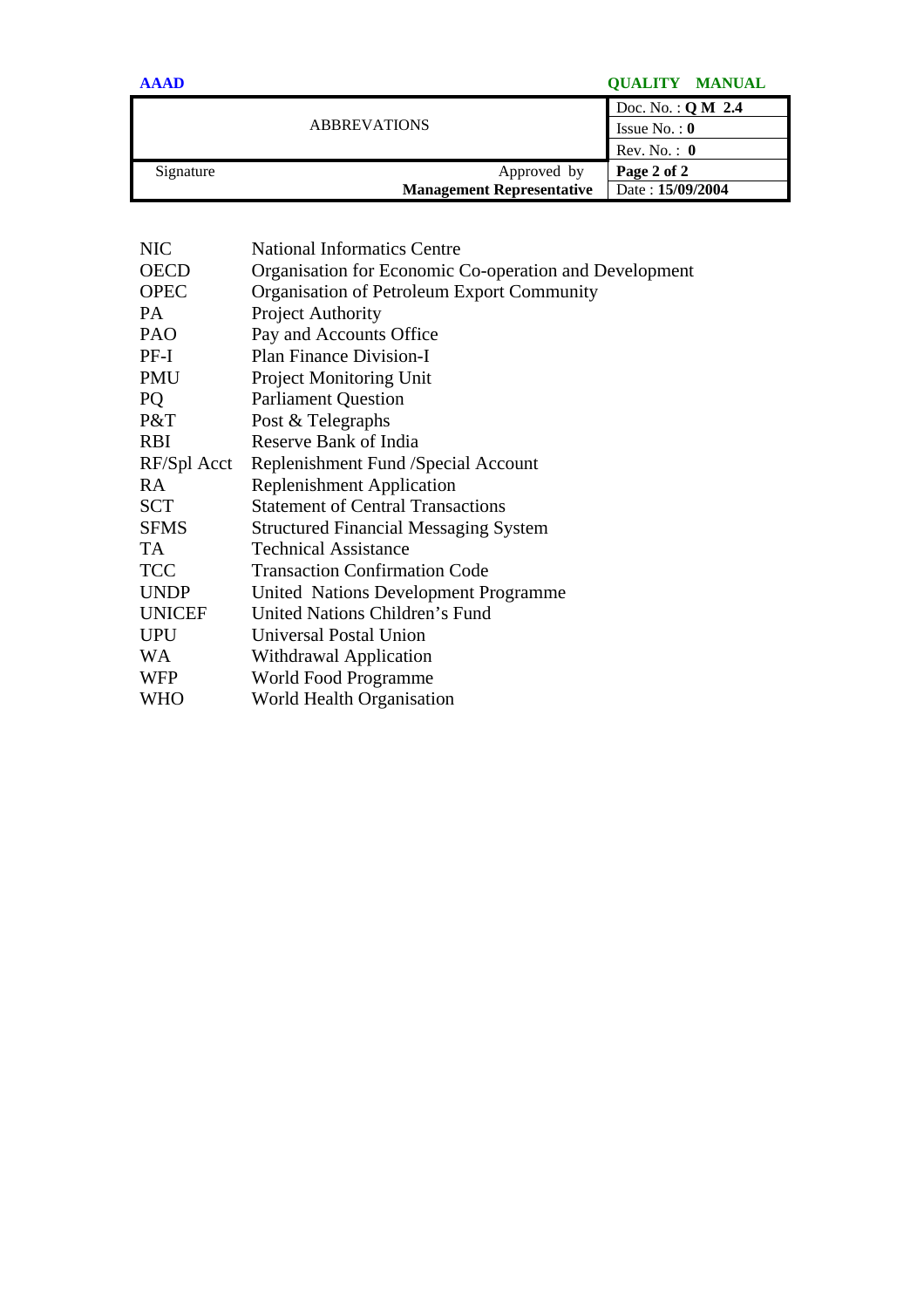| <b>AAAD</b> |                                  | <b>OUALITY MANUAL</b>  |
|-------------|----------------------------------|------------------------|
|             |                                  | Doc. No.: $Q M 2.5$    |
|             | <b>TERMINOLOGY/DEFINITIONS</b>   |                        |
|             |                                  | Rev. No.: $\mathbf{0}$ |
| Signature   | Approved by                      | Page 1 of 2            |
|             | <b>Management Representative</b> | Date: 15/09/2004       |

## **TERMINOLOGY/DEFINITIONS**

The following are the definition/brief description of terms used in AAAD functioning:

#### **1. Agreement**

The formal Aid Agreement between the funding agency and the Government of India (GOI) with GOI either as a borrower/guarantor.

#### **2. Claim**

 The reimbursement / direct payment request in the prescribed format by the user body with the necessary documentary support.

#### **3. Recommendation**

 Formal communication to PF-I Division for release of ACA to State Governments after due evaluation of the claim.

#### **4. PF-I**

 Plan Finance-I Division of Department of Expenditure in MOF who is the ACA sanction/issue authority.

## **5. ACA**

 The Additional Central Assistance (ACA) that the State Government is eligible to receive from External Aid Receipt of the GOI.

## **6. GFT**

 Government Foreign Transaction Advice from the Reserve Bank of India (RBI), DEIO, Mumbai to RBI, New Delhi for crediting AAAD's account with Indian Rupee equivalent of the foreign currency received on account of External Aid.

#### **7. RBI Debit Advice**

 Advice sent by AAAD to RBI, DEIO, Mumbai for debiting the US Dollar denominated Revolving Fund Special Account equivalent to the claim received from the project authorities/beneficiaries.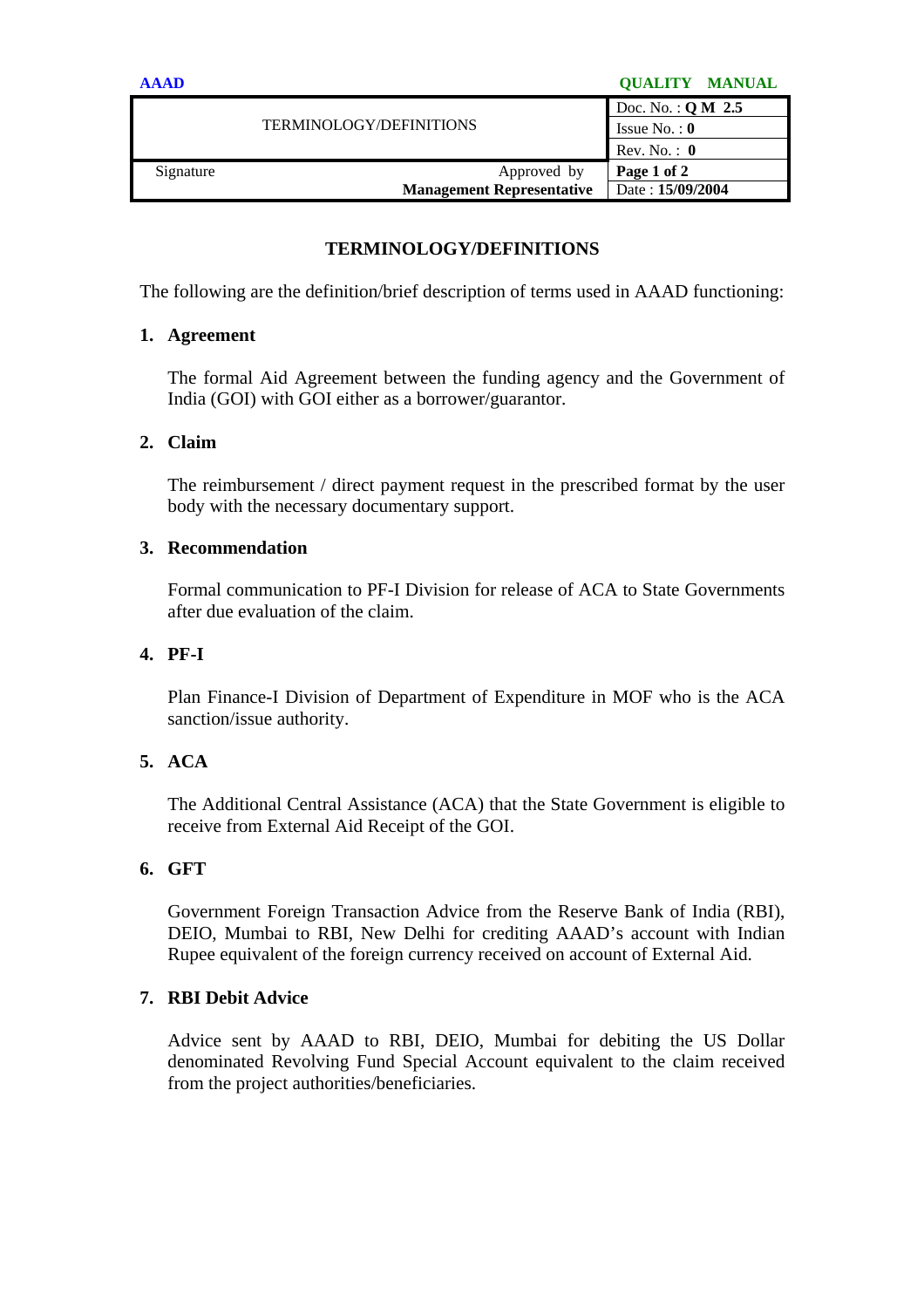| <b>AAAD</b>             |                                  | <b>OUALITY MANUAL</b>   |
|-------------------------|----------------------------------|-------------------------|
|                         |                                  | Doc. No.: $Q M$ 2.5     |
| TERMINOLOGY/DEFINITIONS |                                  | Issue No.: $\mathbf{0}$ |
|                         |                                  | Rev. No.: $\mathbf{0}$  |
| Signature               | Approved by                      | Page 2 of 2             |
|                         | <b>Management Representative</b> | Date: 15/09/2004        |

## **8. ACA Sanction**

 The Authority letter issued by PF-I Division to PAO, Department of Expenditure to effect transfer of funds from the Central Government to the State Government.

## **9. Payment Advice**

 Advice sent by the Donor to the Borrower intimating the details of disbursement made from the loan/grant funds, based on the claim/Letter of Authority/Letter of Credit.

## **10. Withdrawal Application**

 Request in the prescribed format sent to Donor by AAAD for withdrawing funds from the loan/grant account.

#### **11. Special Account**

 US Dollar denominated account opened with RBI, DEIO, Mumbai for each loan/grant where the agreement provides for advance withdrawal as a Revolving Fund.

## **12. Demand Advice**

 Notice sent by Donor to AAAD demanding payment of the amount due under the loan agreement.

#### **13. Intimation of Repayment**

 Intimation sent by the designated commercial bank to RBI, PAD, Delhi for credit of the Indian Rupee equivalent of the foreign currency remitted to the Donor to their account as per Debt Service Payment Sanction (DSPS) issued by AAAD.

#### **14. Donor**

Bilateral/multilateral institutions granting External Aid.

#### **15. DSPS**

 Debt service payment sanction authority issued by AAAD on designated banks to remit foreign currency towards External Debt servicing.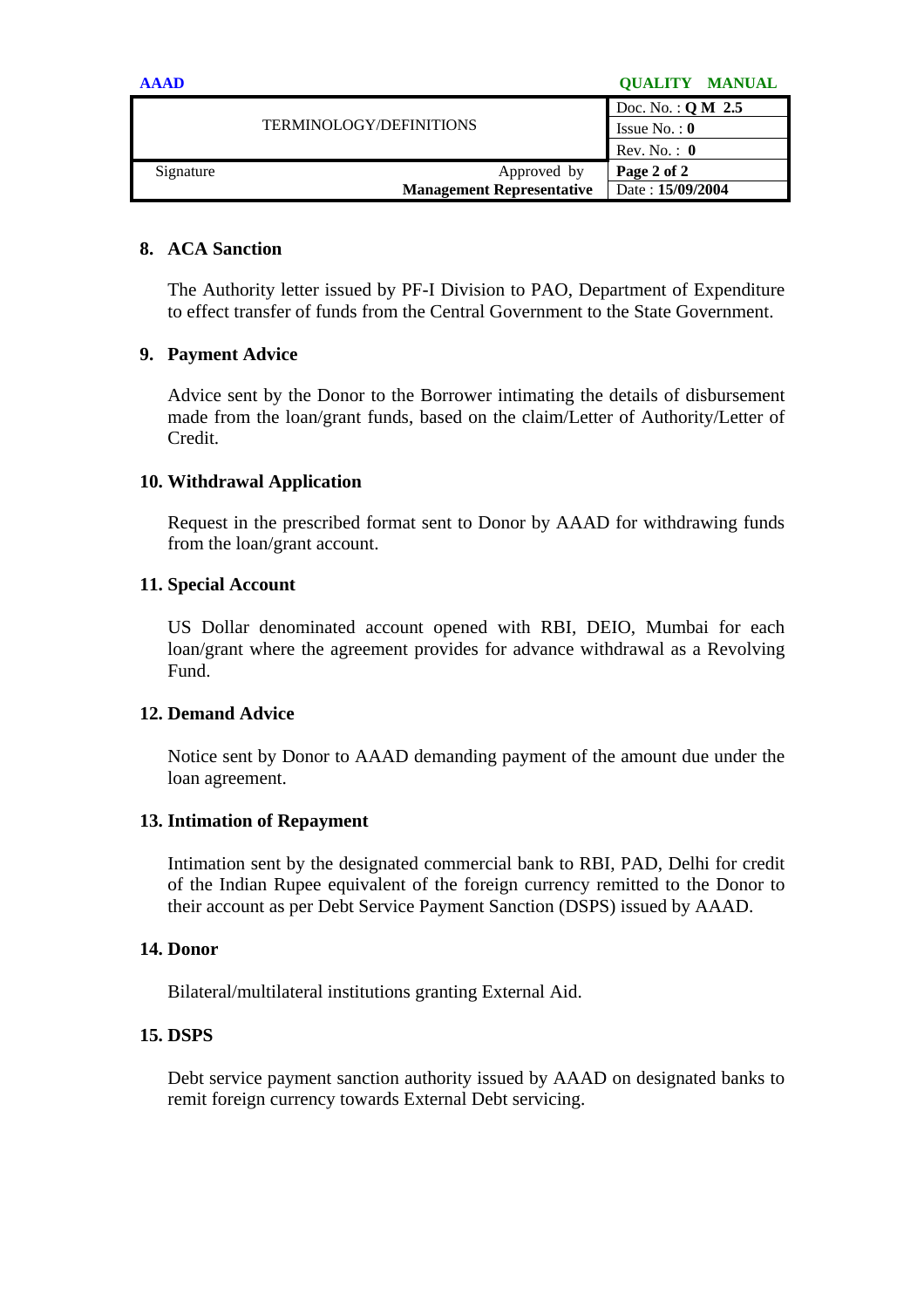| <b>AAAD</b>         |                                  | <b>QUALITY MANUAL</b>  |
|---------------------|----------------------------------|------------------------|
|                     |                                  | Doc. No.: $Q M 2.6$    |
| <b>PROCESS FLOW</b> |                                  | Issue No.: $0$         |
|                     |                                  | Rev. No.: $\mathbf{0}$ |
| Signature           | Approved by                      | Page 1 of 6            |
|                     | <b>Management Representative</b> | Date: 15/09/2004       |

## **PROCESS FLOW**

- 1. The AAAD operation mainly deals with Sovereign External Aid extended by funding agencies/institutions to the Government of India (GOI) for funding various project activities in India. The main responsibility of AAAD is to coordinate with all the agencies concerned and the donor and to maintain the accounts of external aid flows.
- 2. In view of the above, the main operational process consists of disbursement, repayment, accounting and reporting, value monitoring, data updation and statistics. In each of these functions there are one or more sequential activities involved. Since the grant/loan process from the external agency to the user authority is with the objective to aid and support the project/user authority, the flow of events is more or less same in most of the cases. However, there are variations in the terms and conditions of agreements with the funding agencies/institutions.
- 3. Therefore, a varied style of handling the loan accounts is practised at AAAD. Overall a computerised support system (Integrated Computerised System called as ICS) is established to maintain the loan/grant accounts.
- 4. Since many of the activities are similar, the sequence also is treated as similar. The entire set of external agencies is suitably grouped under four sections for handling these cases separately. In other words, the activity sequence in one of the sections may be nearly or fully identical with that of the other section except for the name and source of the Donor.
- 5. As above, the operational variations between case to case of loan agreement is an important matter and clearly known to the functional authority handling the cases.
- 6. In line with the above description, in order to understand the general operational flow of events, the following **operational sequences** are defined. (These are typical in nature and vary slightly in actual performance style from case to case).

## **Operational Sequences**

7. The operational sequence followed at AAAD with respect to external assistance is briefly discussed below.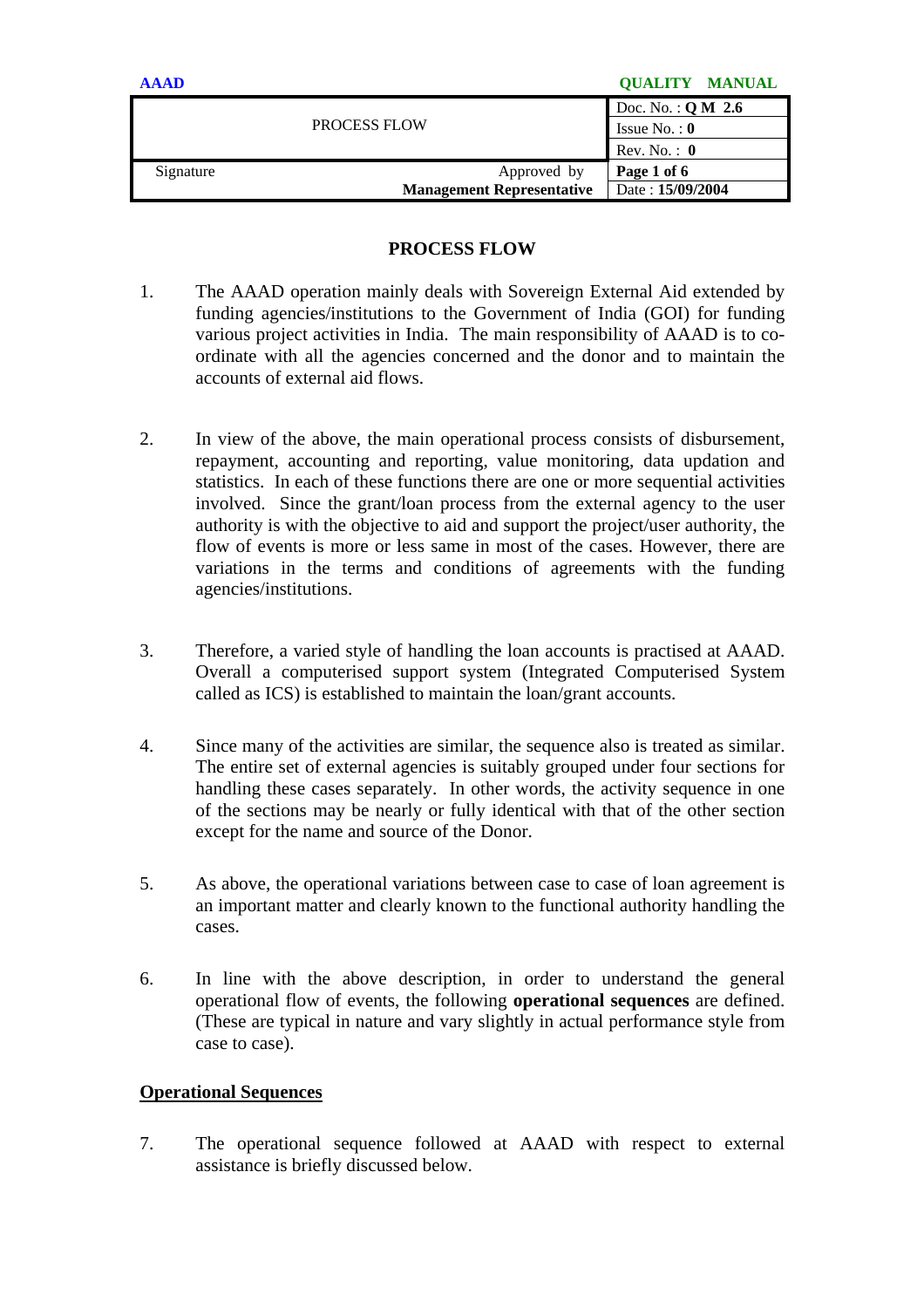| <b>AAAD</b>         |                                  | <b>OUALITY MANUAL</b>          |
|---------------------|----------------------------------|--------------------------------|
|                     |                                  | Doc. No.: $Q M 2.6$            |
| <b>PROCESS FLOW</b> |                                  | <b>Issue No.:</b> $\mathbf{0}$ |
|                     |                                  | Rev. No.: $0$                  |
| Signature           | Approved by                      | Page 2 of 6                    |
|                     | <b>Management Representative</b> | Date: 15/09/2004               |

#### **Pre-agreement support**

8. AAAD offers their comment as required on the draft loan/grant agreements before negotiation begins between MOF/DEA (borrower) and the lender, keeping in view overall Debt Management in relation to currencies, interest rate, maturity etc

#### **Receipt of Agreement**

9. When the agreement is formally signed between GOI and the donor, a copy of the same is supplied to AAAD. AAAD is responsible for executing various terms and conditions of the agreements relating to disbursement, repayments, accounting and recording.

## **Master Updating**

10. For handling the agreement the computer support by way of ICS is established (for details see QM 2.7). This computerised system is comprehensive in nature and is able to monitor the status of loan/grant as required. But, this needs "one time initiation" in the form of a master, which actually contains the basic details of the external assistance agreement. Each agreement is identified by a unique number and is updated in the master by the EDP Section.

#### **Claim Processing**

11. The activities that relate to document/information flow of claims submitted by the project authorities/beneficiaries of the external assistance are grouped under this category. These activities are critical in nature as the entire disbursement/fund flow is based on this document/information. These activities are:

Submission of claims by the Project Authorities to AAAD Recommendation / Rejection of claims by AAAD Submission of withdrawal/replenishment application by AAAD to the funding agencies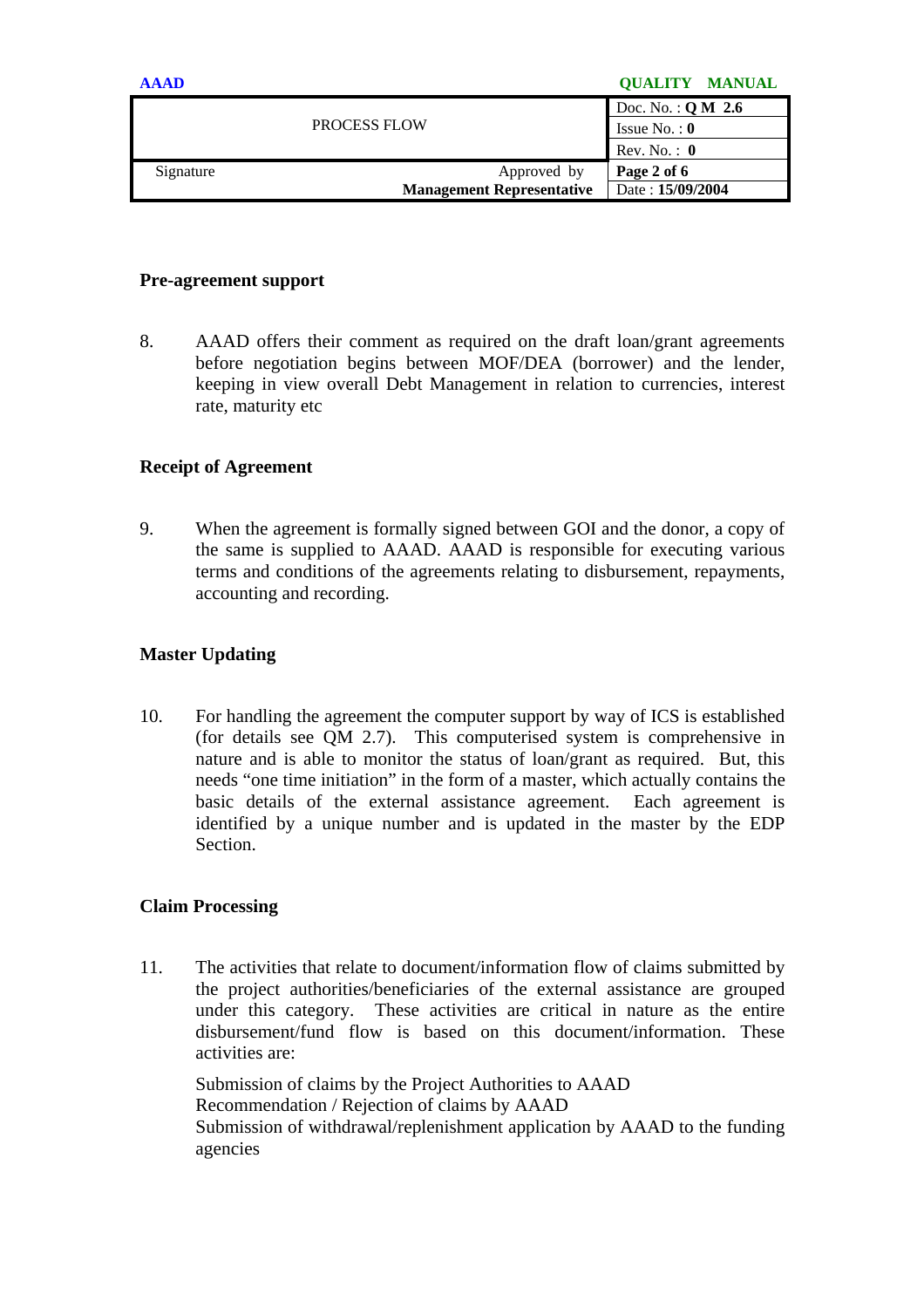| <b>AAAD</b>         |                                  | <b>OUALITY MANUAL</b>  |
|---------------------|----------------------------------|------------------------|
|                     |                                  | Doc. No.: $Q M 2.6$    |
| <b>PROCESS FLOW</b> |                                  | Issue No.: $0$         |
|                     |                                  | Rev. No.: $\mathbf{0}$ |
| Signature           | Approved by                      | Page 3 of 6            |
|                     | <b>Management Representative</b> | Date: 15/09/2004       |

- 12. The agencies involved in these activities are:
	- (1) R.B.I
	- (2) Project authorities
	- (3) AAAD
	- (4) Funding agencies

## **Disbursement**

- 13. The first phase of the external assistance cycle is the disbursement which, in turn, consist of one or more cycles of a chain of events. These chains of events are like claim processing, debit to special account, receipt of funds**,** recommendations for ACA release etc.
- 14. All the activities that involve document/information/funds flow from the funding agencies to the project implementing agencies fall under this category. Such activities are based on the withdrawal/replenishment application submitted by AAAD to the funding agencies.
- 15. Since the activities in this category effect the funds flow between agencies, these are treated as sensitive. These activities comprise of :

Transfer of funds by the funding agencies into AAAD's account at RBI (including special account of the project).

Transfer of funds from special accounts to AAAD's account at RBI.

Receipt of disbursement notice (Donor Payment Advice) from the funding agencies.

Acknowledgement of receipt of funds (Government Foreign Transaction) from funding agencies in AAAD's account sent by RBI to AAAD.

Issue of recommendation for ACA release (ACA recommendation) for releasing funds by GOI to the State Govt.

Issue of ACA sanction advice by PF-I Division of Department of Expenditure for transferring the funds to State Governments.

Issue of advice by the PAO (Expenditure) to RBI, CAS, Nagpur for transferring the funds to the State Governments.

Transfer of fund by RBI, CAS, Nagpur to the State Governments.

Release of funds to project authorities by the State Governments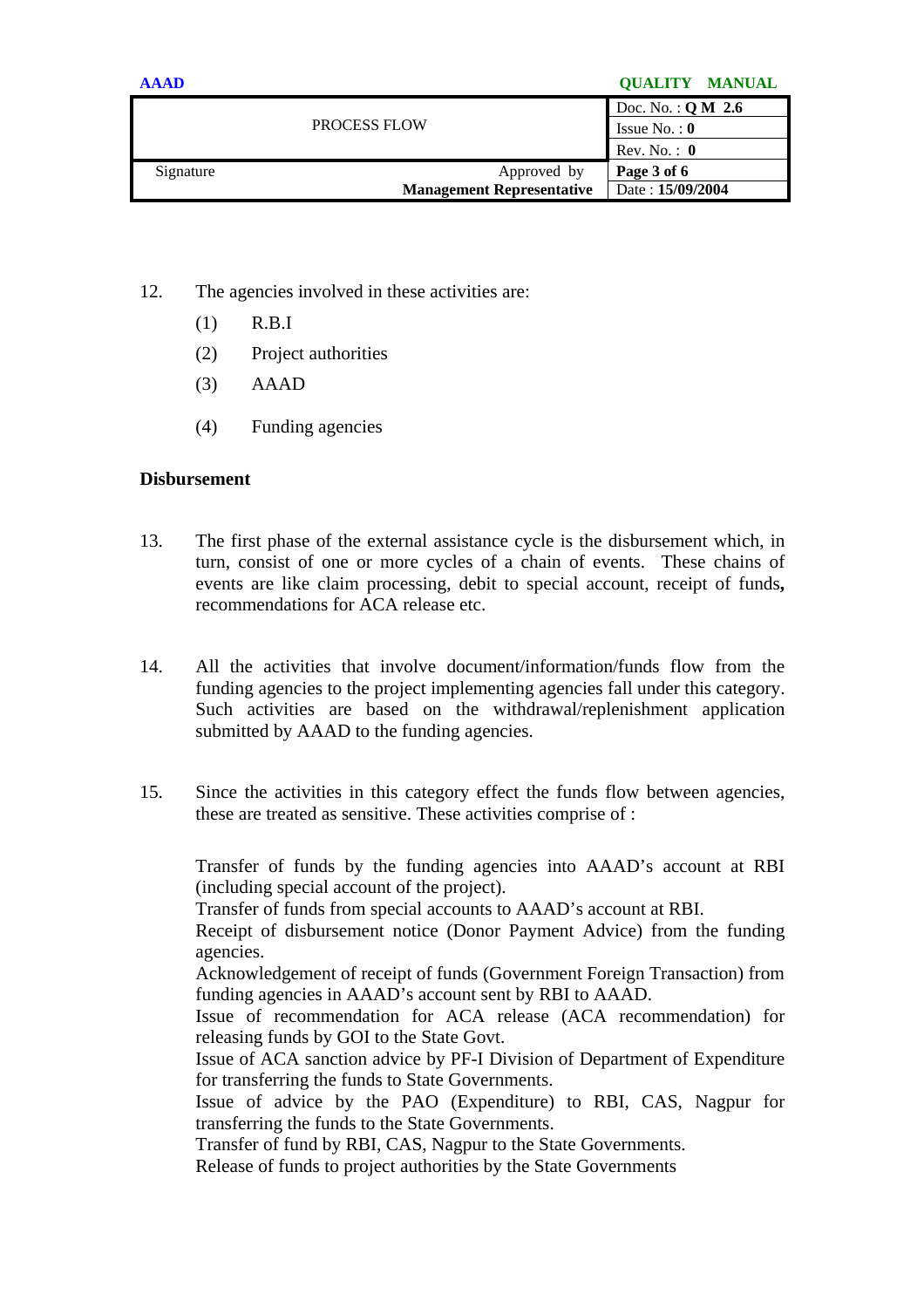| <b>AAAD</b>         |                                  | <b>OUALITY MANUAL</b> |
|---------------------|----------------------------------|-----------------------|
|                     |                                  | Doc. No.: $Q M 2.6$   |
| <b>PROCESS FLOW</b> |                                  | Issue No.: $0$        |
|                     |                                  | Rev. No.: $0$         |
| Signature           | Approved by                      | Page 4 of 6           |
|                     | <b>Management Representative</b> | Date: 15/09/2004      |

## 16. The agencies involved in these activities are:

Funding agencies (Donor) AAAD RBI Ministry of Finance State Governments Project Authorities

#### **Debt Servicing**

17. The process of disbursement continues till the completion of project activities or terminal date of disbursement, whichever is earlier. The repayment begins according to the terms and conditions of the external assistance agreement. This function of AAAD towards the repayment is very crucial in the sense that the due dates of payments, the functioning and availability of banking facilities at both the ends and the currency fluctuations are all very important in deciding upon the repayment. Even though the donor sends demand advice, AAAD is responsible for initiating action for debt service payment.

#### **Repayment/including interest payment/other charges**

18. The activities involving document flow of repayments made by AAAD to the funding agencies are grouped under this category.

Receipt of demand advice from funding agencies Issue of sanction (Repayment sanction advice) by AAAD to nominated bank to make payment in foreign currency. Receipt of intimation of payment by AAAD and RBI from the nominated banks. Release of Rupee fund by RBI to the nominated domestic banks from AAAD's account at RBI

19. The agencies involved in these activities are:

Funding agencies (Donor) Correspondent Bank/Donor Bank AAAD RBI Nationalised Banks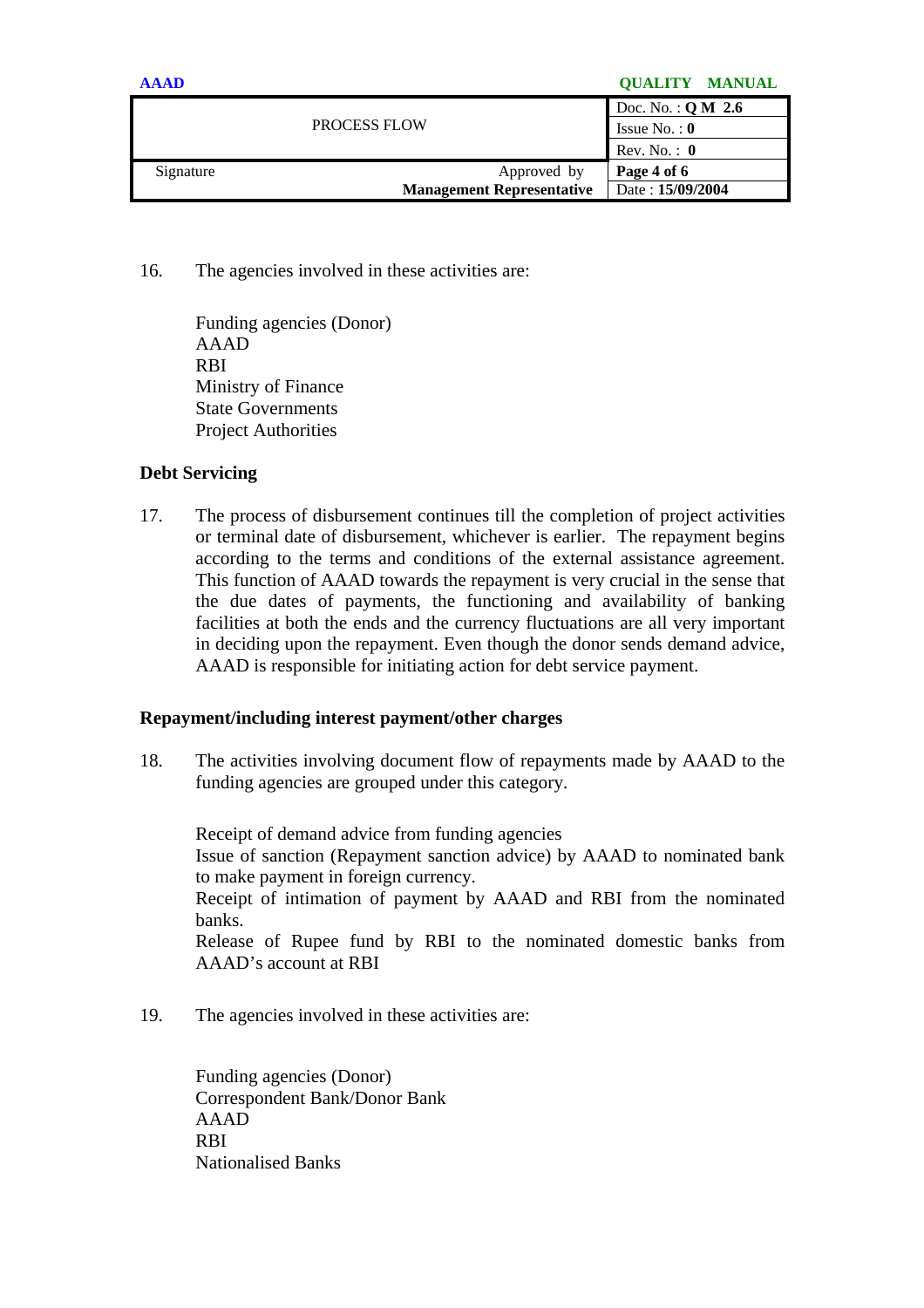| <b>AAAD</b>         |                                  | <b>OUALITY MANUAL</b>   |
|---------------------|----------------------------------|-------------------------|
|                     |                                  | Doc. No.: $Q M 2.6$     |
| <b>PROCESS FLOW</b> |                                  | Issue No.: $\mathbf{0}$ |
|                     |                                  | Rev. No.: $\mathbf{0}$  |
| Signature           | Approved by                      | Page 5 of 6             |
|                     | <b>Management Representative</b> | Date: 15/09/2004        |

## **Data Updation**

- 20. ICS is designed in a manner that any processing done through it immediately updates the status with various facilities for usage in various combinations. Since these updations are done automatically as and when the process is executed, the scope of manual errors and mistakes are minimised. The authorities for approval of various functional activities are retained with the Section Heads to ensure correctness and accuracy before approving any process.
- 21. The documents used for data updation are:

Loan/grant agreement Cancellation/ amendment to agreement Claims RBI Debit advice Disallowance/rejection/approval of claims by Donor Donor payment advice from Donor Government Foreign Transaction from RBI Donor Demand Advice from Donor Intimation of repayment from Banks List of holidays in Bank in India/Foreign Banks Daily exchange rate from RBI

## **Reporting and Statistics**

- 22. The updated data in ICS, agreement wise is available in the form of loan/grant master in the computerised system. AAAD send monthly, quarterly and annual report to CGA (SCT), RBI and MOF for information/reconciliation.
- 23. The reports as required can be generated and printed agreement wise, sector wise, project wise, donor wise, payment wise and so on. These information are also used in the form of statistics for various other purposes of future planning (Budget proposal), Parliament Questions and External Assistance Brochure. A number of reports are published on the website for the information of general public.

#### **Special Account**

24. Some loan/grant agreements of select donors requires the borrower to open a special account with the Central Bank (RBI) wherein the estimated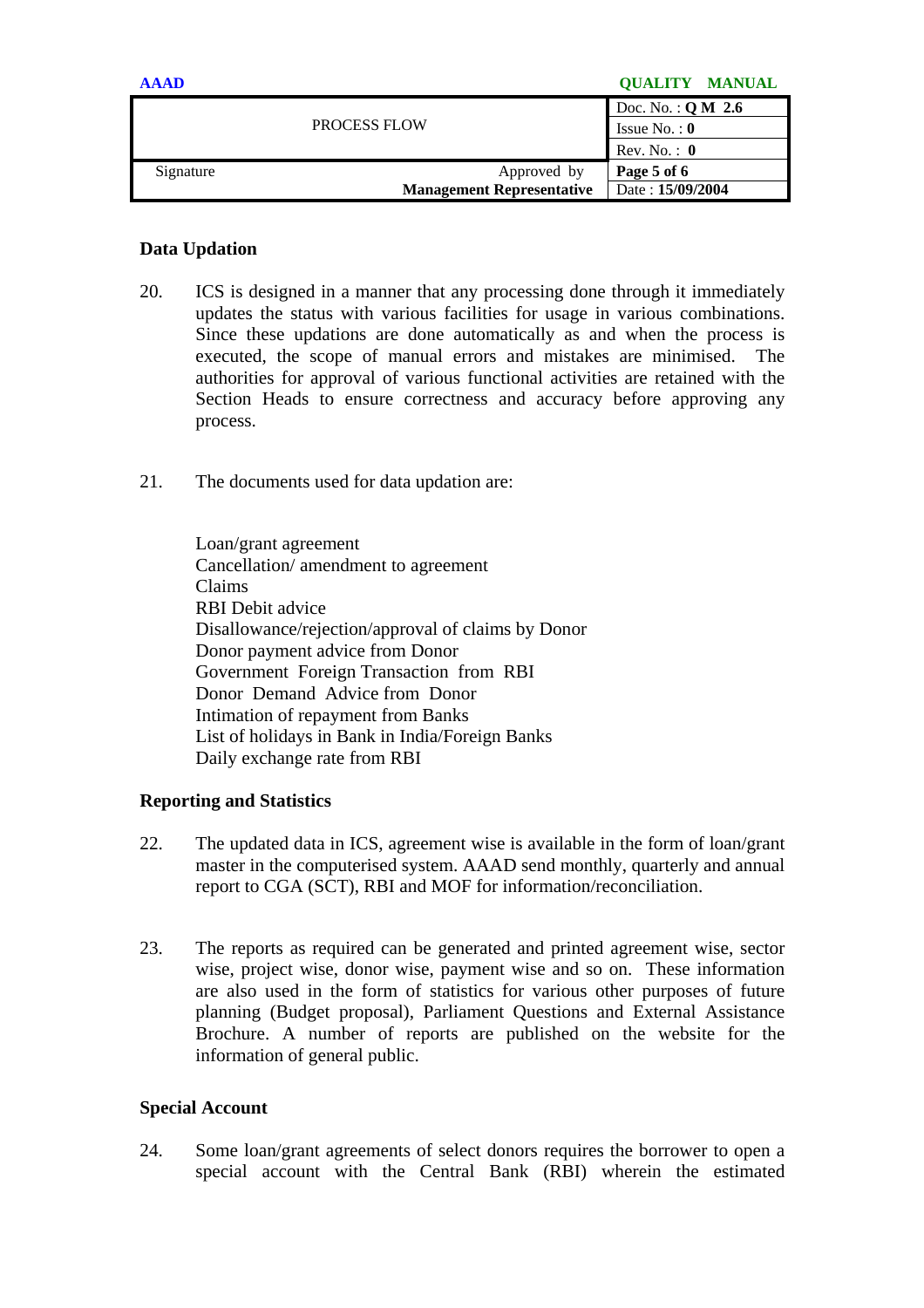| <b>AAAD</b>         |                                  | <b>OUALITY MANUAL</b>          |
|---------------------|----------------------------------|--------------------------------|
|                     |                                  | Doc. No.: $Q M 2.6$            |
| <b>PROCESS FLOW</b> |                                  | <b>Issue No.:</b> $\mathbf{0}$ |
|                     |                                  | Rev. No.: $\mathbf{0}$         |
| Signature           | Approved by                      | Page 6 of 6                    |
|                     | <b>Management Representative</b> | Date: 15/09/2004               |

expenditure for specified period expressed in US \$ are withdrawn and deposited by the donor. This account is managed by AAAD to reimburse the expenditure incurred by the project implementing agencies. The donor periodically replenishes the account based on the request submitted by AAAD. AAAD manages the size of special account deposit within the limit prescribed in the agreement, by surrendering or enhancing the deposit depending upon the requirement of the project activities. The amount lying in special account at the close of loan/grant are refunded to the donor. Special Account is annually Audited by CAG of India.

## **Reconciliation & Reporting**

25. The PAO section of AAAD is responsible for the "Classification" of the Accounts in appropriate heads (as per Government guidelines) and reconciliation with ICS is needed. After duly completing the Accounting process the PAO consolidates the summary of the transactions based on the RBI vouchers and prepares the monthly accounts and submits to CGA.

## **Clearing and Closing Account**

26. Loan account is closed for withdrawal on the terminal date of disbursement mentioned in the agreement and loan account is finally closed with the repayment of last instalment of principal to the donor on final maturity as per amortisation schedule. Grant account is closed when the full amount of the grant is withdrawn or on the terminal date of disbursement. Amounts remaining unutilised till that date are cancelled.

#### **Correspondence**

27. During various stages of operations AAAD interacts with various stakeholders including the bilateral and multilateral donors and the project authorities. There are many standardised correspondence, formats for this purpose. In addition, AAAD contacts these agencies through fax/e-mail etc., for any clarification etc.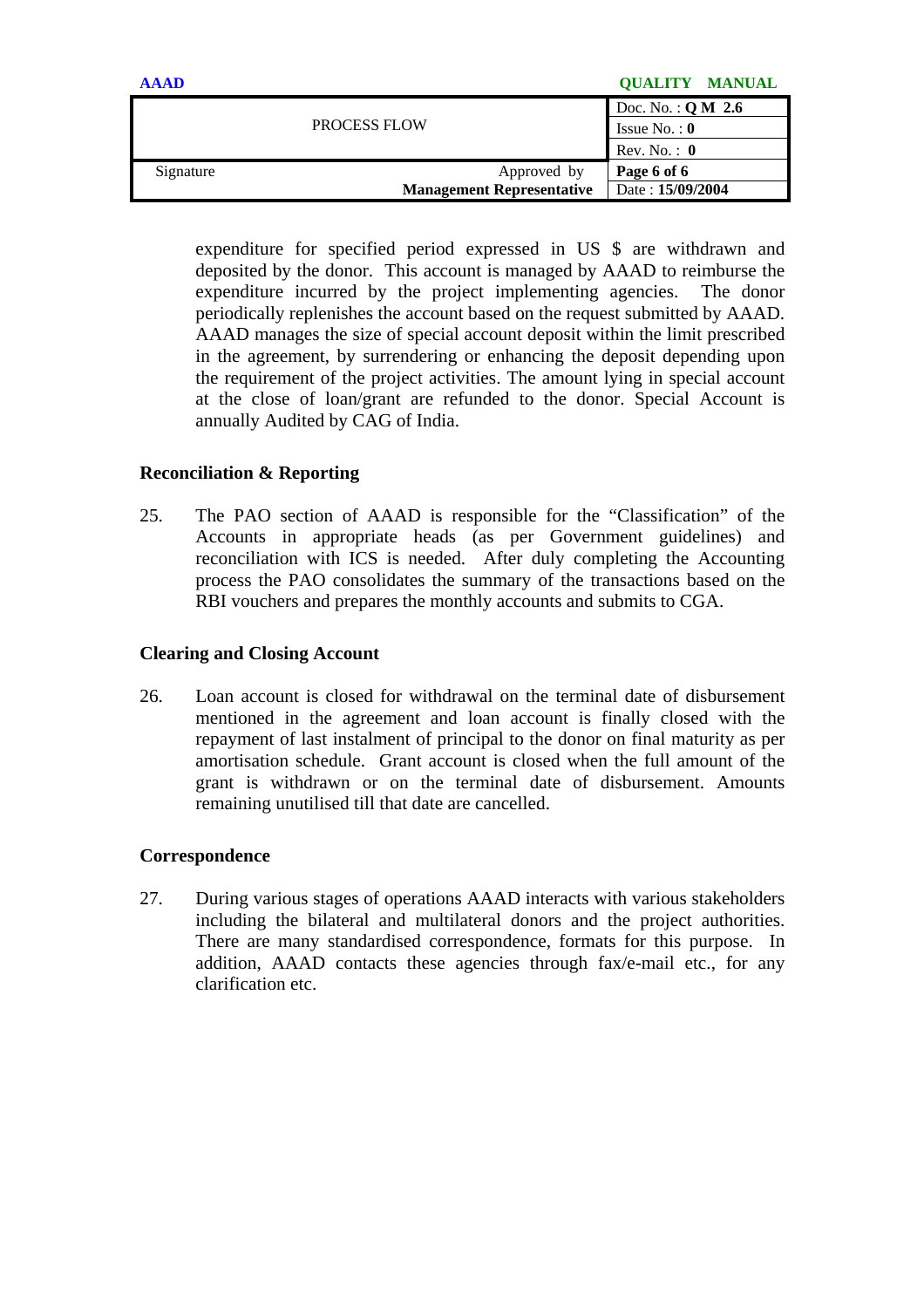| <b>AAAD</b>                                      |                                  | <b>OUALITY MANUAL</b> |  |
|--------------------------------------------------|----------------------------------|-----------------------|--|
|                                                  |                                  | Doc. No.: $Q M 2.7$   |  |
| <b>OUTLINE OF INTEGRATED COMPUTERISED SYSTEM</b> |                                  | Issue No.: $0$        |  |
|                                                  |                                  | Rev. No. : 0          |  |
| Signature                                        | Approved by                      | Page 1 of 5           |  |
|                                                  | <b>Management Representative</b> | Date: 15/09/2004      |  |

## **OUTLINE OF INTERGRATED COMPUTERISED SYSTEM**

1. The AAAD functions are carried out based on manual book keeping till November 1999. During the financial year 1999-2000 the ICS was launched and the manual entries w.e.f. 01/04/1999 to 31/03/2000 were reconciled with ICS and the ICS was completely online w.e.f. 01/04/2000 i.e. no manual record is available after 01/04/2000.

## **OBJECTIVE**

- 2. The Integrated Computerised System ICS) is aimed at maintaining the data on various External Aid flows and status of outstanding debt on a real time basis.
- 3. The key objectives of ICS are:
	- (1) Availability of up-to-date/on-line information on external assistance including ACA release
	- (2) Drastic reduction in manual effort
	- (3) Enhance Debt Management capabilities
	- (4) Ensuring timely electronic updation of CS-DRMS database

## **DESCRIPTION**

- 4. The ICS is an operational computer software that maintains various ledgers and registers as needed by AAAD for carrying out its functions. The system provides a comprehensive on-line, real-time view of the external debt portfolio of GOI and maintains various ledgers, registers, subsidiary records etc. required by AAAD.
- 5. The ICS maintains a Master that contains all the basic information relating to each loan/grant agreement. When a new agreement is signed with donor, the first activity is to create loan/grant Master in the ICS. Any amendments to the provision of the agreement are captured in ICS by updating the master or through cancellation/enhancement screen.
- 6. The ICS is controlled and operated with the main server at the EDP and network consisting of client machines with the users of the computerised systems. The ICS consists of three main processes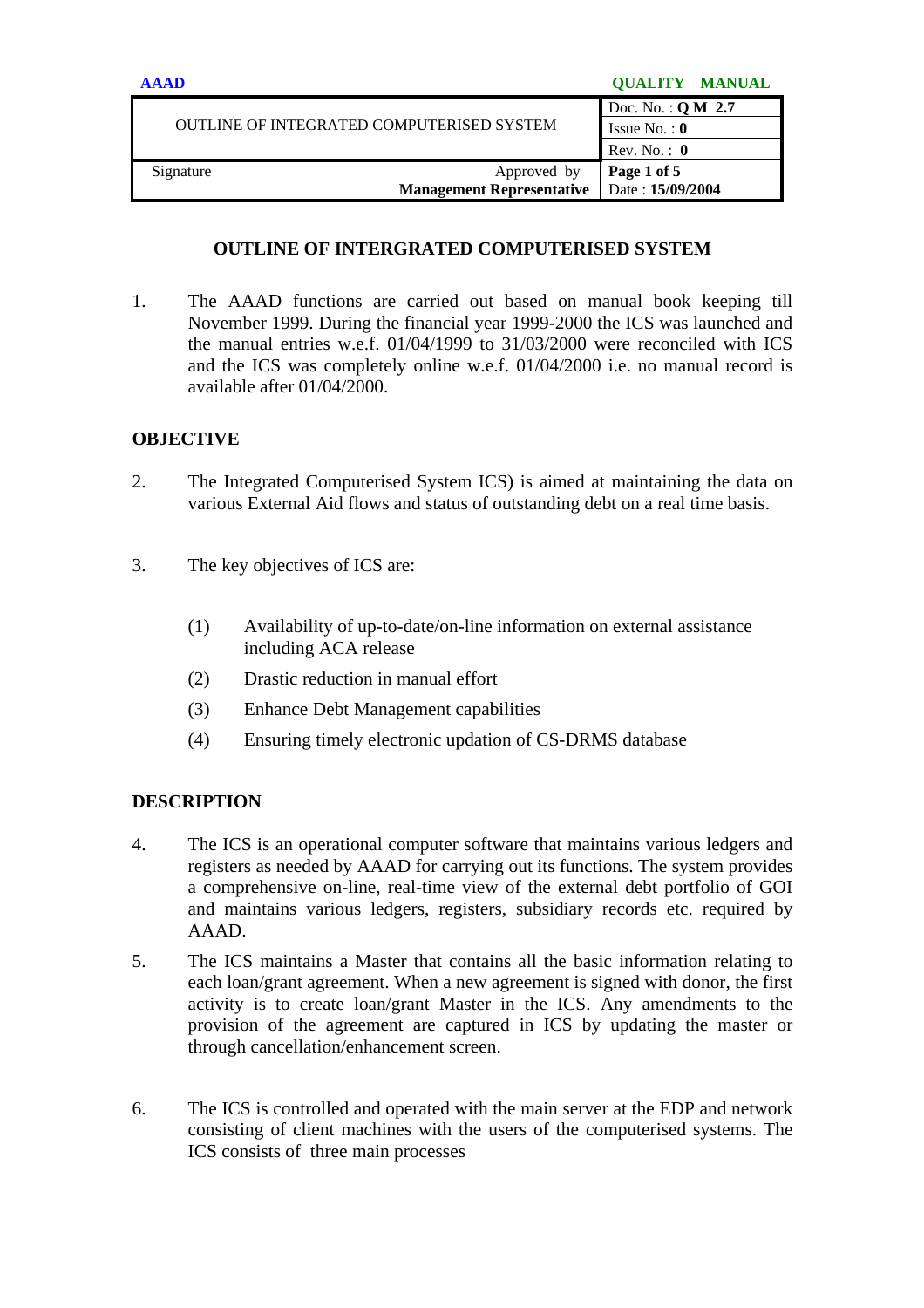| <b>AAAD</b>                                      | <b>OUALITY MANUAL</b>  |
|--------------------------------------------------|------------------------|
|                                                  | Doc. No.: $Q M$ 2.7    |
| <b>OUTLINE OF INTEGRATED COMPUTERISED SYSTEM</b> | Issue No.: $0$         |
|                                                  | Rev. No.: $\mathbf{0}$ |
| Signature<br>Approved by                         | Page 2 of 5            |
| <b>Management Representative</b>                 | Date: 15/09/2004       |

- (1) Disbursement process
- (2) Repayment process
- (3) Data compilation process
- 7. A brief overview of ICS is given below.



- 8. The "Disbursement Process", covers the initiation of the loan account (master updation), claim processing, ACA recommendations/release, withdrawal applications etc.,
- 9. The "Repayment Process" covers the donors demand notice, repayment sanctions, repayment and reconciliation with donors and banks.
- 10. The "Data Compilation" mainly covers various postings relating to both above processes and other data updation as required, like budgetary proposals, brochure publications etc.,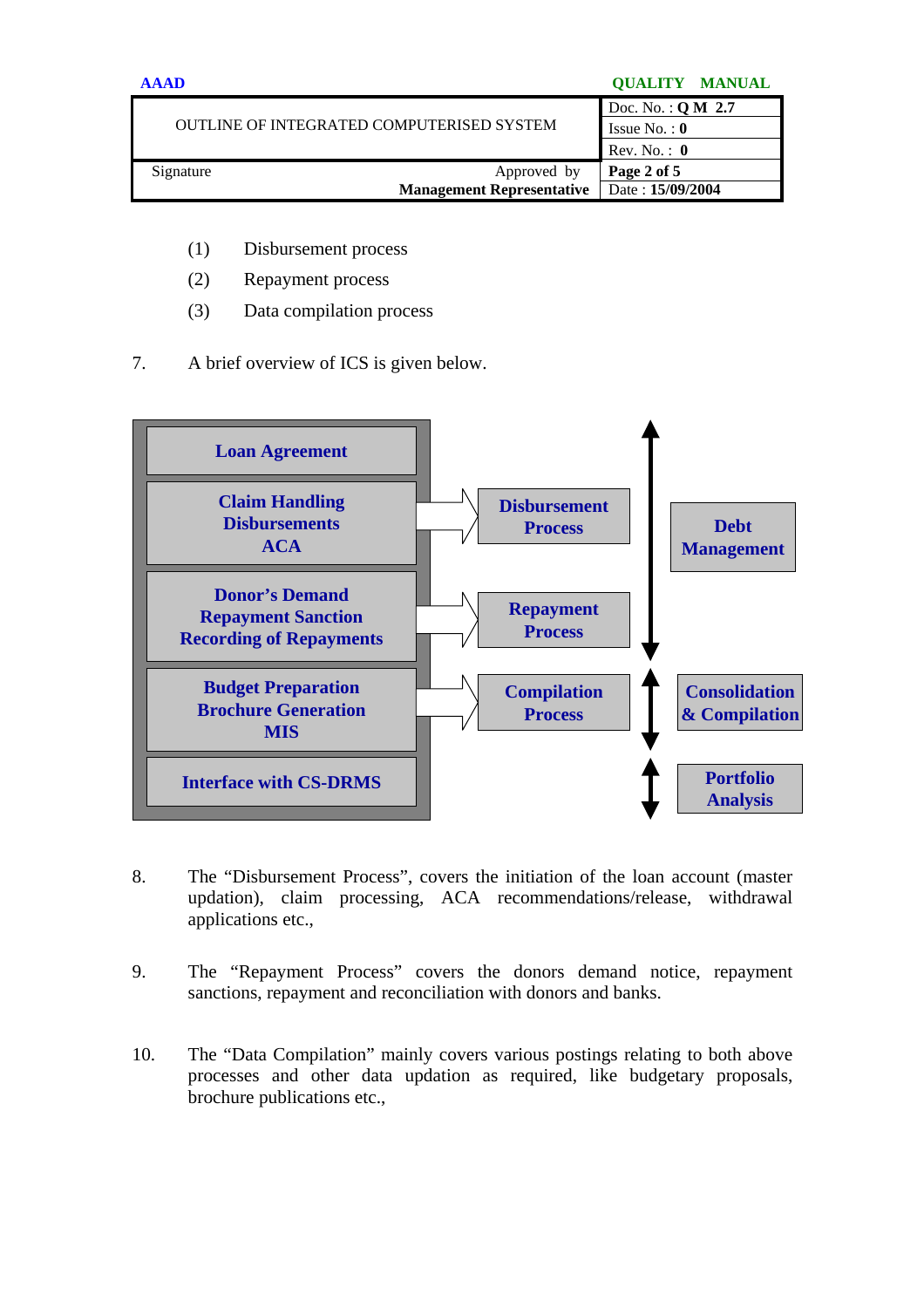| <b>AAAD</b>                                      |                                  | <b>QUALITY MANUAL</b>   |
|--------------------------------------------------|----------------------------------|-------------------------|
|                                                  |                                  | Doc. No.: $Q M 2.7$     |
| <b>OUTLINE OF INTEGRATED COMPUTERISED SYSTEM</b> |                                  | Issue No.: $\mathbf{0}$ |
|                                                  |                                  | Rev. No.: $\mathbf{0}$  |
| Signature                                        | Approved by                      | Page 3 of 5             |
|                                                  | <b>Management Representative</b> | Date: 15/09/2004        |

#### **Modules**

- 11. The ICS contains the following modules:
	- (1) Master/control information
	- (2) Loan agreement
	- (3) Claims
	- (4) Disbursements
	- (5) Debt servicing
	- (6) Budget
	- (7) Brochure
	- (8) Reports
		- (a) Ledgers
		- (b) Registers
		- (c) Statements
		- (d) Summaries
	- (9) MIS

#### **Compatibility with CS-DRMS**

- 12. Initially CS-DRMS was the computerised system maintained for the purpose of portfolio analysis. The database "DRMS" contained the data for the above purpose.
- 13. When ICS was developed, the CDB (Centralised Database) was made as the data source for ICS operation.
- 14. In order to provide compatibility and to avoid data entry duplication, the ICS provides a built-in module that automatically transfers data to CS-DRMS.
- 15. The ICS is designed with a variety of menu options and with a overall possible templates of more than 100 for viewing the reports/queries.
- 16. The ICS provides for formal approval of entered data through specified authority levels controlled by appropriate passwords.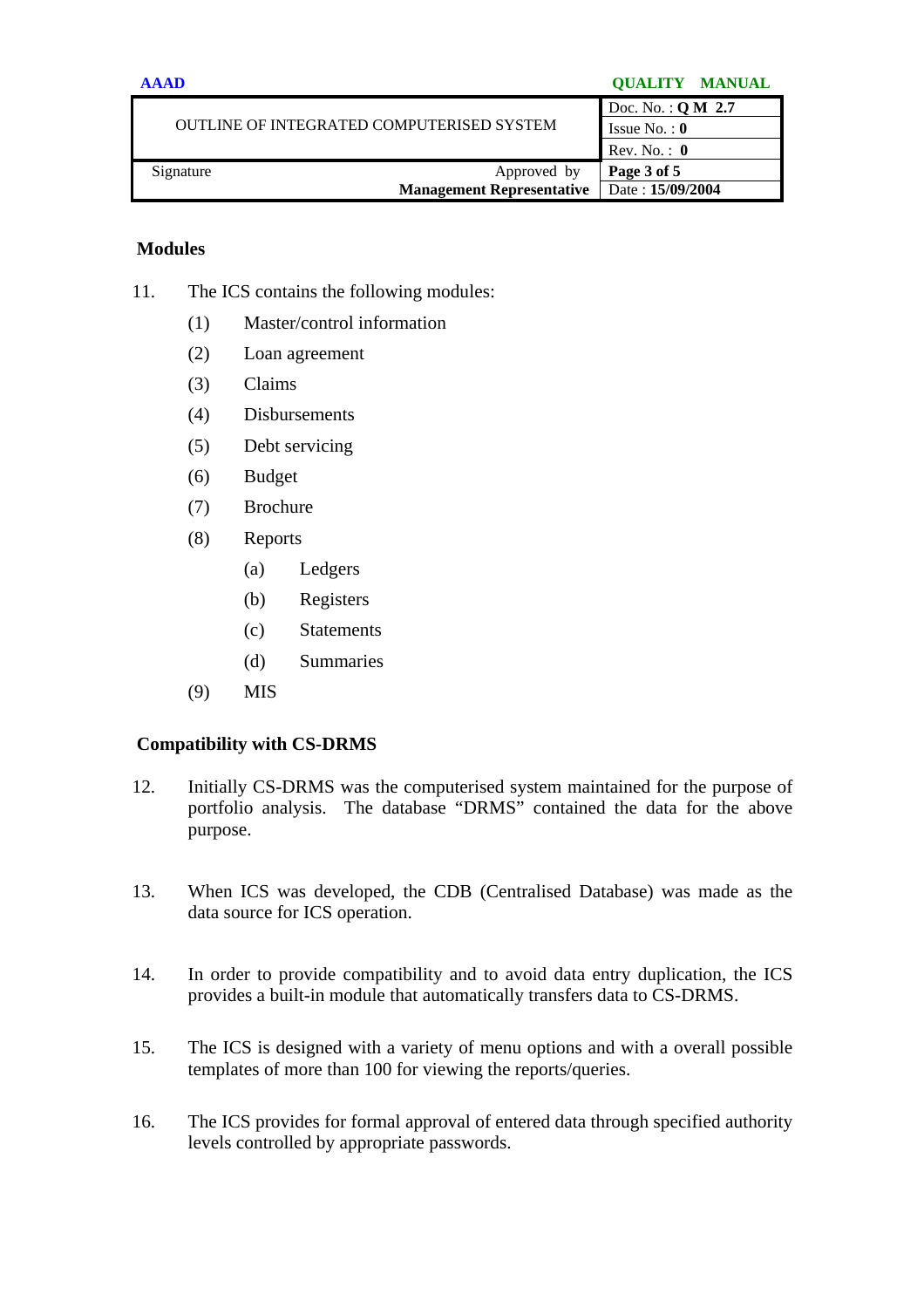| <b>AAAD</b>                                      |                                  | <b>QUALITY MANUAL</b>  |  |
|--------------------------------------------------|----------------------------------|------------------------|--|
|                                                  |                                  | Doc. No.: $Q M 2.7$    |  |
| <b>OUTLINE OF INTEGRATED COMPUTERISED SYSTEM</b> |                                  | Issue No.: $0$         |  |
|                                                  |                                  | Rev. No.: $\mathbf{0}$ |  |
| Signature                                        | Approved by                      | Page 4 of 5            |  |
|                                                  | <b>Management Representative</b> | Date: 15/09/2004       |  |

- 17. The Section Heads (or function in-charges) are authorised for certain approvals through their passwords.
- 18. The EDP is responsible for providing access permissions to staff members as per their duty allocations.

## **Front-end Correction**

19. In case of some inadvertent entries and wrong approvals, the account operation can be corrected by appropriately putting in rectification entries through the same channel. This is known as "Front-end Correction" and this will involve using the authorised "key password" by the approving authority and a few (formal / informal) justifications. Thus, the approving authority is aware of the frequency and level of "Front-end Corrections" sought by members.

## **Back-end Corrections**

- 20. In order to monitor and to develop further requirements of software the access to the database is directly available to the system administrators through their existing systems with suitable key passwords. Any ICS data can be approached through this and corrected. However, a control process titled "Back-end Correction" is established for regulating this.
- 21. The ICS caters to the various information needs sought by various associates/ stakeholders as summarised below.

|               | Agency                | <b>Information</b>                           |
|---------------|-----------------------|----------------------------------------------|
|               | Funding agencies      | Claims received                              |
|               |                       | Claim status                                 |
|               |                       | <b>Utilisation</b>                           |
|               |                       | Cumulative un-disbursed balances             |
|               |                       | Debt outstanding                             |
|               |                       | Limit tracking for each expenditure category |
|               |                       | Repayments falling due and cleared           |
|               |                       | State-wise utilisation                       |
|               | Internal monitoring   | Disbursement Profiles                        |
|               | agencies              | Repayment Profiles                           |
|               |                       | Sector-wise utilisation                      |
| $\mathcal{R}$ | Reserve Bank of India | Receiving disbursements                      |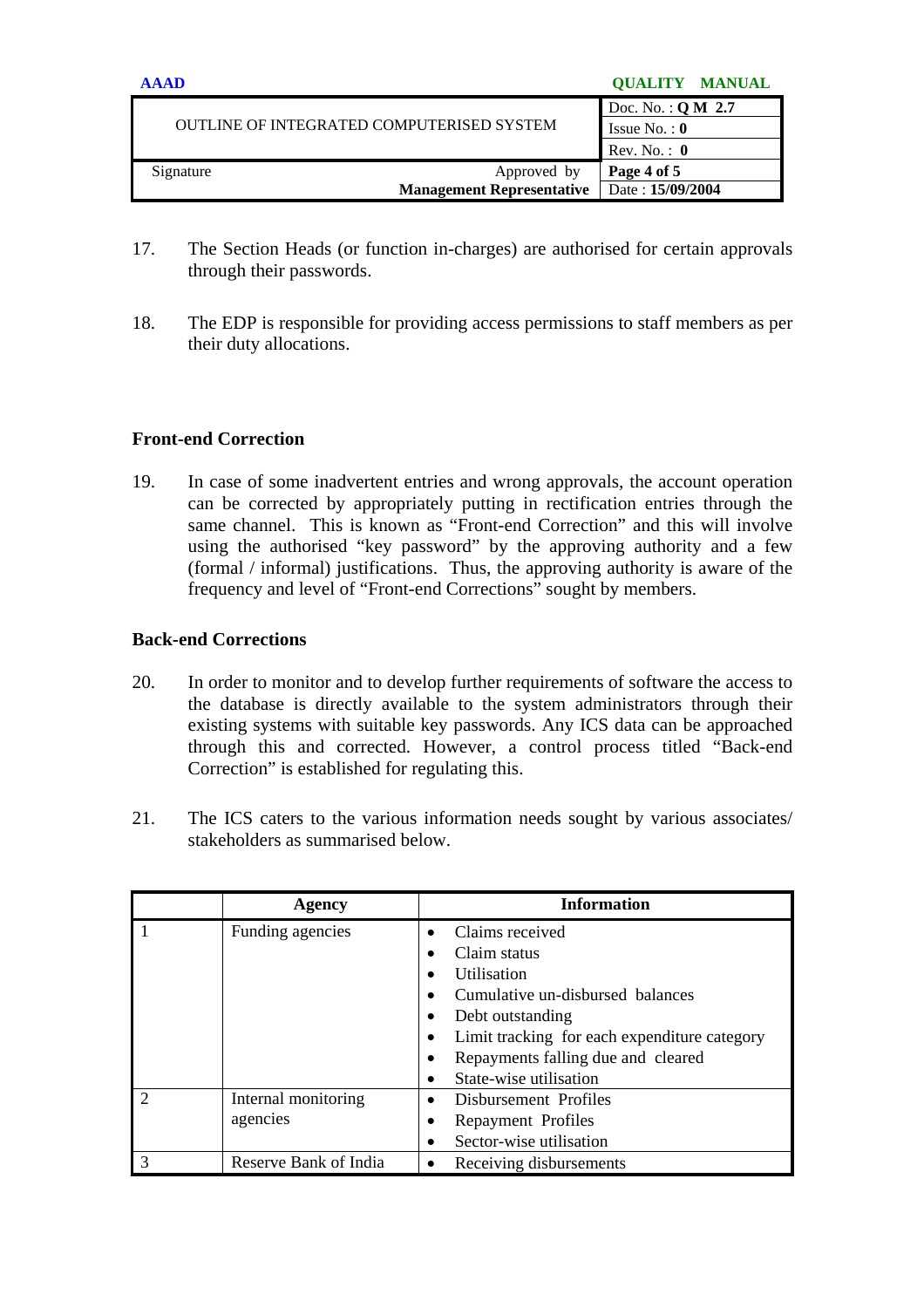## **AAAD QUALITY MANUAL**

|                                           |                                  | Doc. No.: $Q M$ 2.7     |
|-------------------------------------------|----------------------------------|-------------------------|
| OUTLINE OF INTEGRATED COMPUTERISED SYSTEM |                                  | Issue No.: $\mathbf{0}$ |
|                                           |                                  | Rev. No.: $\mathbf{0}$  |
| Signature                                 | Approved by                      | Page 5 of 5             |
|                                           | <b>Management Representative</b> | Date: 15/09/2004        |

|   | <b>Agency</b>                  | <b>Information</b>                                                                                                                                                                                     |  |
|---|--------------------------------|--------------------------------------------------------------------------------------------------------------------------------------------------------------------------------------------------------|--|
|   |                                | Fund transfer to states / Other banks<br>Special Account management<br>Repayment profiles<br>Repayment falling due                                                                                     |  |
| 4 | Nationalised Banks             | Repayment becoming due<br>Repayments made                                                                                                                                                              |  |
| 5 | <b>Project Authorities</b>     | Claim status<br><b>ACA</b> status<br>Demand letter of importer due/outstanding<br>Status fund deposited for settlement of<br>$\bullet$<br>importers due                                                |  |
| 6 | Central Govt.<br>Departments   | Receipt and repayment budgets<br>Brochure and key statistics<br>$\bullet$<br>Disbursement and repayment profile<br>Utilisation of funds (funding agency, sector,<br>$\bullet$<br>state, ministry wise) |  |
| 7 | <b>State Govt. Departments</b> | Claim status (awaiting disbursement)<br>$\bullet$<br>ACA status (recommended but not released and<br>$\bullet$<br>released)                                                                            |  |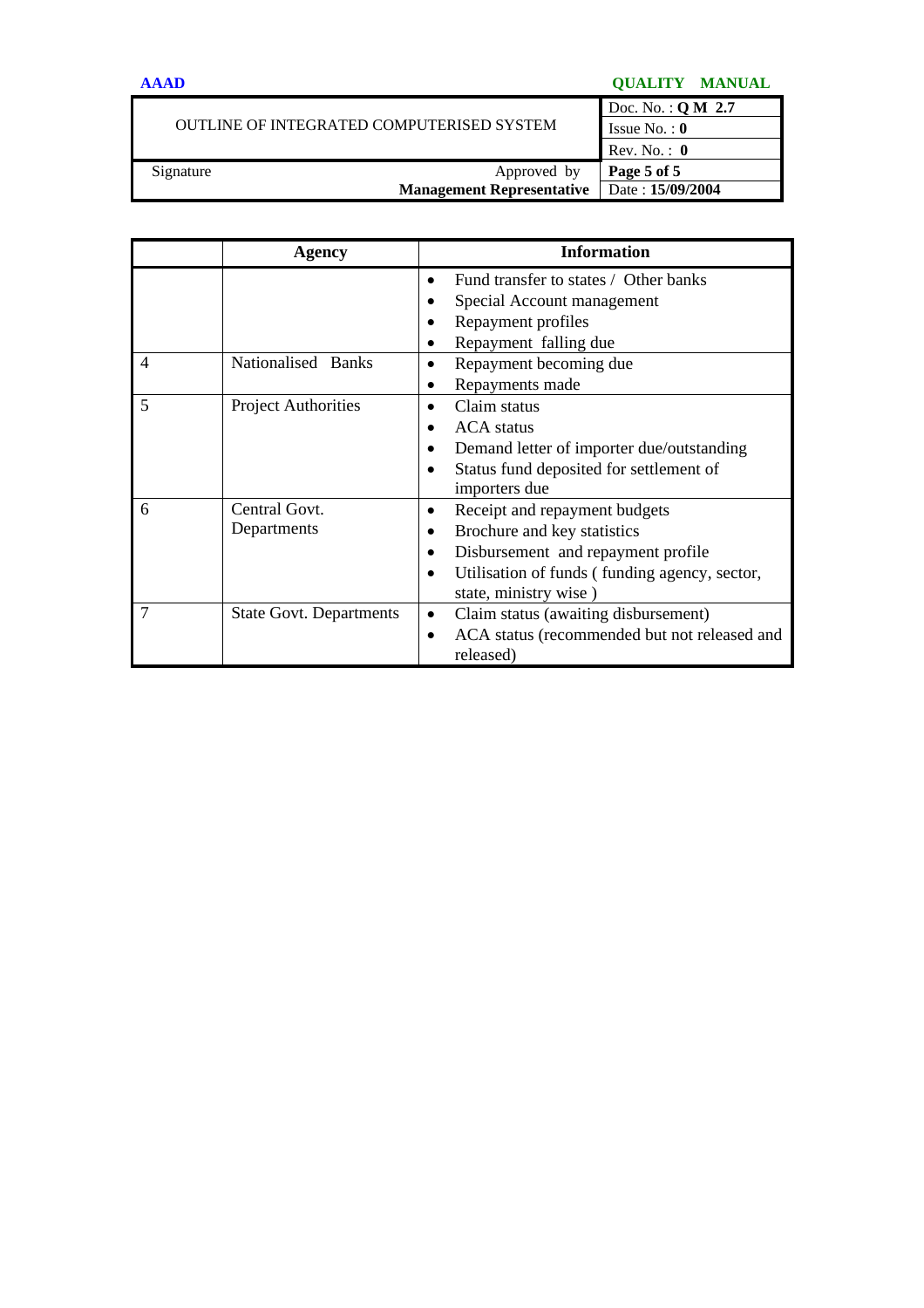| <b>AAAD</b>                        |                                  | <b>OUALITY MANUAL</b>  |
|------------------------------------|----------------------------------|------------------------|
|                                    |                                  | Doc. No.: $Q M$ 3.1    |
| SCOPE OF OUALITY MANAGEMENT SYSTEM |                                  | Issue No.: $0$         |
|                                    |                                  | Rev. No.: $\mathbf{0}$ |
| Signature                          | Approved by                      | Page 1 of 1            |
|                                    | <b>Management Representative</b> | Date: 15/09/2004       |

## **SCOPE OF QUALITY MANAGEMENT SYSTEM**

The Quality Management System established in the Aid Accounts and Audit Division functioning at the following address:

> **Aid Accounts and Audit Division Department of Economic Affairs Ministry of Finance 5th Floor, B Wing Janpath Bhawan New Delhi – 110 001**

has the scope of coverage that includes

**The various functions of External Assistance (Aid/Grants/Loans) handled by the office of AAAD** 

and excludes

**Export Promotion Audit handled by the AAAD office and the accounting(record keeping) and compilation handled by the PAO.**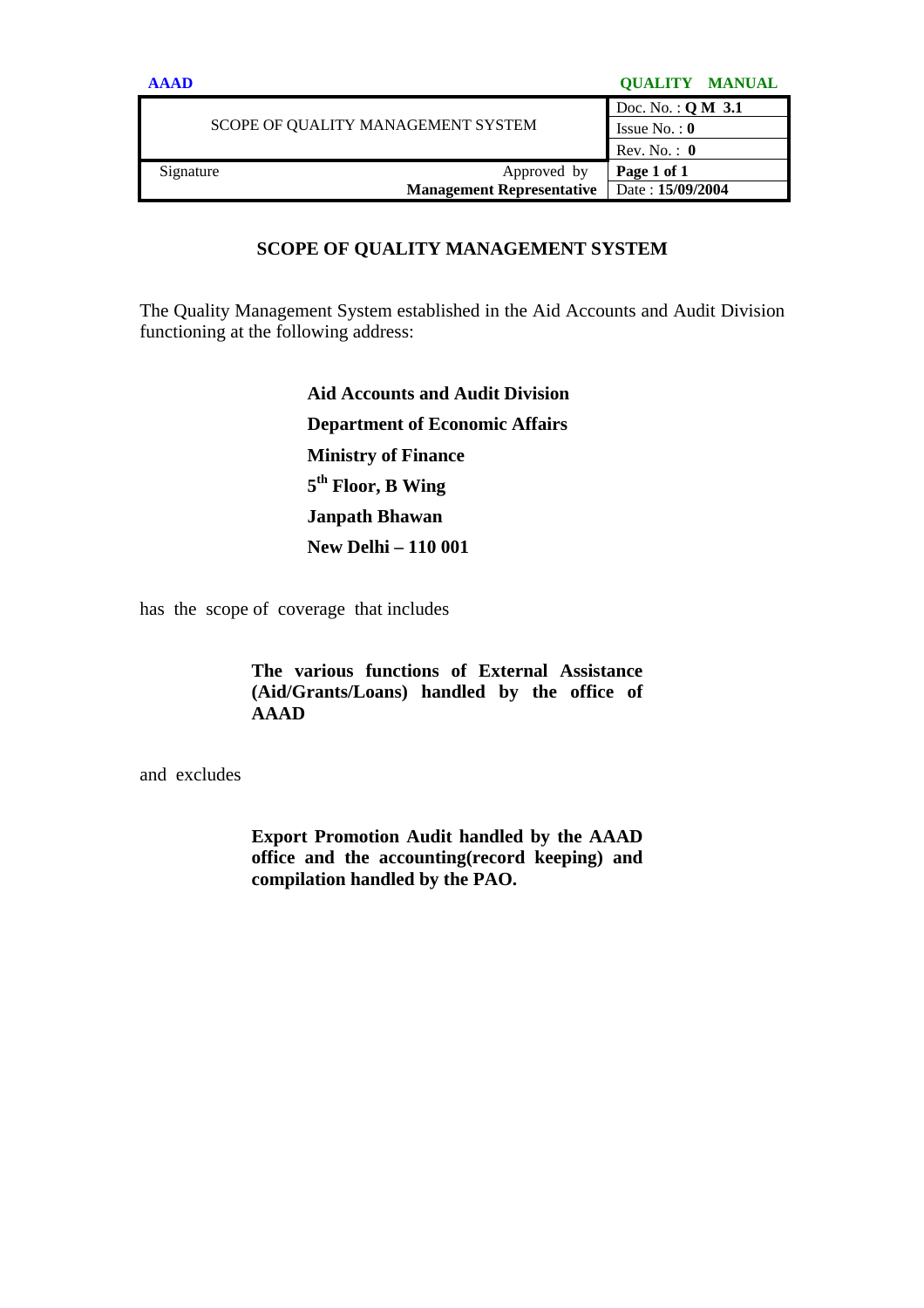| <b>AAAD</b>           |                                  | <b>OUALITY MANUAL</b> |
|-----------------------|----------------------------------|-----------------------|
|                       |                                  | Doc. No.: $Q M$ 3.2   |
| <b>OUALITY POLICY</b> |                                  | Issue No. 0           |
|                       |                                  | Rev. No.: $1$         |
| Signature             | Approved by                      | Page 1 of 1           |
|                       | <b>Management Representative</b> | Date: 21/03/2006      |

# **QUALITY POLICY**

**AAAD commits itself to achieve excellence in its services by consistently ensuring timeliness, accuracy and transparency in its operations, adopting best practices and aiming for continual improvement in all areas including technology for ensuring utmost satisfaction to its stakeholders.**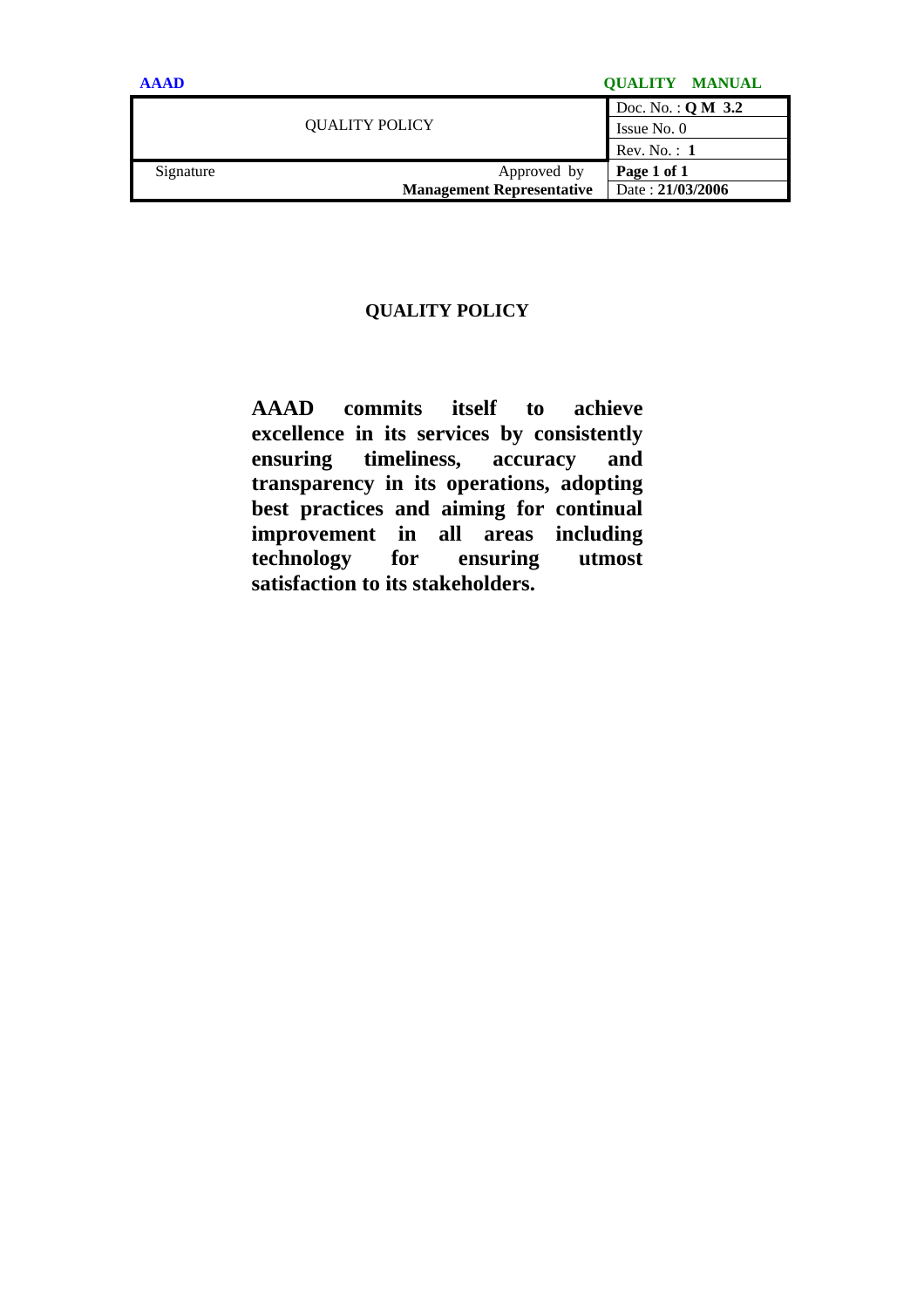| <b>AAAD</b> |                                       | <b>OUALITY MANUAL</b> |
|-------------|---------------------------------------|-----------------------|
|             |                                       | Doc. No.: $Q M$ 3.3   |
|             | <b>OVERVIEW OF OUALITY OBJECTIVES</b> | Issue No.: $0$        |
|             |                                       | Rev. No. : 1          |
| Signature   | Approved by                           | Page 1 of 3           |
|             | <b>Management Representative</b>      | Date 23/9/2005        |

## **OVERVIEW OF QUALITY OBJECTIVES**

- 1. For the purpose of monitoring the level of achievements and improvements emerging out of effective implementation of the QMS, the parameters and their measurability are defined and guided by the Quality Policy. These parameters, their computations and the targets aimed are referred to as **Quality Objectives.**
- 2. The Quality Objectives evaluate the performance of the QMS vis-à-vis the spirit and intention of the Quality Policy.
- 3. The operations of AAAD are guided and controlled by the QMS established within. The QMS is lead by a formally declared 'Quality Policy' (See QM 3.2)
- 4. In order to effectively monitor and measure the level of success and the attitude towards the spirit of the Quality Policy, 'Quality Objectives' are identified as described herein.
- 5. In line with the essence and spirit of the Quality Policy, two important factors viz. the 'Stakeholder Satisfaction' and 'Continuous Improvement' are monitored.

#### **Stakeholder Satisfaction**

- 6. In light of the scope of operation, AAAD has the following customer scenario. The organisations/entities, seen as beneficiaries from the operations of AAAD, are considered as the customers/stake holders. They are:
	- (1) Fund Sources/Agencies
	- (2) Fund users/Projects
	- (3) RBI
	- (4) State Governments
	- (5) Ministry of Finance (GOI)and the other line Ministries
	- (6) Nationalised Banks
	- (7) Parliament
	- (8) NIC
	- (9) PMU/PF-I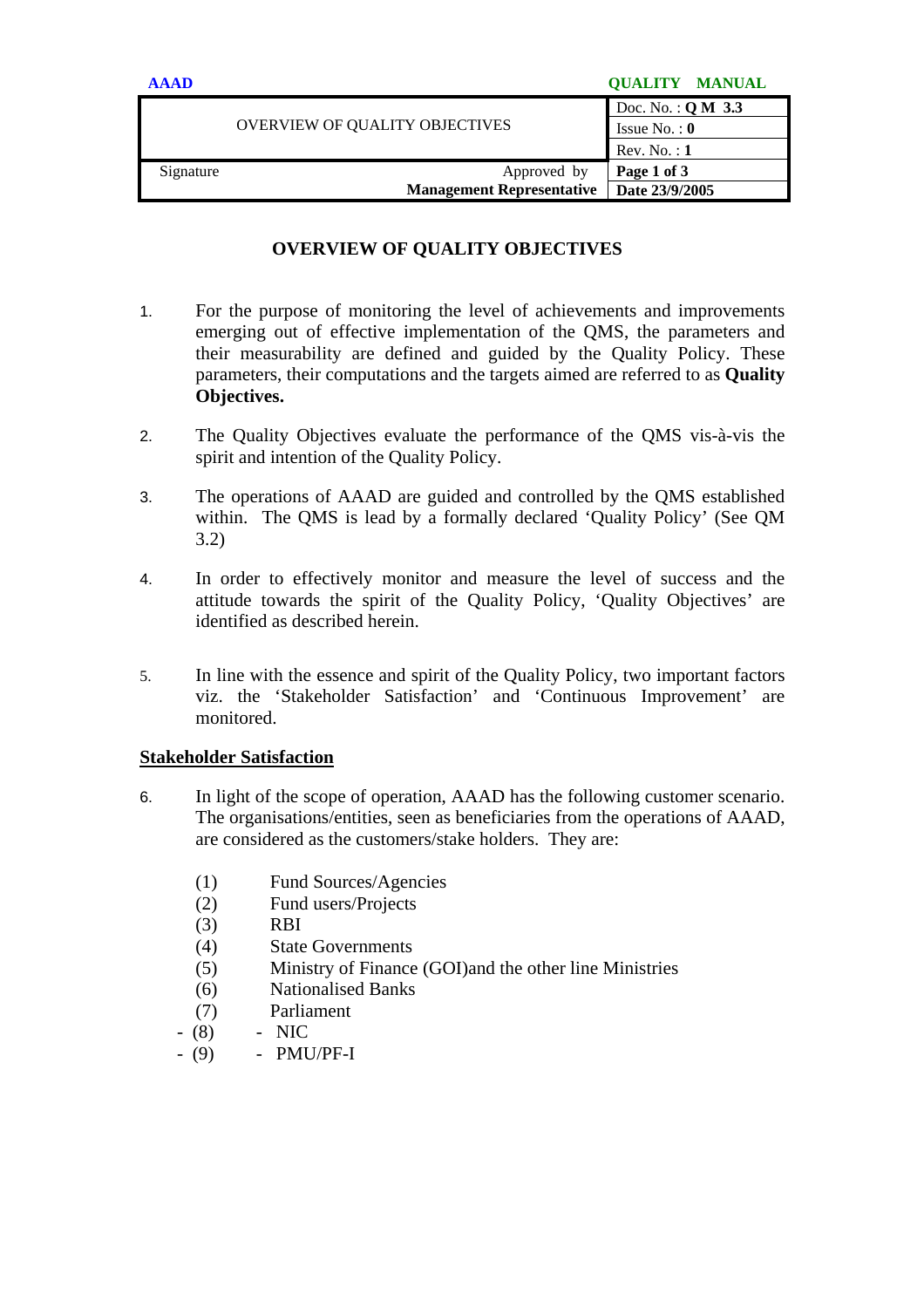| <b>AAAD</b>                           |                                  | <b>OUALITY MANUAL</b>          |
|---------------------------------------|----------------------------------|--------------------------------|
| <b>OVERVIEW OF QUALITY OBJECTIVES</b> |                                  | Doc. No.: Q M 3.3              |
|                                       |                                  | <b>Issue No.:</b> $\mathbf{0}$ |
|                                       |                                  | Rev. No. : 1                   |
| Signature                             | Approved by                      | Page 2 of 3                    |
|                                       | <b>Management Representative</b> | Date 23/9/2005                 |

7. The following presents an overview of the customer satisfaction factor :



8. The 'Objective of the Quality System' is to monitor the trend of the Stakeholder Satisfaction Factor through displayed graph aiming at noticeable improvement



## **Continuous Improvement**

- 9. In light of the computerised environment for the main business (through ICS), all possible improvement can be grouped in two groups.
	- (1) The operation related improvements
	- (2) Internal (Human Resources) improvement.
- 10. With the control of the Human Resources being mainly governed by the Government of India (GOI) regulations and guidelines, the appraisal and consequential actions are all executed through a "Confidential Reporting" system prescribed within the GOI rules and related notifications. In order to encourage focus on quality, monitoring and recognition scheme for individuals is practised as part of QMS as outlined in QM 3.4.
- 11. The operation related improvements relate mainly to the "Accuracy" and "Timeliness" of the various executions.
- 12. The following is the overview of Continuous Improvement Factor monitoring :

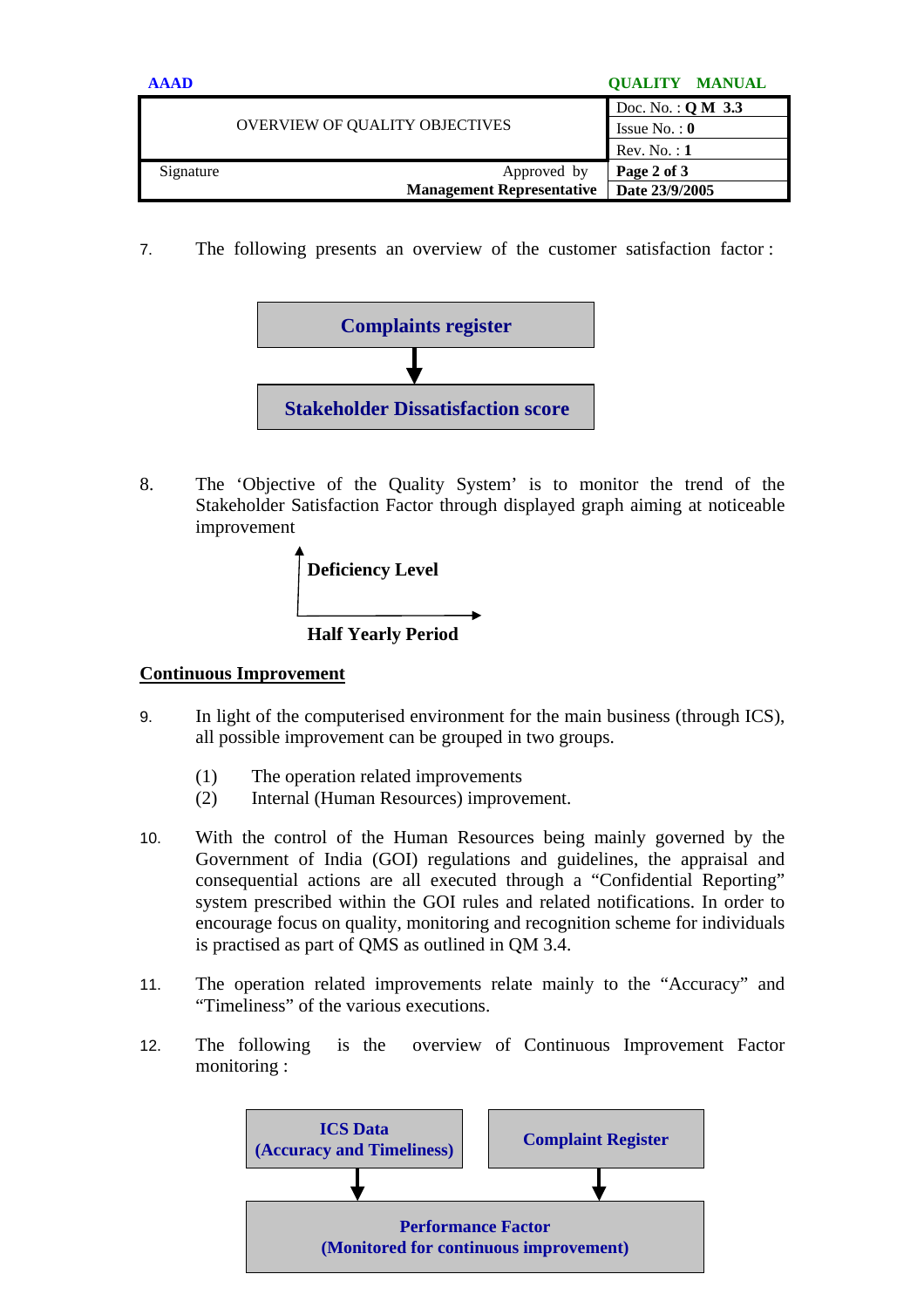| <b>AAAD</b> |                                       | <b>OUALITY MANUAL</b>   |
|-------------|---------------------------------------|-------------------------|
|             |                                       | Doc. No.: Q M 3.3       |
|             | <b>OVERVIEW OF QUALITY OBJECTIVES</b> | Issue No.: $\mathbf{0}$ |
|             |                                       | Rev. No. : 1            |
| Signature   | Approved by                           | Page 3 of 3             |
|             | <b>Management Representative</b>      | Date 23/9/2005          |

13. The Quality Objective is to monitor the trends and patterns to identify and focus on areas indicating scope for further improvement, through the noticed Performance Factors.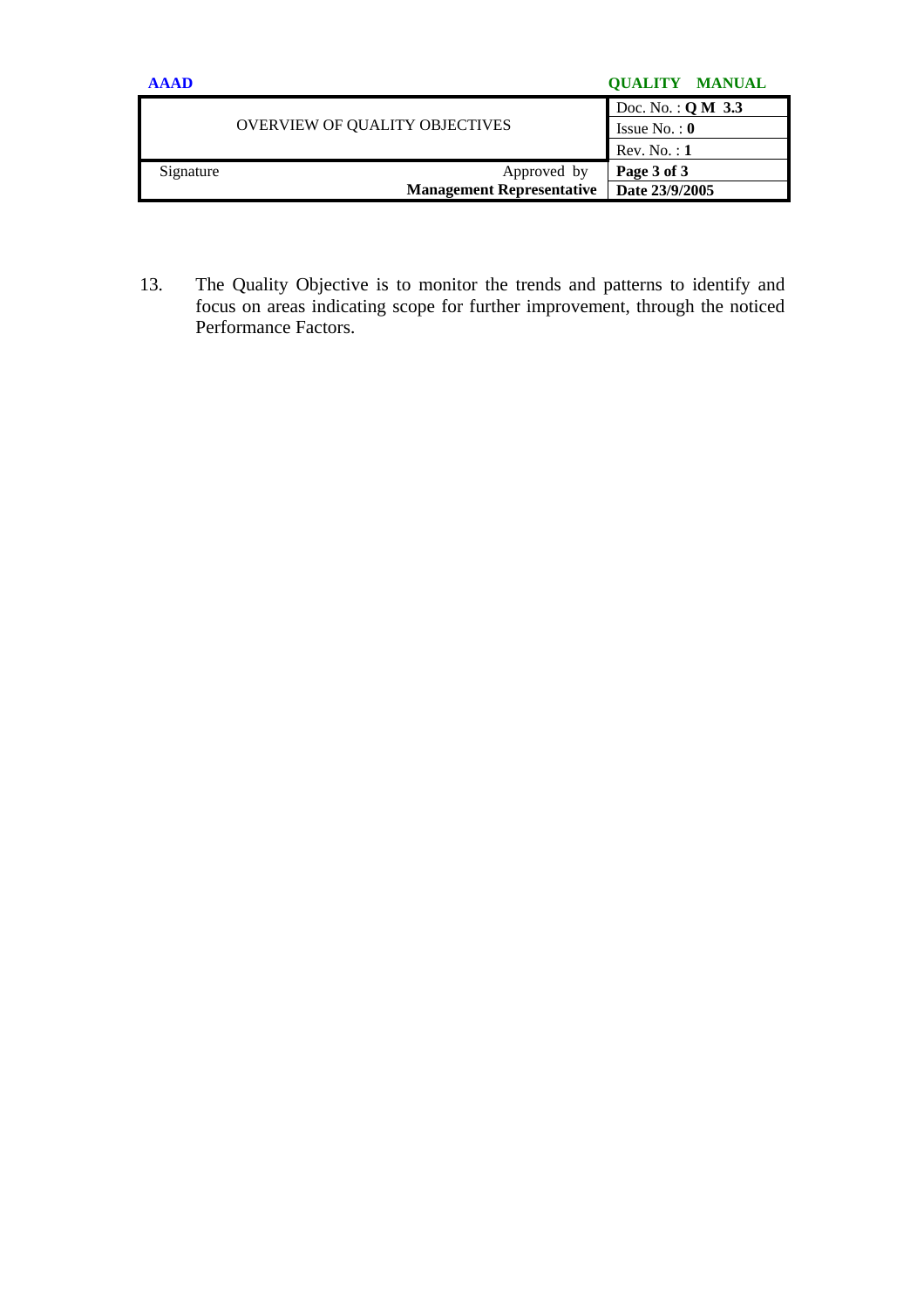| <b>AAAD</b>                       |                                  | <b>OUALITY MANUAL</b>   |
|-----------------------------------|----------------------------------|-------------------------|
|                                   |                                  | Doc. No.: $Q M$ 3.4     |
| DESCRIPTION OF QUALITY OBJECTIVES |                                  | Issue No.: $\mathbf{0}$ |
|                                   |                                  | Rev. No.: $1$           |
| Signature                         | Approved by                      | Page 1 of 2             |
|                                   | <b>Management Representative</b> | Date: 21/03/2006        |

# **DESCRIPTION OF QUALITY OBJECTIVES**

#### **Stakeholder Satisfaction**

- 1. In order to assess the level of customer satisfaction generally some form of survey is undertaken. But, in light of the nature of function of AAAD a formal survey is not practicable. The operational role of AAAD generally involves many forms of communication on a day-to-day basis thereby providing the scope of inferring any possible "Customer Dissatisfaction", if at all arising.
- 2. In light of the above, in order to record any such "Stakeholder Dissatisfaction" a Register called as "Complaint Register" is maintained.
- 3. Even though it is named as "Complaint Register" it is also used for registering any event leading to possible "Stakeholder Dissatisfaction", in addition to registering the formal complaints, if any.
- 4. When there is a formal complaint it is registered irrespective of the nature, size, seriousness and media of the complaint.
- 5. During the course of operation of AAAD activities, the customers interact with AAAD through various correspondences. Their level of satisfaction can be gauged through them.
- 6. The communications, (generally in the form of letters/faxes and occasionally oral communication) are routed through the CAAA/JCA/DCA prior to reaching the sections.
- 7. These senior members of the Organisation ensure appropriate entry in the complaints Register (FMT 003) briefing the case or event.
- 8. For the other lapses/events the CAAA or JCA or DCA of the organisation consider the event and its seriousness. After necessary discussion with the CAAA/MR the event is registered by any one of the above.
- 9. Any case of complicated event, the JCA / DCA will jointly discuss and decide upon the content of the register entry.
- 10. A "Deficiency Value Table" (see 10.1.02) approved by JCA/MR for giving score for events, is maintained within the QMS. The likely dissatisfaction score for the entries in Complaint Register shall be as per Part A.
- 11. The level of stakeholder satisfaction is computed based on the number of complaints and the total value of dissatisfaction score.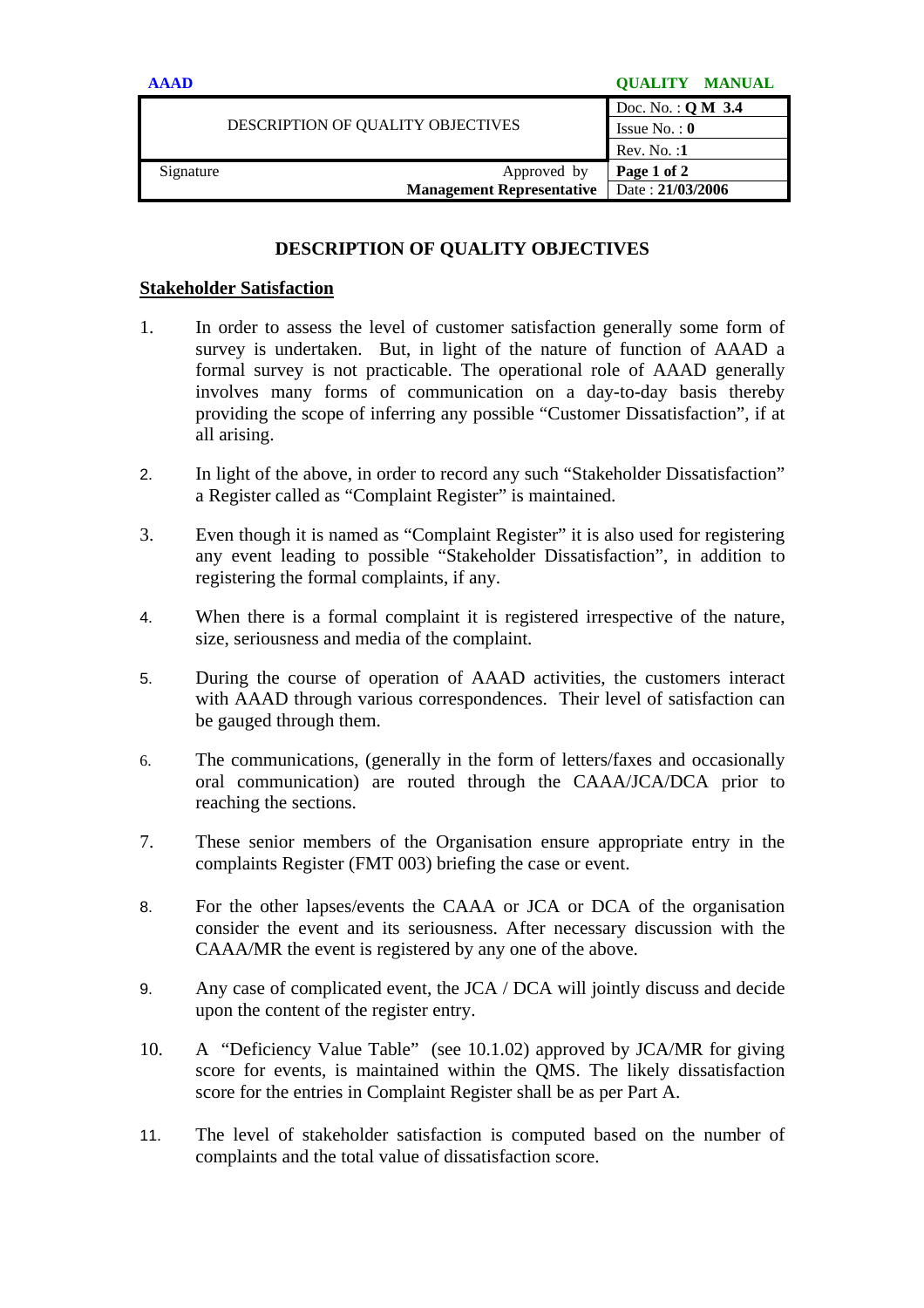| <b>AAAD</b> |                                   | <b>QUALITY MANUAL</b>   |
|-------------|-----------------------------------|-------------------------|
|             |                                   | Doc. No.: $Q M$ 3.4     |
|             | DESCRIPTION OF QUALITY OBJECTIVES | Issue No.: $\mathbf{0}$ |
|             |                                   | Rev. No.: $1$           |
| Signature   | Approved by                       | Page 2 of 2             |
|             | <b>Management Representative</b>  | Date: 21/03/2006        |

- 12. JCA, in light of the above (during the period) interprets the Stakeholder Satisfaction Factor.
- 13. This interpretation is forwarded to the MRM through MR for discussion and action as necessary.
- 14. This Stakeholder Satisfaction Factor is plotted, displayed and monitored by the MR

#### **Continuous Improvement**

- 15. The various performance aspects are identified in light of the likely mistakes/shortcomings during operation. These performance aspects are also listed and tabled as part B of the Deficiency Value Table.
- 16. The information relating to the Accuracy (by way of number of days taken beyond limits) is available in the ICS.
- 17. With the networked environment, MR summons the details relating to the above either from the ICS database or from other Registers maintained for this purpose.
- 18. Guided by the Deficiency Value Table (Part B) MR arrives at the section wise performance factor.
- 19. This section wise Performance Factor is plotted, displayed and monitored by the MR
- 20. In order to encourage focus on improvement in individual contributions to the overall organisational performance all members (except DCA and above) are evaluated by the respective supervisor(s). For such evaluations the Individual Monitoring Guidelines Table (given in QM 10.1.01) is used as a reference benchmark.
- 21. The above evaluation is done every six months and due recognition is accorded.
- 22. –This office aims at minimum 10% improvement each year towards stakeholders satisfaction.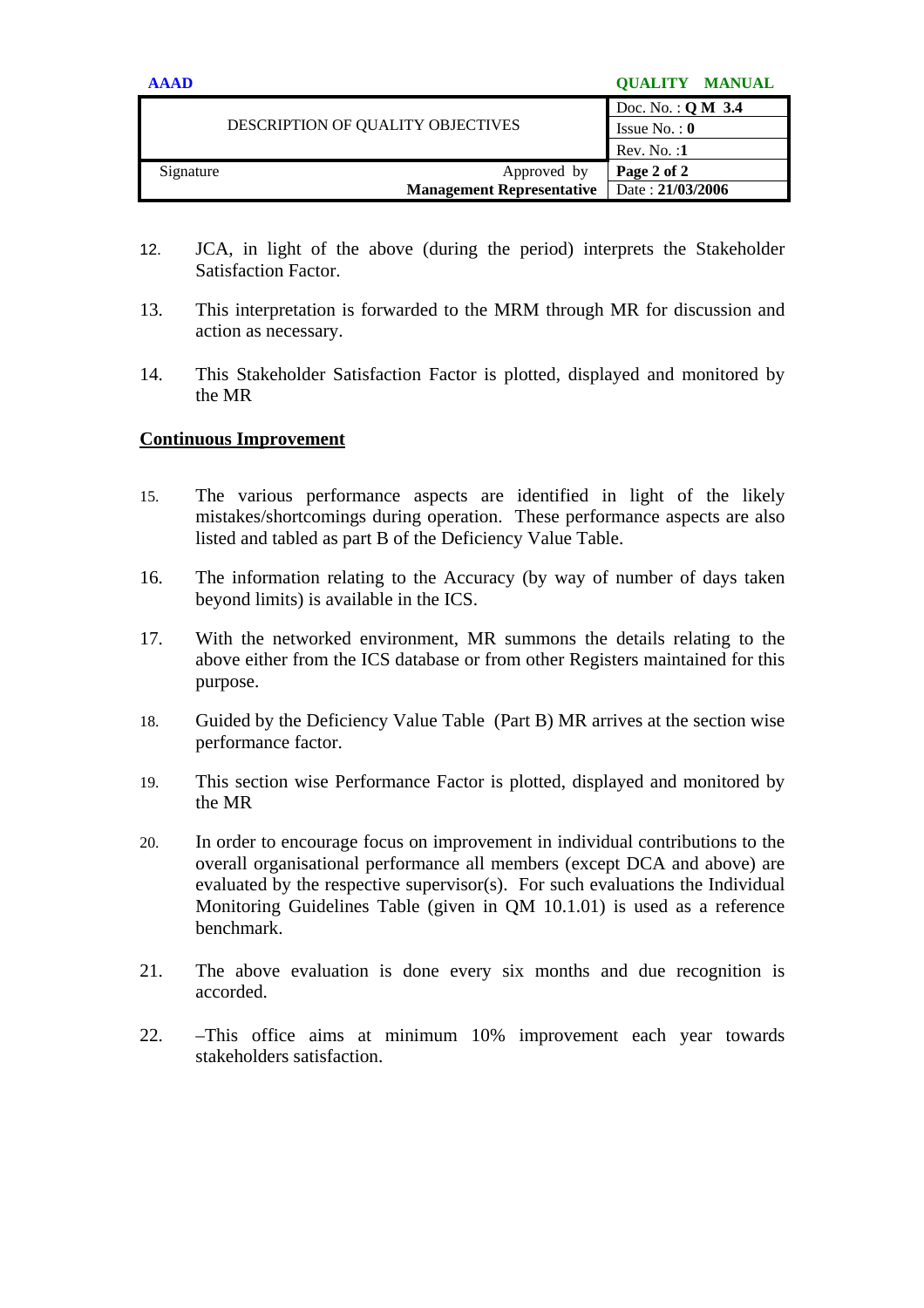| <b>AAAD</b> |                                  | <b>OUALITY MANUAL</b> |  |
|-------------|----------------------------------|-----------------------|--|
|             |                                  | Doc. No.: $Q M 4$     |  |
|             | <b>OUALITY MANAGEMENT SYSTEM</b> | Issue No.: $0$        |  |
|             |                                  | Rev. No.: $0$         |  |
| Signature   | Approved by                      | Page 1 of 5           |  |
|             | <b>Management Representative</b> | Date: 15/09/2004      |  |

# **QUALITY MANAGEMENT SYSTEM**

### **General**

- 1. The organisation, Aid Accounts and Audit Division (AAAD) of the Ministry of Finance, Government of India, (referred as AAAD) has established a Quality Management system for its functioning in line with the international standard ISO 9001: 2000.
- 2. The QMS is established for the operations covered by the scope statement (QM 3.1) and the QMS is aimed for continuously improving effectiveness.
- 3. The organisation, AAAD, has identified the various operational processes throughout the organisation. These processes are briefly introduced in 'Process Flow' (QM 2.6) and described in the 'Procedure Manual' (Section 2).
- 4. An over view of the AAAD operation showing the other stakeholders interacting with AAAD is illustrated below:

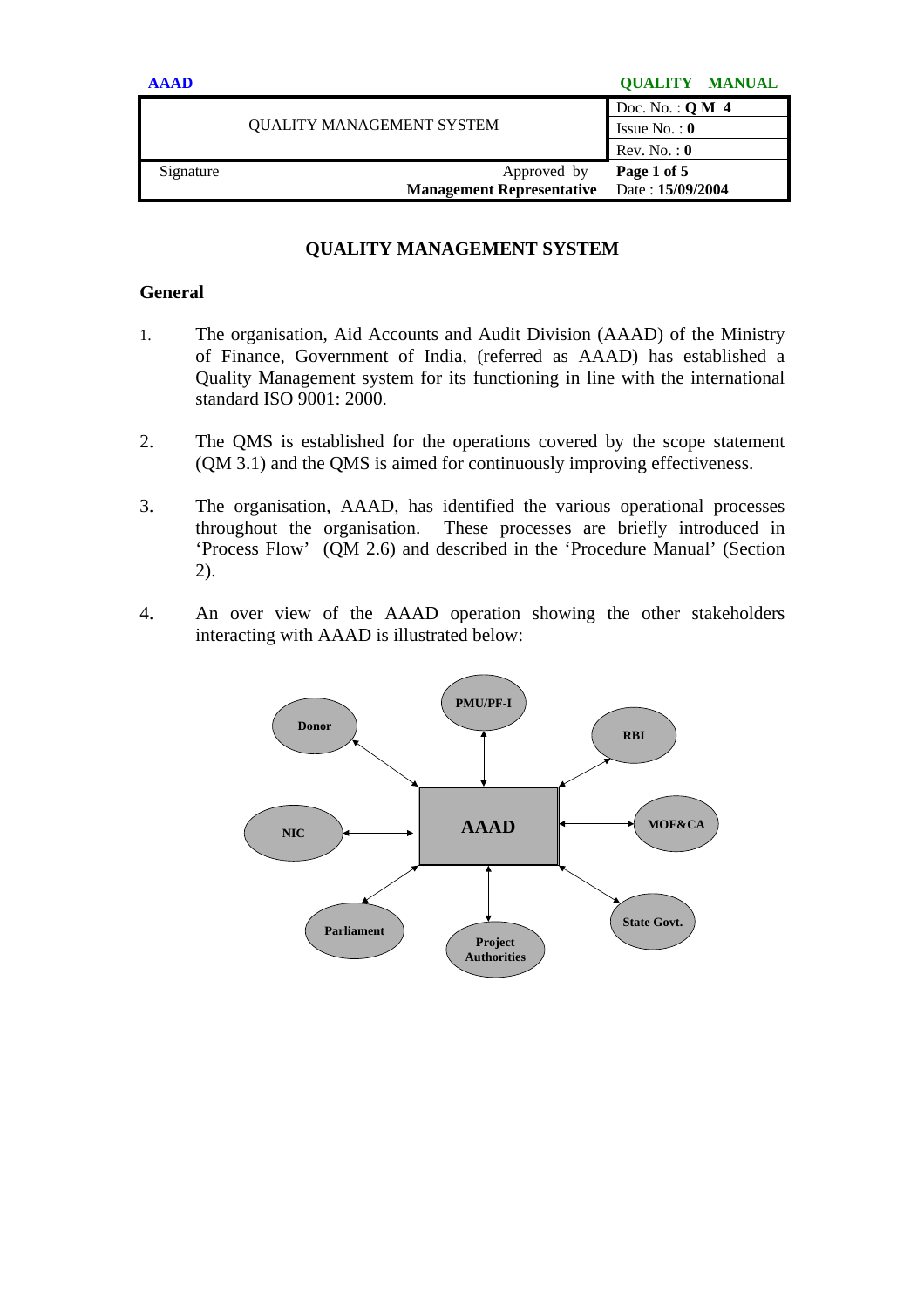| <b>AAAD</b> |                                  | <b>OUALITY MANUAL</b>          |
|-------------|----------------------------------|--------------------------------|
|             |                                  | Doc. No.: $Q M 4$              |
|             | <b>OUALITY MANAGEMENT SYSTEM</b> | <b>Issue No.:</b> $\mathbf{0}$ |
|             |                                  | Rev. No.: $0$                  |
| Signature   | Approved by                      | Page 2 of 5                    |
|             | <b>Management Representative</b> | Date: 15/09/2004               |

5. An outline of the process inside the AAAD and the main flow of events is illustrated below:



- 6. The facilities and resources available at AAAD are matching with the requirements.
- 7. The operational processes are regularly monitored, measured and analysed.
- 8. Subsequently, necessary corrective actions are planned and implemented.
- 9. These processes are managed and controlled as guided by the QMS which is in line with ISO 9001: 2000.
- 10. Under the operations of AAAD, there is no "outsourcing" carried out for any of the functions or activities. Certain specialised supports like software development, consultancy support etc., are, however, hired from outside. The control over these activities is carried out through various Agreements signed with firms/consultants.

# **Documentation**

11. The QMS, as outlined above, is functionally guided and controlled by the following documentation.

| <b>SNo</b> | <b>Quality System</b><br><b>Document</b> | Covering                                                                                                                         | <b>Approving</b><br>authority | Controlling<br><b>Authority</b> |
|------------|------------------------------------------|----------------------------------------------------------------------------------------------------------------------------------|-------------------------------|---------------------------------|
|            | <b>Quality Manual</b>                    | Description of the QMS Principles<br>Leading the QMS<br><b>Quality Policy</b><br>٠<br>Scope of QMS<br>Documented (ISO Mandatory) | M R<br>(on behalf of<br>CAAA) | <b>MR</b>                       |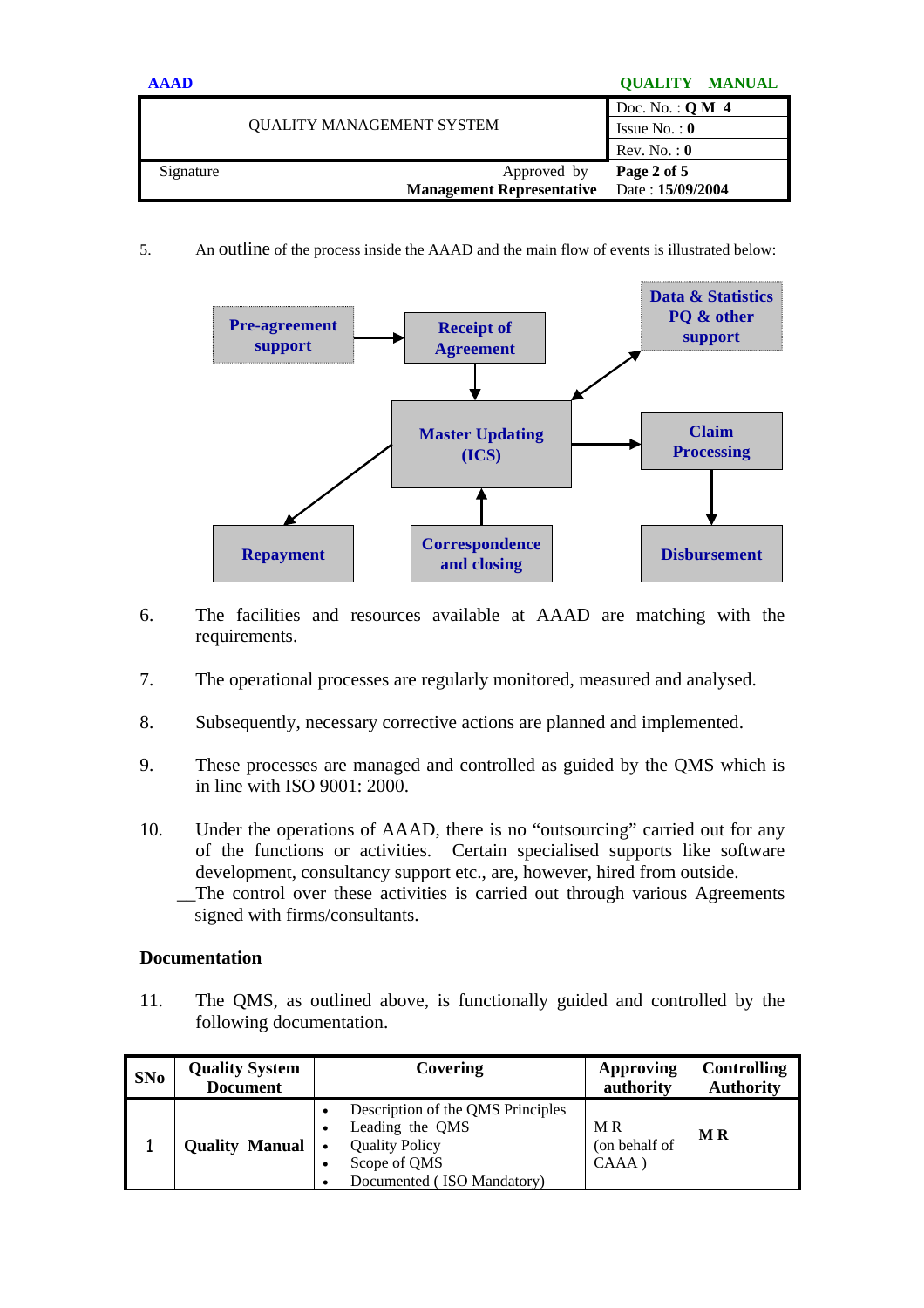| <b>AAAD</b> |                                  | <b>OUALITY MANUAL</b>   |
|-------------|----------------------------------|-------------------------|
|             |                                  | Doc. No.: $Q M 4$       |
|             | <b>OUALITY MANAGEMENT SYSTEM</b> | Issue No.: $\mathbf{0}$ |
|             |                                  | Rev. No.: $0$           |
| Signature   | Approved by                      | Page 3 of 5             |
|             | <b>Management Representative</b> | Date: 15/09/2004        |

| SNo | <b>Quality System</b><br><b>Document</b> | Covering                                                                                                                                                                                               | <b>Approving</b><br>authority | <b>Controlling</b><br><b>Authority</b> |
|-----|------------------------------------------|--------------------------------------------------------------------------------------------------------------------------------------------------------------------------------------------------------|-------------------------------|----------------------------------------|
|     |                                          | Procedures                                                                                                                                                                                             |                               |                                        |
|     | <b>Procedure</b><br><b>Manual</b>        | Overview, Role and structure of<br>$\bullet$<br>AAAD<br><b>Operating Procedures</b><br>$\bullet$<br>Activity descriptions<br>Process contents of activities<br><b>Operational Records Keeping</b><br>٠ | MR.                           | MR                                     |

- 12. The Quality Manual presents the scope of coverage of the QMS (see QM 3.1)
- 13. The Quality Manual contains the QMS procedures (as mandatory requirements of the QMS).
- 14. The operation description (see subsections QM 2.3 and QM 2.6) describes the processes and interaction between them.

### **Scope and Exclusions**

- 15. The scope of the QMS (QM 3.1) indicates the functional role of AAAD included in the coverage of the QMS.
- **16.** The functional activities and those clauses of standardised QMS which are excluded from the QMS are described below.
- 17. The Office functions of the Export Promotion Audit (EPA) and the PAO are EXCLUDED since these functions are not directly connected to the main role of AAAD.
- 18. The following requirements of the international standard are excluded in the QMS established in AAAD as justified here under:

# *Design & development (clause 7.3)*

(1) The operation of AAAD is mainly keeping the accounts of External Aid as stipulated in the respective agreements. Therefore, AAAD does not have any scope for Design and Development of any product or infrastructure.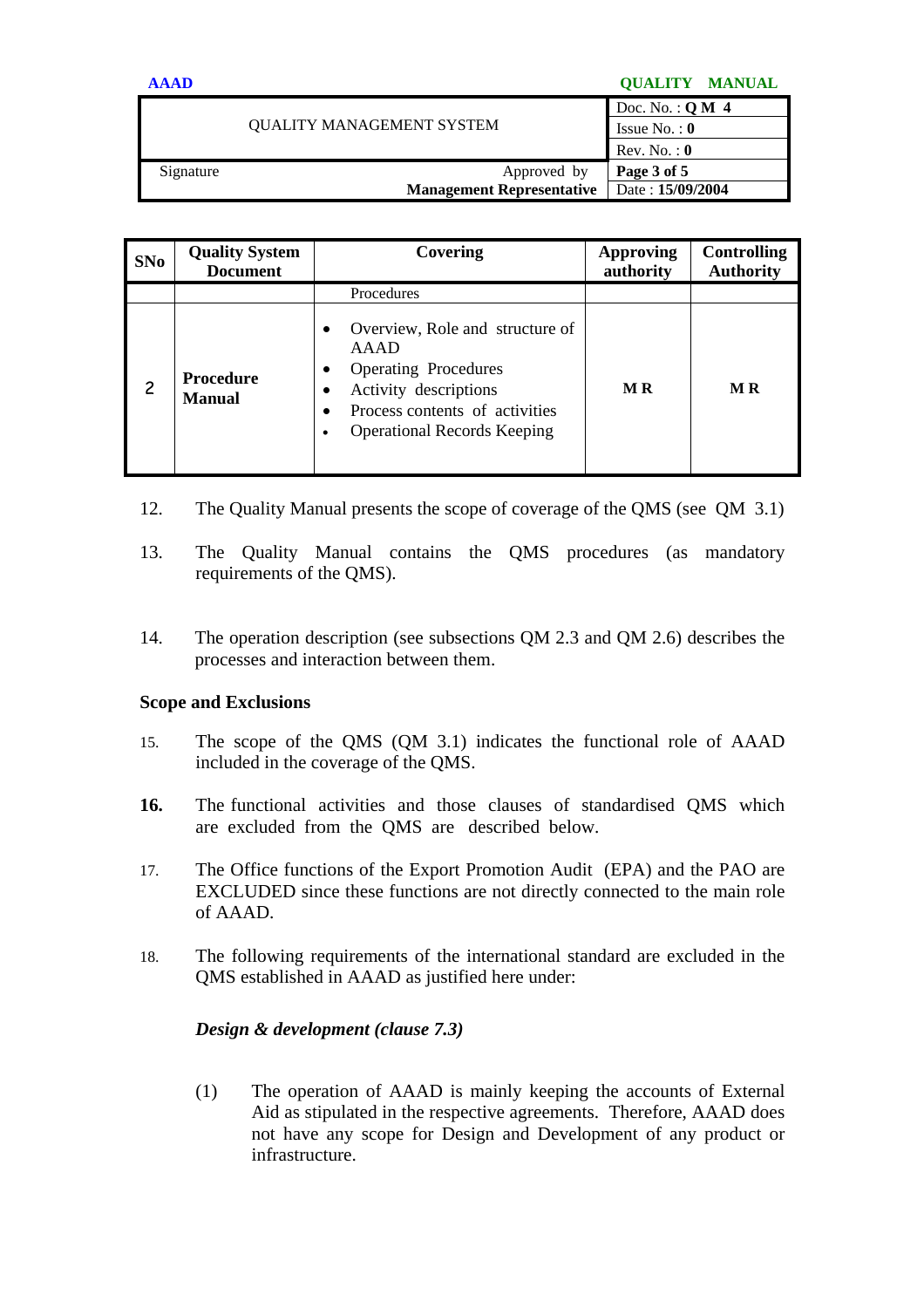| <b>AAAD</b> |                                  | <b>OUALITY MANUAL</b> |
|-------------|----------------------------------|-----------------------|
|             |                                  | Doc. No.: $Q M 4$     |
|             | <b>OUALITY MANAGEMENT SYSTEM</b> | Issue No.: $0$        |
|             |                                  | Rev. No. : 0          |
| Signature   | Approved by                      | Page 4 of 5           |
|             | <b>Management Representative</b> | Date: 15/09/2004      |

## *Purchasing (clause 7.4)*

(2) In light of the scope of QMS, AAAD does not purchase any input regularly which becomes part of output directly or indirectly. Only when special services hired as one time input they are done on merit. Otherwise there is no purchasing involved in the operation.

# *Validation of processes (clause 7.5.2)*

(3) Since the Account keeping is a proven process over the years, there is no need or meaning in process validation except for some realignment of responsibilities for updating the accounts. Therefore, process validation is not addressed.

### *Customer property (clause 7.5.4)*

(4) In the AAAD operations, no customer property in any form is likely to be under the custody of AAAD. Hence, this is not addressed and excluded from the QMS.

### *Control of monitoring devices (clause 7.6)*

(5) Since there is no physical product involved, monitoring and measuring devices are also not relevant and hence not addressed.

### **Documents Control**

- 19. The documents required for the operation are controlled and governed by a documented procedure. (QM 9.1) This procedure ensures that
	- (1) The documents are reviewed for correctness and adequacy before approval.
	- (2) Only approved documents are released for use.
	- (3) The review and approval takes place even when changes / amendments happen.
	- (4) The user can easily identify the current revision status.
	- (5) Relevant versions of documents are available at points of use.
	- (6) Documents are uniquely identified and remain legible enough for use.
	- (7) The documents of external origin relevant to the operations are identified and distribution controlled.
	- (8) Withdrawn documents are distinctly identified, when retained for reference.
	- (9) \_\_ Reviewed and revised.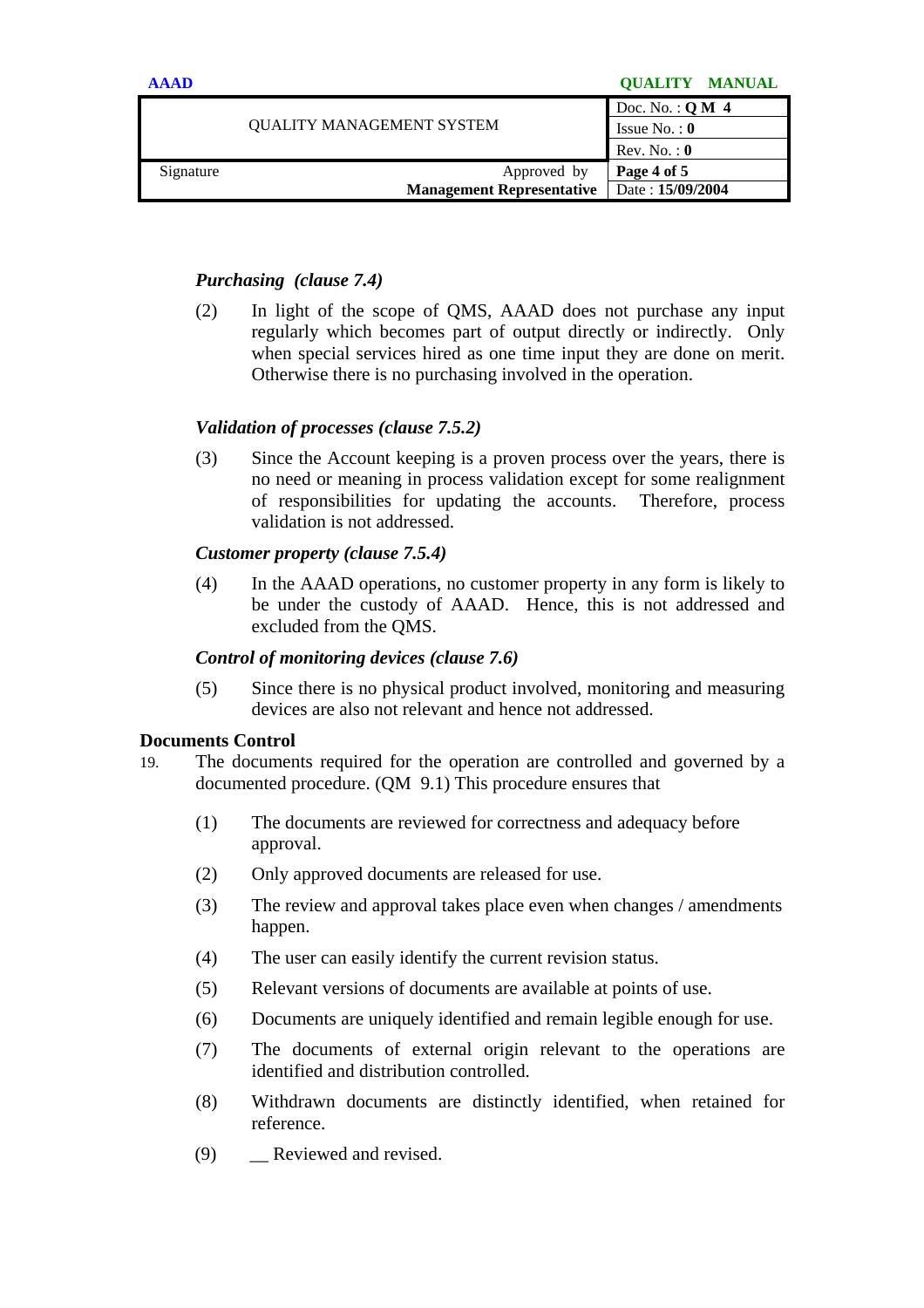| <b>AAAD</b> |                                  | <b>OUALITY MANUAL</b> |
|-------------|----------------------------------|-----------------------|
|             |                                  | Doc. No.: $Q M 4$     |
|             | <b>OUALITY MANAGEMENT SYSTEM</b> | Issue No.: $0$        |
|             |                                  | Rev. No.: $0$         |
| Signature   | Approved by                      | Page 5 of 5           |
|             | <b>Management Representative</b> | Date: 15/09/2004      |

### **Records Control**

- 20. Those documents that transform into records capable of demonstrating the effective functioning of QMS are known as "Quality Records". These Quality Records are legible enough to be used for any purpose.
- 21. A documented procedure (QM 9.2) is established wherein Quality Records are
	- (1) clearly identified
	- (2) stored and protected as needed
	- (3) easily retrievable for reference
	- (4) disposed off after specified retention time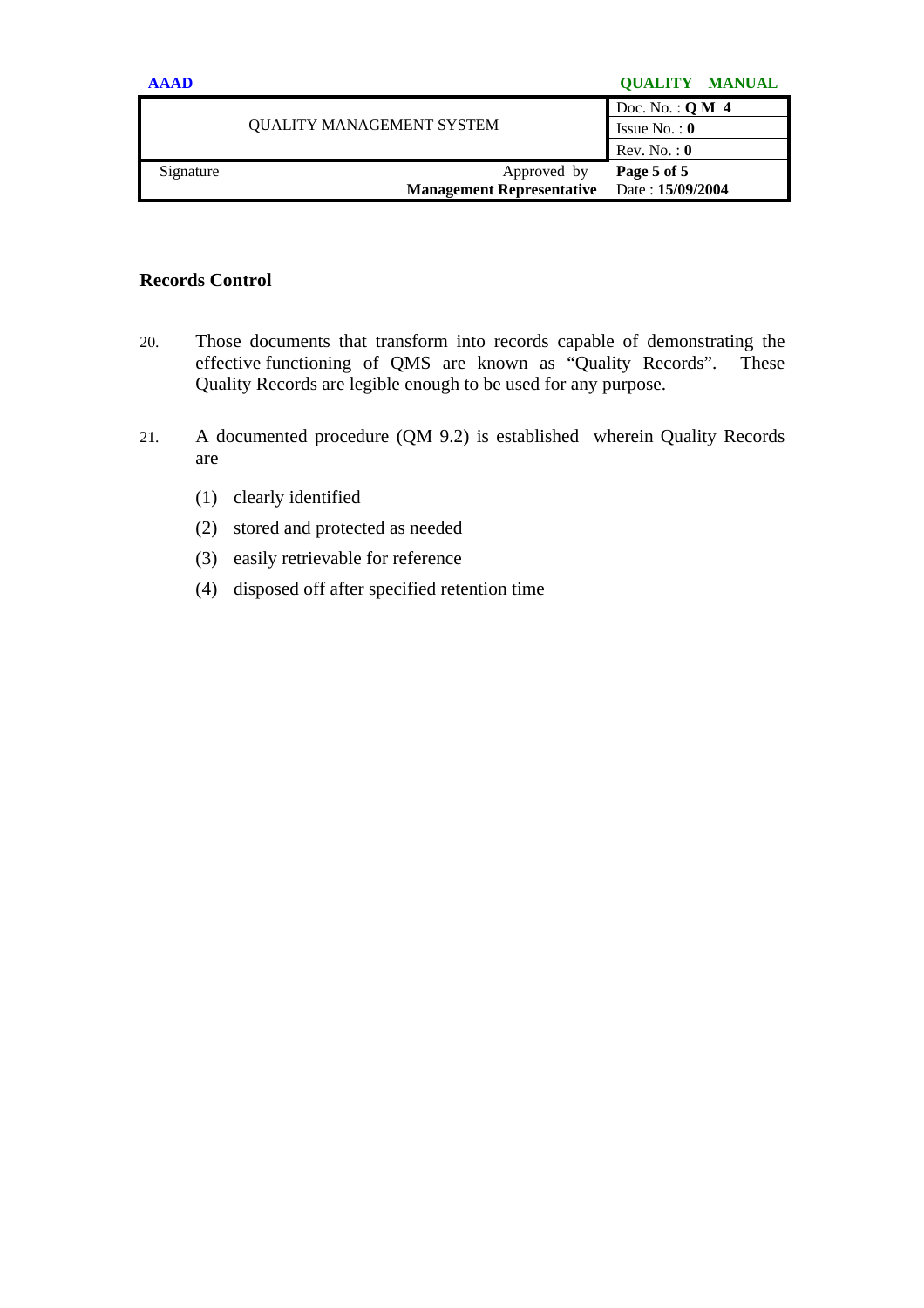| <b>AAAD</b> |                                  | <b>OUALITY MANUAL</b>  |
|-------------|----------------------------------|------------------------|
|             |                                  | Doc. No.: $Q M$ 5      |
|             | <b>MANAGEMENT RESPONSIBILITY</b> | Issue No.: $0$         |
|             |                                  | Rev. No.: $\mathbf{0}$ |
| Signature   | Approved by                      | Page 1 of 3            |
|             | <b>Management Representative</b> | Date: 15/09/2004       |

# **MANAGEMENT RESPONSIBILITY**

#### **Management Commitment**

- 1. At AAAD, top management is committed to the QMS and ensures that
	- (1) The members of the organisation are well informed of the expectations through various training, workshop, posters etc.,
	- (2) The members are aware of the relevant statutory and regulatory requirements including that of fund movement and foreign currency movements.
	- (3) The established Quality Policy is well understood,
	- (4) A set of measurable parameters identified as quality objectives ,
	- (5) Management reviews are conducted as stipulated, and
	- (6) Necessary resources are provided for effective implementation of the QMS.

#### **Customer Focus**

- 2. At AAAD functioning, there are no commercial profits that are aimed. As a functionary establishment of Government of India (GOI), AAAD has certain operational obligations to be conducted with the other parties and agencies. These agencies and associates, inclusive of GOI, are all recognised as "Stakeholders" in AAAD. Therefore, when AAAD is aiming at customer satisfaction, it is this set of stakeholders whose expectations are of prime concern for AAAD.
- 3. In light of the above, AAAD ensures that AAAD meets the entire stakeholders requirements including the statutory and regulatory ones.
- 4. The level of satisfaction of these stakeholders is also measured with aim to improve the same.

## **Quality Policy**

5. The CAAA, as the head of the organisation has declared and formally issued a Quality policy which is: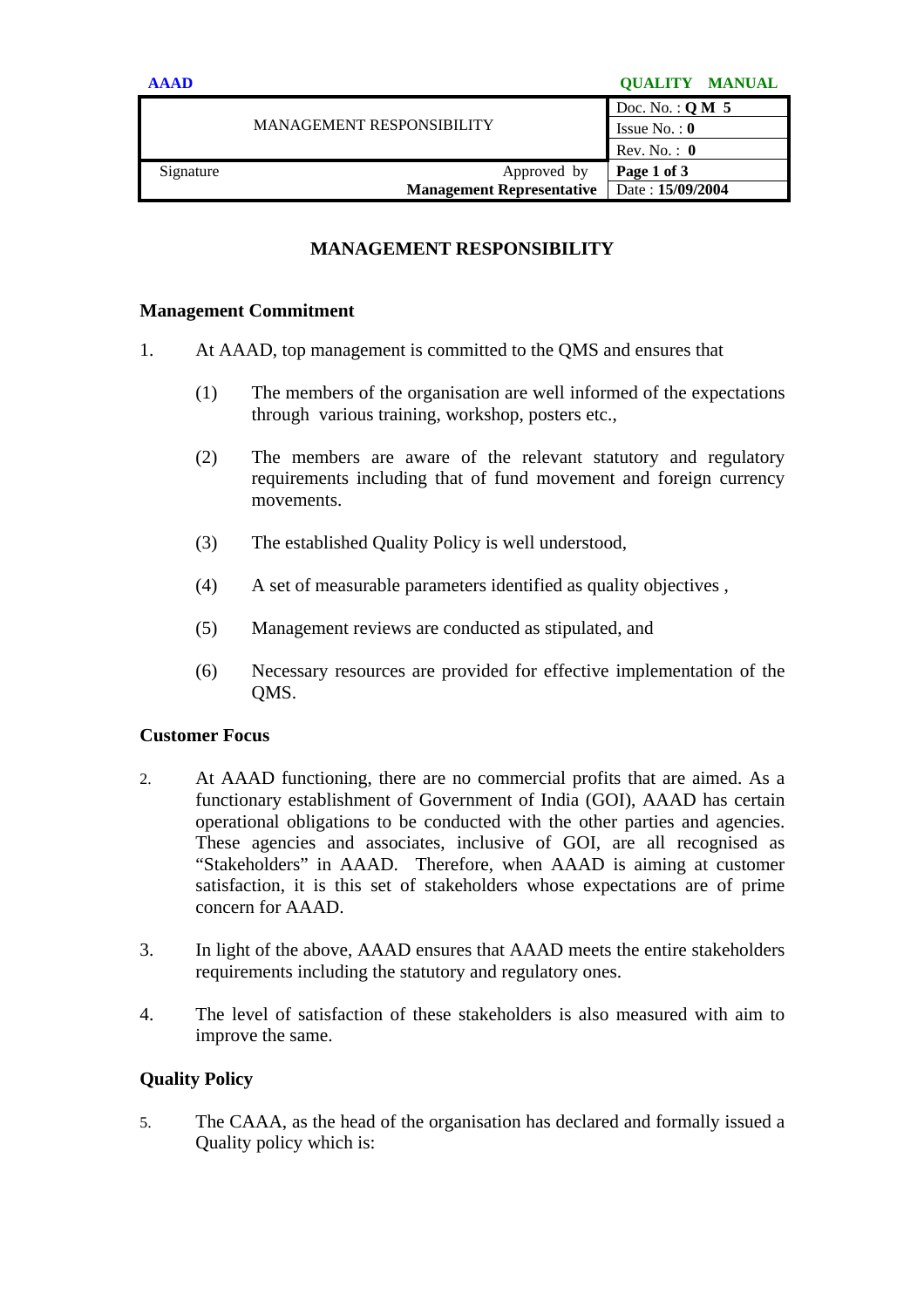| <b>AAAD</b> |                                  | <b>OUALITY MANUAL</b>   |
|-------------|----------------------------------|-------------------------|
|             |                                  | Doc. No.: $Q M$ 5       |
|             | <b>MANAGEMENT RESPONSIBILITY</b> | Issue No.: $\mathbf{0}$ |
|             |                                  | Rev. No.: $\mathbf{0}$  |
| Signature   | Approved by                      | Page 2 of 3             |
|             | <b>Management Representative</b> | Date: 15/09/2004        |

- (1) Matching with the organisational purpose
- (2) Well focused towards commitment, compliance and continuous improvement,
- (3) The basis for establishing the set of Quality Objectives,
- (4) Well committed and understood within the organisational members
- (5) Reviewed for continuing suitability at reasonable intervals.
- 6. The quality policy is presented herein (**QM 3.2**)

## **Planning**

- 7. Quality objectives are identified in line with the spirit and intent of the Quality Policy (see QM 3.3 and QM 3.4). The objectives, which are measurable are suitably backward integrated and are computed from all functional levels through stipulated methods.
- 8. The QMS is planned and implemented so that the intended purpose is achieved and the quality objectives are also met.
- 9. While administering changes / modifications in the QMS, it is ensured that the spirit and intent of the QMS, as a whole, is not violated even slightly or temporarily.

# **Responsibility, Authority and communication**

- 10. The AAAD administration functions with the specific organisational hierarchy and authority levels are stipulated clearly under the GOI notifications. The broad functional responsibilities and authorities are as per the GOI gazette notifications. The overall organisational status under the Ministry of Finance and the arrangement within AAAD are both illustrated in Section 2 (Introduction) of this Manual. However, with the QMS established, the operational processes are redefined. The roles and responsibilities within the gazette notifications are compiled in table (see 10.3.02)
- 11. The CAAA nominates a Management Representative (MR) from within the organisation who is additionally responsible for
	- (1) Planning and implementing the QMS
	- (2) Appraising the top management regularly,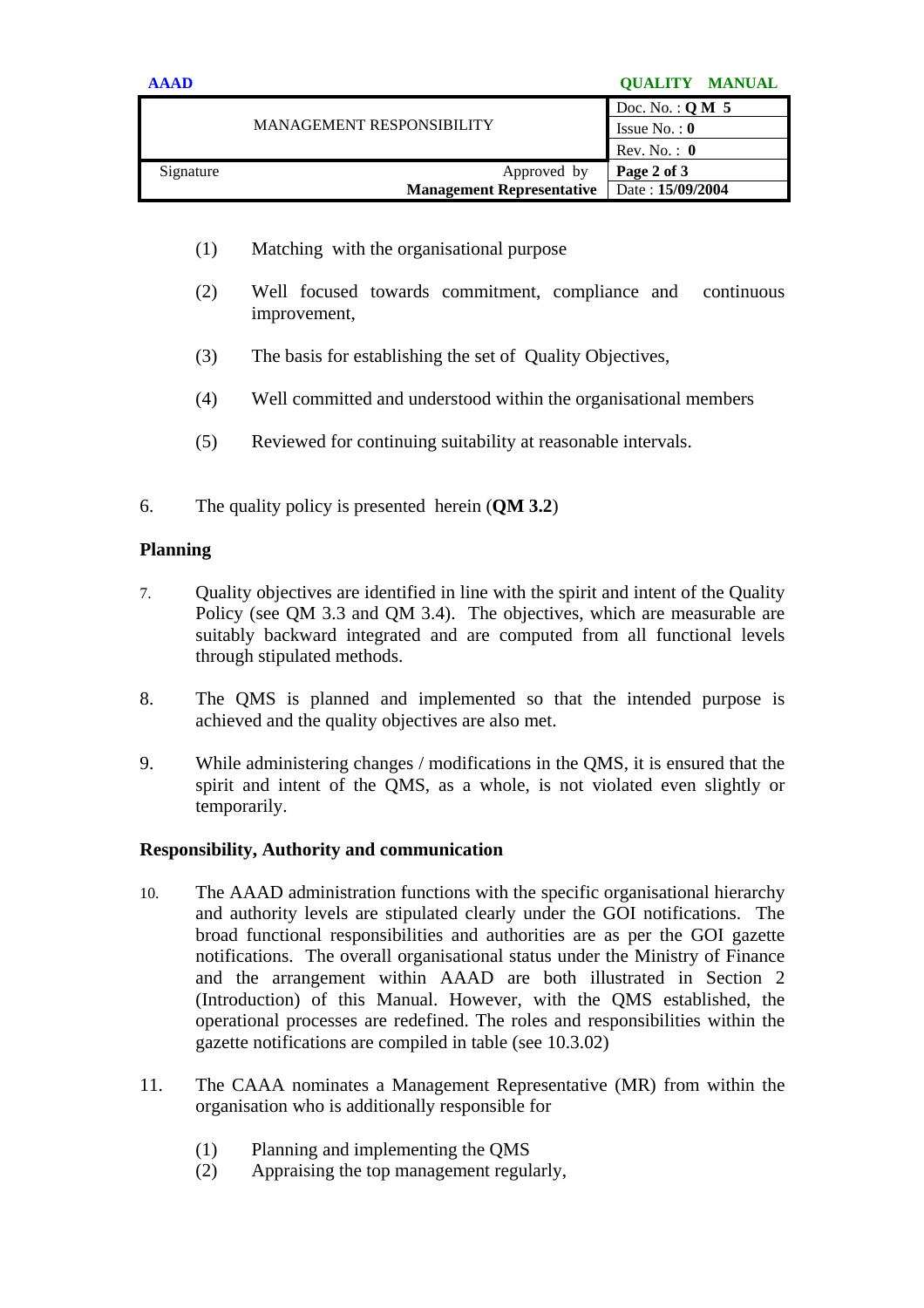| <b>AAAD</b> |                                  | <b>OUALITY MANUAL</b>  |
|-------------|----------------------------------|------------------------|
|             |                                  | Doc. No.: $Q M$ 5      |
|             | MANAGEMENT RESPONSIBILITY        | Issue No.: $0$         |
|             |                                  | Rev. No.: $\mathbf{0}$ |
| Signature   | Approved by                      | Page 3 of 3            |
|             | <b>Management Representative</b> | Date: 15/09/2004       |

- (3) Promoting awareness within the organisation regarding stakeholders' expectations.
- 12. The spirit and objective of the QMS is well communicated within the organisation. The progress, achievements and the trend analysis results are publicised within the organisation.

## **Management Review**

- 13. The QMS is reviewed at specified intervals through Management Review Meetings (MRM) for continuing suitability and effectiveness. The review covers the scope for improvement in QMS and the need for change in Quality policy/objectives at reasonable long periods.
- 14. The MRM is governed by the documented procedure (see QM 9.7) and the outcome treated as quality records.
- 15. The MRM review considers the following inputs,
	- (1) Audit reports,
	- (2) Stakeholders feedback / complaint
	- (3) Operational process characteristics
	- (4) Preventive action /corrective action status
	- (5) Outcome of previous MRMs
	- (6) QMS changes and implications
	- (7) Suggestions for improvements
- 16. With these input points compiled suitably as needed at the time of meeting, the MRM is held aiming at clear decisions and the output of the MRM is compiled in the form of minutes.
- 17. The output of MRM , in the form of minutes positively includes :
	- (1) Decisions taken in MRM along with targets dates and responsibilities
	- (2) QMS improvement points
	- (3) Operational process improvements
	- (4) Any resource needs identified.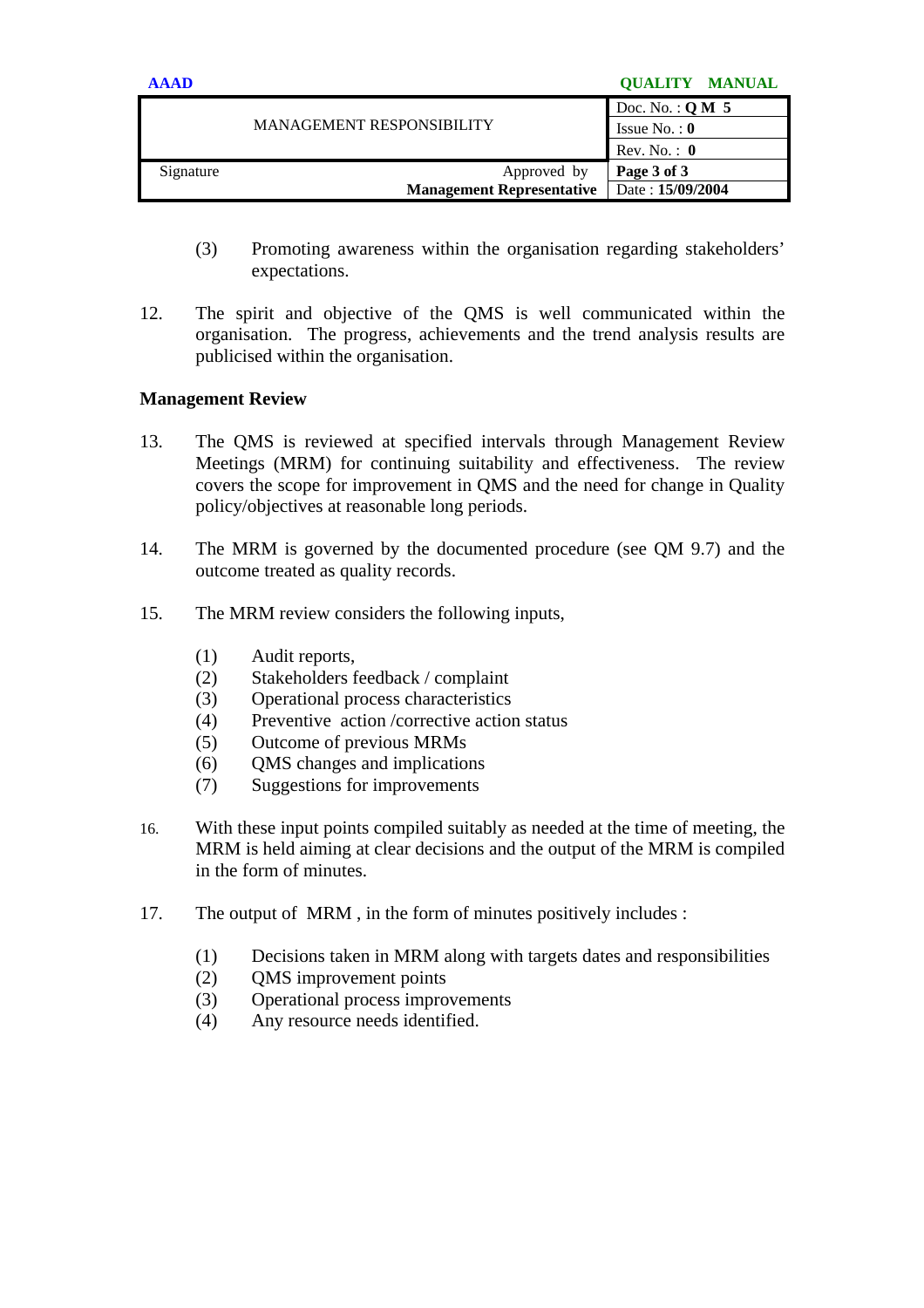| <b>AAAD</b>                |                                  | <b>OUALITY MANUAL</b> |
|----------------------------|----------------------------------|-----------------------|
|                            |                                  | Doc. No.: $Q M 6$     |
| <b>RESOURCE MANAGEMENT</b> |                                  | Issue No.: $0$        |
|                            |                                  | Rev. No.: $0$         |
| Signature                  | Approved by                      | Page 1 of 2           |
|                            | <b>Management Representative</b> | Date: 15/09/2004      |

## **RESOURCE MANAGEMENT**

#### **Provision of Resources**

The AAAD top management ensures that the following resources are provided:

- (1) Resources that are needed to effectively implement and continuously improve the QMS
- (2) Resources that enhance the stakeholders satisfaction by meeting the requirements.

The various support resources available in AAAD are described in the Procedure Manual.

#### **Human Resources**

Those AAAD members whose functional roles bear a direct impact on the stakeholders' satisfaction are identified as "Q–Cadre" positions (listed in 10.3.13).

By virtue of the nature of operation, these members are reasonably at the higher level of the organisation and are educated enough to meet the operational responsibilities and obligations.

The quality focus of the members are monitored and recognised as outlined in QM 3.4 of this Manual.

As a division the MOF, these positions as well as other positions of the office are administered by the Establishment and Administration wing of the Ministry of Finance. Therefore, the exhaustive data relating to the Human resources under AAAD are available only with the Ministry.

However, the basic information relating to education, experience and training (since joining AAAD) are compiled at the Administration Section (under Coordination) of AAAD, as and when necessary.

The training needs are regularly identified, planned and provided.

The functional role and effectiveness of the actions are evaluated and implications of the job roles vis-à-vis stakeholders satisfaction and quality objectives are clearly publicised within the organisation by MR.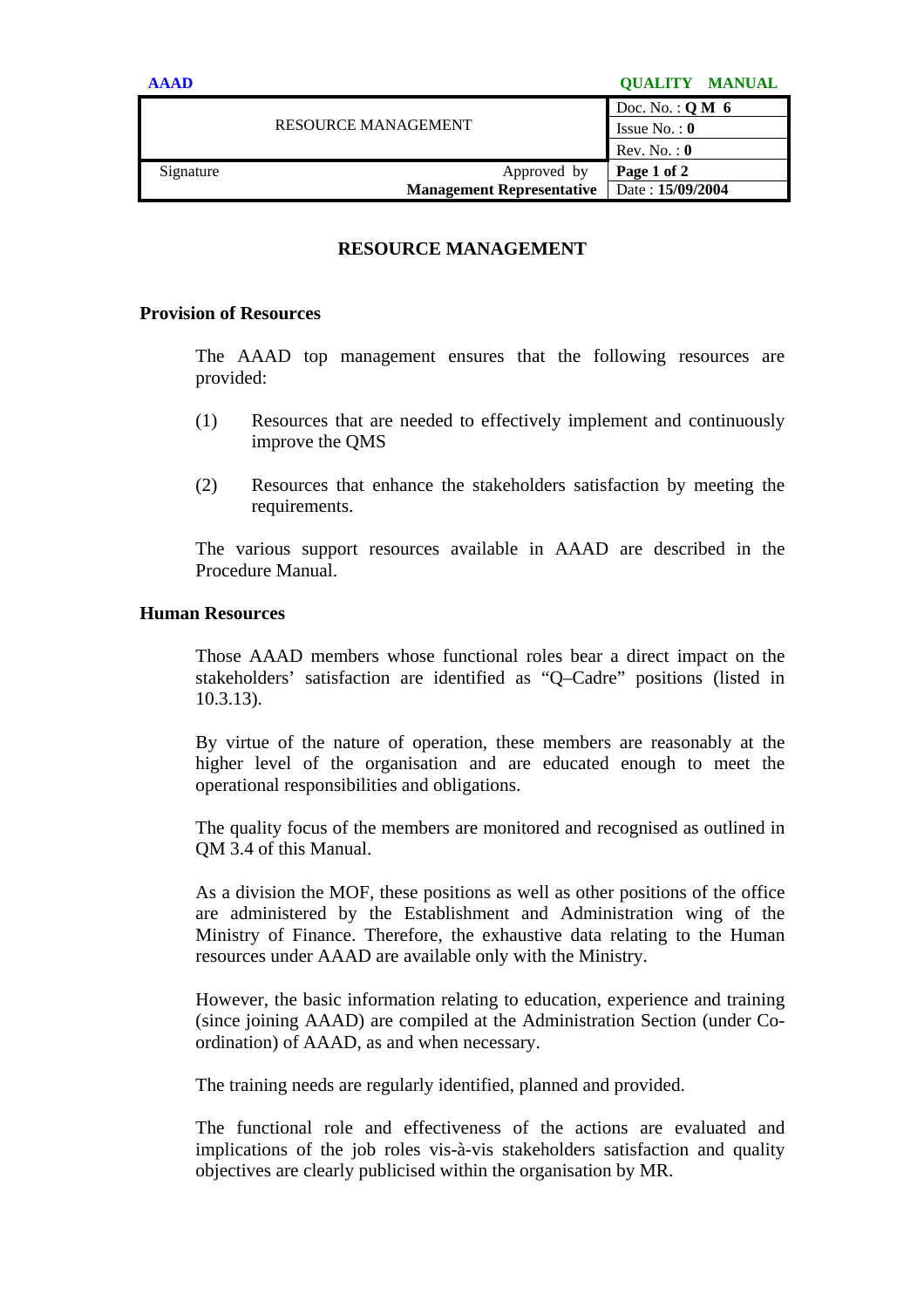| <b>AAAD</b> |                                  | <b>QUALITY MANUAL</b>          |
|-------------|----------------------------------|--------------------------------|
|             |                                  | Doc. No.: $QM$ 6               |
|             | RESOURCE MANAGEMENT              | <b>Issue No.:</b> $\mathbf{0}$ |
|             |                                  | Rev. No.: $0$                  |
| Signature   | Approved by                      | Page 2 of 2                    |
|             | <b>Management Representative</b> | Date: 15/09/2004               |

\_\_Once new incumbent report to this office, a brief on the work handled by this office and also effecting product quality while performing work is handed over to him/her. Quarterly training is also being arranged on Quality Management System and ICS related work( ref File NoAAAD/EDP/HWSW/ADB-TA/2004). The new incumbents are also provided hands on training by the reliever for a week before being asked to work.

### **Infrastructure**

The AAAD office maintains necessary basic infrastructure and resources as needed for its operation as well as the QMS.

The overview of resources and the salient features of the resources are outlined at appropriate places in section 2 of this manual as needed. These infrastructure provide

- (1) Adequate buildings and utilities
- (2) Necessary hardware mainly in the form of computers and software as necessary
- (3) Supporting services as necessary.

### **Work Environment**

The operation of AAAD is mainly office based activities of maintaining Aid Accounts and hence suitable working atmosphere is provided in the form of

- (1) Computerised central network
- (2) Centralised air conditioning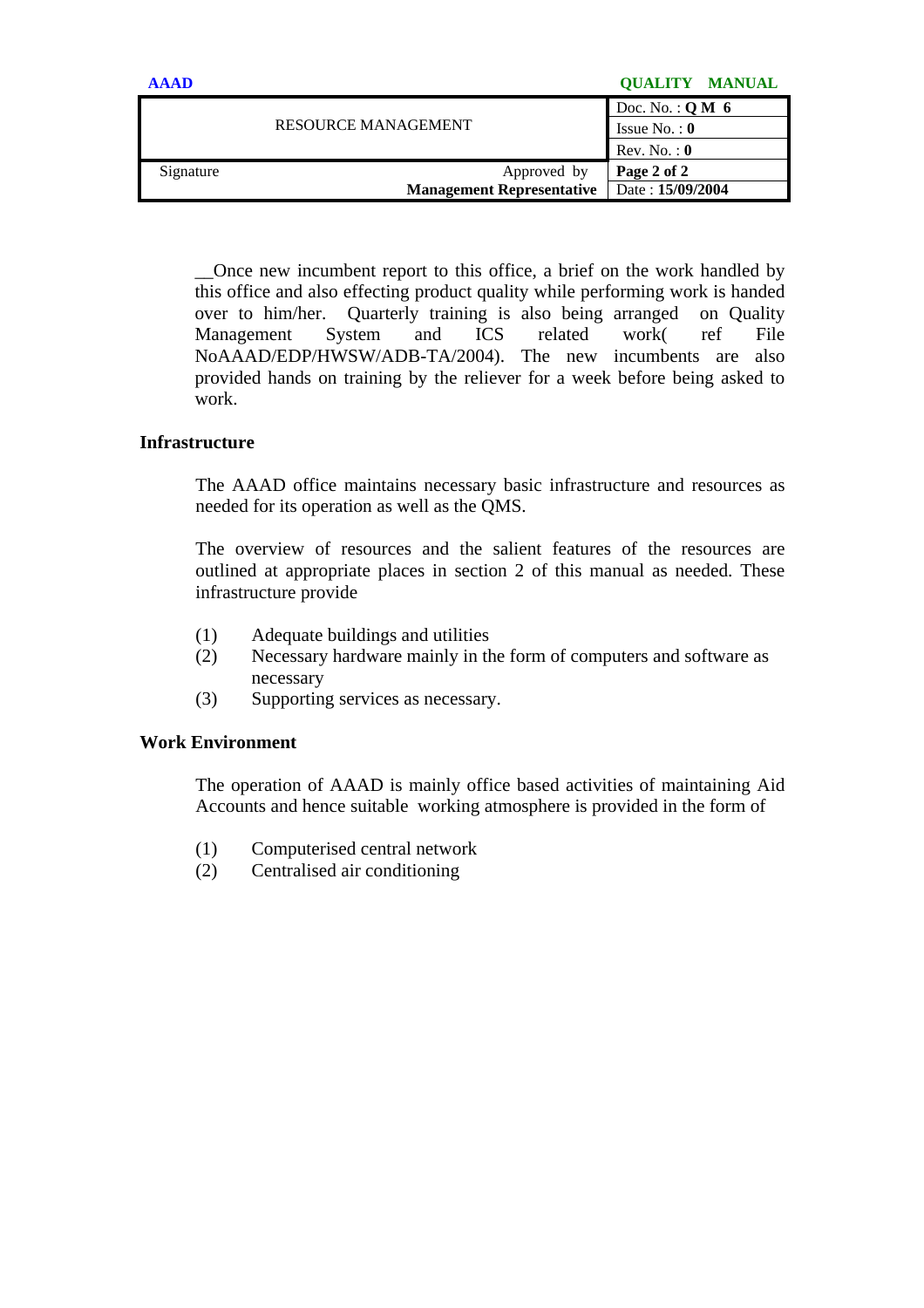| <b>AAAD</b>         |                                  | <b>OUALITY MANUAL</b> |
|---------------------|----------------------------------|-----------------------|
| PRODUCT REALISATION |                                  | Doc. No.: $Q M$ 7     |
|                     |                                  | Issue No.: $0$        |
|                     |                                  | Rev. No. : 1          |
| Signature           | Approved by                      | Page 1 of 5           |
|                     | <b>Management Representative</b> | Date: 30/03/2006      |

# **PRODUCT REALISATION**

## **Planning of Product Realisation**

- 1. The organisation, AAAD had planned the operational processes to realise the delivery of service obligations of External Aid accounts keeping. The planning and the consequent arrangement are in line with the organisational responsibilities and the QMS objectives.
- 2. Since there is no physical product involved, the planning covers the operations of Aid Accounts as covered in the Scope of QMS. As essential set of outcome of the planning process the following are determined.
	- (1) Quality objectives
	- (2) Specific operational process sequences
	- (3) Inter linkages and section wise control
	- (4) Documents related to the process
	- (5) Software and online requirements
	- (6) Various checks, checklists and guidelines
	- (7) Records to be generated (both in soft as well as printed form) to demonstrate evidence of operational compliance as well as adherence to QMS.

# **Customer-related Process**

- 3. In the AAAD operations scenario, under the scope of QMS, there is no commercial activity directly involving any customer. However, AAAD actually is a part of and represents Government of India for the process of accounts keeping for the External Aid. As a result, AAAD provides services meeting the expectations of a set of "Stake Holders" who have some association with AAAD. These stake holders are:
	- (1) Fund Sources/Agencies.
	- (2) Fund users/Projects.
	- (3) RBI.
	- (4) State Governments.
	- (5) Ministry of Finance(GOI) and the other Ministries.
	- (6) Nationalised Banks.
	- (7) Parliament.
- 4. In light of the above (customer) stake holders scenario, AAAD has determined,
	- (1) The requirements and expectations of each of the stakeholders.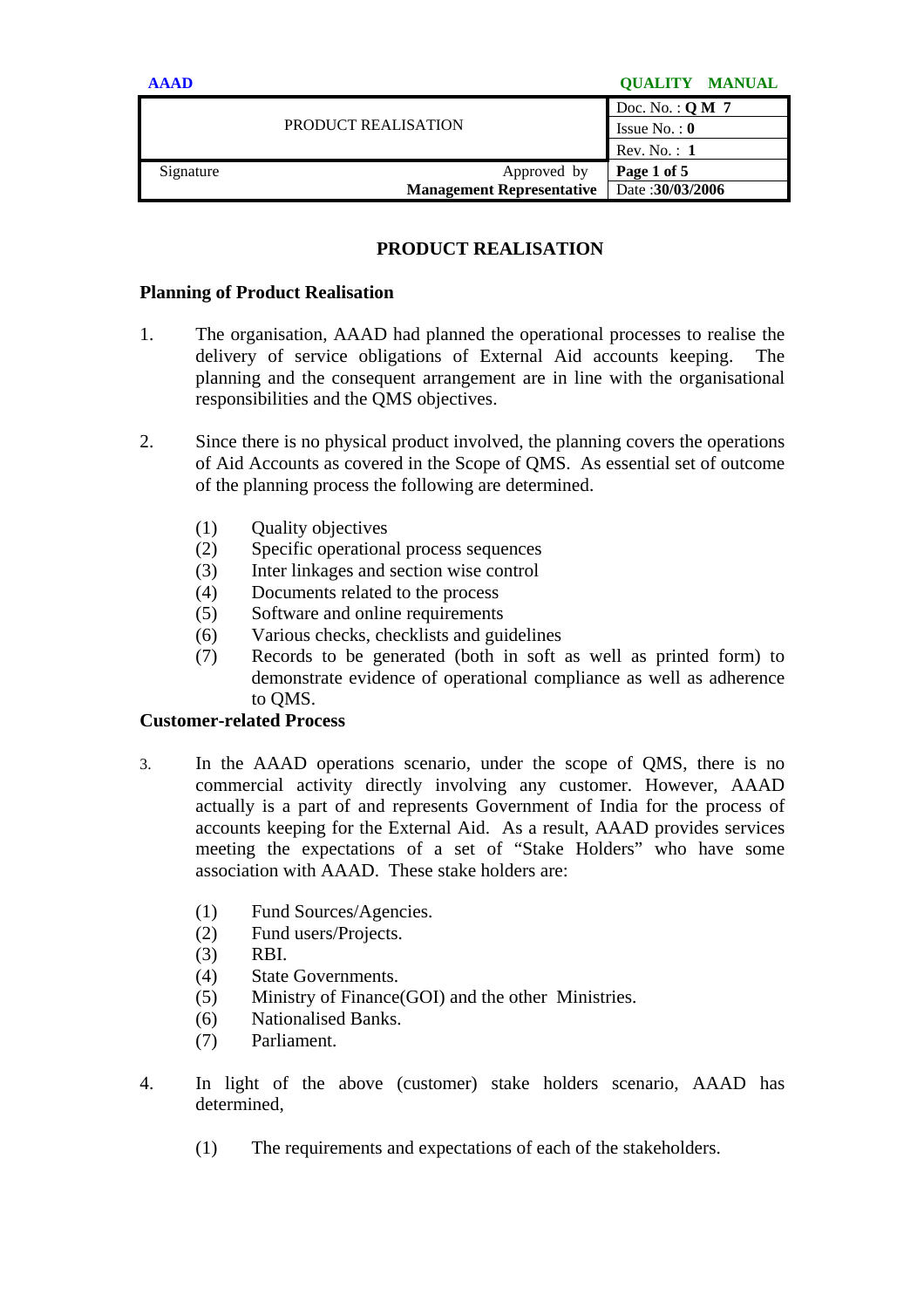| <b>AAAD</b> |                                  | <b>OUALITY MANUAL</b> |
|-------------|----------------------------------|-----------------------|
|             |                                  | Doc. No.: $Q M$ 7     |
|             | PRODUCT REALISATION              | Issue No.: $0$        |
|             |                                  | Rev. No. : 1          |
| Signature   | Approved by                      | Page 2 of 5           |
|             | <b>Management Representative</b> | Date: 30/03/2006      |

- (2) The formal terms of each Aid are available in the concerned Aid Agreement. The updation of the agreement details in the computerised system (ICS) is done following procedure "Master Updation Process"
- (3) The implied and expected requirements from AAAD by way of correspondence/communication are also compiled.
- (4) Any statutory, regulatory or international requirements are also addressed.
- (5) Any special/additional requirements are also identified on a case-tocase basis.

# **Review Requirements**

- 5. With the defined scope of operation (see QM 3.1) the Sovereign External Aid accounts are maintained as provided in the terms and conditions of the agreement. Since AAAD is responsible only to maintain the aid accounts, the agreement and its terms are controlled and finalised between GOI(and the beneficiaries) and the donor agency.
- 6. However, the MOF may refer the draft agreement to AAAD for suggestions/ improvements/modifications, when certain new type of agreement is proposed. In such cases AAAD does a thorough Review.
- 7. This review is conducted prior to the formal recommendation for approval of the proposal.
- 8. This review positively addresses any new requirements expected of AAAD and prepares to meet them by ensuring capability.
- 9. The review is done under record and the details of review and the consequent suggestions are filed in proposal file, which is treated as Quality Records.
- 10. In the working of AAAD, the terms of agreement are the governing points and the agreements are always in the documented form.
- 11. When the agreements are formally signed AAAD also gets a copy from the MOF which is used to update the Master in ICS.
- 12. Since the operation of AAAD is ICS based, updating the ICS Master takes care of all the updations at the working levels.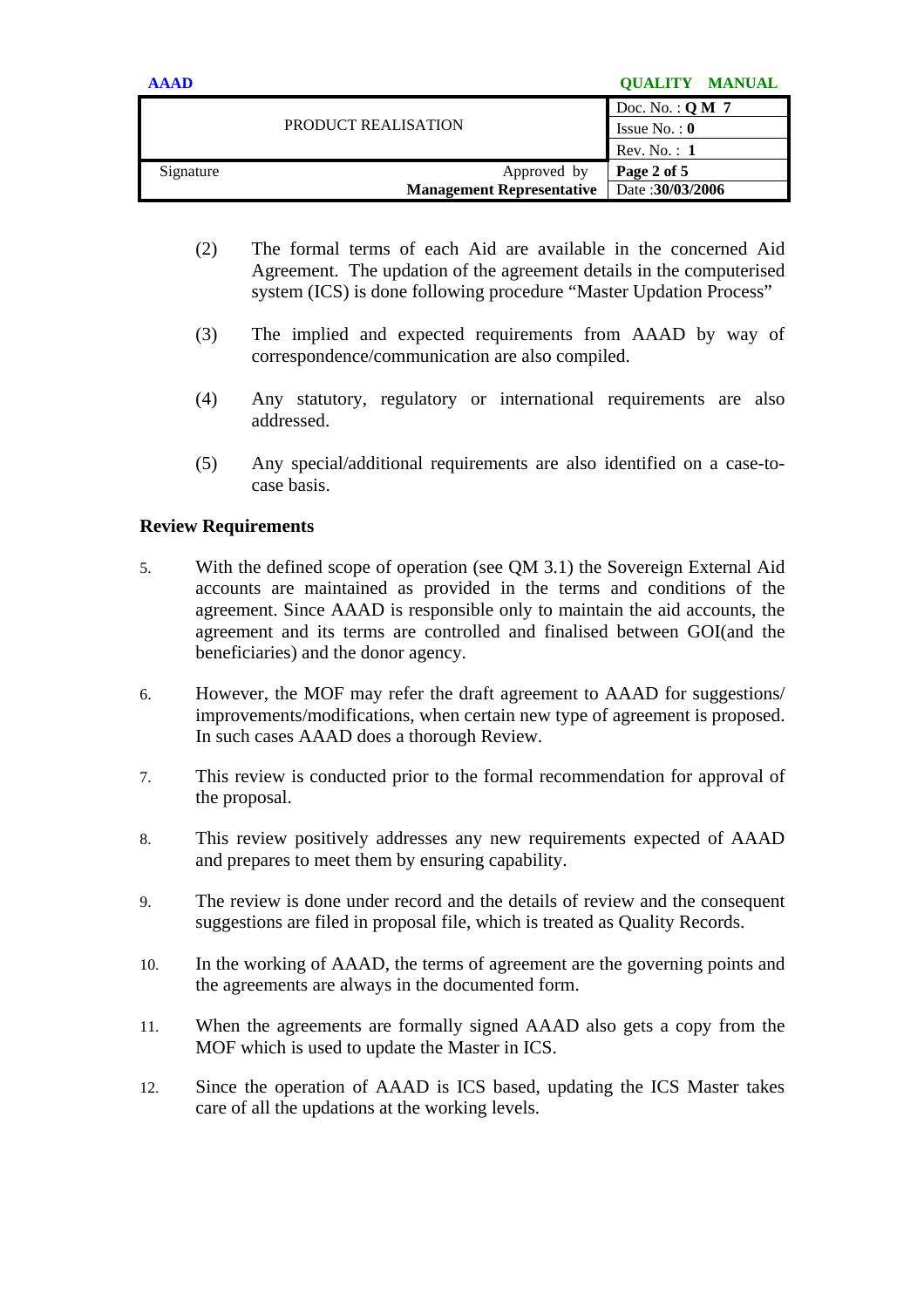| <b>AAAD</b>         |                                  | <b>OUALITY MANUAL</b>   |
|---------------------|----------------------------------|-------------------------|
|                     |                                  | Doc. No.: $Q M$ 7       |
| PRODUCT REALISATION |                                  | Issue No.: $\mathbf{0}$ |
|                     |                                  | Rev. No. : 1            |
| Signature           | Approved by                      | Page 3 of 5             |
|                     | <b>Management Representative</b> | Date: 30/03/2006        |

### **Customer Communication**

- 13. The organisation (AAAD) ensures that the stakeholders are communicated enough to ensure smooth flow of operational processes. This communication relating to main (critical) milestones of the processes are standardised by way of stipulated formats.
- 14. In addition, AAAD interacts with all the stakeholders using the modes of communication such as telephone, fax, e-mail and the internet.
- 15. This communication covers
	- (1) Any matter relating to AAAD's operation
	- (2) Agreements and amendments thereof
	- (3) Parliament questions relating to External Aid
	- (4) Any complaint or feedback from any of the stakeholders.
- 16. The documented procedure "Corrective Action" (QM 9.5) provides for formal recording of the stakeholders' complaint/feed back.

### **Design & Development**

- 17. Since the process of Aid Account keeping responsibility is entrusted to AAAD, there is no physical product which is designed at AAAD. Even the set of services and the accounting procedures are also predetermined by virtue of the agreement terms.
- 18. In view of the above, this requirement of the standardised QMS is not relevant to AAAD and hence excluded from the established QMS.

### **Purchasing**

- 19. In view of the scope of operation of the QMS there is no purchase done at AAAD, which may have a bearing on the qualitative performance of AAAD.
- 20. The input to AAAD is mainly data or information or formal communication from the one of the stakeholders and the output is also similar.
- 21. Some office support material like stationary etc, are also not directly purchased by AAAD, but processed by a centralised Government agency on \_\_the basis of request sent by this office.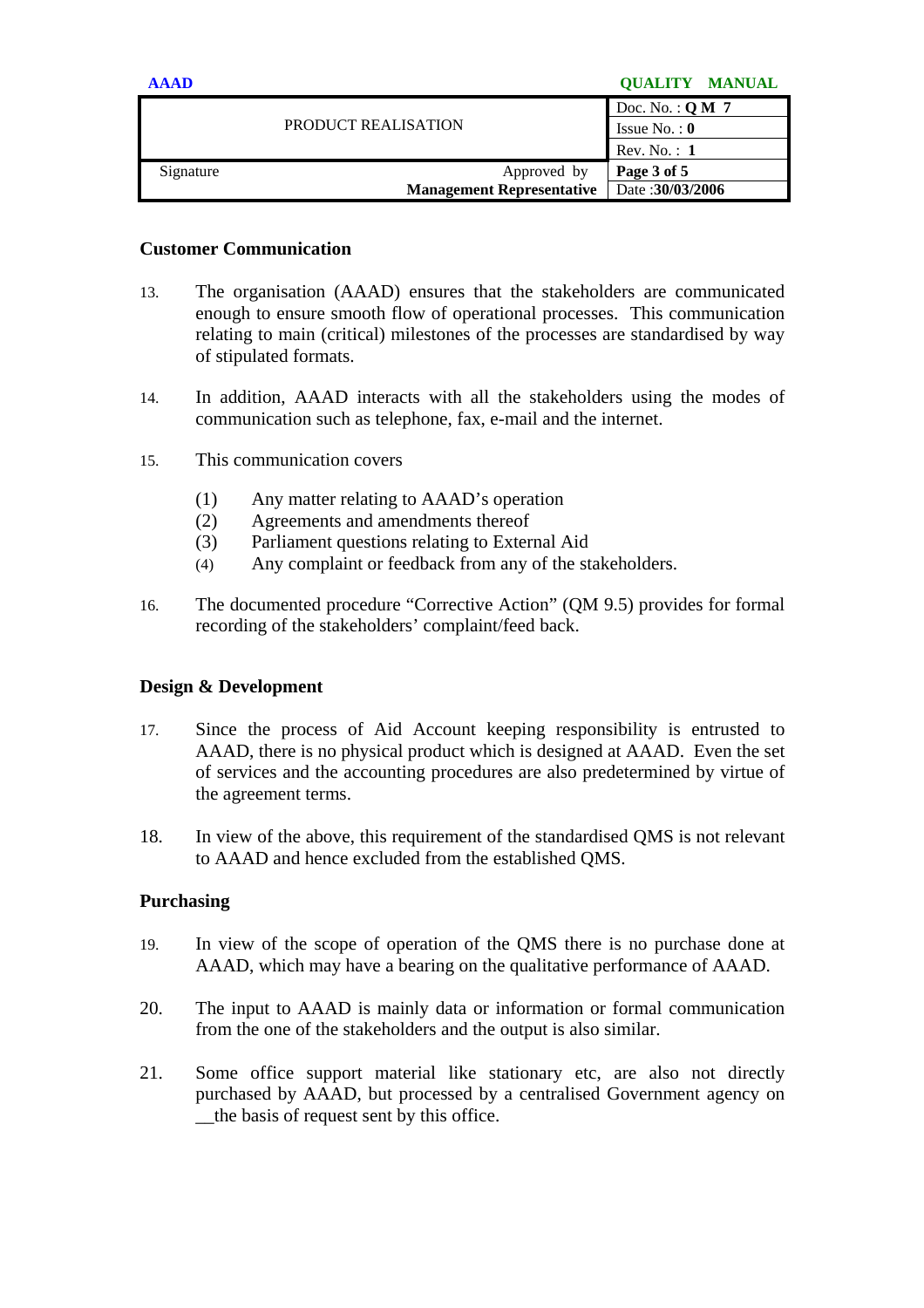| <b>AAAD</b> |                                  | <b>OUALITY MANUAL</b> |
|-------------|----------------------------------|-----------------------|
|             |                                  | Doc. No.: $Q M$ 7     |
|             | PRODUCT REALISATION              | Issue No.: $0$        |
|             |                                  | Rev. No. : 1          |
| Signature   | Approved by                      | Page 4 of 5           |
|             | <b>Management Representative</b> | Date: 30/03/2006      |

## **Product and Service Provision.**

- 22. At AAAD, service is provided to the stakeholders by way of processing and maintaining the aid accounts.
- 23. These services are provided through controlled condition supported by the Integrated Computerised System called ICS.
- 24. The controlled condition include
	- (1) Unambiguous description of the terms involved
	- (2) Work instruction / check list / guidelines as necessary
	- (3) Appropriate target levels / parameters (including some time targets)
	- (4) Certain periodic and special reporting,
	- (5) Periodical Preparation of annual Aid Accounts and financial status.
	- (6) \_\_This is done through auditing/checking.

### **Validation of Process/Service Provision**

25. The service provided by AAAD is governed by the terms and conditions of the agreement and hence there is no scope of process validation. In view of this, this subsection is excluded from the QMS.

### **Identification and Tractability**

- 26. The AAAD operations deal with a number of aid accounts each one of which is uniquely identified. Every processing is also uniquely identified by way of claim number, disbursement date, project authority etc.,
- 27. Since the ICS is the centralised support for AAAD operation, the activities carried out at AAAD are recorded in the ICS indicating the vital tractability of information.

### **Customer Property**

- 28. Under the specified scope of operation of AAAD there is no customer (or stakeholder) property of any kind coming under the custody of AAAD. Therefore, this part is not addressed and excluded from QMS.
- 29. \_\_Documents/Files/Any records received from stakeholders/others are centrally controlled in R&I Section of AAAD by diarising and further passing on to the concerned section.

### **Preservation of Product**

30. In AAAD operation, there is no product involved. However, the account's status and the financial figures related to that are all very critical to the AAAD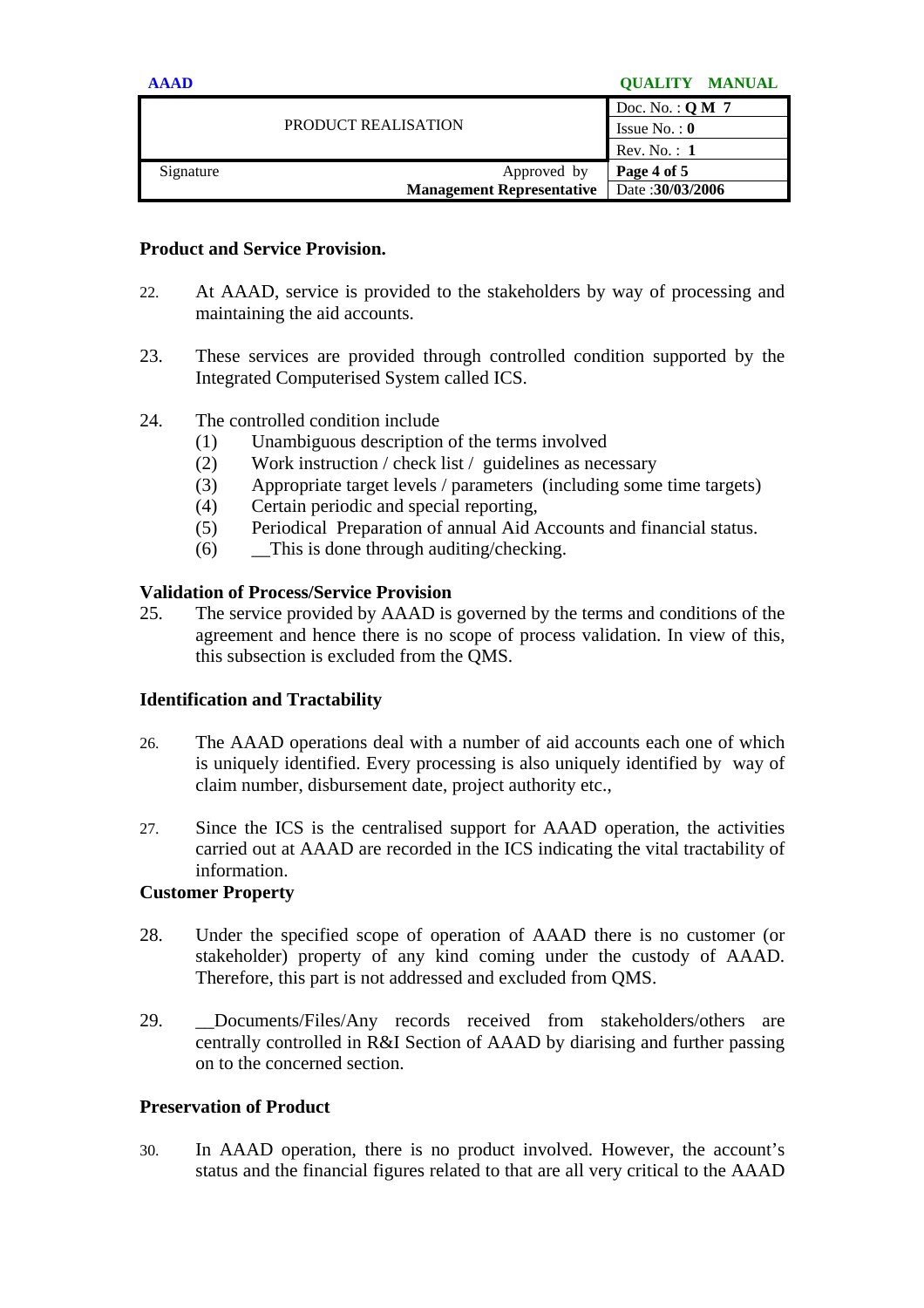| <b>AAAD</b>         |                                  | <b>OUALITY MANUAL</b>   |
|---------------------|----------------------------------|-------------------------|
|                     |                                  | Doc. No.: $Q M$ 7       |
| PRODUCT REALISATION |                                  | Issue No.: $\mathbf{0}$ |
|                     |                                  | Rev. No. : 1            |
| Signature           | Approved by                      | Page 5 of 5             |
|                     | <b>Management Representative</b> | Date: 30/03/2006        |

operation. Therefore, the preservation is meaningful to the extent of maintaining and safeguarding the account status details.

31. As above, the ICS data as updated are backed up systematically and is readily available. The operational requirements leading to correct backup medium are described in the Procedure Manual.

# **Control of M&M Devices**

- 32. In light of the AAAD's scope of operation no device is needed or used for monitoring and measuring any parameter during operation.
- 33. Therefore, this requirement is not addressed and excluded from the QMS.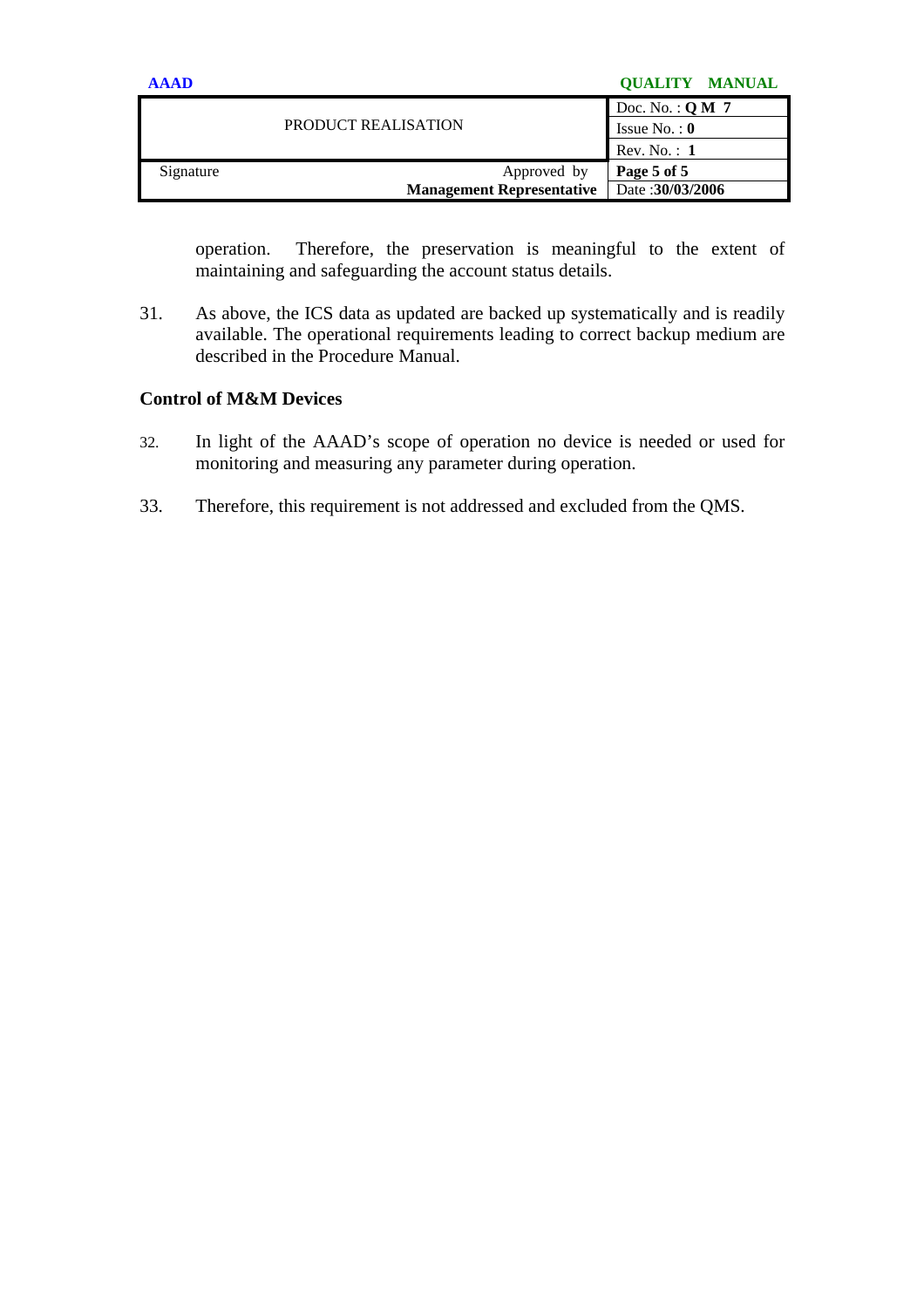| <b>AAAD</b>                           |                                  | <b>OUALITY MANUAL</b>   |  |
|---------------------------------------|----------------------------------|-------------------------|--|
|                                       |                                  | Doc. No.: $Q M 8$       |  |
| MEASUREMENT, ANALYSIS AND IMPROVEMENT |                                  | Issue No.: $\mathbf{0}$ |  |
|                                       |                                  | Rev. No.: $\mathbf{0}$  |  |
| Signature                             | Approved by                      | Page 1 of 5             |  |
|                                       | <b>Management Representative</b> | Date: 15/09/2004        |  |

# **MEASUREMENT, ANALYSIS AND IMPROVEMENT**

- 1. At AAAD monitoring and measurement are done in the following areas for planning and achieving improvement.
	- (1) Monitoring conformity of QMS
	- (2) Monitoring and measuring improvement in effectiveness of QMS.
- 2. This measurement clearly indicates the measurement methods and the random sampling scheme whenever used.
- 3. Since there is no physical product involved in AAAD operation, there is no product conformity to be monitored or measured.

### **Measurement of Stakeholder Satisfaction**

- 4. The stakeholders of AAAD have varied expectations from AAAD. The level and degree of satisfaction of these stakeholders are monitored by direct interaction with them by the top management. This is done through formal and informal correspondence.
- 5. Since the Top Management (DCAs and above) are directly involved in handling these correspondence the information relating to the possible stakeholder dissatisfaction is perceived at this level. Any such event is registered in the Complaint Register (FMT 003) maintained with the MR Subsequently, such entries are evaluated to find out the stakeholder satisfaction as an important outcome of the AAAD operation.
- 6. The descriptions and details of these computations are presented in Section 3.3 and 3.4 of this Manual.

### **Internal Audit**

- 7. To evaluate the effective implementation of QMS a feature called "Internal Audit" is incorporated within.
- 8. The vital sequence of activities of this feature is scheduling of the IA annually, planning and holding the IA as scheduled, reporting the IA findings, committing and completing corrective action, monitoring effectiveness of corrective action and referring the outcome to the Management Review.
- 9. The QMS established in AAAD maintains an Internal Audit Process governed by a documented procedure titled "Internal Audit" (QM 9.3)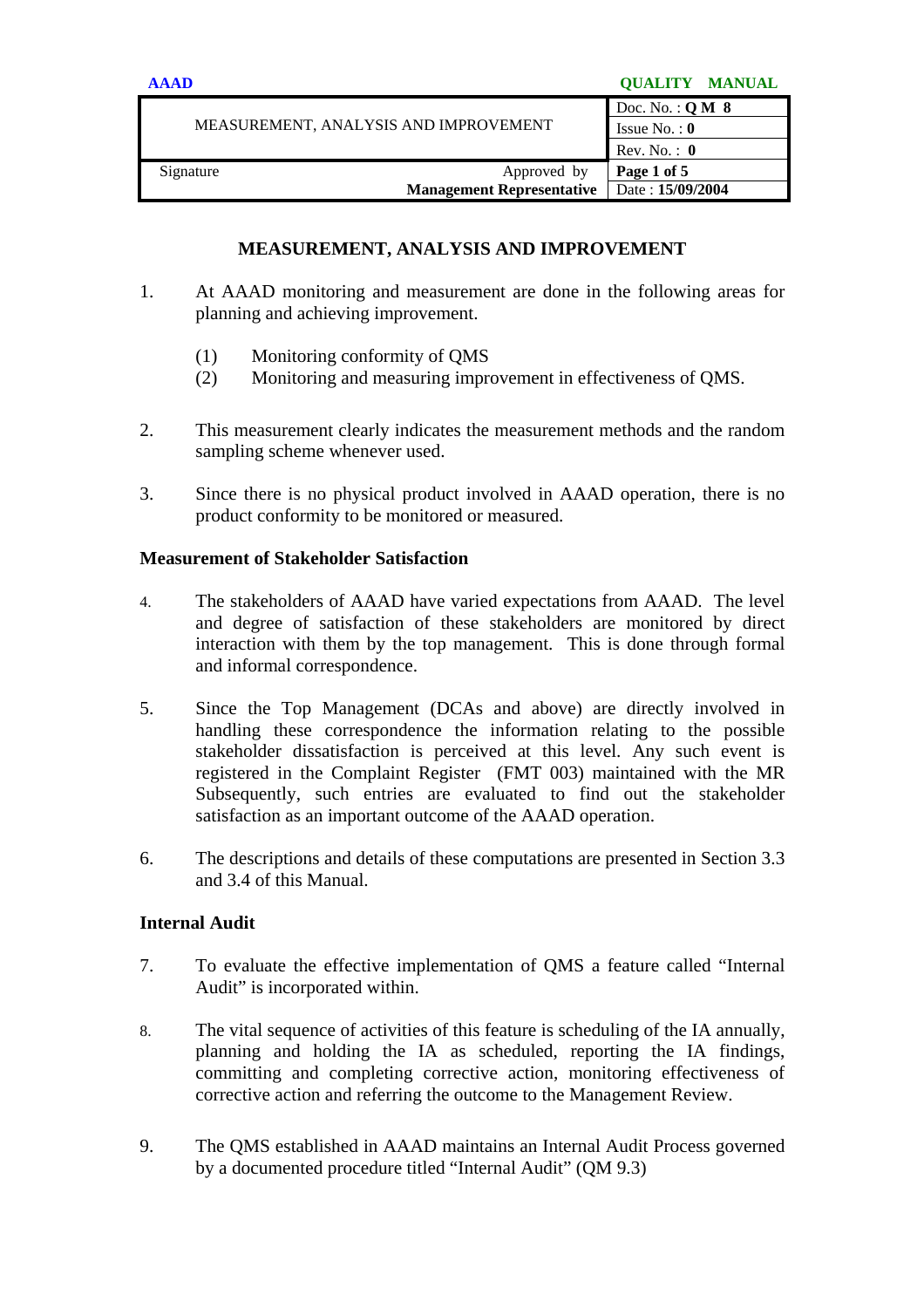| <b>AAAD</b>                           | <b>OUALITY MANUAL</b>  |
|---------------------------------------|------------------------|
|                                       | Doc. No.: $Q M 8$      |
| MEASUREMENT, ANALYSIS AND IMPROVEMENT | Issue No.: $0$         |
|                                       | Rev. No.: $\mathbf{0}$ |
| Signature<br>Approved by              | Page 2 of 5            |
| <b>Management Representative</b>      | Date: 15/09/2004       |

- 10. The procedure covers the responsibilities for various Internal Audit related activities.
- 11. The purpose of Internal Audit is mainly to verify
	- (1) Operational arrangements are inline with the international standard ISO 9001 : 2000;
	- (2) Conformance to the QMS standard and
	- (3) Effective implementation of the QMS.
- 12. Based on the importance of complexities and previous results, audit program is planned and scheduled.
- 13. The procedure prescribes the audit frequency requirements, scope of coverage and methods whenever relevant. The QMS planned prescribes a set of criteria for auditors. The MR ensures that he maintains an auditor base consisting of sufficiently trained auditors.
- 14. The audit findings are reported formally in audit reports, which are treated as Quality Records.
- 15. The auditee area in-charge (Section Head) is responsible for identifying and carrying suitable corrective actions within reasonable time. Necessary analysis and investigations are initiated as appropriate.
- 16. Whenever necessary, a follow-up or verification audit is also planned prior to formally CLOSING the audit finding.

### **Monitoring and Measurement of Process**

- 17. The QMS functioning is monitored by way of possible deficiencies occurring and the likely dissatisfaction of the stakeholders.
- 18. In addition, the time period recording of various important processes are automatically being recorded in the ICS. These time-period recording are aimed to study the achievement of planned results and suitable corrective measures initiated whenever felt needed.
- 19. These features are used to monitor and measure the QMS achievements as Quality Objectives as explained elsewhere.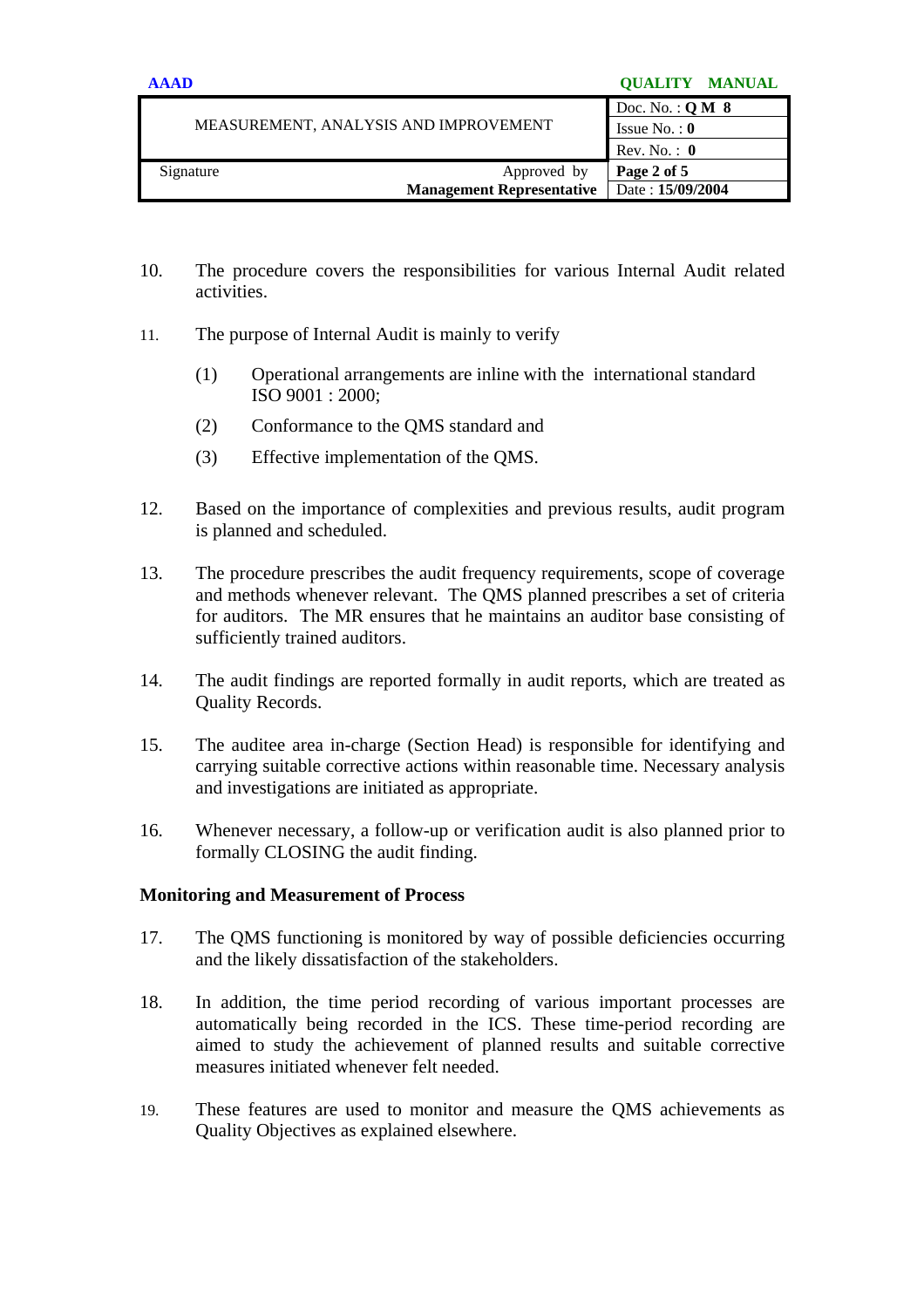| <b>AAAD</b>                           |                                  | <b>QUALITY MANUAL</b>  |
|---------------------------------------|----------------------------------|------------------------|
|                                       |                                  | Doc. No.: $Q M 8$      |
| MEASUREMENT, ANALYSIS AND IMPROVEMENT |                                  | Issue No.: $0$         |
|                                       |                                  | Rev. No.: $\mathbf{0}$ |
| Signature                             | Approved by                      | Page 3 of 5            |
|                                       | <b>Management Representative</b> | Date: 15/09/2004       |

## **Monitoring / Measurement of Product**

- 20. The product output of AAAD is in the form of service of various type to all stake holders. Therefore, the measurement is for certain service factors or some "processing time" are measured at appropriate stages of the process chain.
- 21. The processing is centralised through a computerised system called ICS, which maintain the records of the processing. The criteria are built partially into ICS and partially in the form of checklists.
- 22. At ICS the authority who passes/approves the content of the accounting process is indicated and recorded, and these records are treated as quality records.
- 23. The service delivery is done only when the planned arrangements and stipulated checks are satisfactorily completed.
- 24. The individual members are evaluated for reliability and recognised accordingly. The performance of sections is compiled through Performance factors. The details of these evaluations are presented in QM 3.4 of this Manual.

# **Control of Non-conforming Product**

- 25. In the operational process of AAAD non-conforming product can be in the form of any "Claim" or any other "document" not fulfilling the requirements. These are termed as "Rejected" and treated as prescribed in the documented procedure Non Conformity Control (QM 9.4)
- 26. These "rejected" items are suitably marked, identified and controlled avoiding unintended passing/forwarding of the same.
- 27. These items are handled by considering
	- (1) Through stipulated checklists / guidelines
	- (2) Possibilities of direct co-ordination to eliminate the non-conformities
	- (3) At specified authority levels through suitable tolerance / concessions.
- 28. The operation process is mainly ONLINE in a computerised environment and the "Rejected" ones are recorded and these records are treated as Quality Records.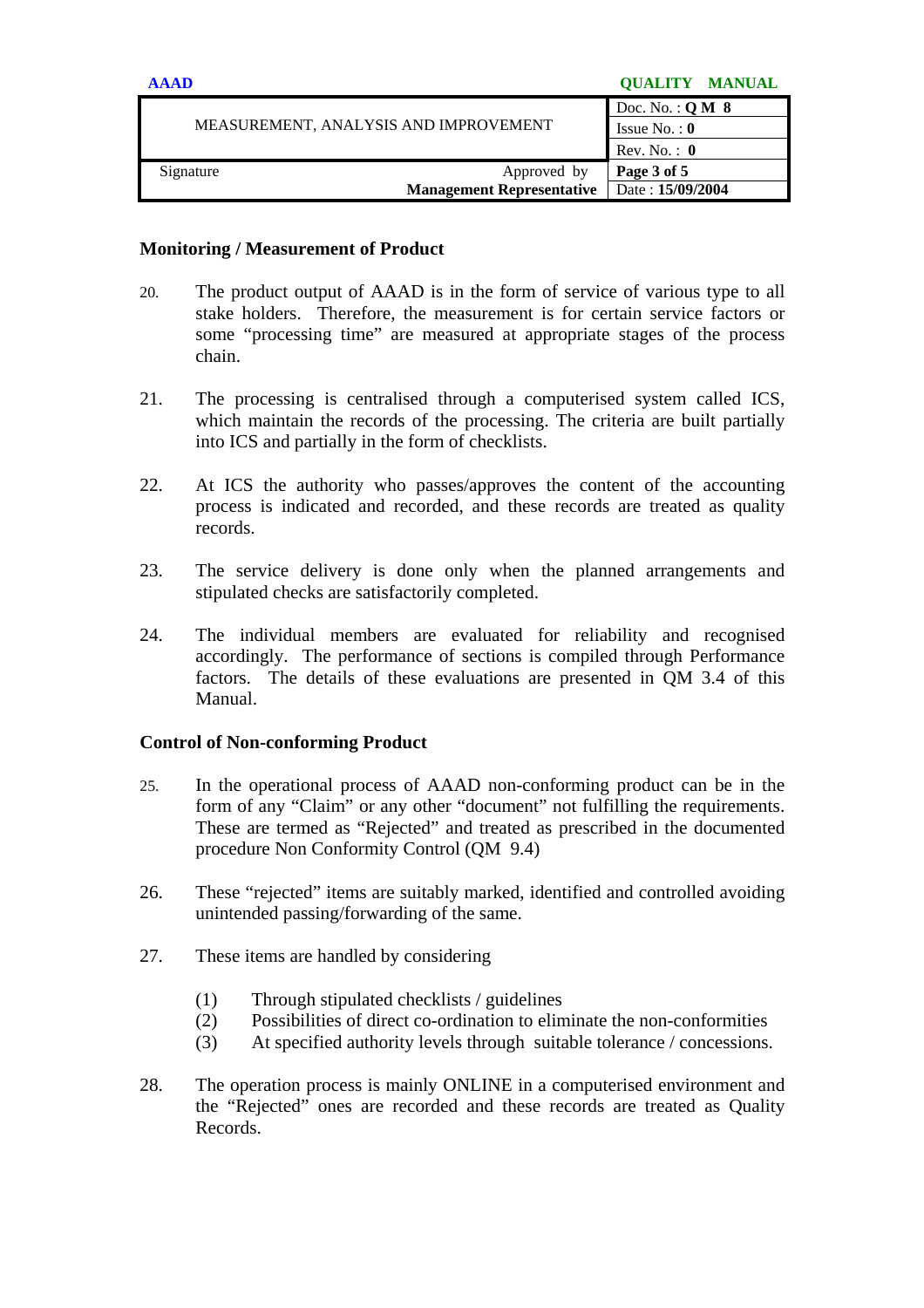| <b>AAAD</b>                           |                                  | <b>OUALITY MANUAL</b>  |
|---------------------------------------|----------------------------------|------------------------|
|                                       |                                  | Doc. No.: $Q M 8$      |
| MEASUREMENT, ANALYSIS AND IMPROVEMENT |                                  | Issue No.: $0$         |
|                                       |                                  | Rev. No.: $\mathbf{0}$ |
| Signature                             | Approved by                      | Page 4 of 5            |
|                                       | <b>Management Representative</b> | Date: 15/09/2004       |

- 29. In the AAAD operation, such items can not be corrected or modified at AAAD end. They are either "Rejected" or treated as "Rejected" or passed under due concession by duly stipulated authority level only. Therefore, re-verification is not relevant and hence not done.
- 30. Draft forms of correspondence are also treated as non-conformance till they are formally approved by the concerned officer through the act of signing on them.
- 31. Since the process does not involve physical product, post-delivery nonconformance is not relevant.

## **Analysis of Data**

- 32. For monitoring, controlling and improving the QMS a clear set of data are collected and analysed. These are as prescribed in "Quality Objectives" (QM 3.4) and these data relate to
	- (1) Stakeholders' satisfaction levels.
	- (2) Operational processing time duration.
	- (3) "Claim" conformance trends.

#### **Improvement**

33. Continual Improvement is the focus point for AAAD operations. The driving force and guiding points of the AAAD are the Quality Policy, Quality Objectives, Audit Results, Management Reviews.

### **Corrective Action**

- 34. AAAD, through the operational processes takes action to eliminate the causes of non-conformities in order to avoid recurrence. Suitable corrective actions, matching the non-conformities encountered, are initiated and effectiveness ensured.
- 35. The QMS maintain a documented procedure (QM 9. 5) wherein
	- (1) Non-conformities are reviewed
	- (2) Customer complaints are registered, reviewed and attended
	- (3) Non-conformities are analysed for root causes
	- (4) Recurrences are avoided
	- (5) Specific corrective actions are decided
	- (6) Records of corrective actions are maintained
	- (7) Corrective actions are reviewed for effectiveness.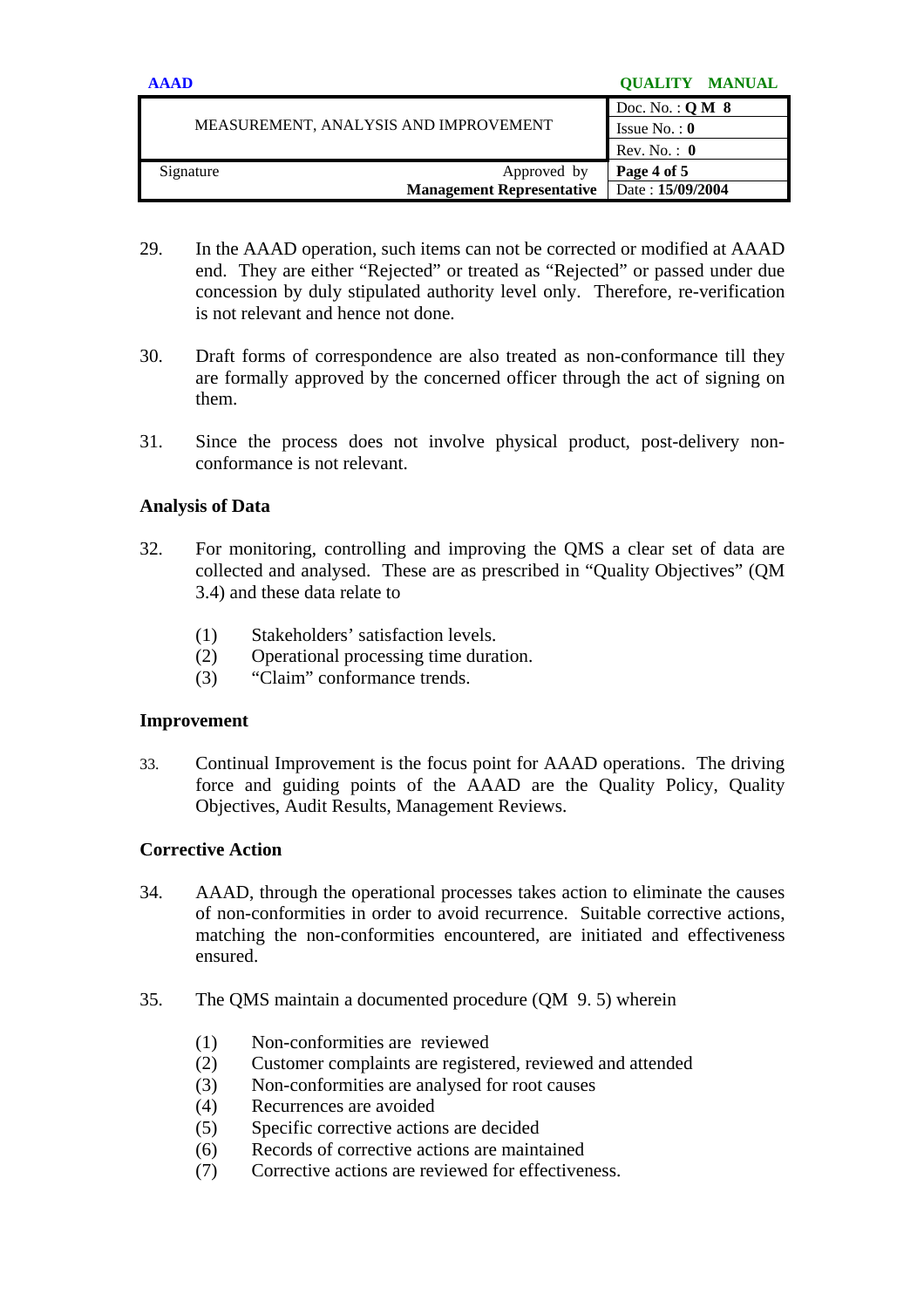| <b>AAAD</b>                           | <b>OUALITY MANUAL</b>                                |
|---------------------------------------|------------------------------------------------------|
|                                       | Doc. No.: $Q M 8$                                    |
| MEASUREMENT, ANALYSIS AND IMPROVEMENT | Issue No.: $0$                                       |
|                                       | Rev. No.: $\mathbf{0}$                               |
| Signature                             | Approved by<br>Page 5 of 5                           |
|                                       | <b>Management Representative</b><br>Date: 15/09/2004 |

# **Preventive Action**

- 36. In addition, the QMS provides scope for initiating preventive action even when a "Potential" scope of non-conformance is noticed. The documented procedure (**QM 9.6**) is maintained wherein
	- (1) Any "potential" non-conformity raises the alarm for necessary action
	- $(2)$  A complete analysis is undertaken
	- (3) Suitable action is identified and implemented
	- (4) Results of actions are recorded and treated as Quality Records
	- (5) Preventive actions are reviewed for effectiveness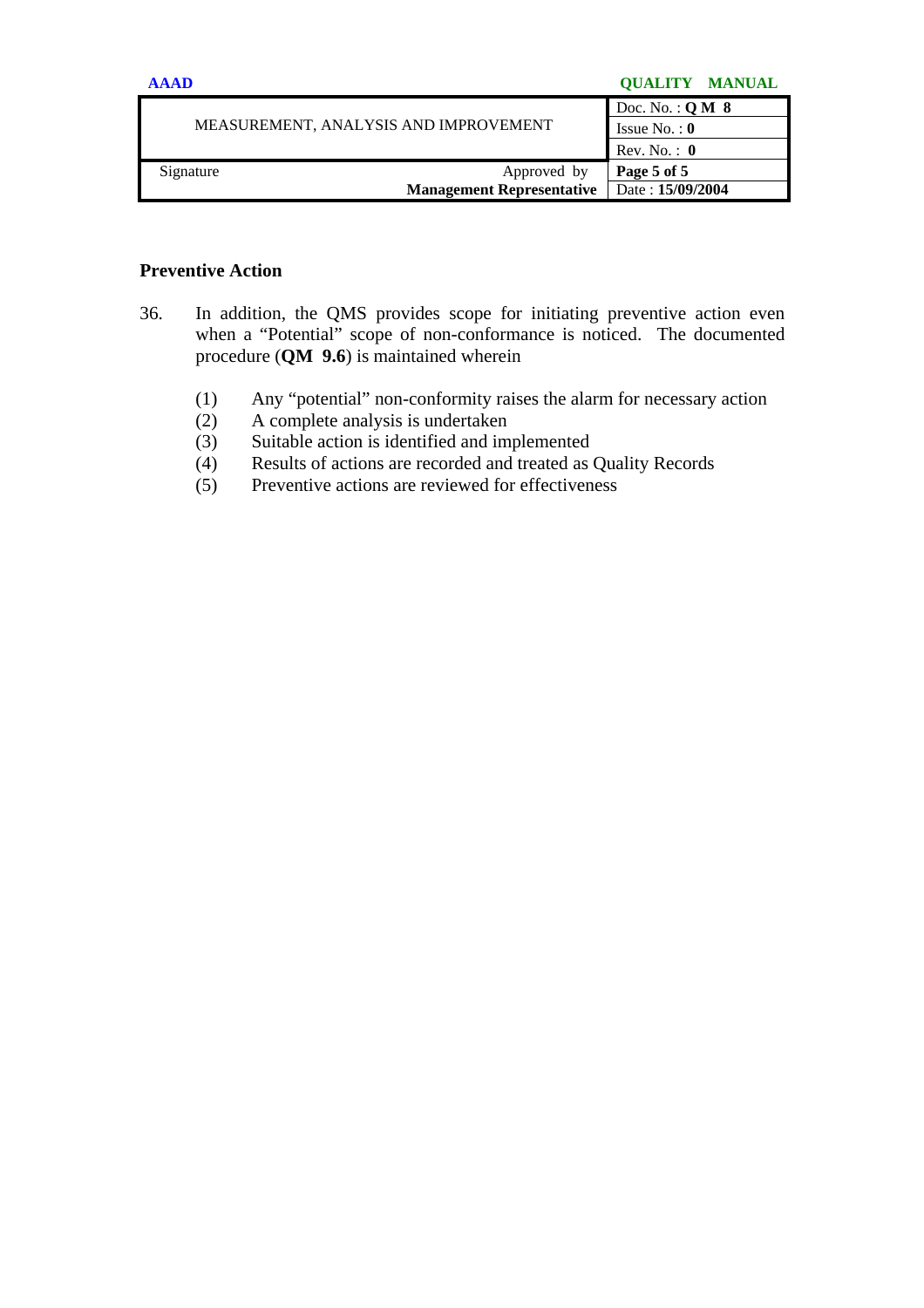| <b>AAAD</b>      |                                  | <b>OUALITY MANUAL</b>   |
|------------------|----------------------------------|-------------------------|
|                  |                                  | Doc. No.: $Q M$ 9.1     |
| DOCUMENT CONTROL |                                  | Issue No.: $\mathbf{0}$ |
|                  | Rev. No.: $0$                    |                         |
| Signature        | Approved by                      | Page 1 of 6             |
|                  | <b>Management Representative</b> | Date: 15/9/2004         |

# **DOCUMENT CONTROL**

### **Purpose:**

1. To outline the system elements ensuring appropriate control of documents under the QMS.

#### **Scope**

- 2. This procedure covers
	- (1) Quality system documents, (**QSD)** as described herein. (known as Type A)
	- (2) Operational documents, (**OPD**) as specified herein. (known as Type B)
	- (3) External origin documents (**EOD** ) related to operation (known as Type C )

#### **Responsibility**

3. The MR is overall responsible

### **General Description**

- 4. The documentation scenario (as illustrated in QM 10.3.8) is briefly listed below.
- 5. The Quality System documents (QSD) (Type A) are the Quality Manual and the Procedure Manual. (See QM 4)
- 6. The operational documents (OPD) (Type B) such as Regulatory Manuals, Ministry Guidelines, Notifications, Loan/Aid agreements etc., are controlled slightly differently, as described herein.
- 7. The Documents supplied by stakeholders wherein AAAD has some usage but no authority to alter/correct the contents, such as international currency regulations, Standards, Manuals etc. are known as External Origin Documents (EODs) (Type C). The control method for EODs is outlined herein.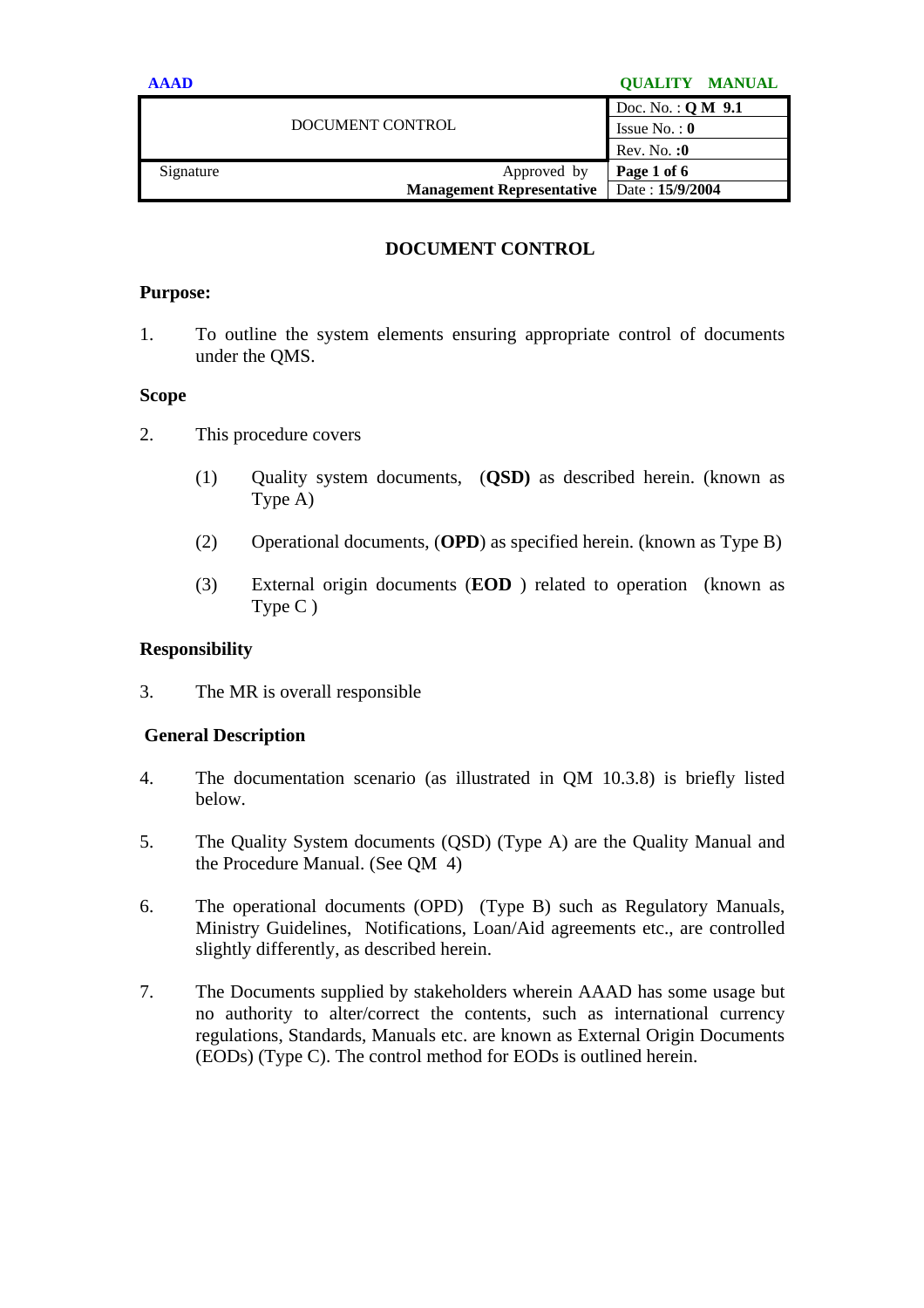| <b>AAAD</b>      |                                  | <b>OUALITY MANUAL</b> |
|------------------|----------------------------------|-----------------------|
| DOCUMENT CONTROL |                                  | Doc. No.: $Q M$ 9.1   |
|                  |                                  | Issue No.: $0$        |
|                  | Rev. No. : 0                     |                       |
| Signature        | Approved by                      | Page 2 of 6           |
|                  | <b>Management Representative</b> | Date: 15/9/2004       |

## **Definitions**

### **Authority**

- (1) The **approving authority** is the position (person) that approves the contents of the documents.
- (2) The controlling authority is responsible for correct distribution of the documents to the user.
- (3) The authorities for QSD are tabled in the Q S DOCUMENTATION (**QM 4)**. Wherever, not explicitly mentioned, MR is the authority.

## **Header**

(4) The QSD (except Forms/Formats) are used with a header, which appears on every page. The header is the same as of this very page. In case of Procedure Manual the header is slightly different and selfexplaining.

### **Cover Sheet**

(5) Like header, in the case of operational documents and EODs, suitably designed Cover Sheets are used, wherever a unique identification is needed, giving the identification, title and the custodian.

### **Document No.**

(6) Each document (Type A) is numbered as per numbering scheme outlined in S.No.15 below. The Document Number is also referred to as "Reference Number".

### **Issue/Revision**

(7) When QSD undergoes a change/ modification in part or portion, it is referred to as revision. When the QSD as a whole is released for use, it is known as Issue.

# **Revision Record**

(8) Within each issue, the revisions are updated on one of the front sheets known as " Revision Record" (FMT 001) of Quality Manual indicating the validity. Any revision in Procedural Manual are updated by taking necessary approval from higher authority in Noting sheet..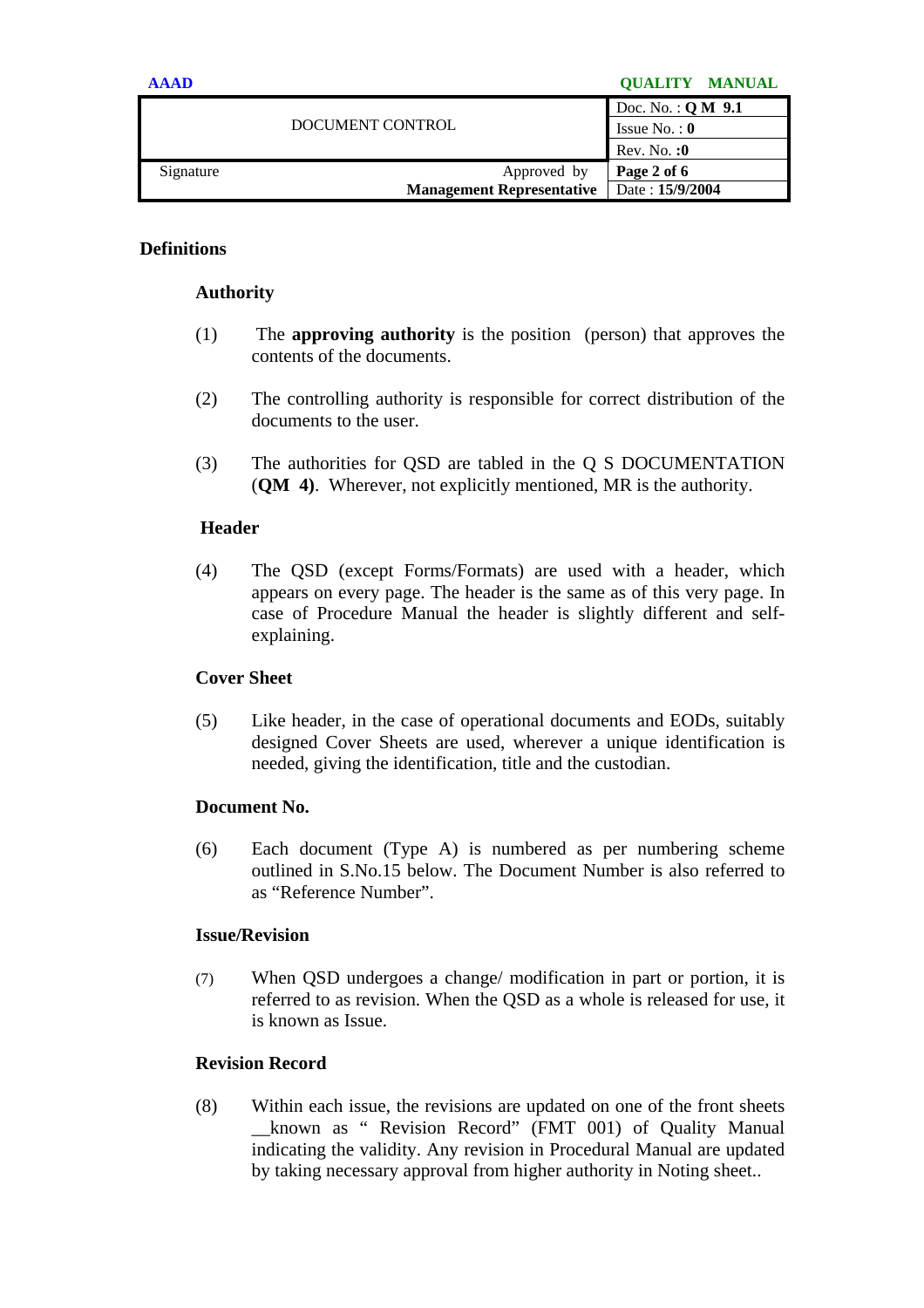| <b>AAAD</b> |                                  | <b>OUALITY MANUAL</b> |
|-------------|----------------------------------|-----------------------|
|             |                                  | Doc. No.: $Q M$ 9.1   |
|             | DOCUMENT CONTROL                 |                       |
|             | Rev. No.: $0$                    |                       |
| Signature   | Approved by                      | Page 3 of 6           |
|             | <b>Management Representative</b> | Date: 15/9/2004       |

### **Page No.**

(9) Each QSD is a page numbered section/item wise for practical convenience, giving the total number of pages also in that section/item.

# **Controlled Copy**

(10) All QSD (except Form / Formats) are controlled as Controlled Copy by fixing "**CONTROLLED**" RUBBER Stamp in GREEN colour in all pages. The forms/formats are, however, controlled through the rubber stamp below across the face of the form / format, placed **tilted**. The sign and date of approval provide the validity of the form/formats. The M R's copy is always treated as the copy for reference for any final decision.



# **Uncontrolled Copy**

(11) All other copies of QSDs (i.e., not meeting the above definition) are called Uncontrolled Copies.

### **Date**

(12) The 'date' on the documents header indicates the date, on which the document is released whether as an Issue or Revision, whichever is later.

## **Side Mark**

(13) In QSD, whenever a Revision is done, to ease spotting of the changes made a vertical line, made in the margin is known as side mark.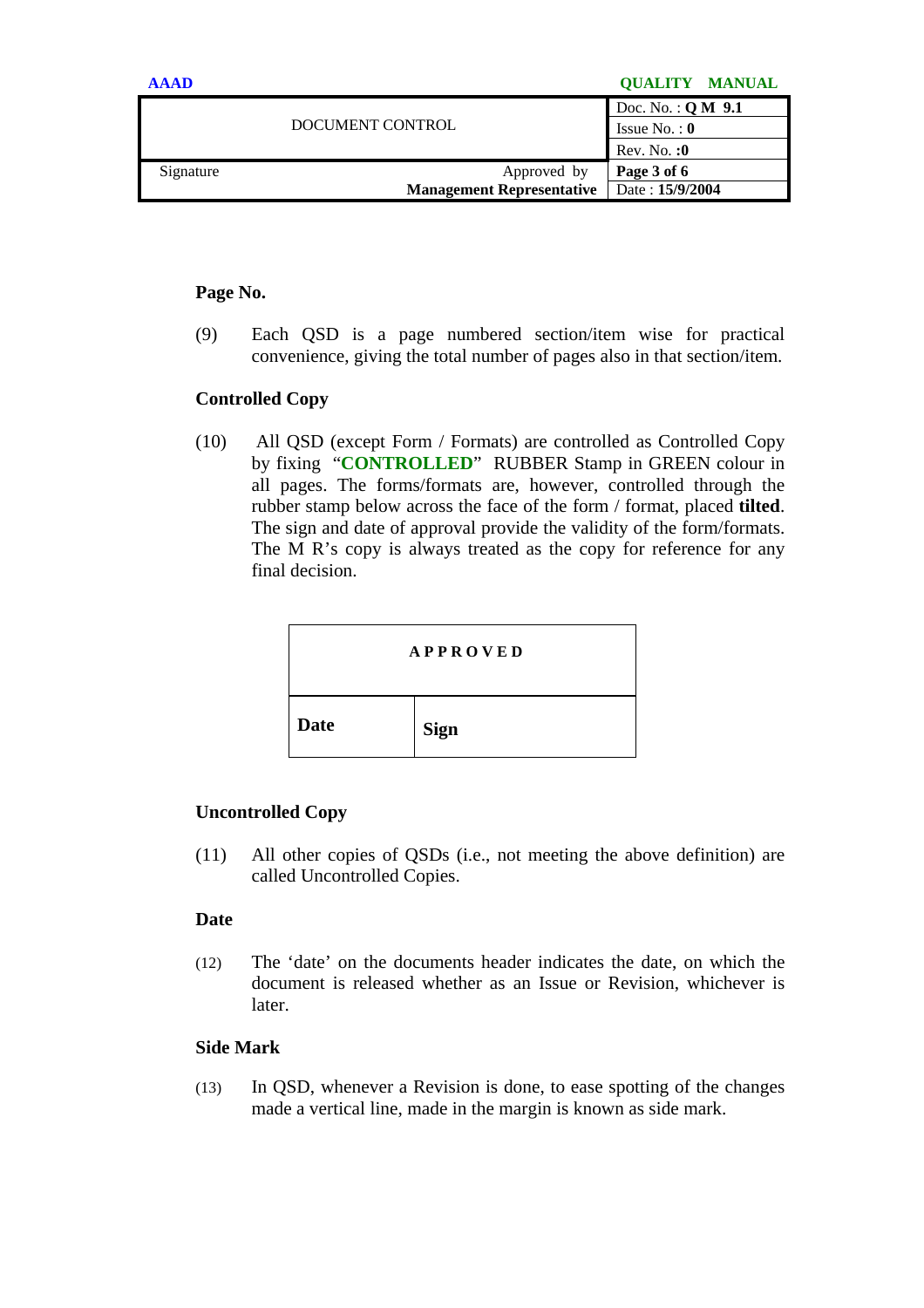| <b>AAAD</b> |                                  | <b>OUALITY MANUAL</b> |
|-------------|----------------------------------|-----------------------|
|             |                                  | Doc. No.: $Q M$ 9.1   |
|             | DOCUMENT CONTROL                 |                       |
|             | Rev. No.: $0$                    |                       |
| Signature   | Approved by                      | Page 4 of 6           |
|             | <b>Management Representative</b> | Date: 15/9/2004       |

### **OBSOLETE**:

(14) Documents withdrawn from active use are known as "OBSOLETE". They are marked by a rubber stamp "OBSOLETE " in red, placed prominently on the face of the document.

## **Updation**

(15) The process of replacing the amended document with the revised documents is known as Updation.

## **Distribution**

(16) The formal table describing the distribution of QSD ( Type A ) is known as the Distribution list and is presented in this Manual (QM 1.4)

# **Document Numbering Scheme (QSD ) ( Type A )**



8. For **Procedure Manual** the activity number and the Process Number are used to identify the particular part of the document

**Example : Process 03.01** indicates Process no. 1 of Activity no. 03 in Procedure Manual

**Example : QM 3.2** indicates second subsection of the third section of Quality Manual, FMT 008 indicates the eighth format.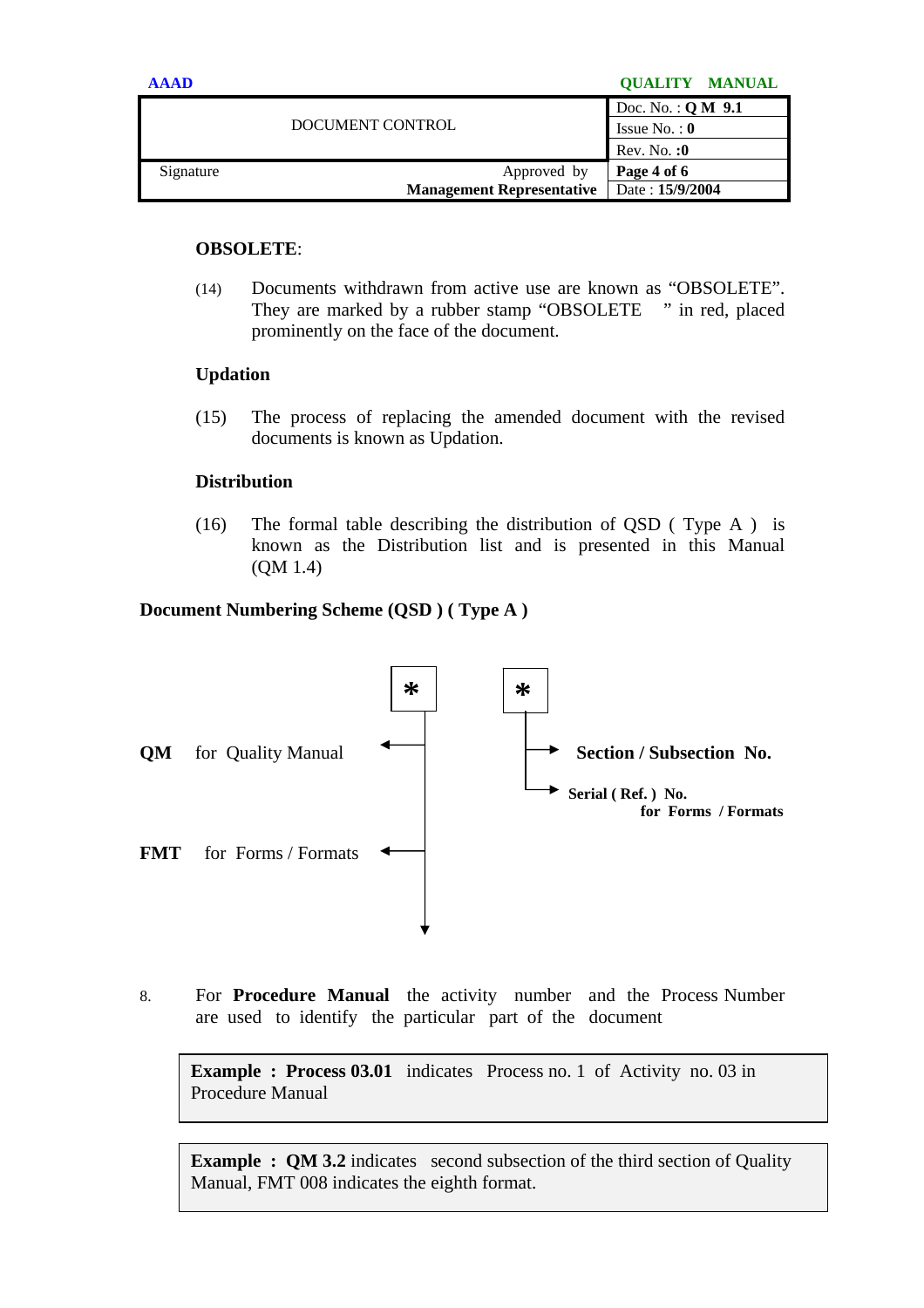| <b>AAAD</b> |                                  | <b>OUALITY MANUAL</b> |
|-------------|----------------------------------|-----------------------|
|             |                                  | Doc. No.: $Q M$ 9.1   |
|             | DOCUMENT CONTROL                 |                       |
|             | Rev. No.: $0$                    |                       |
| Signature   | Approved by                      | Page 5 of 6           |
|             | <b>Management Representative</b> | Date: 15/9/2004       |

# **Procedure : QSD (Type A)**

- 9. Every QSD is reviewed prior to formal approval for release. The approving authority is responsible for this.
- 10. Review of Quality system documentation will be done after every three year and a revised version would be released .
- 11. The distribution list is approved by the approving authority.
- 12. The MR is responsible for distributing the QSD documents as per the list, if not specified otherwise.
- 13. Only the `Controlled' copies are updated.
- 14. The concerned HOS are responsible to ensure only controlled and valid copies are used at places of work.
- 15. The user is responsible for the upkeep and use of the documents (QSD). The approved user is responsible for QSD updation at respective places.
- 16. The `OBSOLETE' copies, when withdrawn, are destroyed except one copy marked `OBSOLETE'. All such obsolete copies are maintained with the MR
- 17. The MR maintains a Register known as **QSD Master Register** (**FMT 002**) to record the revision/distribution status of QSD to verify the validity of any QSD at anytime.
- 18. During operations, change requests on QSD are forwarded to MR formally or informally. He initiates necessary action, after considering all possible repercussions.
- 19. No controlled copy of document is causally amended by overwriting or cutting or other wise to be treated as valid.

### **Procedure: Operational Documents (Type B)**

- 20. The Control System for the operational documents are not formally defined. However, the following are ensured
	- (1) The initiator/originator of such document ensures clarity, legibility, authority and date of release in addition to other relevant requirements.
	- (2) Every document is suitably titled and refers to the correct linkage details, as necessary.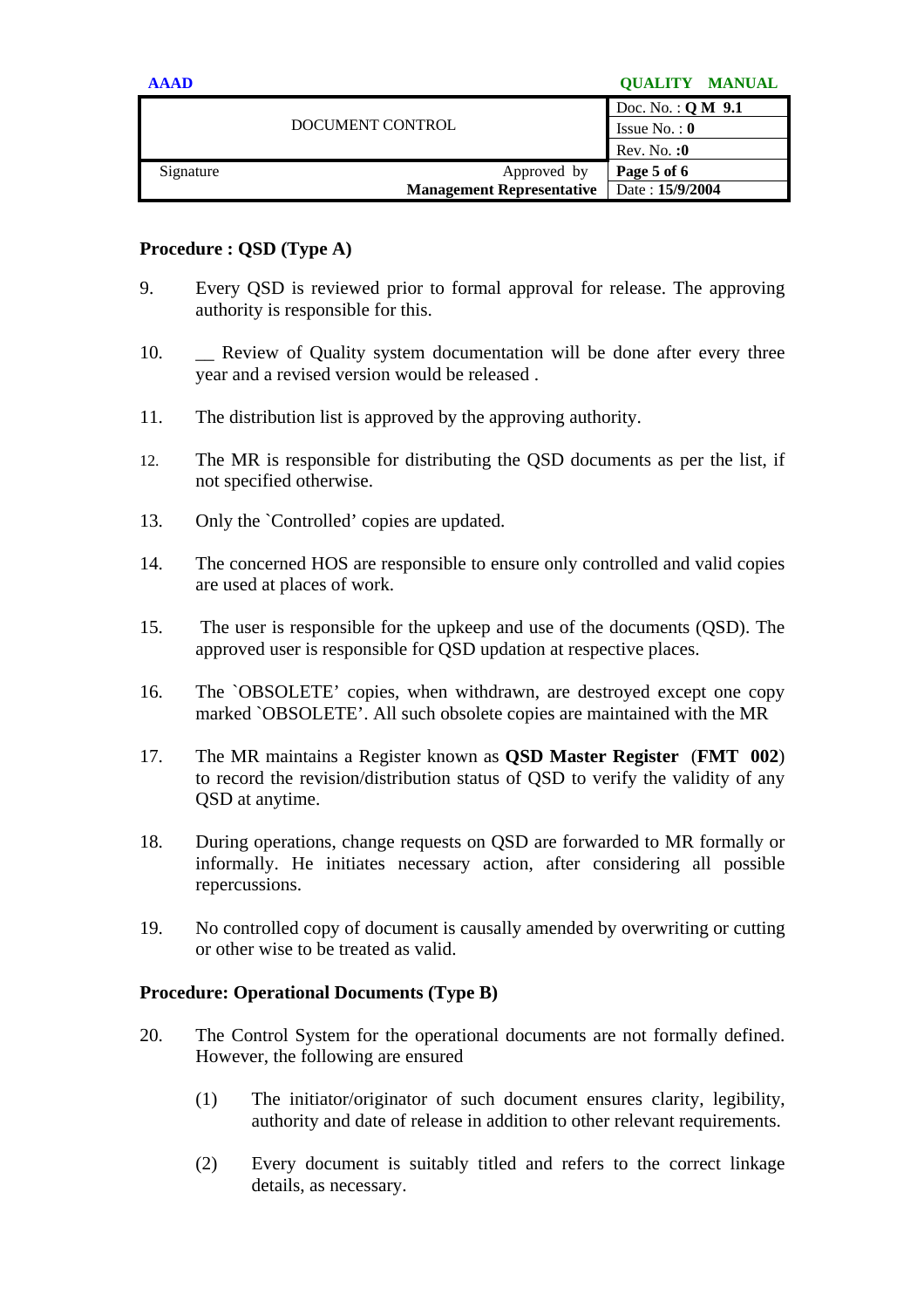| <b>AAAD</b>      |                                  | <b>OUALITY MANUAL</b> |
|------------------|----------------------------------|-----------------------|
| DOCUMENT CONTROL |                                  | Doc. No.: $Q M$ 9.1   |
|                  |                                  | Issue No.: $0$        |
|                  | Rev. No.: $0$                    |                       |
| Signature        | Approved by                      | Page 6 of 6           |
|                  | <b>Management Representative</b> | Date: 15/9/2004       |

# **Procedure: External Origin Documents (Type C)**

- 21. For External Origin Documents (EODs), the marked custodian maintains a consolidated list along with a Master list with the MR The possible Categorisation of the EOD is presented in Table listed in QM 10.3.12 in this Manual.
- 22. The Custodian is responsible for ensuring updation of the EOD, as appropriate through necessary monitoring and interactions with the source of EOD.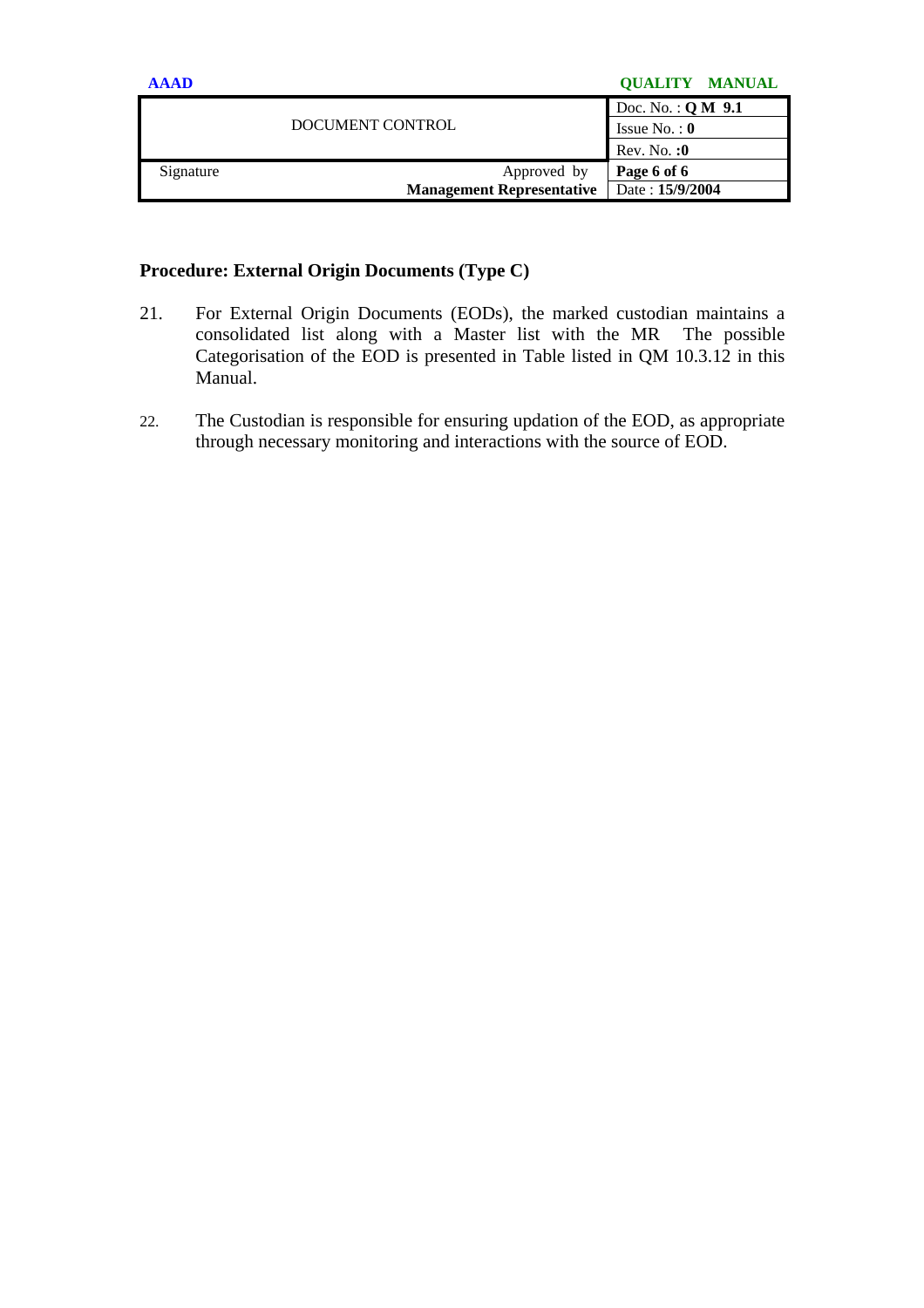| <b>AAAD</b> |                                  | <b>OUALITY MANUAL</b> |
|-------------|----------------------------------|-----------------------|
|             |                                  | Doc. No.: $Q M$ 9.2   |
|             | Issue No.: $0$                   |                       |
|             | Rev. No.: $0$                    |                       |
| Signature   | Approved by                      | Page 1 of 2           |
|             | <b>Management Representative</b> | Date: 15/09/2004      |

# **RECORD CONTROL**

#### **Purpose**

1. To describe the controls and responsibilities established under the QMS for record management.

#### **Scope**

2. This procedure covers all records identified as an essential part of QMS and listed in the table below.

### **Responsibility**

3. The Management Representative is overall responsible.

#### **General Description**

- 4. Those records generated as part of QMS for demonstration of conformity at various stages and of effective operation are covered under this procedure.
- 5. Such records are listed below and are referred to as "QMS Records".

| <b>OMS</b> Record            | Format         | Control             | <b>Media</b> (for | Life period | <b>Remarks</b>     |
|------------------------------|----------------|---------------------|-------------------|-------------|--------------------|
|                              | No.            |                     | storage)          | (in years)  |                    |
| <b>Complaints Register</b>   | <b>FMT 003</b> | MR.                 | Register          | 3           | See note 1         |
| Alarm Note Register          | <b>FMT 004</b> | MR                  | Register          | 3           |                    |
| <b>Internal Audit Report</b> | <b>FMT 005</b> | MR                  | File              | 3           |                    |
| Minutes of MRM               | <b>FMT 006</b> | MR                  | File              | 3           |                    |
| Alarm Note                   | <b>FMT 007</b> | MR                  | File              | 3           |                    |
| Training Record              |                | <b>Section Head</b> | File              | 3           | All training since |
|                              |                | (Admn)              |                   |             | joining AAAD       |
| Agreements                   |                | <b>Section Head</b> | File              | $3 *$       |                    |

Note: 1.The Life period indicates only the Passive Life when the QMS Record is bundled and stored after the "Active" life. When the QMS Record is used on a day to day basis it is known as Active Life. After the year closing (or account closing) the QMS record is bundled and stored. The "\*" mark indicates that this passive life of the record starts only when the concerned Aid Account or case is closed.

> 2.All other operation related records are in the form of electronic data and are available as part of ICS as and when needed.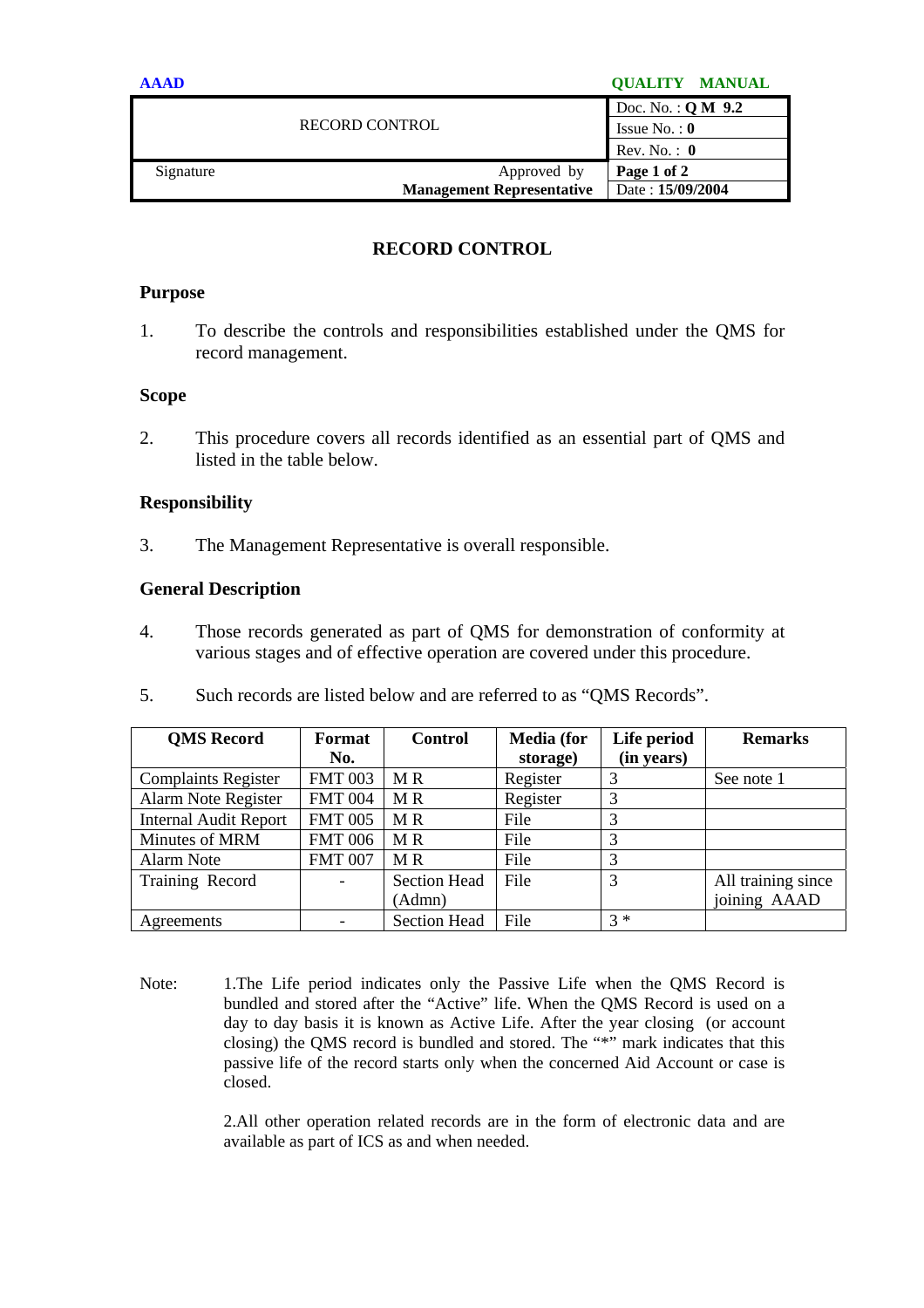| <b>AAAD</b>           |                                  | <b>OUALITY MANUAL</b>   |
|-----------------------|----------------------------------|-------------------------|
|                       |                                  | Doc. No.: $Q M$ 9.2     |
| <b>RECORD CONTROL</b> |                                  | Issue No.: $\mathbf{0}$ |
|                       | Rev. No.: $\mathbf{0}$           |                         |
| Signature             | Approved by                      | Page 2 of 2             |
|                       | <b>Management Representative</b> | Date: 15/09/2004        |

3. However retention period for each of the record relating to individual loan and grants will be 1 year after the closure of the loan/grant as the case may be.

## **Procedure**

- 6. Each of the QMS Record is suitably collected and stored in appropriate media such as file cover, bunch, Register floppy etc.
- 7. All the QMS records are identified by the Mark of "**Q**" either in printed or rubber stamped impression on the right hand top corner of the "QMS Record' or its storage media or both. This is the General identification and in addition to the respective unique format no. if any.
- 8. Each QMS record is associated with a controlling authority (CA) who is responsible for monitoring and improving legibility and retrievability. The CA is independently responsible for devising and maintaining a storage system for the respective QMS records.
- 9. QMS records are gathered and bundled suitably at the close of every financial year (31<sup>st</sup> March). This is done during the  $1<sup>st</sup>$  half of April every year under the direct supervision of Management Representative.
- 10. Prior to such bundling, these QMS records are referred to as "ACTIVE" records. Guided by the "Life period" each bundle bears visible markings giving all necessary information including the target date for 'disposition'.
- 11. For the purposes of disposition, each QMS records is marked with a 'Life period'. The indicated life period starts after the bundling indicated in step 4.
- 12. The Management Representative organises disposition of QMS records once in a year after ensuring correctness and verifying all details.
- 13. For the purpose of QMS operation many of the day to day activities carried out in ICS are also involved. The online records relating to the ICS are governed by the regulations and authorisation provided for this purpose as described and controlled by the Procedure Manual.
- 14. Any "temporary removal" of record from its normal location, for any purpose, is done only after placing marker sheet/card describing the complete details of the removal. Short reference during current operation, however, is not temporary removal.
- 15. The respective CA is responsible for the safety and protection of the QMS records during the "Active period". However, Management Representative is overall responsible for the QMS records control.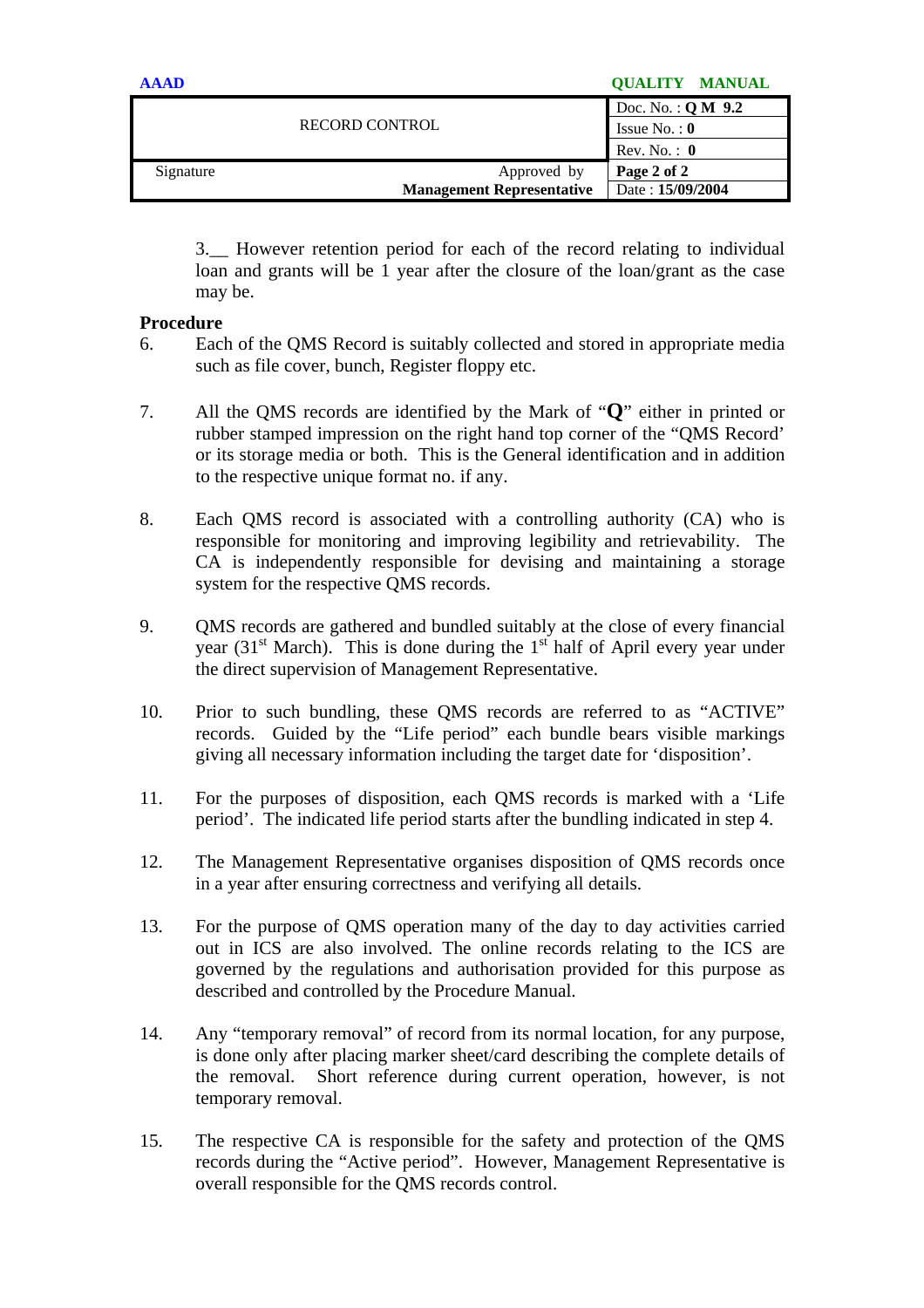| <b>AAAD</b> |                                  | <b>OUALITY MANUAL</b> |  |
|-------------|----------------------------------|-----------------------|--|
|             |                                  | Doc. No.: Q M 9.2     |  |
|             | Issue No.: $\mathbf{0}$          |                       |  |
|             |                                  |                       |  |
| Signature   | Approved by                      | Page 3 of 2           |  |
|             | <b>Management Representative</b> | Date: 15/09/2004      |  |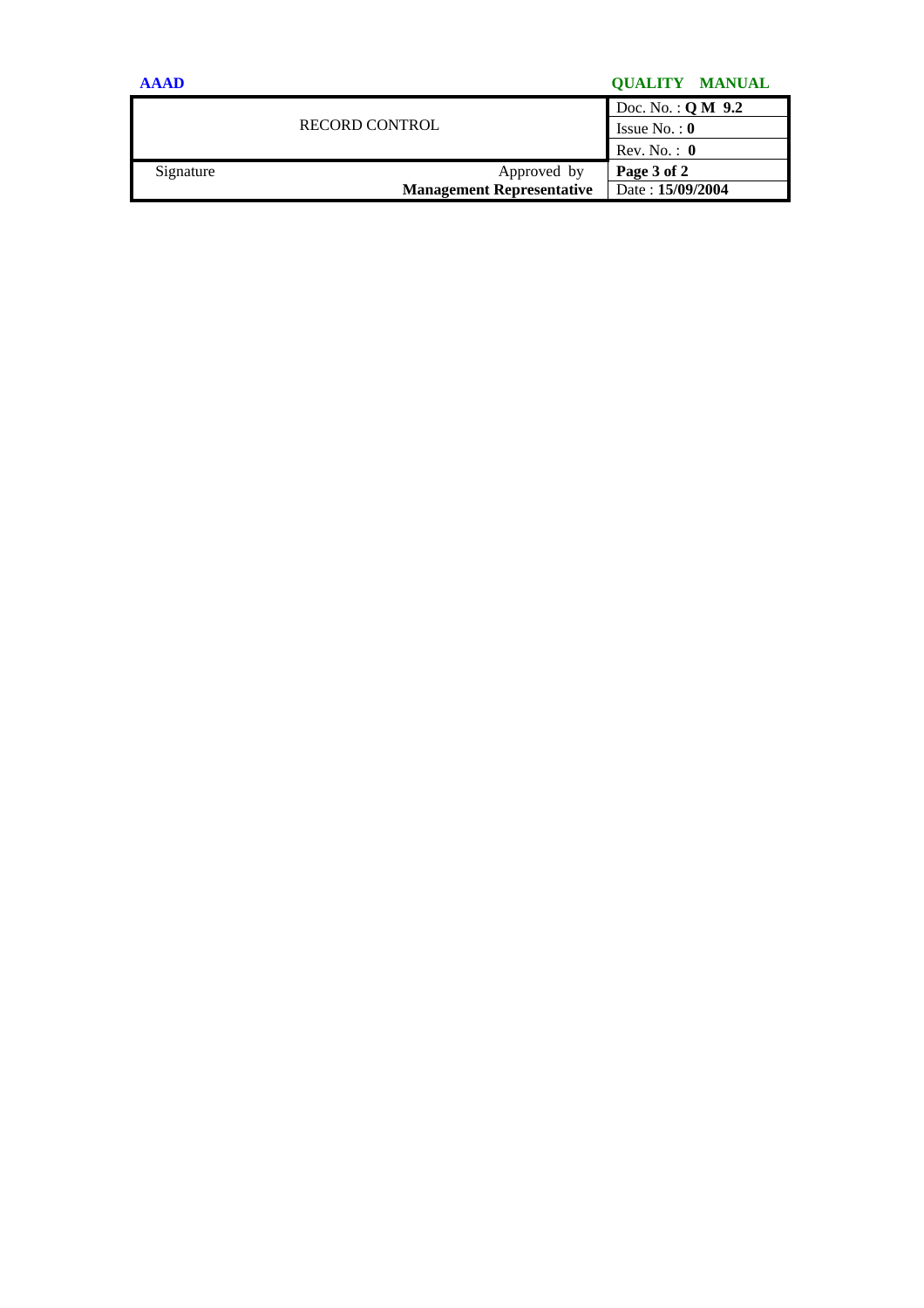| <b>AAAD</b> |                                  | <b>OUALITY MANUAL</b> |
|-------------|----------------------------------|-----------------------|
|             |                                  | Doc. No.: $Q M$ 9.3   |
|             | <b>Issue No.:</b> $\mathbf{0}$   |                       |
|             | Rev. No.: $\mathbf{0}$           |                       |
| Signature   | Approved by                      | Page 1 of 2           |
|             | <b>Management Representative</b> | Date: 15/09/2004      |

# **INTERNAL AUDIT**

## **Purpose**

1. To describe the procedure and sequence of activities relating to the Internal Audit, evaluating continuing suitability and effectiveness of the QMS and \_\_system conformance.

### **Scope**

2. All areas falling under the QMS.

## **Responsibility**

3. The Management Representative.

## **General**

- 4. The MR is the key functionary apprising the top management of the level of success of the QMS.
- 5. The Internal Audit and the MRM are two important tools for such appraisal, in addition to any other personnel/direct observations.
- 6. Arranging appropriate resources, the MR initiates and maintains an Internal Auditor Base, considering the competence requirements.

# **Procedure**

- 7. The MR considers the importance and complexity of the various areas of operation vis-à-vis the Quality Objectives and proposes a tentative timetable for Internal Audit at various places.
- 8. In addition, the MR amends the timetable, if necessary considering the results of the previous Audit.
- 9. The Internal Audits are conducted as per the timetable.
- 10. The Internal Audit is planned suitably as above, but ensures that each area is audited at least once in 3 months.
- 11. The marked Internal Auditors clearly indicate the scope, the method and the audit criteria while starting the audit and adhere to.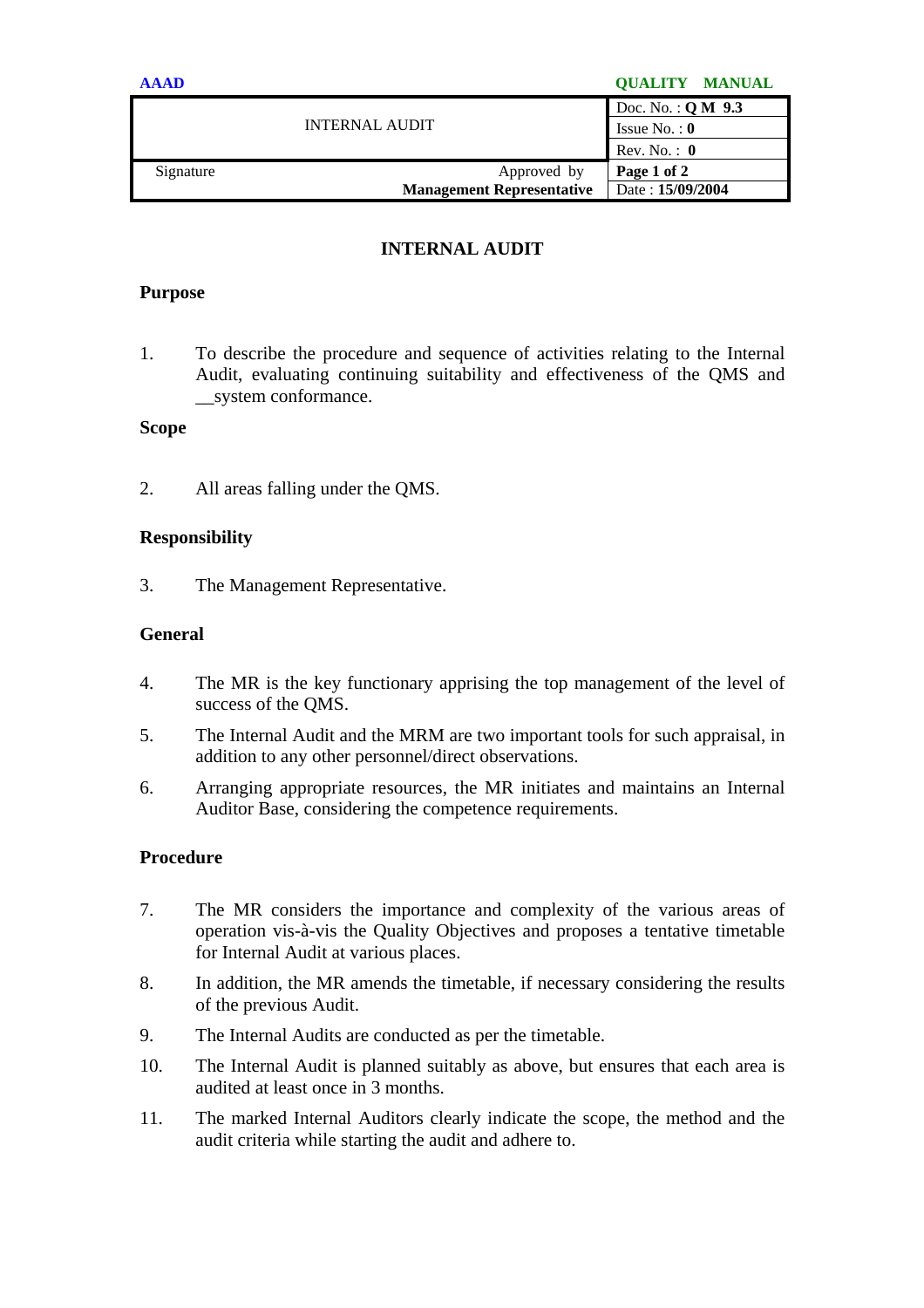| <b>AAAD</b>           |                                  | <b>OUALITY MANUAL</b> |
|-----------------------|----------------------------------|-----------------------|
| <b>INTERNAL AUDIT</b> |                                  | Doc. No.: $Q M$ 9.3   |
|                       |                                  | Issue No.: $0$        |
|                       | Rev. No.: $\mathbf{0}$           |                       |
| Signature             | Approved by                      | Page 2 of 2           |
|                       | <b>Management Representative</b> | Date: 15/09/2004      |

- 12. The MR is responsible for identifying auditors independent of the area being audited.
- 13. The MR also ensures that the Audit process is aimed at satisfactory level of objectivity and the auditors perform impartially and with total commitment to the QMS.
- 14. The audit findings, the committed corrective actions are all reported in **Internal Audit Report (FMT 05).**
- 15. The auditee area in-charge is responsible for identifying the corrective action and for commitment thereto. He ensures timely and effective completion of the identified action.
- 16. The MR is overall responsible for monitoring the progress of the corrective action closely, directly or through the auditor and for CLOSING the Audit Report.
- 17. The MR also plans and conducts follow up verification activities whenever needed and maintains additional Audit Reports, if generated.
- 18. The CLOSED Audit Reports only are filed.
- 19. The MR also compiles the Internal Audit status and the corrective action, action pending status and refers to the MRM for necessary decisions relating to QMS.
- 20. Arising out of the results of the Internal Audit, if the MR or the MRM desires any analysis towards deciding corrective/preventive action, the MR initiates a Alarm Note (FMT 007) governed by the procedure relating to Corrective Action (see Section QM 9.5) or procedure for Preventive action (see Section QM 9.6)

# **Documents/Records**

- (1) Internal Audit Timetable
- (2) Internal Audit Report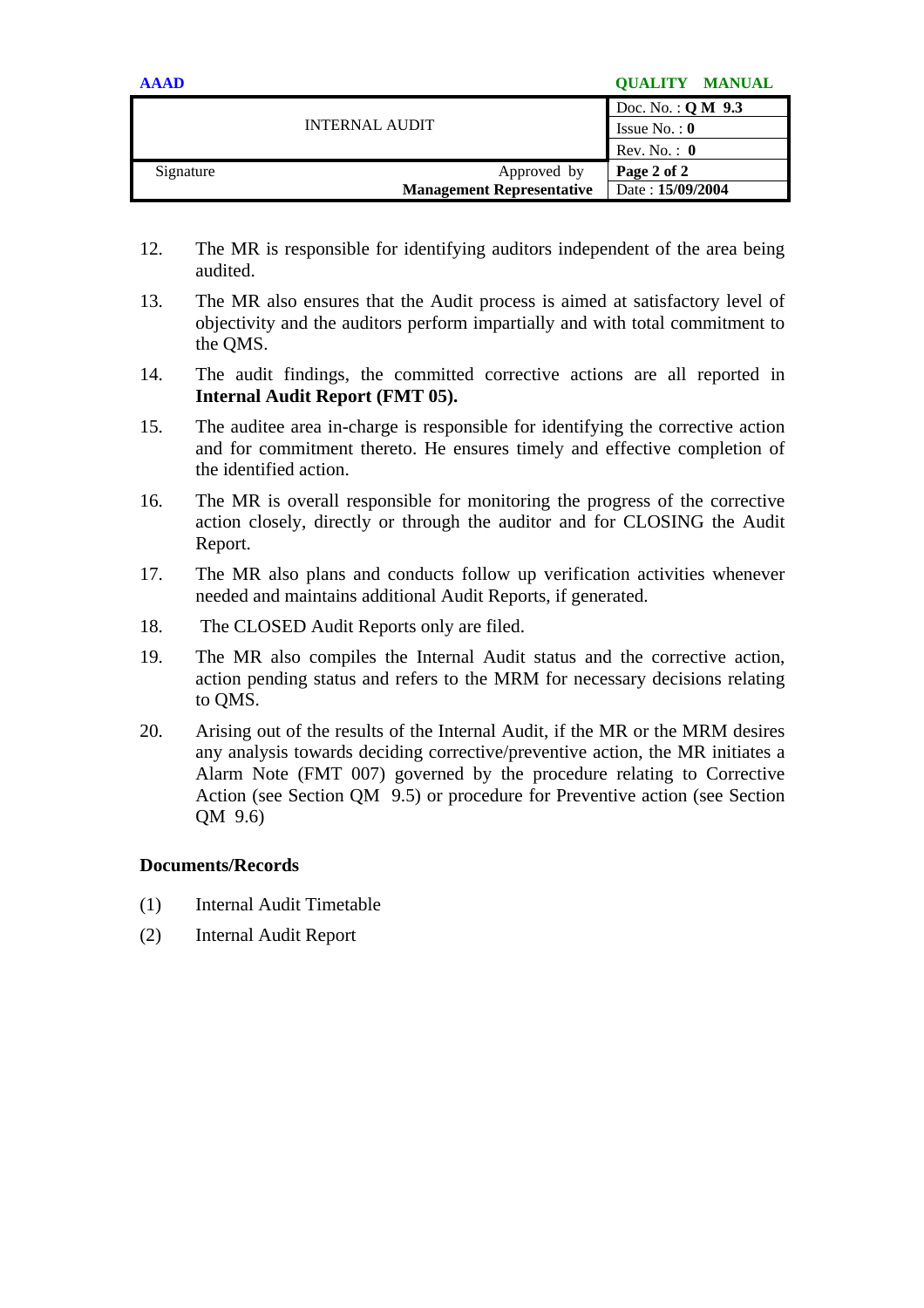|           |                                  | Doc. No.: $Q M$ 9.4    |
|-----------|----------------------------------|------------------------|
|           | NON-CONFORMITY CONTROL           | <b>Issue No.:</b> 0    |
|           |                                  | Rev. No.: $\mathbf{0}$ |
| Signature | Approved by                      | Page 1 of 2            |
|           | <b>Management Representative</b> | Date: 15/09/2004       |

# **NON-CONFORMITY CONTROL**

#### **Purpose**

1. To describe the sequence and responsibility relating to the control of nonconformities occurring during the course of regular operations.

#### **Scope**

2. All types of operational non-conformities in the form of un-approved draft correspondence or documents / records.

### **Responsibility**

3. Management Representative

#### **General Description**

- 4. In the AAAD operations covered by the scope of QMS (sec. QM 3.1) no product of physical nature is involved.
- 5. The non-conformities are likely to be encountered only in the form of documents not fit for further passage/despatch/processing.
- 6. These non-conformities may be in form of some incoming papers (such as claims etc.,) or outgoing correspondence (such as letters, sanctions etc)
- 7. The incoming items not meeting the requirements are held or rejected for processing and are known as "HOLD" items.
- 8. Those outgoing correspondence or reports or results not finally approved are known as "DRAFTS".

### **Procedure**

- 9. Whenever any "HOLD" item is identified, the concerned member of the section fixes the rubber stamp reading **HOLD** on the first page.
- 10. Subsequently, the same may be reviewed and either "approved" or "rejected" following appropriate procedure.
- 11. Hold items are generally treated as provided in the checklists maintained for such purposes.
- 12. But, due to operational urgency and case conditions, the section head, at times, waives the requirements and approves deviations.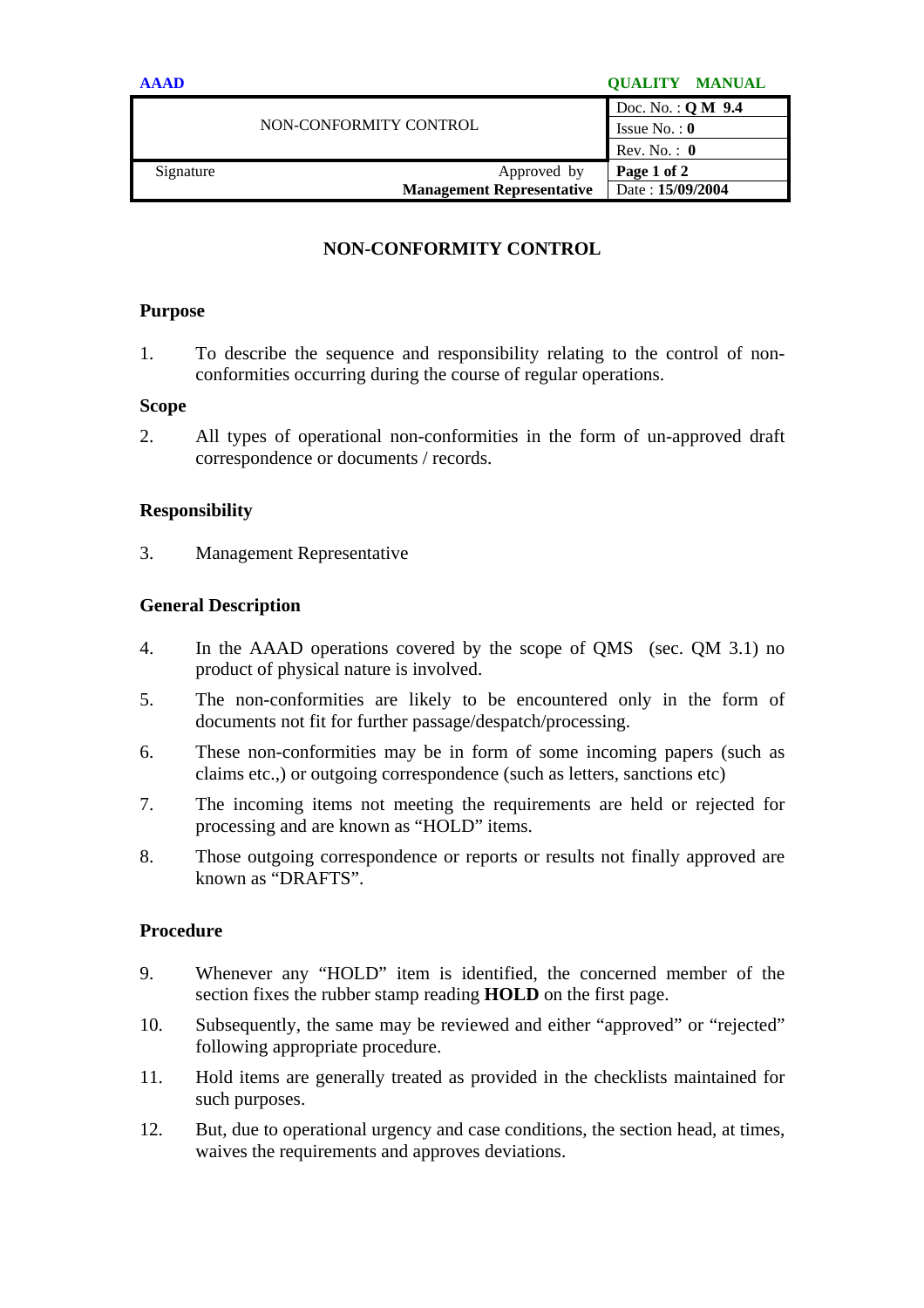| <b>AAAD</b> |                                  | <b>OUALITY MANUAL</b>   |
|-------------|----------------------------------|-------------------------|
|             | NON-CONFORMITY CONTROL           | Doc. No.: $Q M$ 9.4     |
|             |                                  | Issue No.: $\mathbf{0}$ |
|             |                                  | Rev. No.: $\mathbf{0}$  |
| Signature   | Approved by                      | Page 2 of 2             |
|             | <b>Management Representative</b> | Date: 15/09/2004        |

- 13. Whenever, a HOLD item is deviated only the concerned approving authority decides on that.
- 14. Such deviated approvals are recorded on the face of the HOLD items as prescribed in the related procedures. (For example: If a hold claim is deviated and approved, the concerned process flow covers that)
- 15. In case of "DRAFTS", the correspondence generated for transmission is finally approved by the signing authority. Till such (final) signing it is treated as DRAFT.
- 16. Generally, all the preparatory works are destroyed when the final signing is done, there by eliminating non-conformities. (Drafts)
- 17. But, however, in some cases due to the importance of the matter / contents such items are retained for reference. Such "DRAFTS" are anyway such items are retained for reference. maintained unsigned (or initialled with suitable remarks and thereby controlled.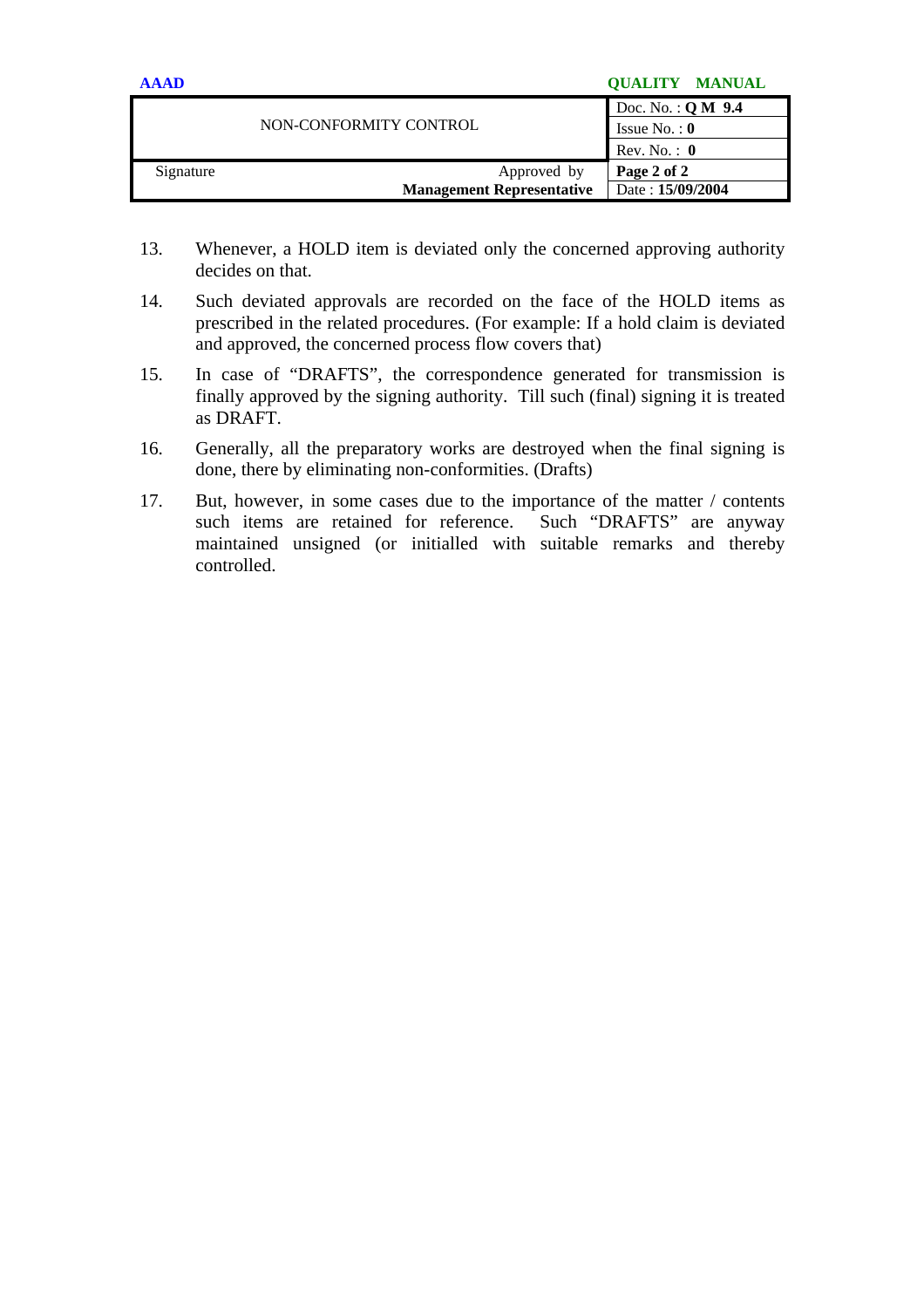| <b>AAAD</b>              |                                  | <b>OUALITY MANUAL</b>  |
|--------------------------|----------------------------------|------------------------|
|                          |                                  | Doc. No.: $Q M$ 9.5    |
| <b>CORRECTIVE ACTION</b> |                                  | Issue No.: $0$         |
|                          |                                  | Rev. No.: $\mathbf{0}$ |
| Signature                | Approved by                      | Page 1 of 2            |
|                          | <b>Management Representative</b> | Date: 15/09/2004       |

## **CORRECTIVE ACTION**

### **Purpose**

1. To describe the sequence of activities that identify the need for corrective action and responsibilities relating to effective implementation of the same, under QMS

#### **Scope**

2. All consequential actions under the QMS arising out of external complaints and "Alarm Note". This procedure, however, does not cover corrective actions that are carried out based on Audit findings.

#### **General Description**

3. The functioning of AAAD is such that the external agencies notice the operational mistakes and point out through correspondence. Irrespective of whether they are complaining in nature or not, the operational mistakes are treated as 'Complaints'.

### **Procedure: Complaints Handling**

- 4. All complaints (irrespective of the media, nature or source) are registered in the "Complaint Register" (FMT 003) under the custody of the MR.
- 5. Even oral complaints are also formalised by writing a "Complaint Sheet" by the person receiving the complaint.
- 6. After the entry, the complaint is forwarded to the CAAA for grading.

Grade A - Very serious and urgent Grade B - Major Grade C – Minor

- 7. When the complaint is registered (with a number) and graded, the JCA ensures a formal acknowledgement to the complaints.
- 8. For all the Grade A cases and for other selected cases an "Alarm Note" is generated by the Jt. CAAA.
- 9. When the complaint is satisfactorily handled the Joint CAAA completes the register entries and "Close" the complaint by stamping "Closed" both on the complaint and in the register.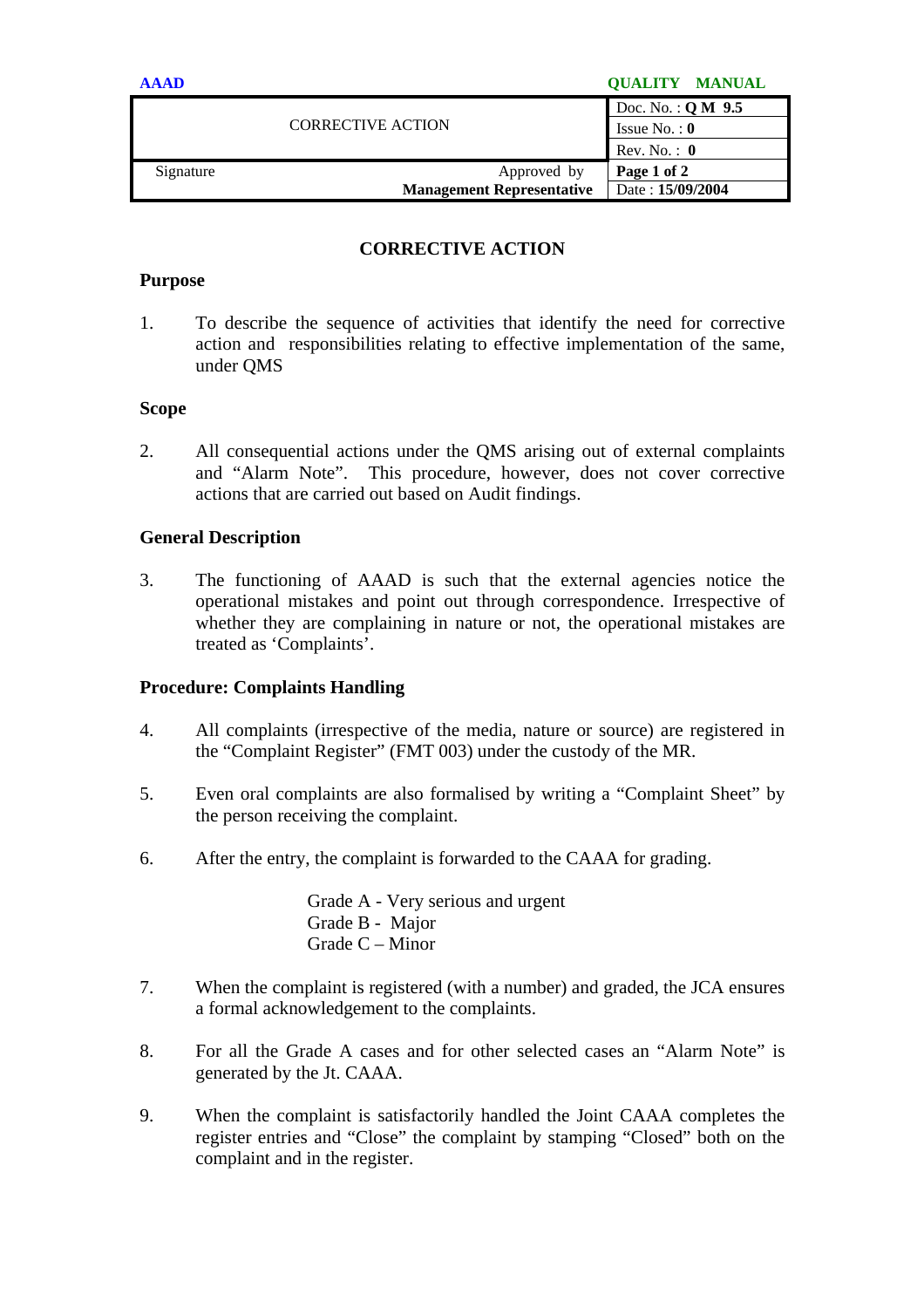| <b>AAAD</b> |                                  | <b>OUALITY MANUAL</b>  |
|-------------|----------------------------------|------------------------|
|             |                                  | Doc. No.: $Q M$ 9.5    |
|             | Issue No.: $\mathbf{0}$          |                        |
|             |                                  | Rev. No.: $\mathbf{0}$ |
| Signature   | Approved by                      | Page 2 of 2            |
|             | <b>Management Representative</b> | Date: 15/09/2004       |

10. The "Alarm Note" is separately handled and closed as described below.

#### **Procedure: Alarm Note**

- 11. **Alarm Note** is an instrument formally initiating review and investigation of any non-conformity or complaint fit enough for thorough study.
- 12. An "Alarm Note" is raised by anyone and is put up for approval by a Deputy controller or above.
- 13. The approving authority ensures the initial entry in the "Alarm Note Register" and fixes the reference number to the "Alarm Note".
- 14. The register is normally under the custody of the MR.
- 15. The approving authority also identifies the investigation officer for the case while approving.
- 16. The investigation officer marked is provided with all data and support needed.
- 17. The result of the analysis and the possible corrective action is recommended by at least, a deputy controller.
- 18. The proposed action is approved by Jt. CAAA or CAAA.
- 19. Subsequently, the concerned person/section ensures the corrective / preventive action.
- 20. After monitoring as necessary, if satisfied on the effectiveness of the action the investigation officer may propose "Closure" of Alarm Note".
- 21. Then, after considering all possible angles, the "Alarm Note" is closed by stamping "Closed" with due remarks and signatures.
- 22. The records of results of the corrective action are clearly briefed or referenced either as remarks on the Alarm Note or as separate additional attachments.
- 23. The "Alarm Note" is closed by the MR / JCAAA / CAAA.
- 24. The register entries are also closed.
- 25. The Jt.CAAA / MR is responsible for preparing a summary of "Alarm Note" status for discussion in MRM.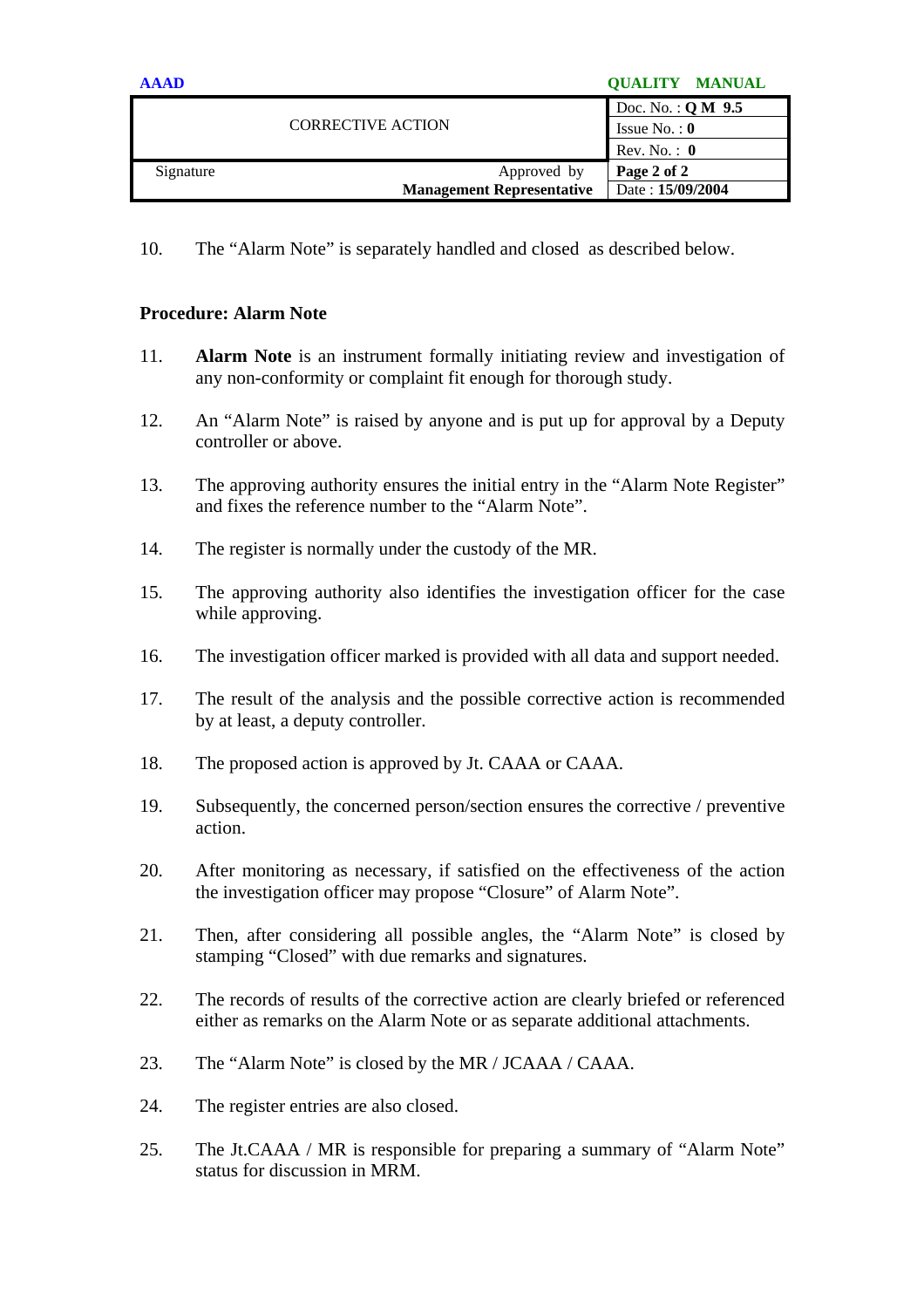| <b>AAAD</b> |                                  | <b>OUALITY MANUAL</b>  |  |
|-------------|----------------------------------|------------------------|--|
|             |                                  | Doc. No.: $Q M$ 9.6    |  |
|             | PREVENTATIVE ACTION              |                        |  |
|             |                                  | Rev. No.: $\mathbf{0}$ |  |
| Signature   | Approved by                      | Page 1 of 2            |  |
|             | <b>Management Representative</b> | Date: 15/09/2004       |  |

# **PREVENTATIVE ACTION**

#### **Purpose**

1. To describe the sequence of activities that identify the need for Preventive actions and responsibilities relating to effective implementation of the same, under QMS

#### **Scope**

2. All areas under the QMS where any potential non-conformity is visualised or noticed.

#### **General Description**

- 3. When complaints occur, they are treated as prescribed in the documented Procedure "**Corrective Action" (QM 9.5)**
- 4. If any possible mishap or mistake or even scope of misunderstanding of accounting interpretation is noticed, it is considered as a potential nonconformity.

#### **Procedure:**

- 5. All members of AAAD are responsible to identify any possible nonconformity likely to occur during the course of regular operation.
- 6. When any possible non-conformity is noticed, the member informs the immediate superior.
- 7. The possible root cause and circumstances leading to the situation is well analysed.
- 8. Subsequently, based on the potential seriousness an Alarm Note is raised as prescribed in Corrective Action Procedure. (QM 9.5)
- 9. The MR who identifies the investigation officer entrusts the responsibility of identifying, planning and implementing suitable preventive action to the suitable person.
- 10. The preventive action is monitored and verified for effectiveness.
- 11. When the effectiveness is satisfactorily realised, MR closes the Alarm note and the Register entries as provided.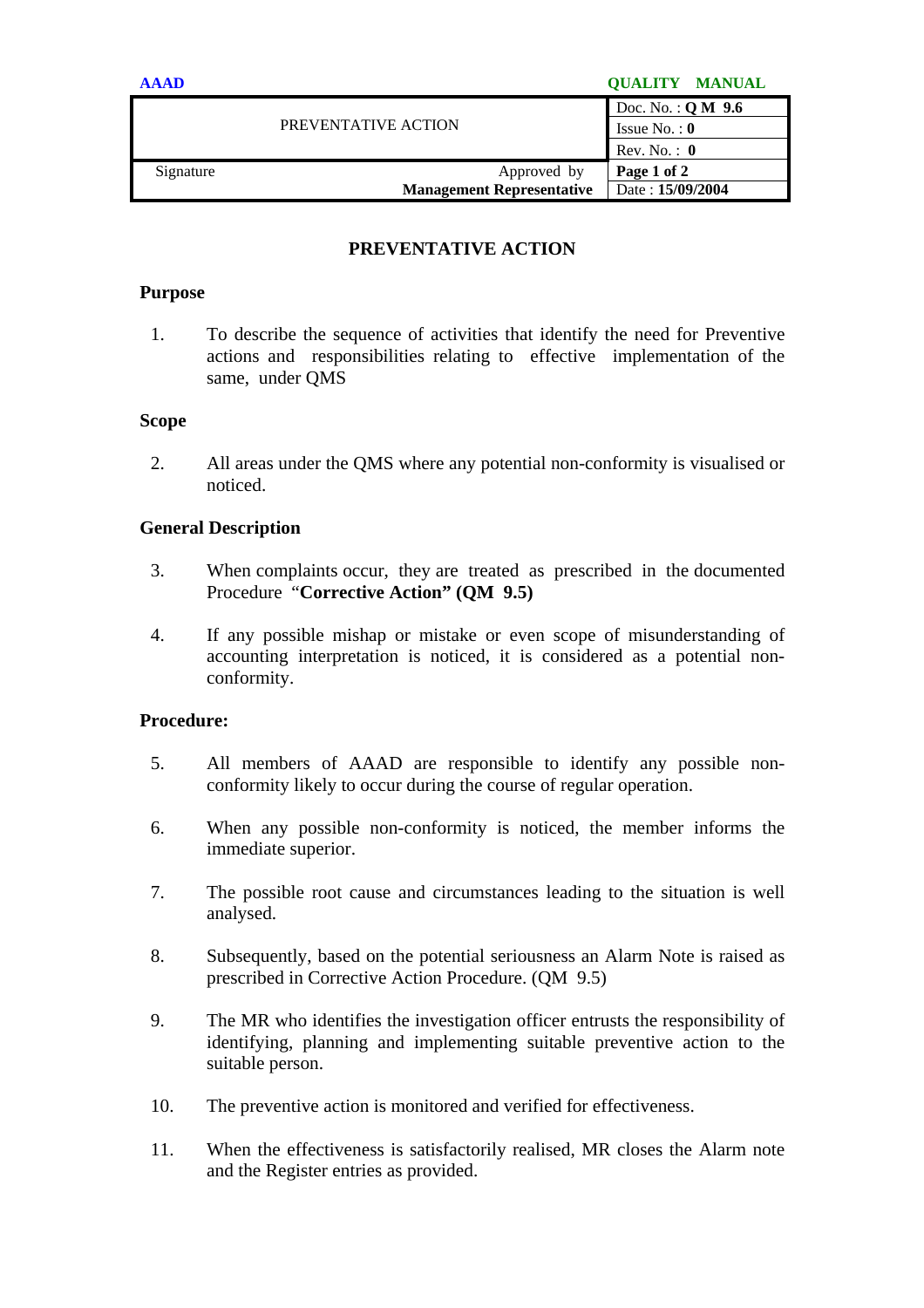| <b>AAAD</b> |                                  | <b>OUALITY MANUAL</b>  |
|-------------|----------------------------------|------------------------|
|             |                                  | Doc. No.: $Q M$ 9.6    |
|             | Issue No.: $\mathbf{0}$          |                        |
|             |                                  | Rev. No.: $\mathbf{0}$ |
| Signature   | Approved by                      | Page 2 of 2            |
|             | <b>Management Representative</b> | Date: 15/09/2004       |

12. The MR summarises the Preventive Actions in every MRM and proposes suitable Award Plan for encouraging member participation.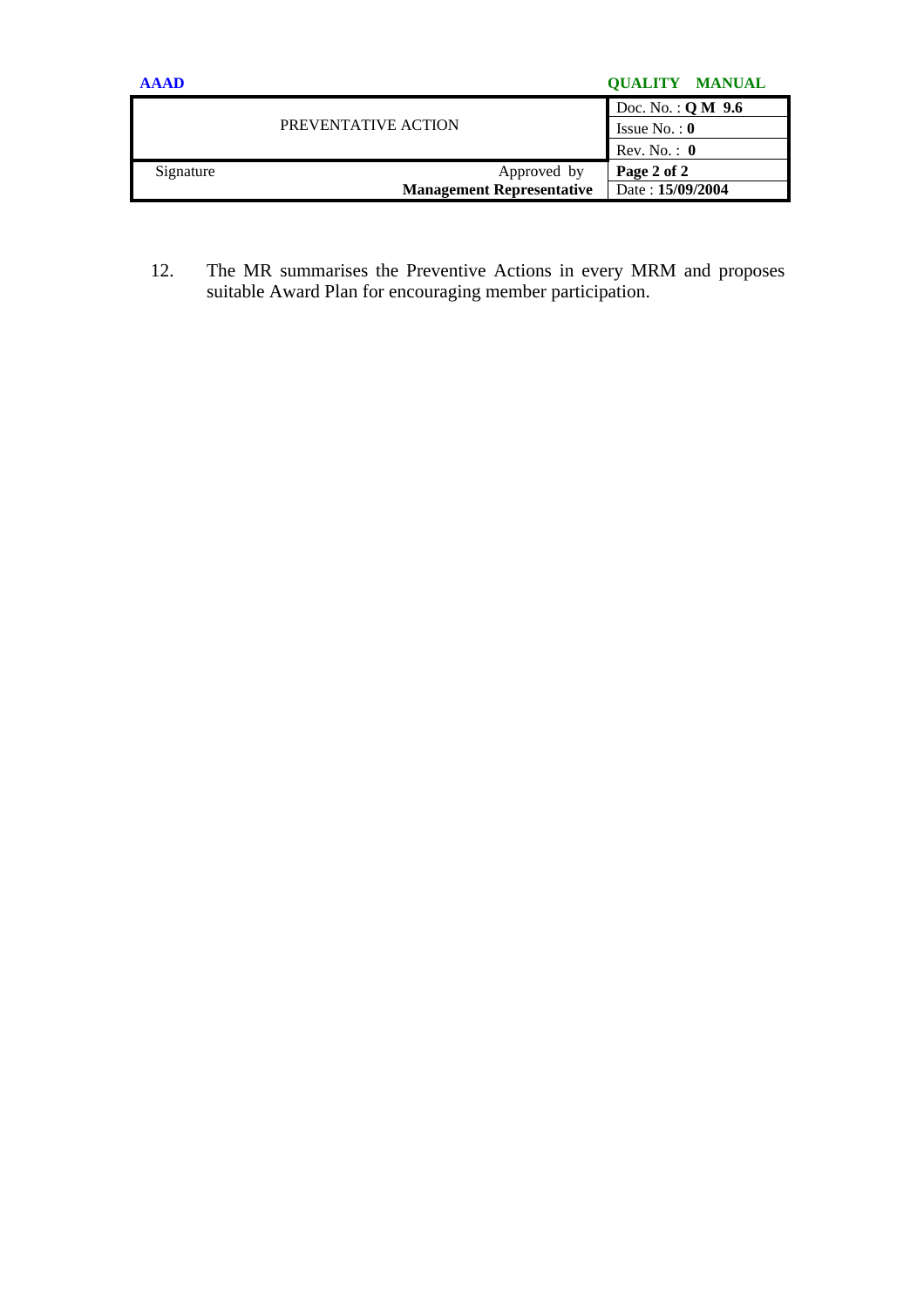|           | Doc. No.: $Q M$ 9.7              |                  |
|-----------|----------------------------------|------------------|
|           | <b>Issue No.:</b> 0              |                  |
|           | Rev. No.: $\mathbf{0}$           |                  |
| Signature | Approved by                      | Page 1 of 2      |
|           | <b>Management Representative</b> | Date: 15/09/2004 |

#### **MANAGEMENT REVIEW**

#### **Purpose**

1. To describe the sequence and responsibilities relating to the Management Review of the QMS

#### **Scope**

2. All areas under the coverage of QMS.

#### **Responsibility**

3. Management Representative

#### **General Description**

- 4. The management review is carried out by way of a formal meeting in the senior set of managers.
- 5. The MRM (Management Review Meeting) is held under the chairmanship of CAAA at least once in 3 months ( i.e. subsequent MRM is held within 90 days of each MRM)
- 6. The MR is the convenor of the MRM and the permanent member of the management review include CAAA, JCA and the three DCAs
- 7. In addition the MR summons any other members as necessary.
- 8. The MRM are serially numbered for reference convenience.
- 9. The MR announces the MRM with the details of the agenda points.
- 10. The Input to the MRM are the data (or summary) relating to the following:
	- (1) Audit results
	- (2) Complaints and feedback
	- (3) Performance data
	- (4) Corrective action status
	- (5) Preventive action status
	- (6) Pendancy from previous MRMs
	- (7) Changes relating to QMS
	- (8) Any scope for improvement
- 11. The MRM output is in the form of "Minutes of MRM" (FMT 006) compiled by the MR and circulated (or distributed) to all those concerned.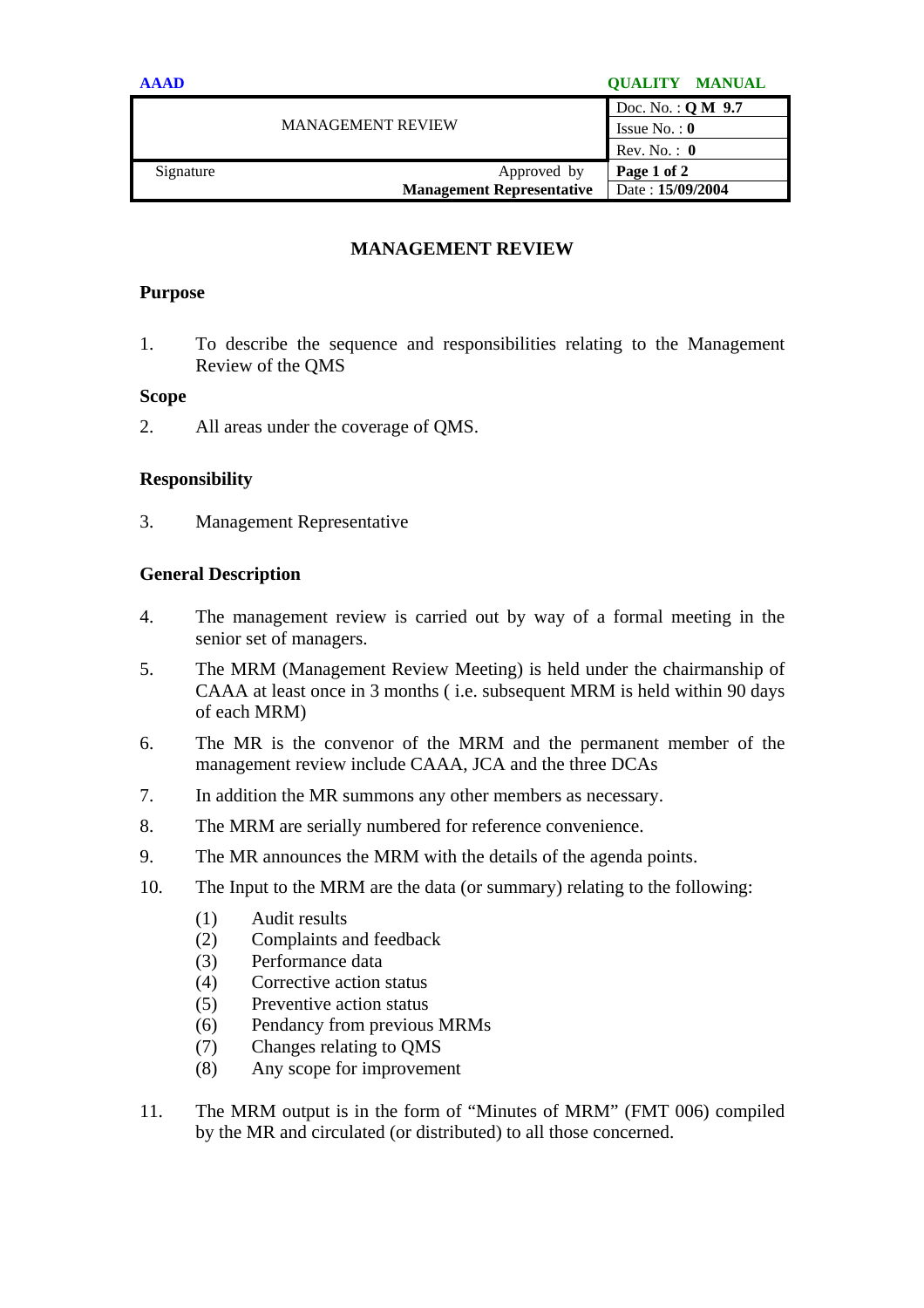|  | ł |
|--|---|

#### **QUALITY MANUAL**

|           | Doc. No.: $Q M$ 9.7              |                  |
|-----------|----------------------------------|------------------|
|           | <b>Issue No.:</b> 0              |                  |
|           |                                  | Rev. No. : 0     |
| Signature | Approved by                      | Page 2 of 2      |
|           | <b>Management Representative</b> | Date: 15/09/2004 |

- 12. The minutes indicate the following:
	- (1) The decisions against each point discussed.
	- (2) The action and the member responsible for the action.
	- (3) The target dates, if any, decided in MRM.
- 13. The output of MRM positively cover
	- (1) Improving QMS and its effectiveness
	- (2) Improving operational process with specific reference to stakeholders expectations.
	- (3) Any resource needs and the related decision there to.
- 14. The "Minutes of MRM" (FMT 006) is treated as Quality Record.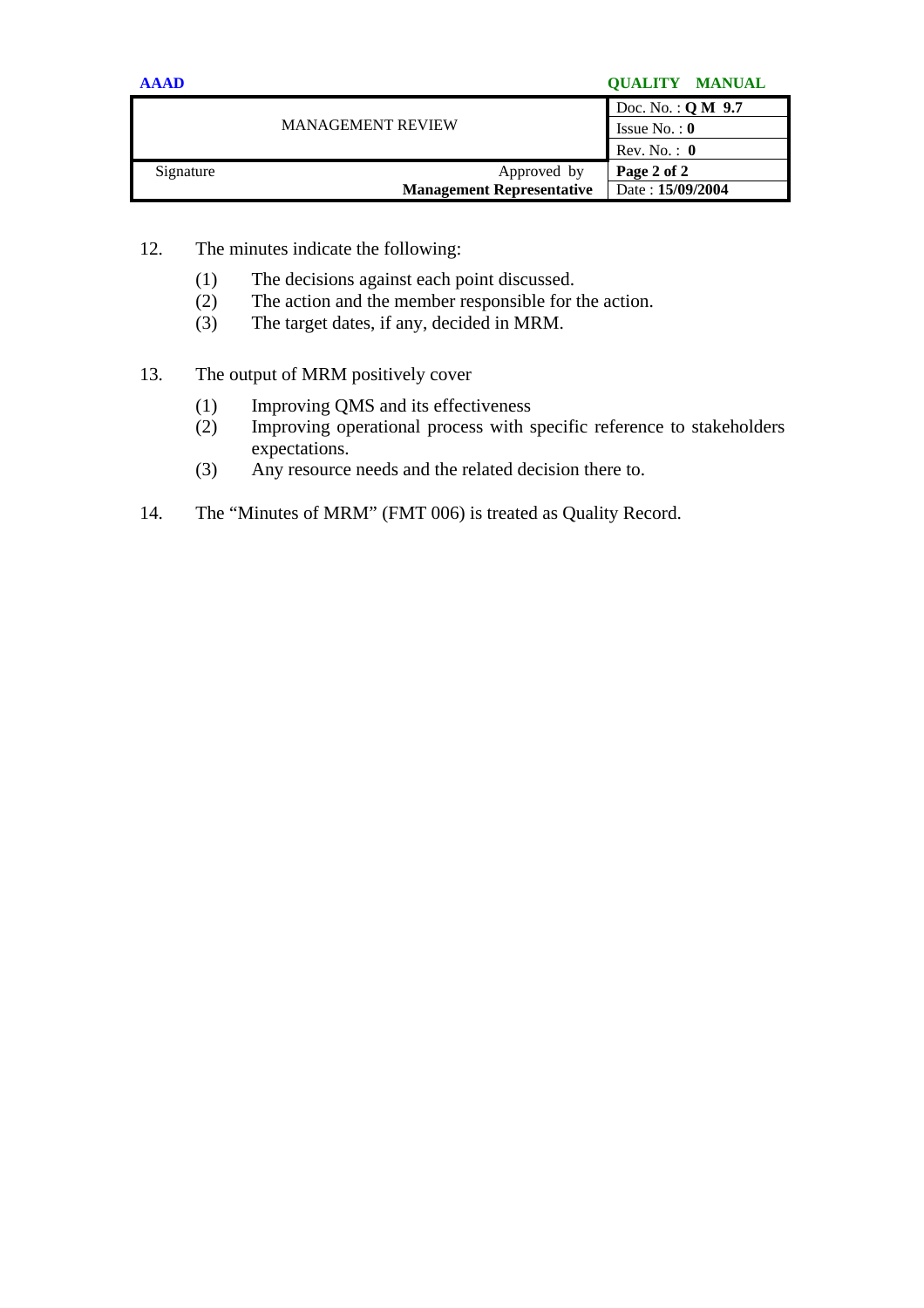| <b>AAAD</b> |                                  | <b>OUALITY MANUAL</b>   |
|-------------|----------------------------------|-------------------------|
|             |                                  | Doc. No.: Q M 10.1.01   |
|             | COMPETENCE MONITORING GUIDELINES | Issue No.: $\mathbf{0}$ |
|             |                                  | Rev. No.: $\mathbf{0}$  |
| Signature   | Approved by                      | Page 1 of 1             |
|             | <b>Management Representative</b> | Date: 15/09/2004        |

# **COMPETENCE MONITORING GUIDELINES**

1. For each of the section, there is a certain specific knowledge level required. This is decided and listed by the Section Heads. These are generally:

- (1) The name of the Funding agencies.
- (2) Their international standing.
- (3) The language generally used
- (4) The currency and its floating status.
- (5) Festivals/holidays of the country concerned.
- 2. The Section Head generally monitors,
	- (1) The overall reliability of the member.
	- (2) Work efficiency and accuracy.
	- (3) Discipline, attitude and absenteeism.
	- (4) Focus towards QMS.

General points like dealing with multi-lingual correspondence, style of written communication, clarity in communication, knowledge about other sections operations, etc., are also monitored.

## **3. Individual Monitoring Guidelines Table :**

| S.No.        | Aspect to be<br>evaluated    | <b>Considerations</b><br>Max.<br><b>Possible</b>                                               |                               | <b>Remarks</b>                                    |
|--------------|------------------------------|------------------------------------------------------------------------------------------------|-------------------------------|---------------------------------------------------|
|              |                              |                                                                                                | <b>Score</b><br>$\frac{0}{0}$ |                                                   |
|              | Promptness                   | Response time, Availability, Commitment towards<br>work                                        | 20                            | This Table is<br>only<br>as a                     |
| 2.           | Accuracy in<br>work          | Errors and repetitions, Complaints against,<br>negligence                                      | 20                            | <b>benchmark</b><br>reference<br>to               |
| 3.           | Efficiency                   | Grasping capacity, labour, Focus towards outcome,<br>Quantum of work handled, Compliance level | 30                            | broadly guide<br>the evaluator                    |
| 4.           | Awareness of<br>implications | Knowledge of repercussions, Customer focus,<br>Casual approach,                                | 10                            | who considers<br>these in light                   |
| 5.           | Functional<br>Knowledge      | Subject knowledge, Information readiness,<br>Knowledge updation, Related current affairs       | 20                            | the<br>of<br>activities                           |
| <b>Total</b> |                              |                                                                                                | 100                           | during<br>the<br>period<br>under<br>consideration |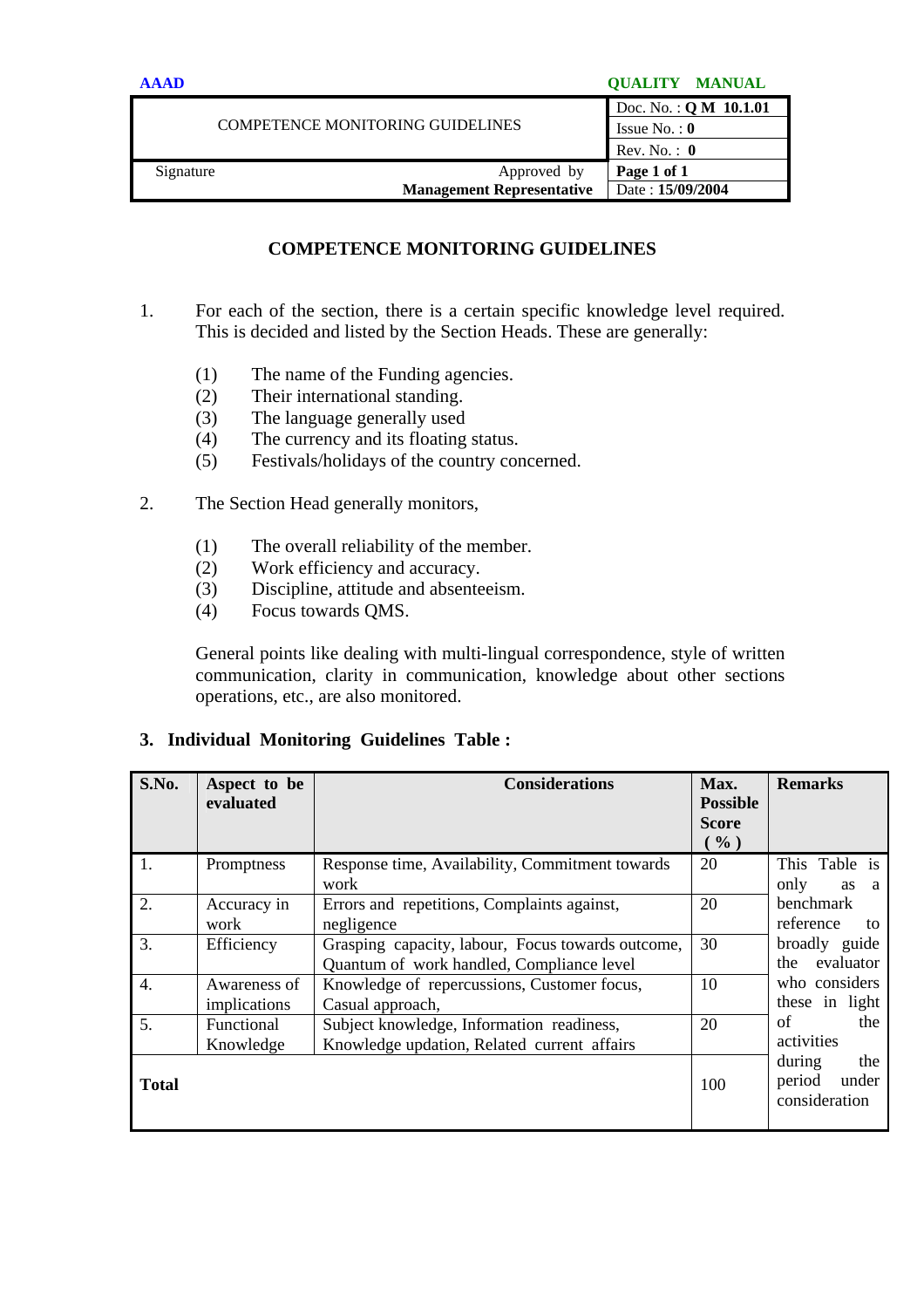#### **AAAD QUALITY MANUAL**

|           | Doc. No.: $Q M 10.1.02$          |                  |
|-----------|----------------------------------|------------------|
|           | Issue No.: $\mathbf{0}$          |                  |
|           |                                  | Rev. No.: $1$    |
| Signature | Approved by                      | Page 1 of 2      |
|           | <b>Management Representative</b> | Date: 29/03/2006 |

#### **DEFECIENCY VALUE TABLE**

### **(PART A)**

|                | <b>Event</b> description                                                 |                  |             | <b>Possible</b><br><b>Dissatisfa</b> | <b>Remarks</b> |
|----------------|--------------------------------------------------------------------------|------------------|-------------|--------------------------------------|----------------|
|                |                                                                          |                  | satisfactio | ction                                |                |
|                |                                                                          |                  | n           | ( %)                                 |                |
|                |                                                                          |                  | perception  |                                      |                |
|                |                                                                          |                  | ( %)        |                                      |                |
|                | No deficiency                                                            |                  | (100)       |                                      |                |
|                | <b>Dissatisfaction of Funding Agencies towards Disbursements</b>         |                  |             |                                      |                |
| $\overline{2}$ | Audit recovery not adjusted<br>5)                                        |                  | Note-2      |                                      |                |
| $\overline{3}$ | Claim when R.F. is available<br>5)                                       |                  |             |                                      |                |
| $\overline{4}$ | Claims without information of approval of contract(5)                    |                  |             |                                      |                |
| 5              | Claims over and above the contract value                                 | $\left(5\right)$ |             |                                      |                |
| 6              | Ineligible expenditure claim                                             | 10)              |             |                                      |                |
|                | <b>Dissatisfaction of Funding Agencies towards Debt Service Payments</b> |                  |             |                                      |                |
| $\overline{7}$ | Insufficient payee's bankers detail                                      | (10)             |             |                                      | Prompt debt    |
|                |                                                                          |                  | Note-2      | Note-2                               | service        |
| 8              | Insufficient payee's accounts detail.                                    | (10)             |             |                                      |                |
| 9              | Slippage in debt servicing (delayed/early/non                            |                  |             |                                      |                |
|                | payment)                                                                 | (10)             |             |                                      |                |
|                | <b>Dissatisfaction of Funding Agencies towards Reporting</b>             |                  |             |                                      |                |
| 10             | Delay / Error in international debt reporting                            | (10)             | Note-2      | Note-2                               |                |
|                | <b>Dissatisfaction of Project Implementing Agencies</b>                  |                  |             |                                      |                |
| 11             | Delay in processing claims<br>(6)                                        |                  | Note-2      | Note-2                               | (Note 1)       |
| 12             | Improper communication at the closure stage of the                       |                  |             |                                      |                |
|                | agreement<br>(6)                                                         |                  |             |                                      |                |
| 13             | Delay in sending Demand Notice<br>(6)                                    |                  |             |                                      |                |
| 14             | Wrong rejection of claims.                                               | (6)              |             |                                      |                |
| 15             | Non-receipt of reimbursement. (by project)                               | (6)              |             |                                      |                |

## Note 1: Normally ICS records the number of days of the activities. Seven days are generally allowed.

Note 2: All necessary information and data are summoned by MR once in 6 months. The satisfaction / dissatisfaction (in percent) is evaluated by the MR (assisted by a committee, if needed) considering on a case-tocase basis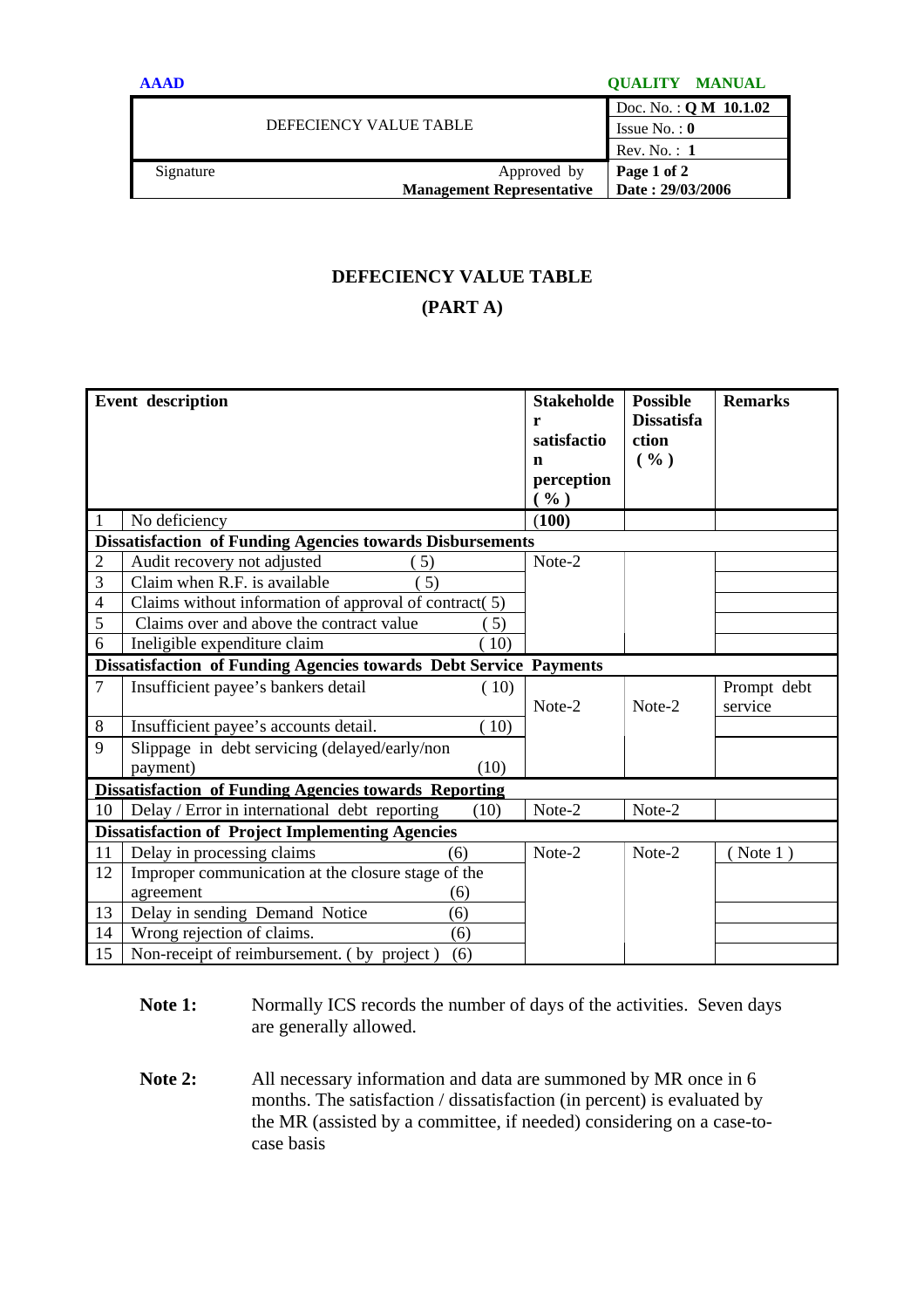**AAAD QUALITY MANUAL**

|           | Doc. No.: $Q M 10.1.02$          |                  |
|-----------|----------------------------------|------------------|
|           | Issue No.: $\mathbf{0}$          |                  |
|           |                                  | Rev. No. : 1     |
| Signature | Approved by                      | Page 2 of 2      |
|           | <b>Management Representative</b> | Date: 29/03/2006 |

# **DEFECIENCY VALUE TABLE**

# **(PART B)**

#### **PERFORMANCE FACTOR PARAMETERS TABLE**

| S.<br>No.      | <b>Parameters</b>                                                  | <b>Performance</b><br>score lost |
|----------------|--------------------------------------------------------------------|----------------------------------|
|                |                                                                    | (from a possible                 |
|                |                                                                    | $100$ percent $)$                |
|                | <b>Max Loss</b>                                                    | (see note 3 below)               |
| $\mathbf{1}$   | Agreement received and not activated<br>(5)                        |                                  |
| $\overline{2}$ | Claims received and not processed within 7 days<br>(5)             |                                  |
| $\overline{3}$ | Replenishment application not filed for three months or special    |                                  |
|                | account not having sufficient funds<br>(5)                         | (Note-2 above)                   |
| $\overline{4}$ | Disallowance from funding agency on account of ineligible          |                                  |
|                | expenditure, lack of supporting etc.,<br>(5)                       |                                  |
| 5              | Delay in ACA recommendation after receipt of disbursement (5)      |                                  |
| 6              | Delay in sending Demand Notice to Importers<br>(5)                 |                                  |
| $\overline{7}$ | Slippage in debt servicing in terms of non-payment, early          |                                  |
|                | payment or delayed payments<br>(10)                                |                                  |
| 8              | Time taken and accuracy in preparation of External Assistance      |                                  |
|                | <b>Budget</b><br>(10)                                              |                                  |
| 9              | Time taken and accuracy in preparation of External Assistance      |                                  |
|                | <b>Brochure</b><br>(10)                                            |                                  |
| 10             | Time taken and accuracy in answering Parliament Queries<br>(10)    |                                  |
| 11             | Time taken and accuracy of data compilation for International      |                                  |
|                | debt Reporting<br>(5)                                              |                                  |
| 12             | Time taken and accuracy of online web<br>(5)                       |                                  |
| 13             | Pre agreement Comments<br>(5)                                      |                                  |
| 14             | Delay in data entry of disbursement<br>(5)                         |                                  |
| 15.            | Delay in transfer of Advance(8449) to respective Heads of Accounts |                                  |
|                | (5)                                                                |                                  |
| 16.            | (5)<br>Delay in distribution/despatch of dak                       |                                  |

Note3 : These performance loss is considered for section / individual based on the clarity of the case.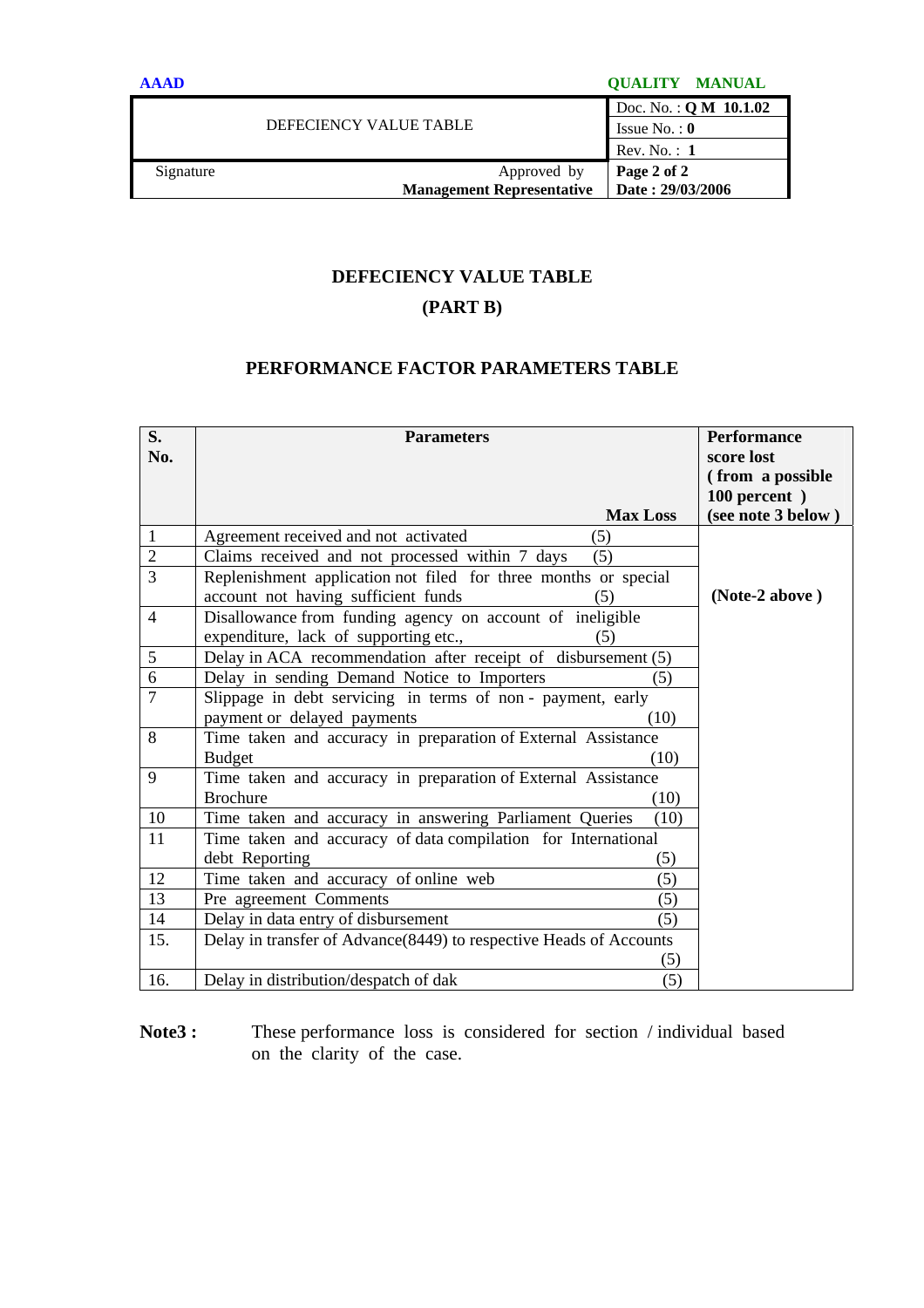| <b>AAAD</b> |                                             | <b>OUALITY MANUAL</b>   |
|-------------|---------------------------------------------|-------------------------|
|             |                                             | Doc. No.: $Q M 10.2.02$ |
|             | <b>MASTER REGISTER FOR DOCUMENT RELEASE</b> | Issue No.: $\mathbf{0}$ |
|             |                                             | Rev. No.: $\mathbf{0}$  |
| Signature   | Approved by                                 | Page 1 of 1             |
|             | <b>Management Representative</b>            | Date: 15/09/2004        |

**FMT : 001** 

# **REVISION RECORD**

The following is the compilation of amendments done in0

|        | <b>QUALITY MANUAL</b> |                           |             |             | Issue No.:        |                 | $\boldsymbol{0}$ |
|--------|-----------------------|---------------------------|-------------|-------------|-------------------|-----------------|------------------|
| S. No. |                       | <b>Document Reference</b> |             |             | <b>Brief</b> on   | <b>Updation</b> |                  |
|        | <b>Title</b>          | Doc. No.                  | Page<br>No. | Rev.<br>No. | <b>Amendments</b> | Sign            | <b>Date</b>      |
|        |                       |                           |             |             |                   |                 |                  |
|        |                       |                           |             |             |                   |                 |                  |
|        |                       |                           |             |             |                   |                 |                  |
|        |                       |                           |             |             |                   |                 |                  |
|        |                       |                           |             |             |                   |                 |                  |
|        |                       |                           |             |             |                   |                 |                  |
|        |                       |                           |             |             |                   |                 |                  |
|        |                       |                           |             |             |                   |                 |                  |
|        |                       |                           |             |             |                   |                 |                  |
|        |                       |                           |             |             |                   |                 |                  |
|        |                       |                           |             |             |                   |                 |                  |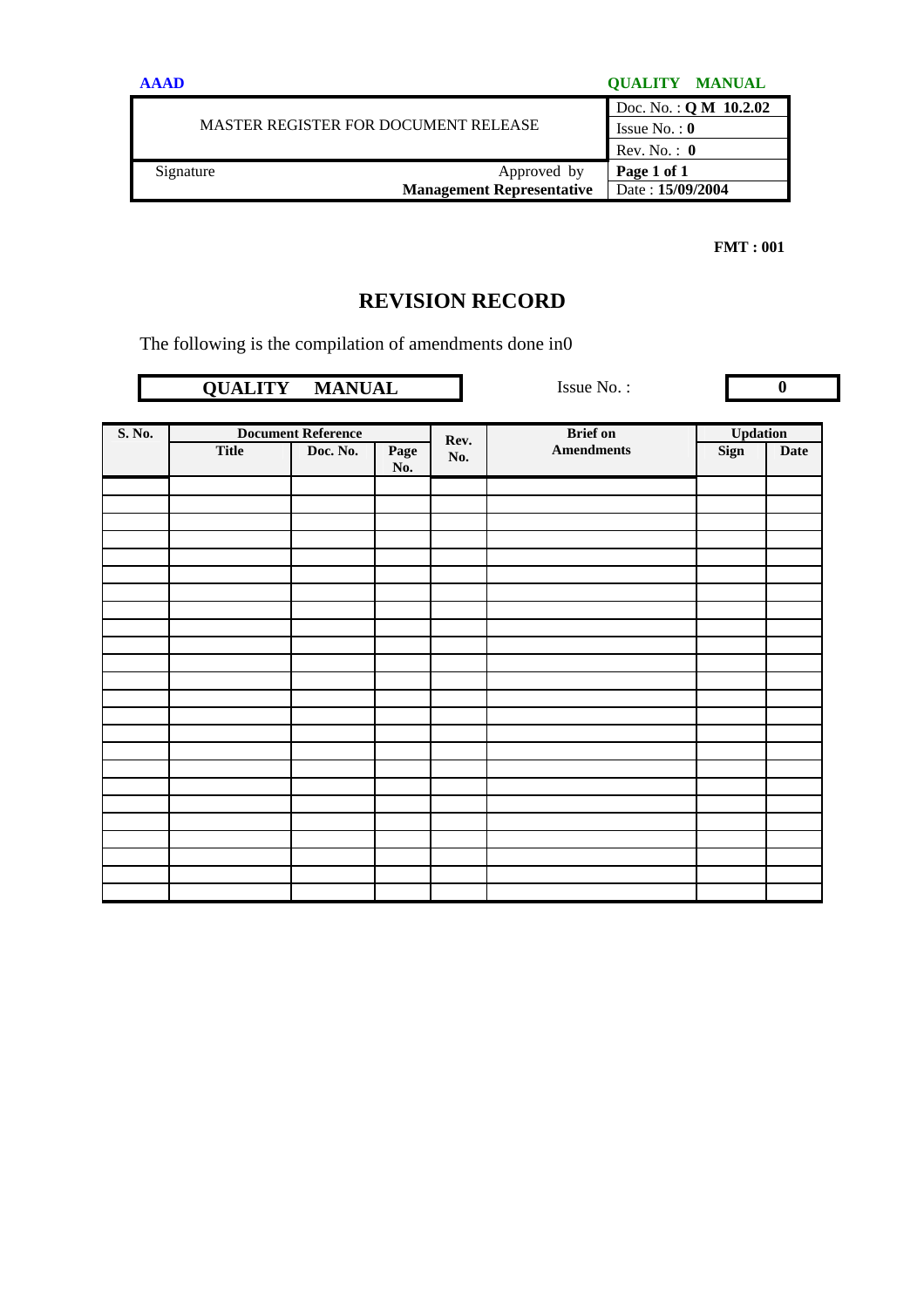| <b>AAAD</b> |                                      | <b>OUALITY MANUAL</b>   |
|-------------|--------------------------------------|-------------------------|
|             |                                      | Doc. No.: $Q M$ 10.2.02 |
|             | MASTER REGISTER FOR DOCUMENT RELEASE | Issue No.: $\mathbf{0}$ |
|             |                                      | Rev. No.: $\mathbf{0}$  |
| Signature   | Approved by                          | Page 1 of 1             |
|             | <b>Management Representative</b>     | Date: 15/09/2004        |

**FMT : 002** 

# **MASTER REGISTER FOR DOCUMENT RELEASE**

| Sno. | Date | <b>Document</b> | Reference<br>No. | <b>Reason</b> | Released to | Sign | Remarks |
|------|------|-----------------|------------------|---------------|-------------|------|---------|
|      |      |                 |                  |               |             |      |         |
|      |      |                 |                  |               |             |      |         |
|      |      |                 |                  |               |             |      |         |
|      |      |                 |                  |               |             |      |         |
|      |      |                 |                  |               |             |      |         |
|      |      |                 |                  |               |             |      |         |
|      |      |                 |                  |               |             |      |         |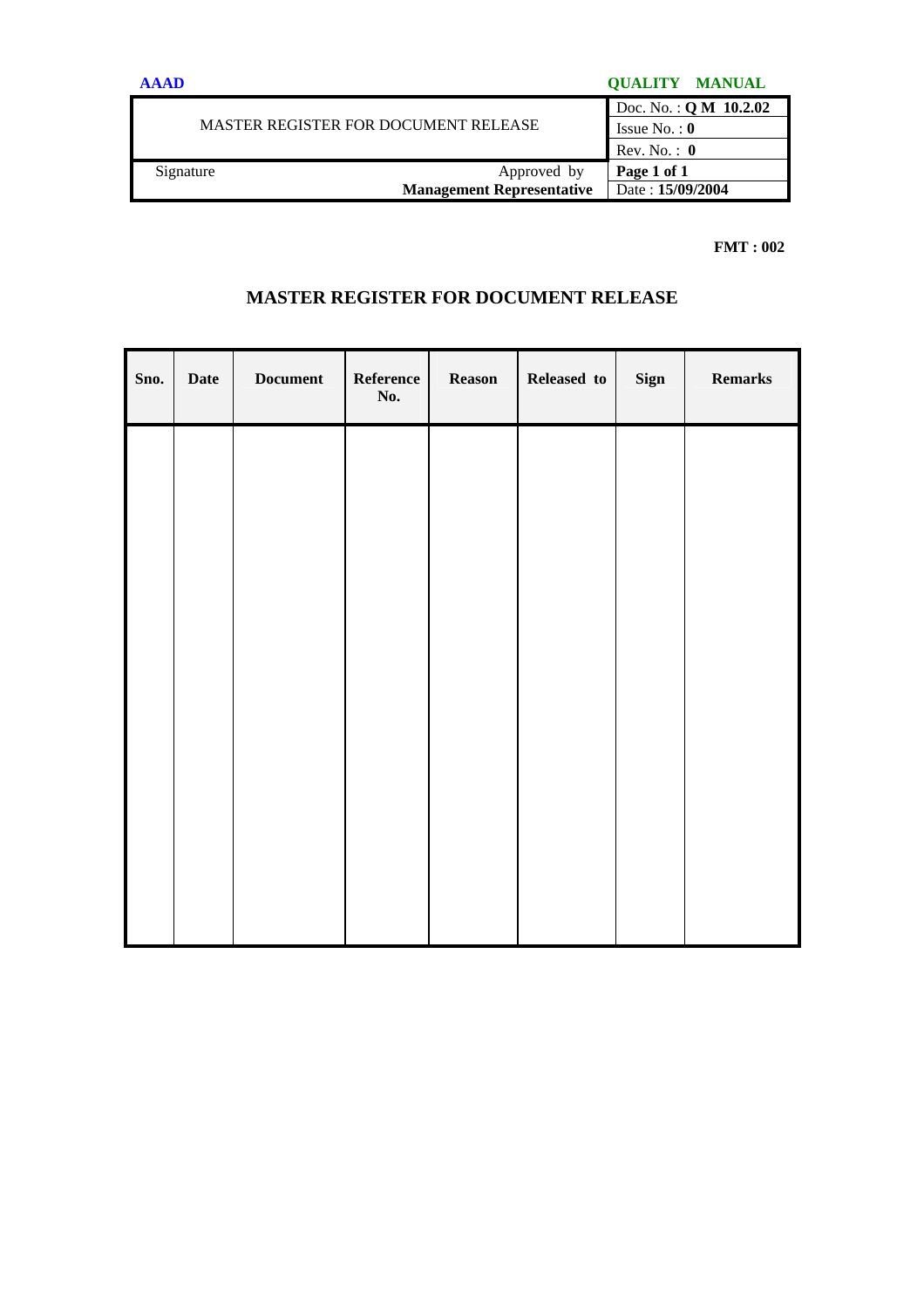# **QUALITY MANUAL**

|           |                                                     | Doc. No.: $Q M 10.2.03$ |
|-----------|-----------------------------------------------------|-------------------------|
|           | Issue No.: $\mathbf{0}$                             |                         |
|           |                                                     | Rev. No.: $\mathbf{0}$  |
| Signature | Approved by                                         | Page 1 of 1             |
|           | <b>Management Representative</b>   Date: 15/09/2004 |                         |

**FMT : 003** 

# **COMPLAINT REGISTER**

| Date | Source $\prime$<br>Complainant | Reference<br><b>Details</b> | Subject | <b>Brief</b><br>Description | Grade $^\ast$ | $\bold{Action}$<br><b>Brief</b> | <b>Closure</b><br>Remarks |
|------|--------------------------------|-----------------------------|---------|-----------------------------|---------------|---------------------------------|---------------------------|
|      |                                |                             |         |                             |               |                                 |                           |
|      |                                |                             |         |                             |               |                                 |                           |
|      |                                |                             |         |                             |               |                                 |                           |
|      |                                |                             |         |                             |               |                                 |                           |
|      |                                |                             |         |                             |               |                                 |                           |
|      |                                |                             |         |                             |               |                                 |                           |
|      |                                |                             |         |                             |               |                                 |                           |
|      |                                |                             |         |                             |               |                                 |                           |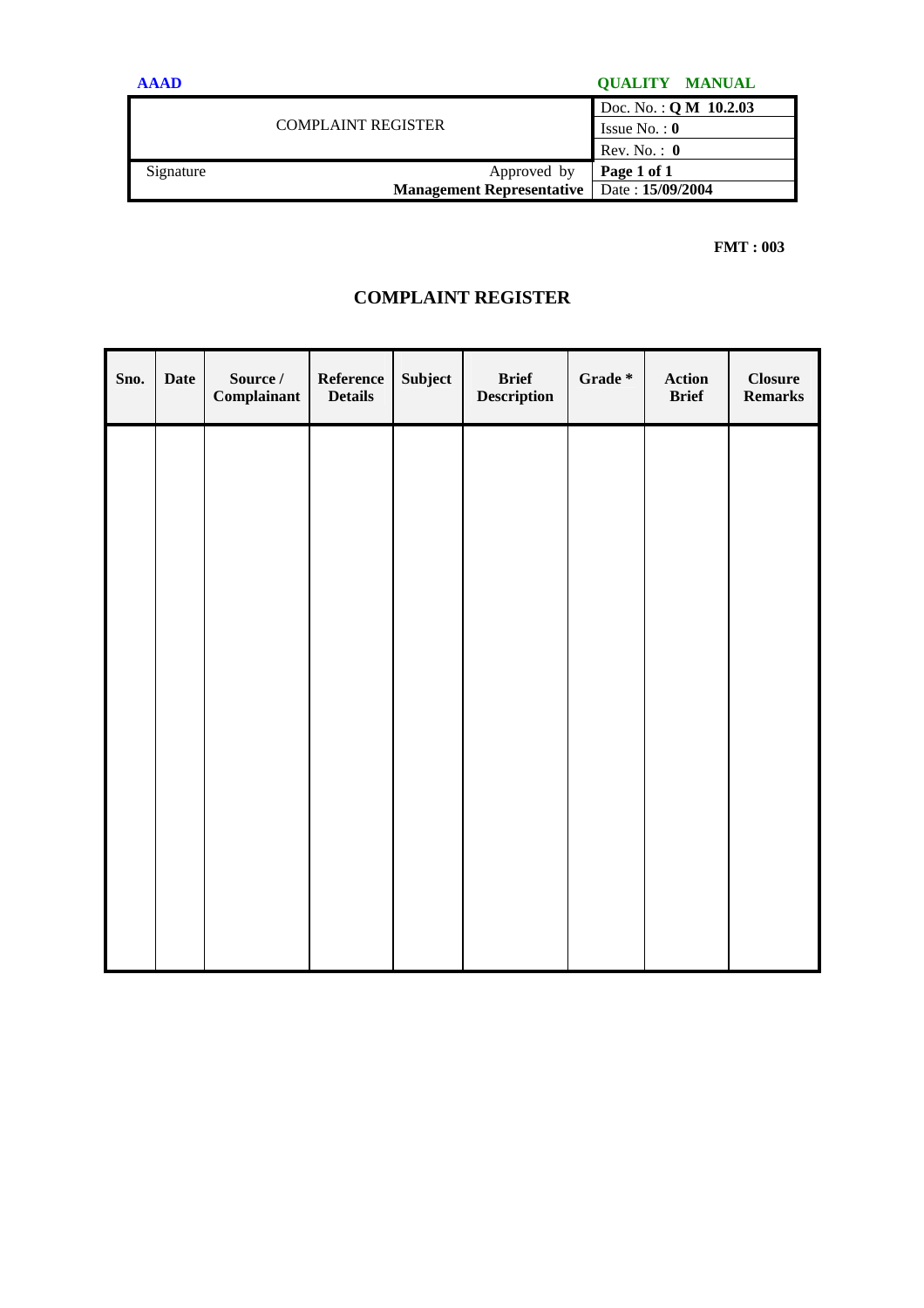| <b>AAAD</b> |                            | <b>OUALITY MANUAL</b>   |
|-------------|----------------------------|-------------------------|
|             |                            | Doc. No.: Q M 10.2.04   |
|             | <b>ALARM NOTE REGISTER</b> | Issue No.: $\mathbf{0}$ |
|             |                            | Rev. No.: $\mathbf{0}$  |
| Signature   | Approved by                | Page 1 of 1             |
|             | <b>Management</b>          | Date: 15/09/2004        |
|             | <b>Representative</b>      |                         |

**FMT : 004** 

# **ALARM NOTE REGISTER**

| Sno | Date | Subject | Reference<br><b>Details</b> | <b>Description</b> | Investigation<br>$\rm of \!f \!i \!c \!er$ | Analysis<br><b>Brief</b> | $\begin{array}{ll} \textbf{Closure} \end{array}$ | <b>Remarks</b> |
|-----|------|---------|-----------------------------|--------------------|--------------------------------------------|--------------------------|--------------------------------------------------|----------------|
|     |      |         |                             |                    |                                            |                          |                                                  |                |
|     |      |         |                             |                    |                                            |                          |                                                  |                |
|     |      |         |                             |                    |                                            |                          |                                                  |                |
|     |      |         |                             |                    |                                            |                          |                                                  |                |
|     |      |         |                             |                    |                                            |                          |                                                  |                |
|     |      |         |                             |                    |                                            |                          |                                                  |                |
|     |      |         |                             |                    |                                            |                          |                                                  |                |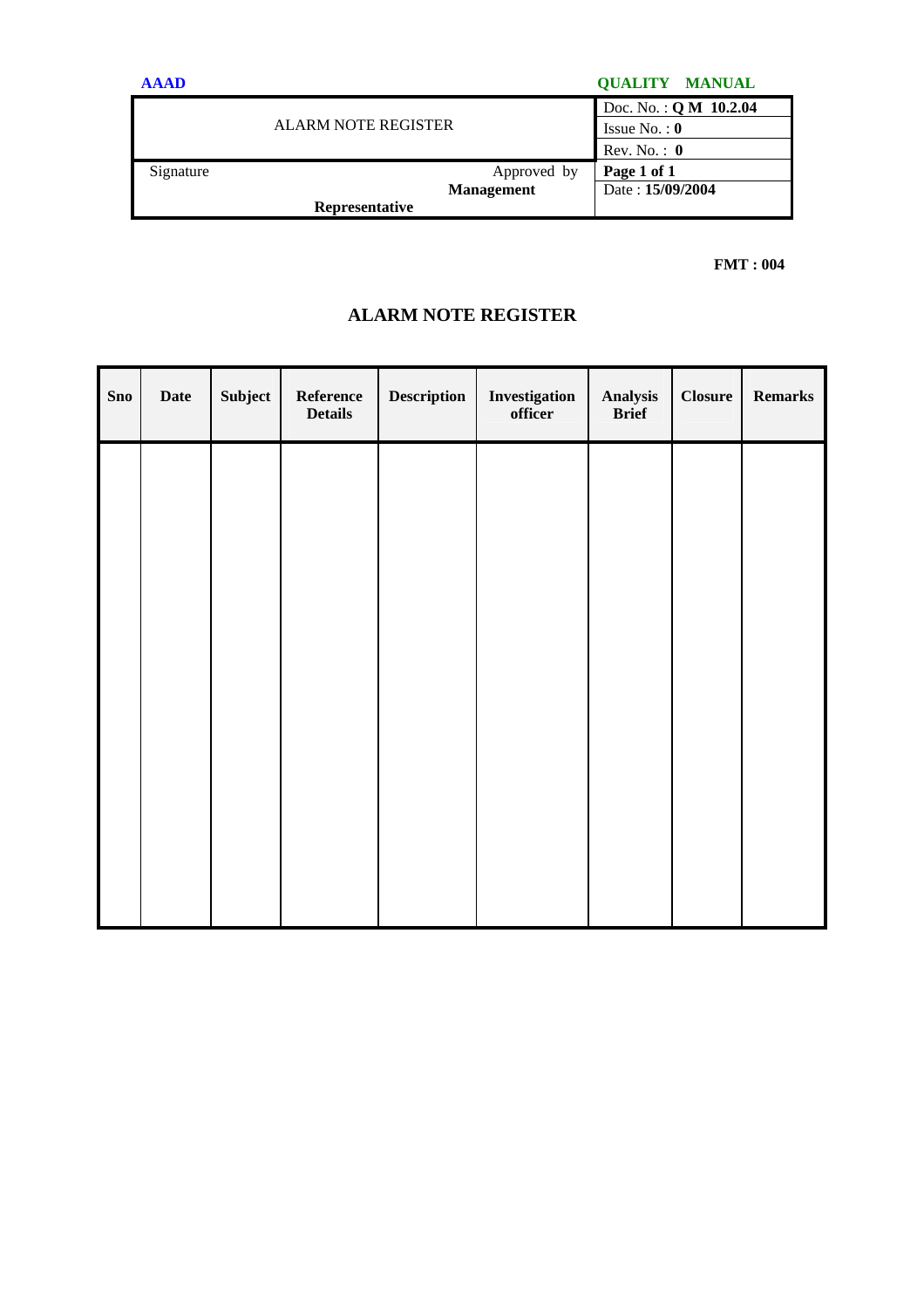# **QUALITY MANUAL**

|           | Doc. No.: $Q M$ 10.2.05          |                  |
|-----------|----------------------------------|------------------|
|           | <b>Issue No.:</b> 0              |                  |
|           | Rev. No.: $\mathbf{0}$           |                  |
| Signature | Approved by                      | Page 1 of 1      |
|           | <b>Management Representative</b> | Date: 15/09/2004 |

**FMT : 005** 

# **INTERNAL AUDIT REPORT**

|            | <b>Auditor</b>        |                 | <b>Auditee</b>          | Audit area<br>Date(s) of<br>audit |                              | <b>AUDIT No.</b><br>(Ref): | Page<br>No. : |
|------------|-----------------------|-----------------|-------------------------|-----------------------------------|------------------------------|----------------------------|---------------|
|            |                       |                 |                         |                                   |                              |                            |               |
| <b>Sno</b> | <b>Audit findings</b> | <b>Category</b> | Reference               | <b>Corrective Action</b>          |                              | <b>Closure</b>             |               |
|            |                       |                 |                         | <b>Brief Description</b>          | <b>Target</b><br><b>Date</b> | <b>Remarks</b>             | Sign          |
|            |                       |                 |                         |                                   |                              |                            |               |
|            |                       |                 |                         |                                   |                              |                            |               |
|            |                       |                 |                         |                                   |                              |                            |               |
|            |                       |                 |                         |                                   |                              |                            |               |
|            |                       |                 |                         |                                   |                              |                            |               |
|            |                       |                 |                         |                                   |                              |                            |               |
|            |                       |                 |                         |                                   |                              |                            |               |
|            |                       |                 |                         |                                   |                              |                            |               |
|            |                       |                 |                         |                                   |                              |                            |               |
|            |                       |                 |                         |                                   |                              |                            |               |
|            |                       |                 |                         |                                   |                              |                            |               |
|            |                       |                 |                         |                                   |                              |                            |               |
|            |                       |                 |                         |                                   |                              |                            |               |
|            |                       |                 |                         |                                   |                              |                            |               |
| Remarks:   |                       | Remarks:        | <b>Closing Remarks:</b> |                                   |                              |                            |               |
|            |                       |                 |                         |                                   |                              |                            |               |
|            | Auditee               |                 | Auditor                 |                                   | Management Representative    |                            |               |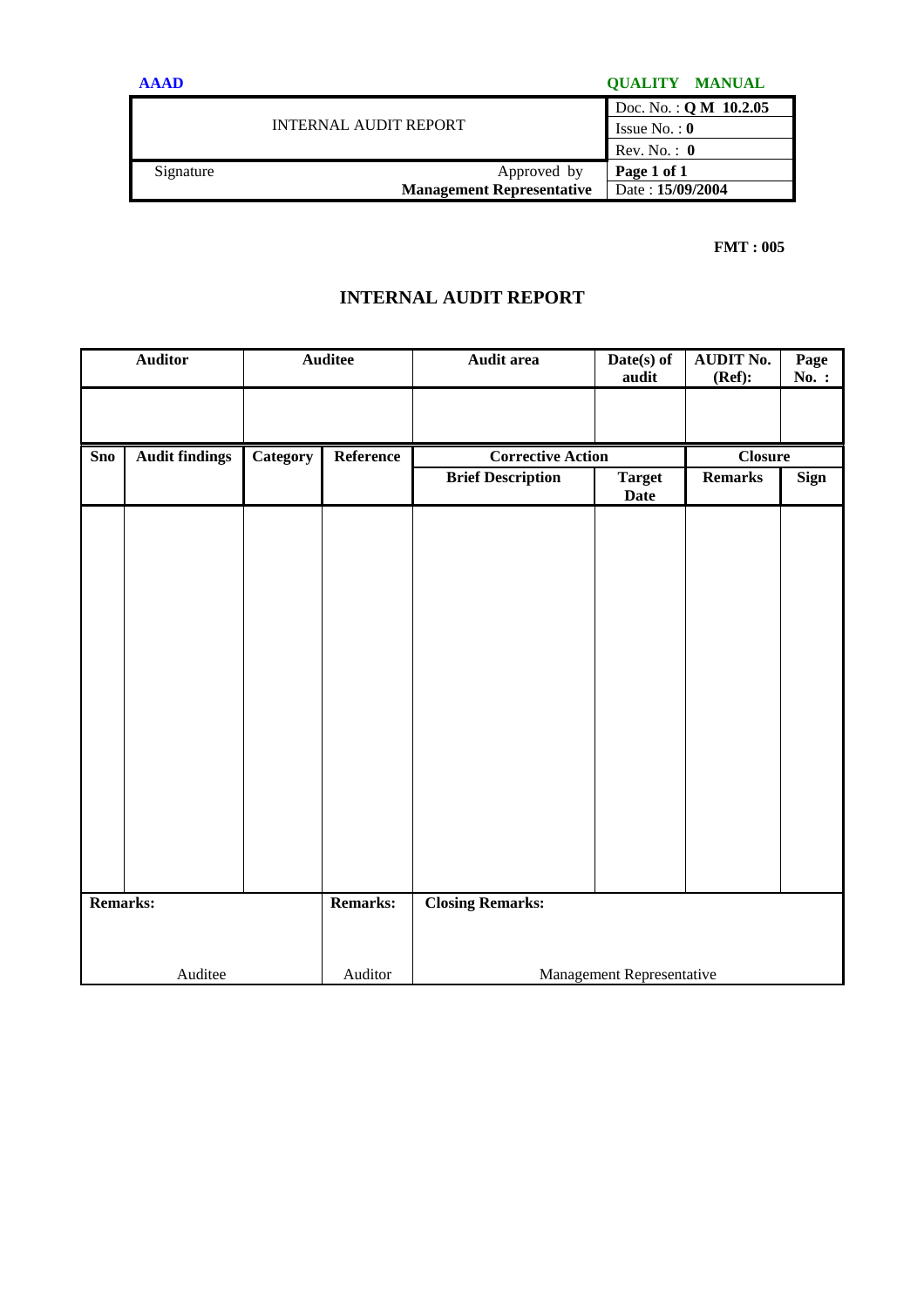| <b>AAAD</b> |                                  | <b>OUALITY MANUAL</b>   |
|-------------|----------------------------------|-------------------------|
|             |                                  | Doc. No.: $Q M 10.2.06$ |
|             | <b>MINUTES OF MRM</b>            | Issue No.: $\mathbf{0}$ |
|             |                                  | Rev. No.: $\mathbf{0}$  |
| Signature   | Approved by                      | Page 1 of 1             |
|             | <b>Management Representative</b> | Date: 15/09/2004        |

**FMT : 006** 

### **MINUTES OF MRM**

|       | Date:                            |                           |                  | MRM NO.:         |                              |                                     |
|-------|----------------------------------|---------------------------|------------------|------------------|------------------------------|-------------------------------------|
|       | Chairman                         | <b>Attended by</b>        | <b>Absentees</b> | <b>Venue</b>     |                              | <b>Next meeting</b><br>proposed on: |
| S.No. | Subject                          | <b>Details of minutes</b> |                  | <b>Action by</b> | <b>Target</b><br><b>Date</b> | <b>Remarks</b>                      |
|       | <b>Management Representative</b> |                           |                  |                  |                              |                                     |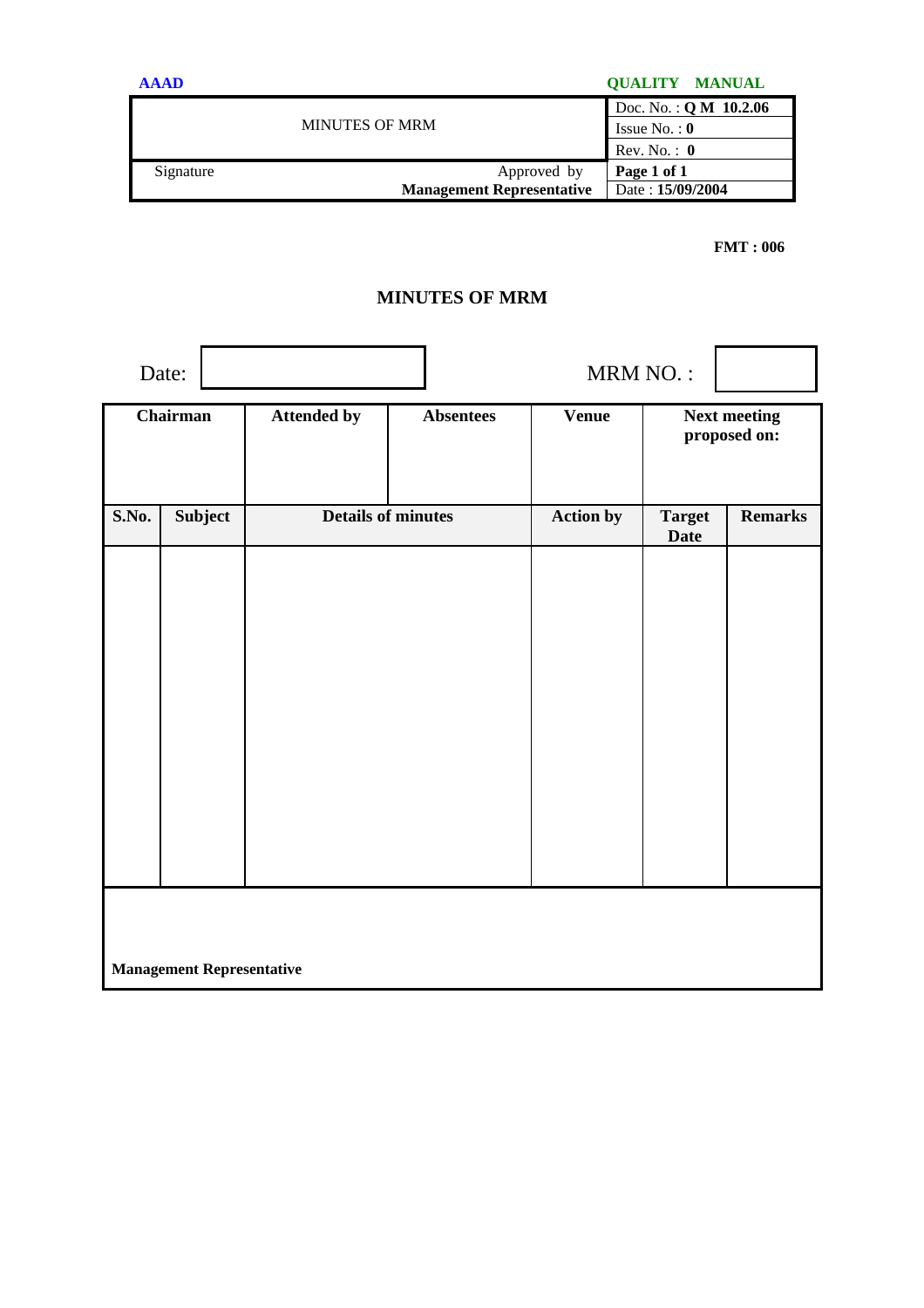| <b>AAAD</b> |                                  | <b>OUALITY MANUAL</b>   |
|-------------|----------------------------------|-------------------------|
|             |                                  | Doc. No.: $Q M$ 10.2.07 |
|             | <b>ALARM NOTE</b>                | Issue No.: $\mathbf{0}$ |
|             |                                  | Rev. No.: $\mathbf{0}$  |
| Signature   | Approved by                      | Page 1 of 1             |
|             | <b>Management Representative</b> | Date: 15/09/2004        |

**FMT : 007** 

# **ALARM NOTE**

| <b>Alarm Source</b>                      | <b>Raised by</b> | <b>Subject matter</b>                                        | <b>Other</b><br>Reference<br>$(i$ f any $)$ | <b>Date</b>         | Alarm Note No:     |
|------------------------------------------|------------------|--------------------------------------------------------------|---------------------------------------------|---------------------|--------------------|
| Details of issue requiring investigation |                  |                                                              |                                             | <b>Action by</b>    | <b>Target date</b> |
|                                          |                  |                                                              |                                             |                     |                    |
|                                          |                  |                                                              |                                             |                     |                    |
|                                          |                  |                                                              |                                             |                     | Approved by        |
| <b>Investigation / analysis summary</b>  |                  | <b>Proposed</b><br>Corrective /<br><b>Preventive actions</b> | Support /<br><b>Reference</b>               | Attachments, if any |                    |
| Details of action undertaken             |                  | <b>Results observed</b>                                      |                                             |                     |                    |
| Closing remarks :                        |                  |                                                              |                                             |                     |                    |
|                                          |                  |                                                              |                                             | <b>Jt.CAAA</b>      |                    |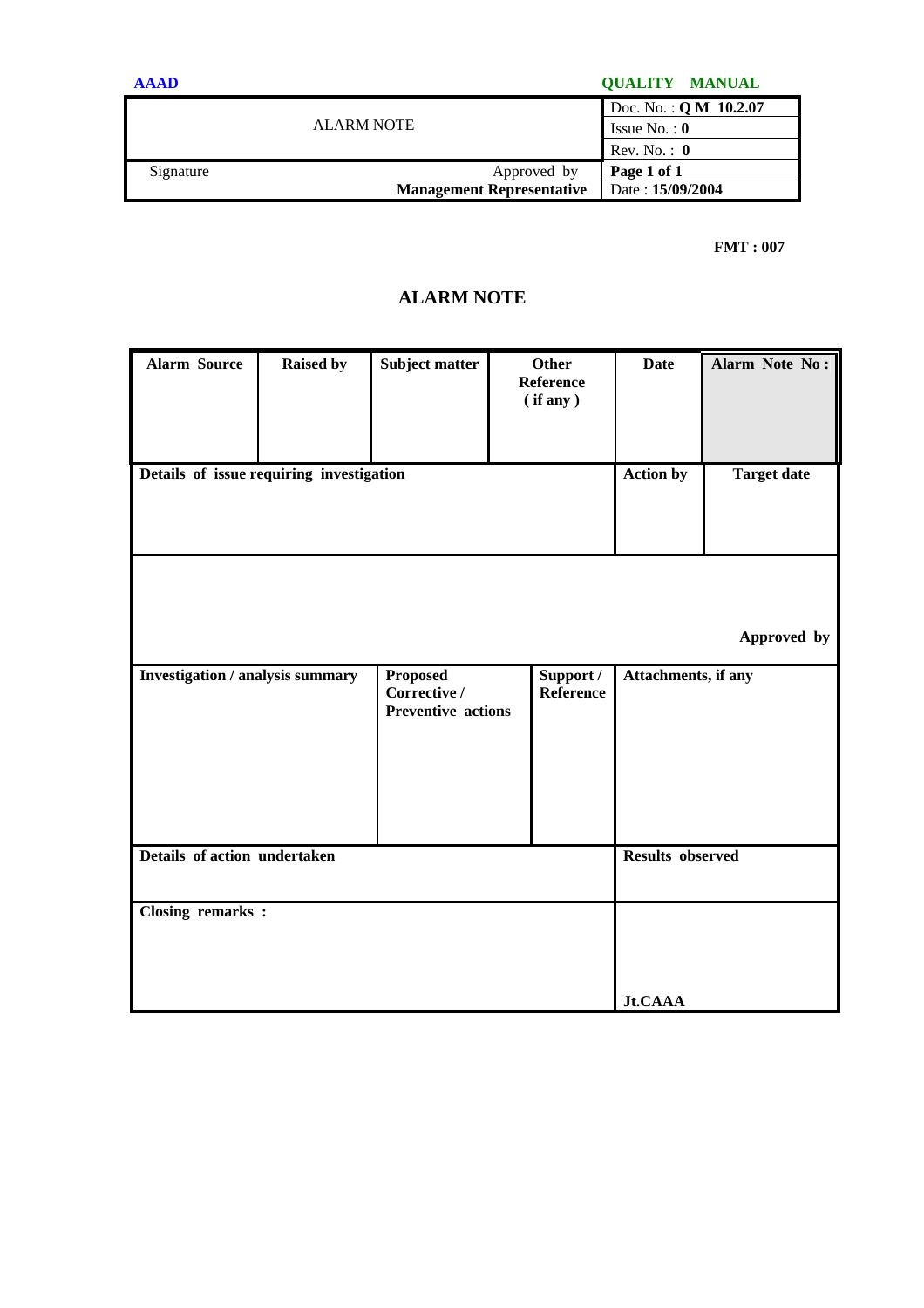| <b>AAAD</b> |                                  | <b>OUALITY MANUAL</b>   |
|-------------|----------------------------------|-------------------------|
|             |                                  | Doc. No.: Q M 10.3.01   |
|             | ORGANISATIONAL HEIRARCHY         | Issue No.: $\mathbf{0}$ |
|             |                                  | Rev. No.: $\mathbf{0}$  |
| Signature   | Approved by                      | Page 1 of 1             |
|             | <b>Management Representative</b> | Date: 15/09/2004        |

# **ORGANISATIONAL HEIRARCHY**

# **AAAD AS GOI DIVISION**

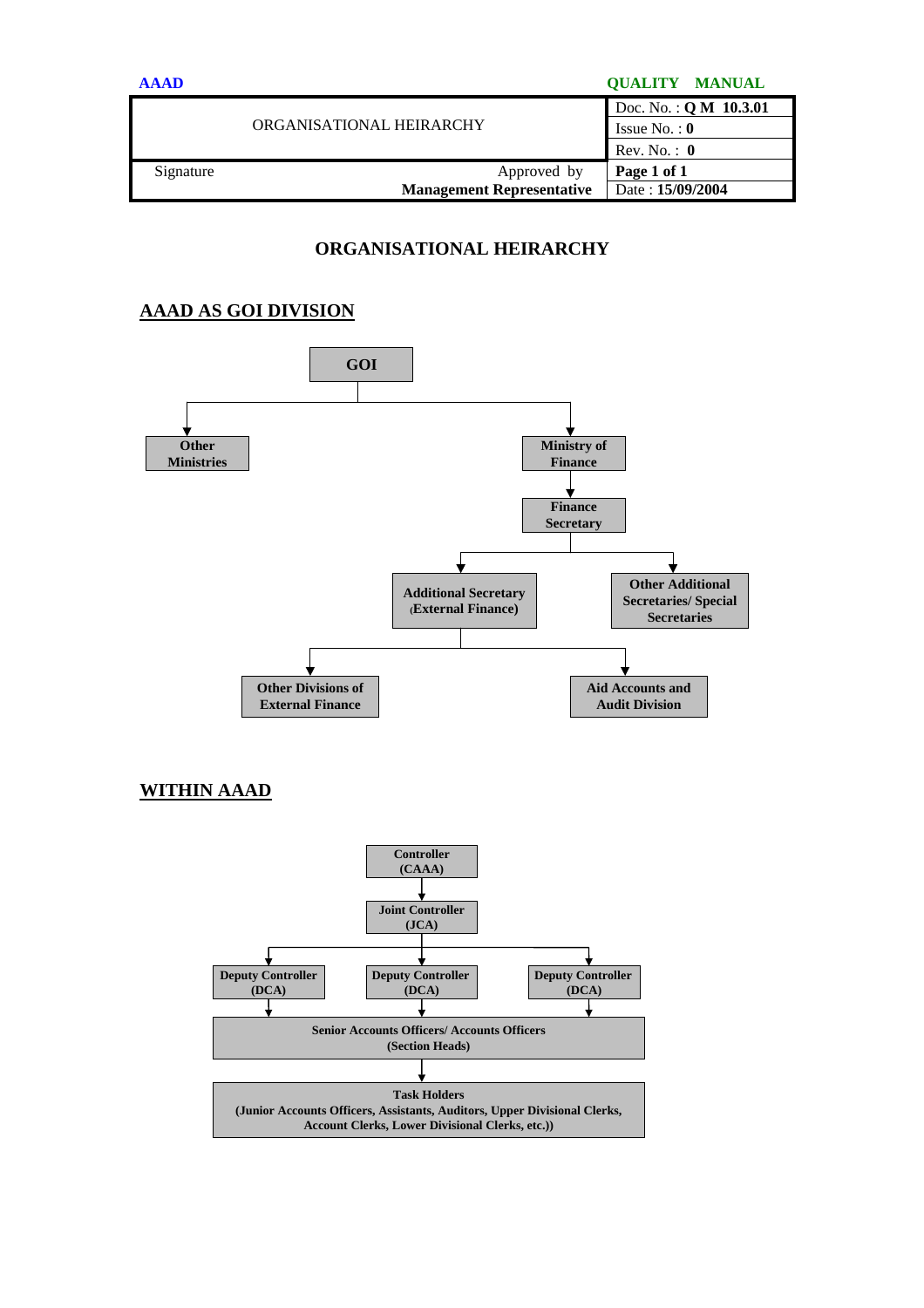| <b>AAAD</b> |                                      | <b>OUALITY MANUAL</b>   |
|-------------|--------------------------------------|-------------------------|
|             |                                      | Doc. No.: Q M 10.3.02   |
|             | OPERATIONAL RESPONSIBILITY/AUTHORITY | Issue No.: $\mathbf{0}$ |
|             |                                      | Rev. No.: $\mathbf{0}$  |
| Signature   | Approved by                          | Page 1 of 1             |
|             | <b>Management Representative</b>     | Date: 15/09/2004        |

# **OPERATIONAL RESPONSIBILITY/AUTHORITY**

| <b>Key</b>       | <b>Responsibilities</b>                                                                                                                                                                                                                                   | <b>Authorities</b>                                                                                                                                         |
|------------------|-----------------------------------------------------------------------------------------------------------------------------------------------------------------------------------------------------------------------------------------------------------|------------------------------------------------------------------------------------------------------------------------------------------------------------|
| <b>Position</b>  |                                                                                                                                                                                                                                                           |                                                                                                                                                            |
| CAAA             | Overall Responsibilities of AAAD<br>$\bullet$<br><b>Operational System Planning</b><br>$\bullet$<br><b>QMS</b> Policy and Principles<br>$\bullet$                                                                                                         | Final Authority (GOI Gazette)<br>$\bullet$<br>Quality Policy of AAAD<br>٠<br><b>Overall Operational Decisions</b><br>$\bullet$<br>Awards / Reprimands<br>٠ |
| <b>JCA</b>       | Operational Control / Monitoring<br>$\bullet$<br>Administration. (R & I)<br>$\bullet$<br>Liaison with other wings<br>$\bullet$<br>External co-ordination (consultants etc.,)<br>$\bullet$<br>Overall control of EDP<br><b>Internal Audit</b><br>$\bullet$ | <b>Manpower Deployment</b><br>$\bullet$<br>Alarm Note decisions<br>$\bullet$<br>Representing CAAA                                                          |
| DCA <sub>1</sub> | Operation and control of Debt service, E P Audit                                                                                                                                                                                                          | Operational Authorities (for<br>$\bullet$<br>the sections)                                                                                                 |
| DCA <sub>2</sub> | Operation and control of Co-ordination, EDP, PAO<br>$\bullet$                                                                                                                                                                                             | Operational Authorities (for<br>$\bullet$<br>the sections)                                                                                                 |
| DCA3             | Operation and control of Disbursement, HR functions,<br>$\bullet$<br>O&M functions                                                                                                                                                                        | Operational Authorities (for<br>$\bullet$<br>the sections)                                                                                                 |
| M.R.             | <b>QMS</b> Planning and Conduct<br>$\bullet$<br>Management Review and Improvement<br>$\bullet$<br>External (QMS) Liaison<br>Internal Communication                                                                                                        | <b>QMS</b> Training<br><b>QMS</b> Decisions                                                                                                                |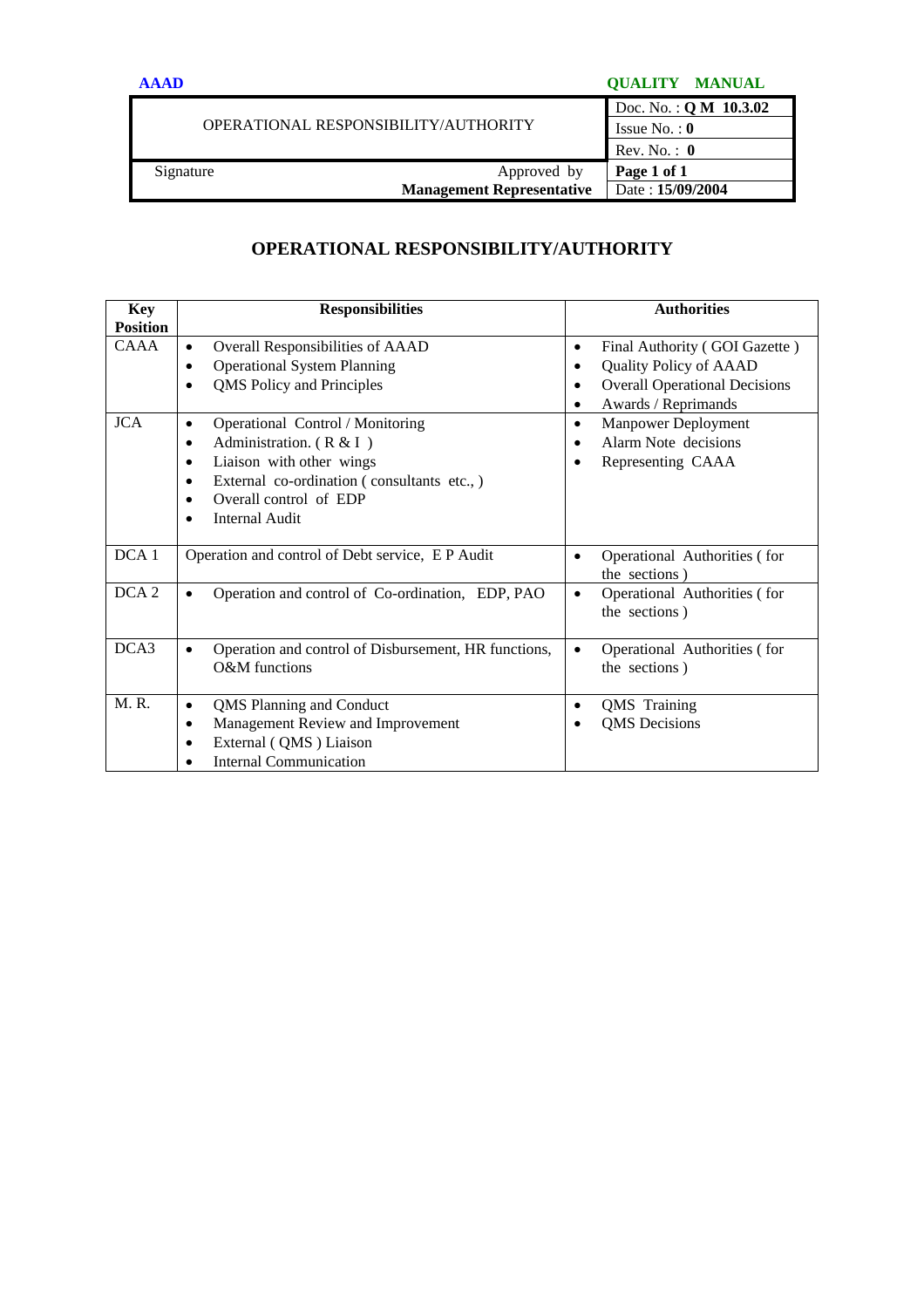| <b>AAAD</b> |                                  | <b>OUALITY MANUAL</b>  |
|-------------|----------------------------------|------------------------|
|             |                                  | Doc. No.: Q M 10.3.03  |
|             | <b>SALIENT FEATURES OF ICS</b>   | Issue No.: $0$         |
|             |                                  | Rev. No.: $\mathbf{0}$ |
| Signature   | Approved by                      | Page 1 of 1            |
|             | <b>Management Representative</b> | Date: 15/09/2004       |

# **SALIENT FEATURES OF ICS**

- 1. The Integrated Computerised System (ICS) is the centralised accounting system functioning at AAAD through the LAN existing in AAAD. The background and description of ICS is presented elsewhere. (see. QM 2.7)
- 2. The salient features of ICS are discussed below.

#### **On line Accounting**

(1) All the documents and processes concerning aid flows are uniquely numbered and the accounting is done on line through various processing cycles.

#### **Authorisation**

(2) The ICS is loaded on a server at AAAD and is accessed by the users through the LAN. The various input to ICS are approved through specified levels of authorisation. These authorisations are through specified controlled passwords.

#### **Front-end Correction**

(3) Any data entered incorrectly can be corrected through appropriate rectification/adjustment entries and the process is known as Front-end correction**.** This is limited to certain identified fields only.

## **Back-end Correction**

(4) Avoiding Front-end corrections, access is available to the database through the system administrations for monitoring and emergency purposes. Corrections to data base directly through this window is known as Back end correction.

## **CS – DRMS Compatible**

(5) The CS-DRMS package is mainly used by AAAD to compile and generate different reports relating to debt portfolio analysis. When ICS was developed and implemented, in order to avoid duplication of data entry efforts, all the data available in ICS can be transferred to CS-DRMS through a routine developed for this purpose.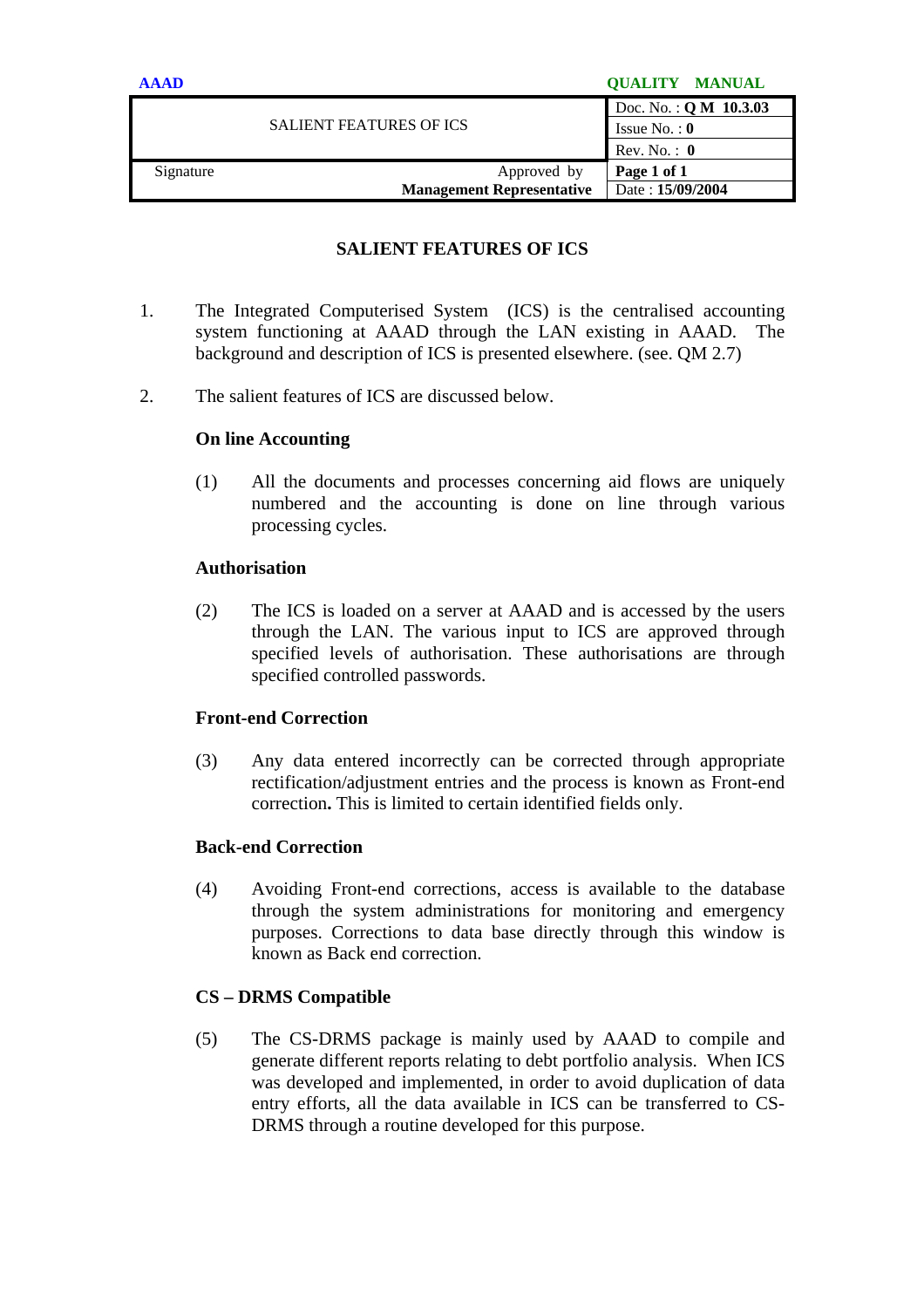| <b>AAAD</b> |                                  | <b>OUALITY MANUAL</b>   |
|-------------|----------------------------------|-------------------------|
|             |                                  | Doc. No.: $Q M$ 10.3.03 |
|             | <b>SALIENT FEATURES OF ICS</b>   | Issue No.: $\mathbf{0}$ |
|             |                                  | Rev. No.: $\mathbf{0}$  |
| Signature   | Approved by                      | Page 2 of 1             |
|             | <b>Management Representative</b> | Date: 15/09/2004        |

#### **Screens and Reports**

(6) Since each account is uniquely numbered, the accounting is direct and convenient. This is carried out through selective set of screens from more than 150 possible options and a wide variety of reports from more than 300 possible options can be generated.

#### **On-line Updating**

(7) The ICS being on-line, any updation in ICS will provide updated information to the web site users.

#### **Reminders to users**

(8) In order to remind action for initiating repayment etc., suitable **warnings** called **ALERTs** are automatically popped up thereby ensuring timely actions.

#### **Standardised Correspondence**

(9) As a part of the accounting process, at selected events suitable ready made correspondence are prompted so that the concerned party is formally informed as needed.

#### **Reconciliation**

(10) The final closing of various transactions happens only when the transaction is completed by the banks/funding agencies. When the corresponding closing takes place the accounting is suitably matched. Any unmatched accounting are listed out for reconciliation.

#### **Registers and Statement**

(11) The data in ICS is maintained (or available) in the form of various operational registers in line with the operating process cycles, such as Claim Monitoring Registers, Withdrawal Application Report, Disbursement Register, Payment Advice Register etc.

#### **Master Updation**

(12) The ICS function is based on the Master generated for each aid account. The Master is updated through due authorisation.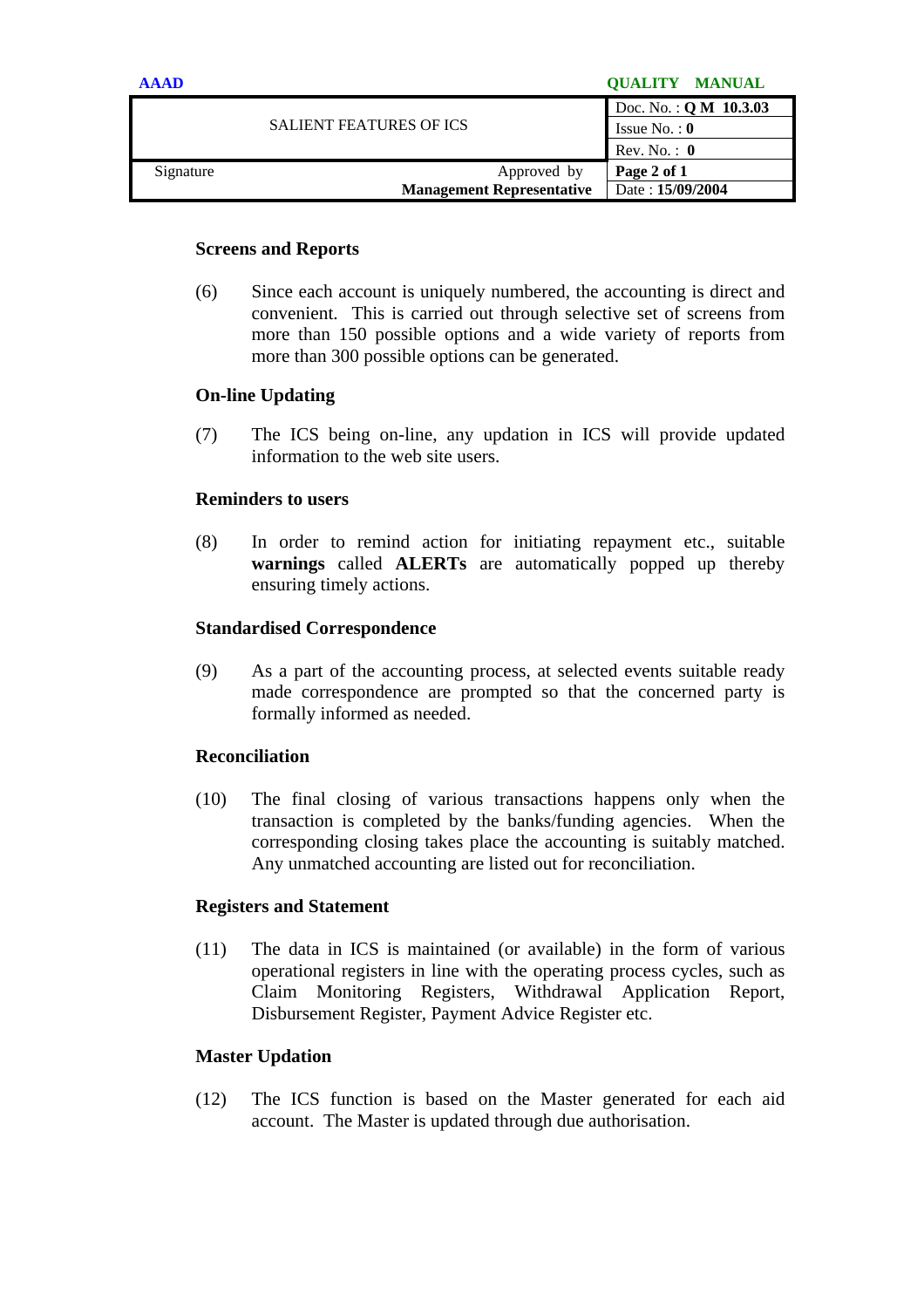| <b>AAAD</b> |                                  | <b>OUALITY MANUAL</b>   |
|-------------|----------------------------------|-------------------------|
|             |                                  | Doc. No.: Q M 10.3.03   |
|             | <b>SALIENT FEATURES OF ICS</b>   | Issue No.: $\mathbf{0}$ |
|             |                                  | Rev. No.: $\mathbf{0}$  |
| Signature   | Approved by                      | Page 3 of 1             |
|             | <b>Management Representative</b> | Date: 15/09/2004        |

#### **Back-up**

(13) The ICS is functioning from the EDP. The data in ICS is very important and is backed up following specific guidelines as described in the Procedure Manual.

## **Supplementary Function (CAS)**

1. The actual fund release is done at PF-I of the MOF based on the recommendation from AAAD. Therefore, a supplementary part of computerised software **Central Assistance System (CAS) under supplementary function** is installed at the PF-I where the ACA fund release document is identified and used to post in the ICS for completing the cycle.

#### **Updating CS-DRMS database**

2. CS-DRMS package implemented at AAAD is primarily used for carrying out the portfolio analysis and reporting external debts to international monitoring agencies. Both the computerised system implemented at AAAD require entry of transaction into their respective databases (i.e. CDB for ICS and DRMS for CS-DRMS). To avoid duplication of work a separate module has been developed in ICS that automatically transfers the information maintained by CDB to CS-DRMS package.

## **Website Module**

3. The information relating to the activities performed by AAAD is periodically published on the AAAD's website, which requires periodic updation as the information maintained in ICS changes with each transaction. In order to avoid manual process in updating the website, a separate module has been developed in ICS. This module automatically summaries the external assistance information and generates the HTML pages required for updating the website. Depending on the nature and criticality of the information, the periodicity of updation is decided.

#### **Hardware Infrastructure**

4. The computing infrastructure at AAAD consists of servers and desktops connected through Local Area Network (LAN). Two servers have been installed. One server is exclusively used for CS-DRMS (Unix, Informix) and the other for ICS (Windows-NT, SQL Server). All the desktops are windowbased and are equipped with the office automation tools (MS Office).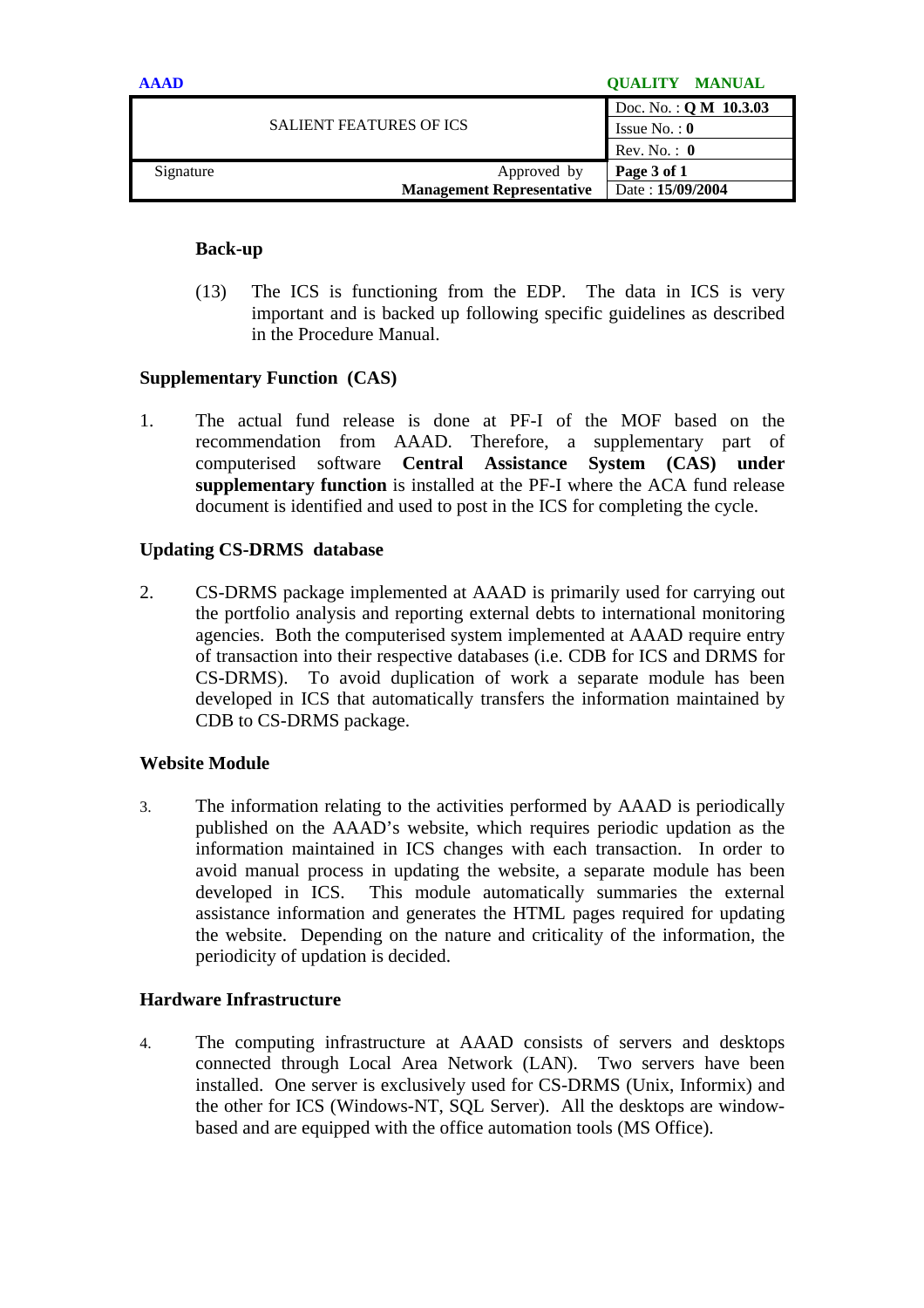#### **AAAD QUALITY MANUAL**

|           |                                        | Doc. No.: $Q M$ 10.3.04 |
|-----------|----------------------------------------|-------------------------|
|           | <b>TYPICAL SCREEN TEMPLATES OF ICS</b> | Issue No.: $\mathbf{0}$ |
|           |                                        | Rev. No.: $\mathbf{0}$  |
| Signature | Approved by                            | Page 1 of 1             |
|           | <b>Management Representative</b>       | Date: 15/09/2004        |

# **SCREEN TEMPLATES OF ICS**

| <b>Report/Register</b>                               | <b>Information</b>                                    | <b>Remarks</b>       |
|------------------------------------------------------|-------------------------------------------------------|----------------------|
| Claim monitoring register                            | Claim application details for                         | Summary also         |
|                                                      | selected periods                                      | available            |
| Withdrawal application report                        | Details of withdrawal applications                    |                      |
|                                                      | generated through ICS and related                     |                      |
|                                                      | approvals                                             |                      |
| Claim status                                         | Shows complete backup of                              |                      |
|                                                      | individual claims from receipt to                     |                      |
|                                                      | ACA release.                                          |                      |
| Report on rejected claims                            | Rejected claim details on various                     | Summary also         |
|                                                      | parameters.                                           | available            |
| Utilization report                                   | Loan / source wise                                    | Summary also         |
|                                                      |                                                       | available            |
| Disbursement register                                | Disbursement Status / details for                     | Statement, Summary   |
|                                                      | the selected period                                   | available            |
| Donor payment advice register                        | Donor wise payment advice                             |                      |
|                                                      | details                                               |                      |
| Govt foreign transaction                             | GFT Status / details                                  | Summary also         |
| register                                             |                                                       | available            |
| Donor debt service                                   | Demand advice details and                             |                      |
| Demand advice report                                 | summary                                               |                      |
| Repayment initiation register                        | Details of Repayment action                           | Statement, Summary   |
|                                                      |                                                       | available            |
| Repayment falling due<br><b>Bank Statement</b>       | Caution note                                          |                      |
|                                                      | Account statement with specific<br>no of transactions |                      |
|                                                      |                                                       |                      |
| Bank wise exception Report<br>Debt Servicing Details | Details of Debt servicing                             | Summary also         |
|                                                      | agreement wise                                        |                      |
| <b>Detailed DSPS Statements</b>                      | DSPS details for reconciliation                       |                      |
| Pending Sanction Advice                              | Sanction advice reminding                             |                      |
| <b>Commitment Charges Report</b>                     | Case wise commitment charges                          |                      |
|                                                      | paid / payable                                        |                      |
| Special Account Advice                               | All SA advises details                                |                      |
| register                                             |                                                       |                      |
| Revolving Fund Register                              | Utilization of revolving funds                        | Summary              |
| R F not generated List                               | For any period                                        |                      |
| <b>Special Account Balance</b>                       | Account statement of special                          |                      |
| Statement                                            | account                                               |                      |
| Challan Deposit Register                             | Deposit Challan details                               |                      |
| <b>Rupee Deposit Register</b>                        | Adjustment details relating to                        |                      |
|                                                      | rupee deposit                                         |                      |
| <b>Suspense Register</b>                             | Outstanding principal dues from the                   | Suspense outstanding |
|                                                      | importer                                              | summary              |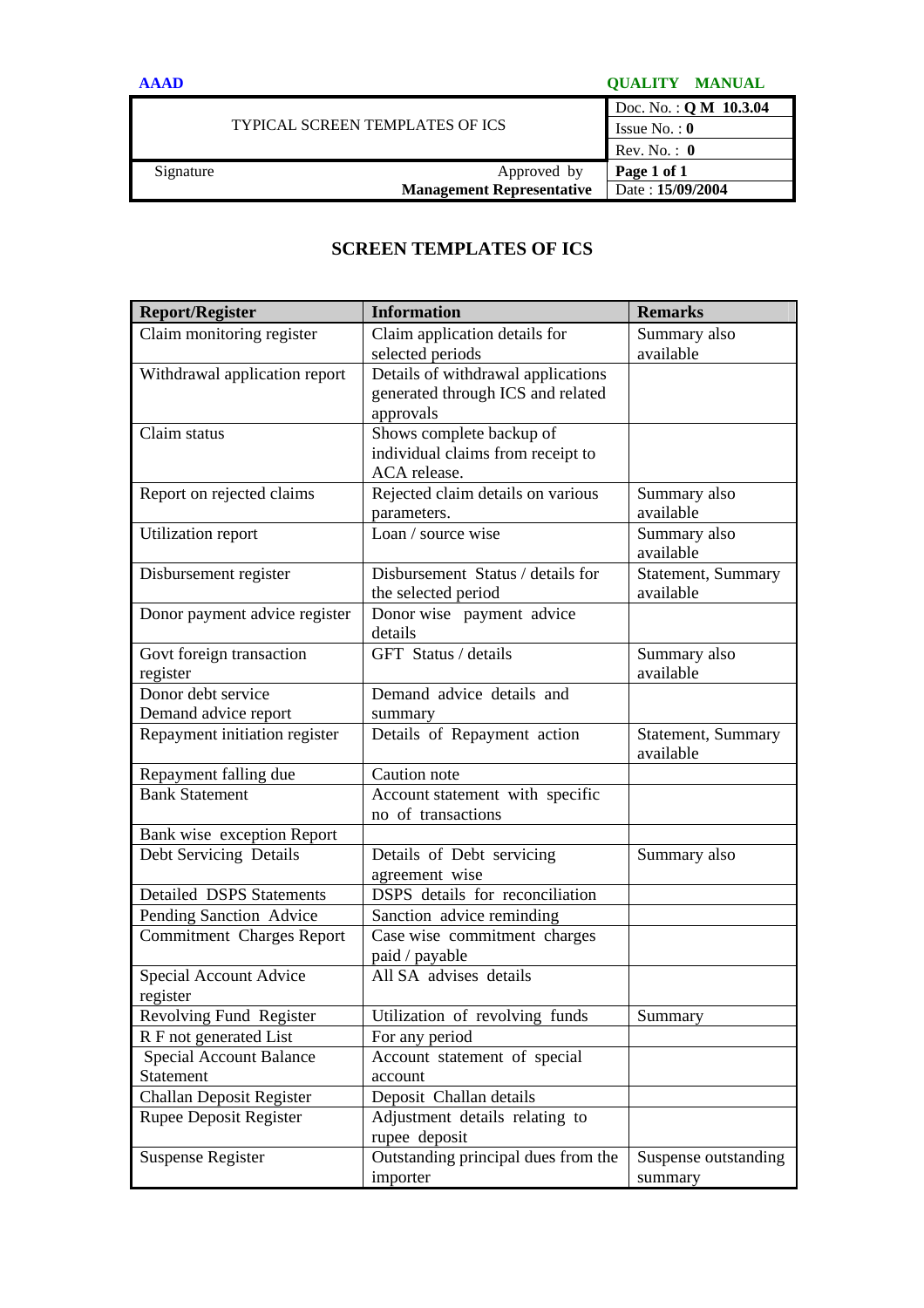| <b>AAAD</b>                     |                                  | <b>OUALITY MANUAL</b>   |
|---------------------------------|----------------------------------|-------------------------|
|                                 |                                  | Doc. No.: Q M 10.3.04   |
| TYPICAL SCREEN TEMPLATES OF ICS |                                  | Issue No.: $\mathbf{0}$ |
|                                 |                                  | Rev. No.: $0$           |
| Signature                       | Approved by                      | Page 2 of 1             |
|                                 | <b>Management Representative</b> | Date: 15/09/2004        |
|                                 |                                  |                         |

| <b>Report/Register</b>       | <b>Information</b>              | <b>Remarks</b> |
|------------------------------|---------------------------------|----------------|
| <b>Demand Summary</b>        | Demand Details                  |                |
| Demand / Adjustment Register | Adjustments history             |                |
| <b>Importer Ledger</b>       | Net Rupee amount due from the   |                |
|                              | importer                        |                |
| <b>Outstanding Challan</b>   | Challans remaining unadjusted   |                |
| <b>Utilization Reports</b>   | LA / LI / AP / SC               |                |
| Loan Summary                 | History of loan account         |                |
| Loan Ledger                  | History of loan account with    |                |
|                              | details of transactions         |                |
| Debt Outstanding             | Classified                      | Summary        |
| Claims in Pipeline           | Withdrawal application awaiting |                |
|                              | disbursement                    |                |
| <b>RBI</b> Scroll            | Scroll details from RBI, New    |                |
|                              | Delhi                           |                |
| Repayment of Principle       | Details for Repayment budgeted  |                |
| <b>Budget</b>                |                                 |                |
| Donor wise net Flow          | For period specified            |                |
| Donor wise Loan Counts       | Loan details donor-wise         |                |
| Documents count summary      |                                 |                |
| <b>BOP Monitoring Report</b> |                                 |                |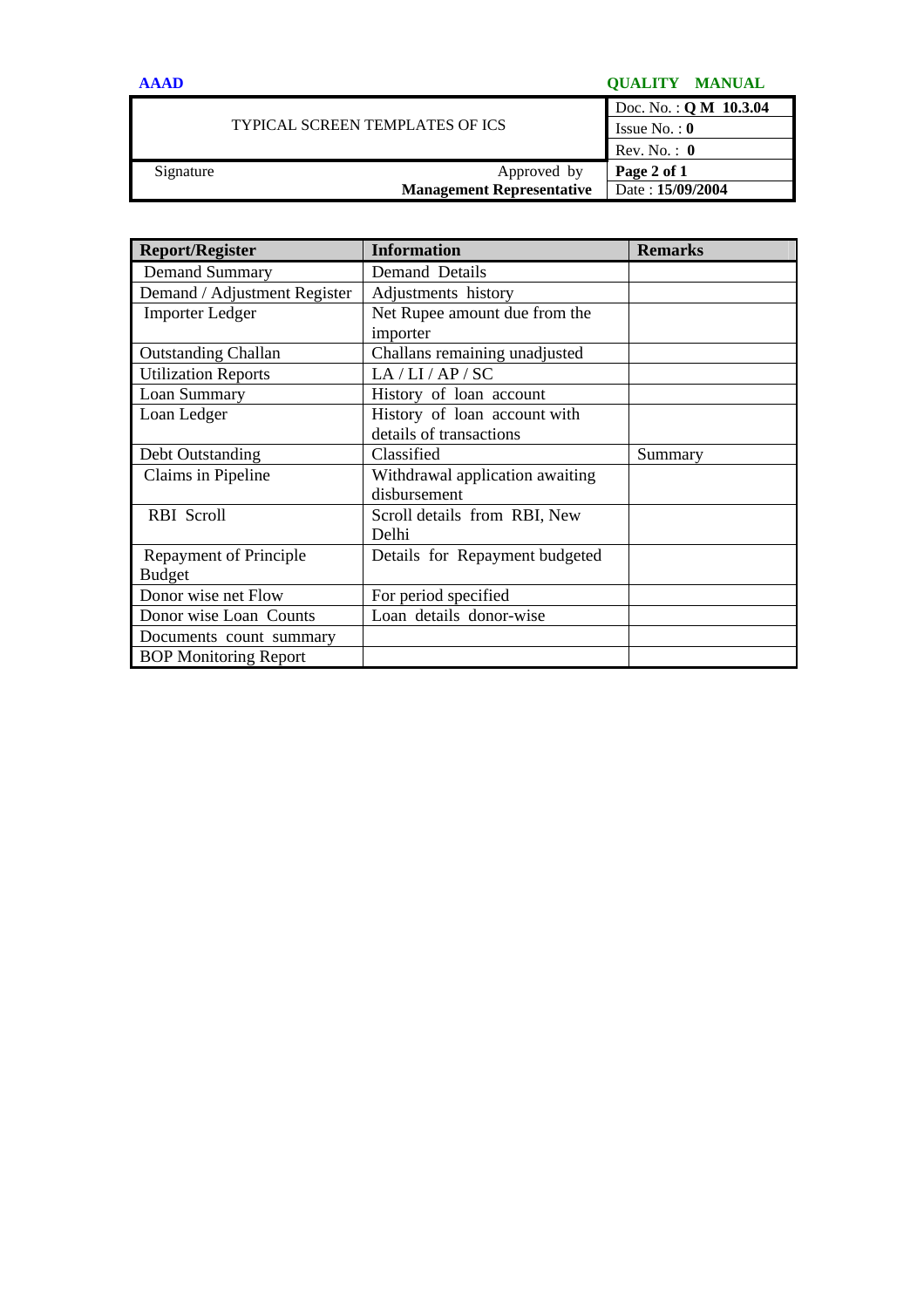| <b>AAAD</b>     |                                  | <b>OUALITY MANUAL</b>   |
|-----------------|----------------------------------|-------------------------|
| WEBSITE OF AAAD |                                  | Doc. No.: Q M 10.3.05   |
|                 |                                  | Issue No.: $\mathbf{0}$ |
|                 |                                  | Rev. No.: $\mathbf{0}$  |
| Signature       | Approved by                      | Page 1 of 1             |
|                 | <b>Management Representative</b> | Date: 15/09/2004        |

# **WEBSITE OF AAAD**

- 1. The AAAD web site is hosted through NIC.
- 2. The web site [\(www.finmin.nic.in/caaa\)](http://www.finmin.nic.in/caaa) is aimed to ultimately to serve as an instant on-line information source relating to "Aid Accounts."
- 3. It is intended to update the web site on a daily basis so that the viewer is away only by a period of less than 24 hours.
- 4. The web site is aimed to provide following initially
	- (1) Brochure A general overview of AAAD providing consolidated compilation based on different parameters as well as on multi-state loans.
	- (2) Loan / Grant summary as needed
	- (3) Claim Status
	- (4) Disbursement Status
- 5. The web site is aimed to provide ultimately :
	- (1) The repayment status
	- (2) Loan status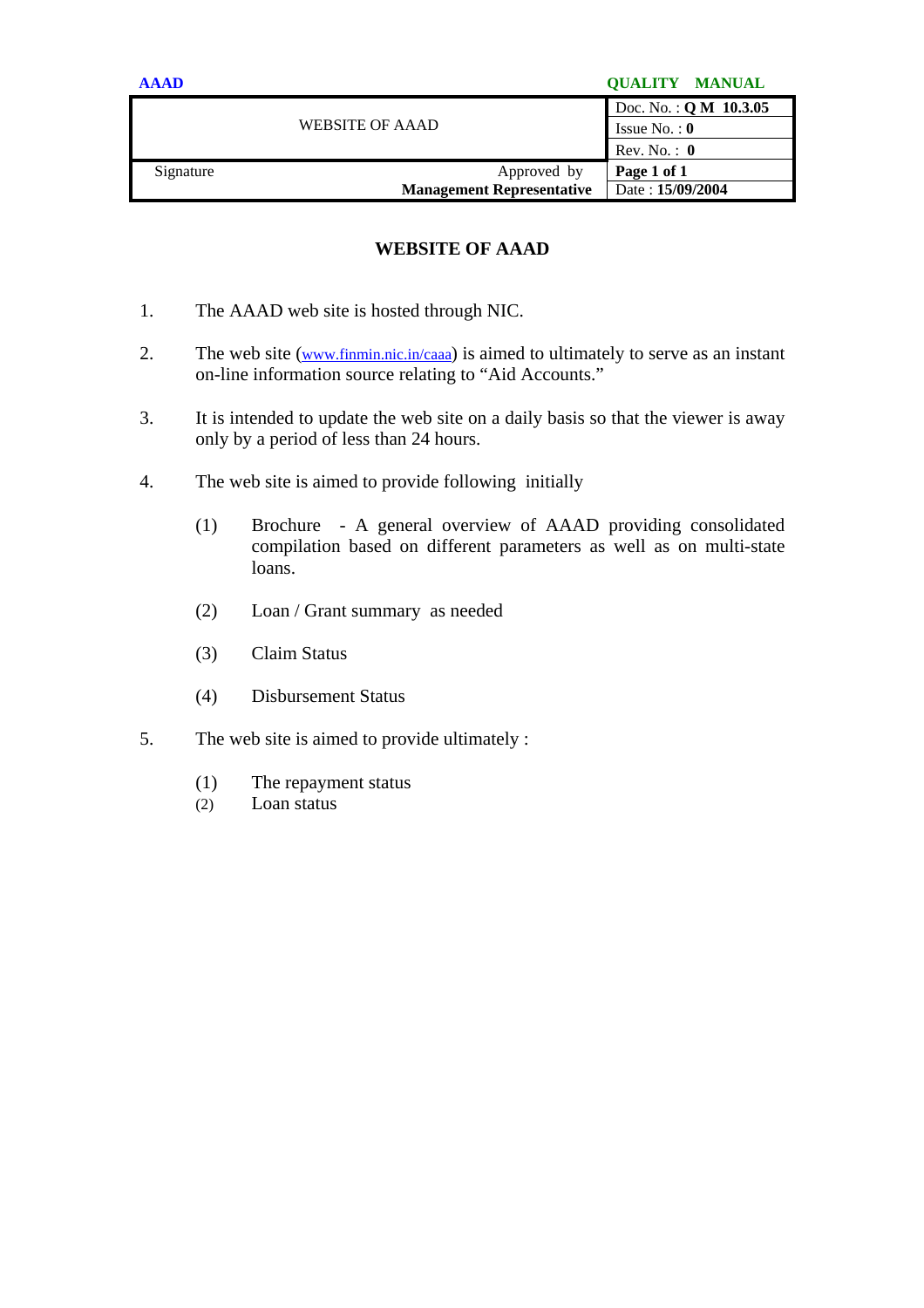| <b>AAAD</b>                 |                                  | <b>OUALITY MANUAL</b>   |
|-----------------------------|----------------------------------|-------------------------|
|                             |                                  | Doc. No.: Q M 10.3.06   |
| <b>OMS PROCESS OVERVIEW</b> |                                  | Issue No.: $\mathbf{0}$ |
|                             |                                  | Rev. No.: $\mathbf{0}$  |
| Signature                   | Approved by                      | Page 1 of 1             |
|                             | <b>Management Representative</b> | Date: 15/09/2004        |

# **QMS PROCESS OVERVIEW**

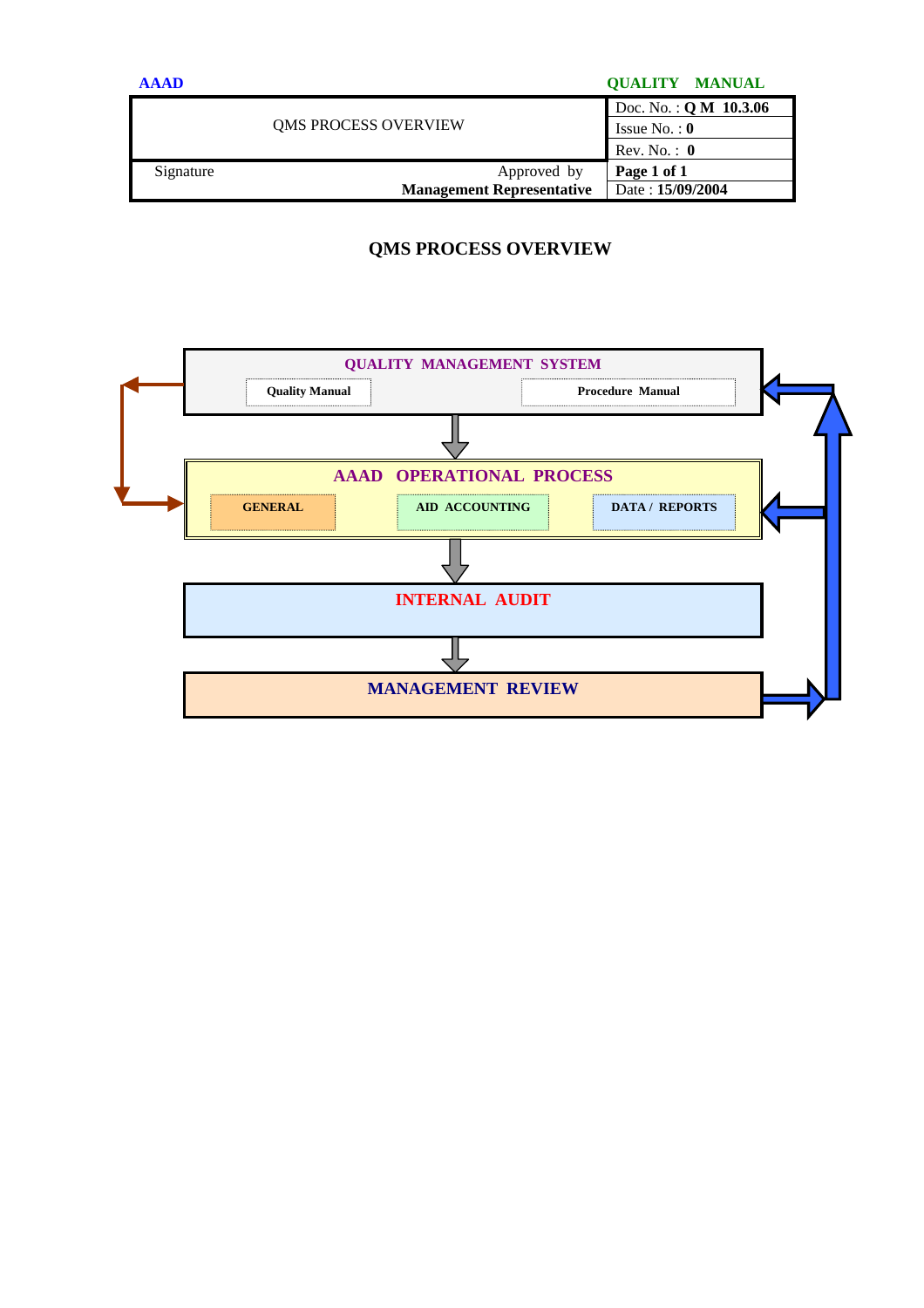| <b>AAAD</b>                            |                                  | <b>OUALITY MANUAL</b>   |  |
|----------------------------------------|----------------------------------|-------------------------|--|
|                                        |                                  | Doc. No.: Q M 10.3.07   |  |
| OPERATIONAL INTERRELATIONSHIP OVERVIEW |                                  | Issue No.: $\mathbf{0}$ |  |
|                                        |                                  | Rev. No.: $\mathbf{0}$  |  |
| Signature                              | Approved by                      | Page 1 of 1             |  |
|                                        | <b>Management Representative</b> | Date: 15/09/2004        |  |

# **OPERATIONAL INTERRELATIONSHIP OVERVIEW**

- 1. The Fund source (external) and the user (projects) are the ones between whom the commercial transactions take place. But, since the GOI is either directly or indirectly involved in the external aid/loans/grants it is responsible to maintain the accounts and monitor the repayments.
- 2. Thus, as a representative of GOI, the AAAD caters to the above function being a part and answerable to the MOF.
- 3. The actual money authorisation is formally released by PMU/ PF-I department of MOF. The role of AAAD is limited to the accounting and monitoring function.
- 4. On the basis of the formal authorisation, RBI releases the funds to the respective State Governments. The State treasuries in turn release the funds to the project authorities.
- 5. When the repayment falls due, with or without advice from the funding agencies, AAAD is responsible to initiate the repayment process.
- 6. This is, mainly carried out through the nationalised banks as per the agreement terms through the RBI.
- 7. The currency of transactions is as per the aid agreements.
- 8. In addition, a special account is also maintained with RBI for managing some specific aid, particularly that of World Bank and ADB.
- 9. The above outlined operational transactions are illustrated below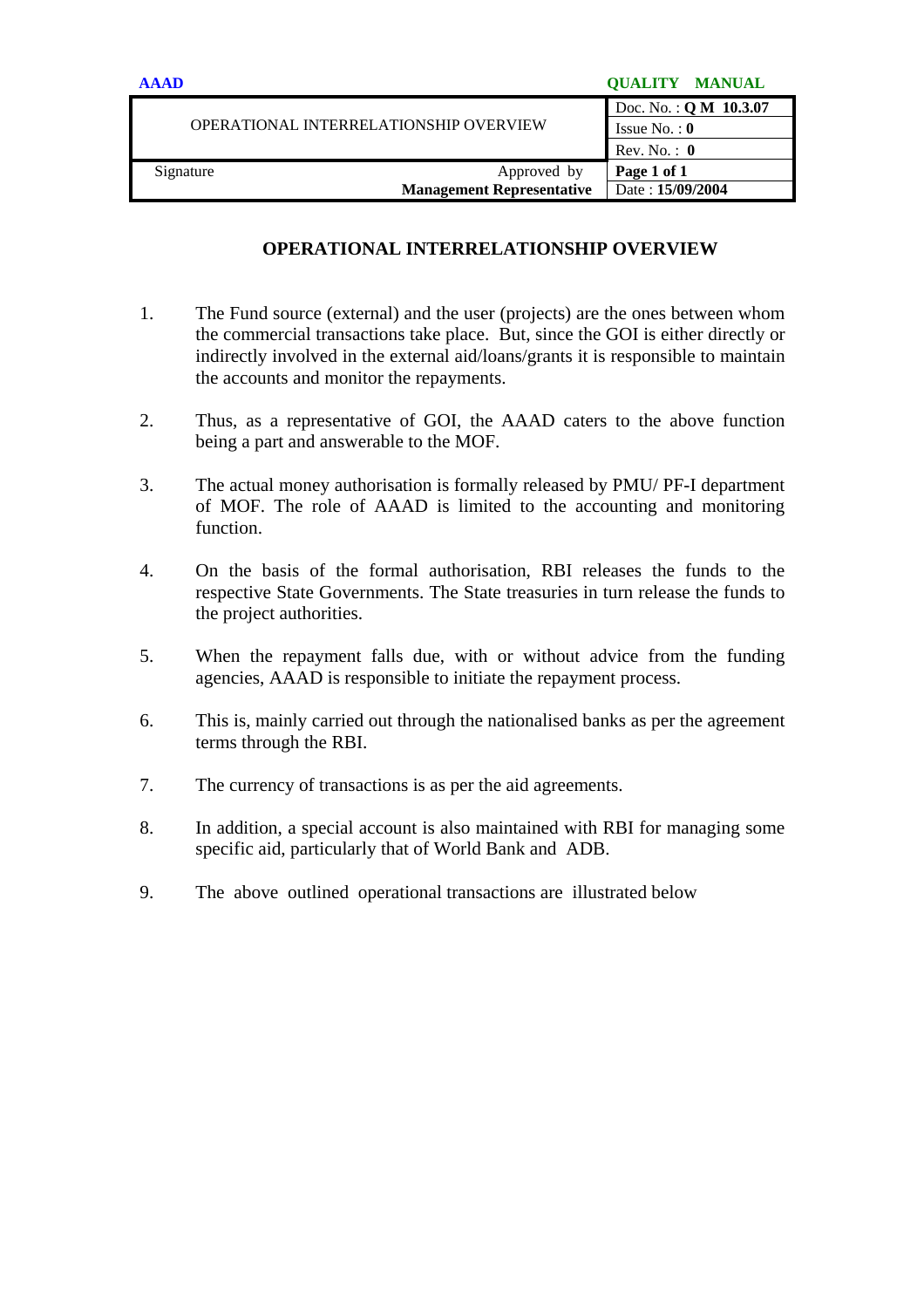



10. Occasionally, AAAD interacts with other ministries, Parliament, NIC and other agencies for various other purposes.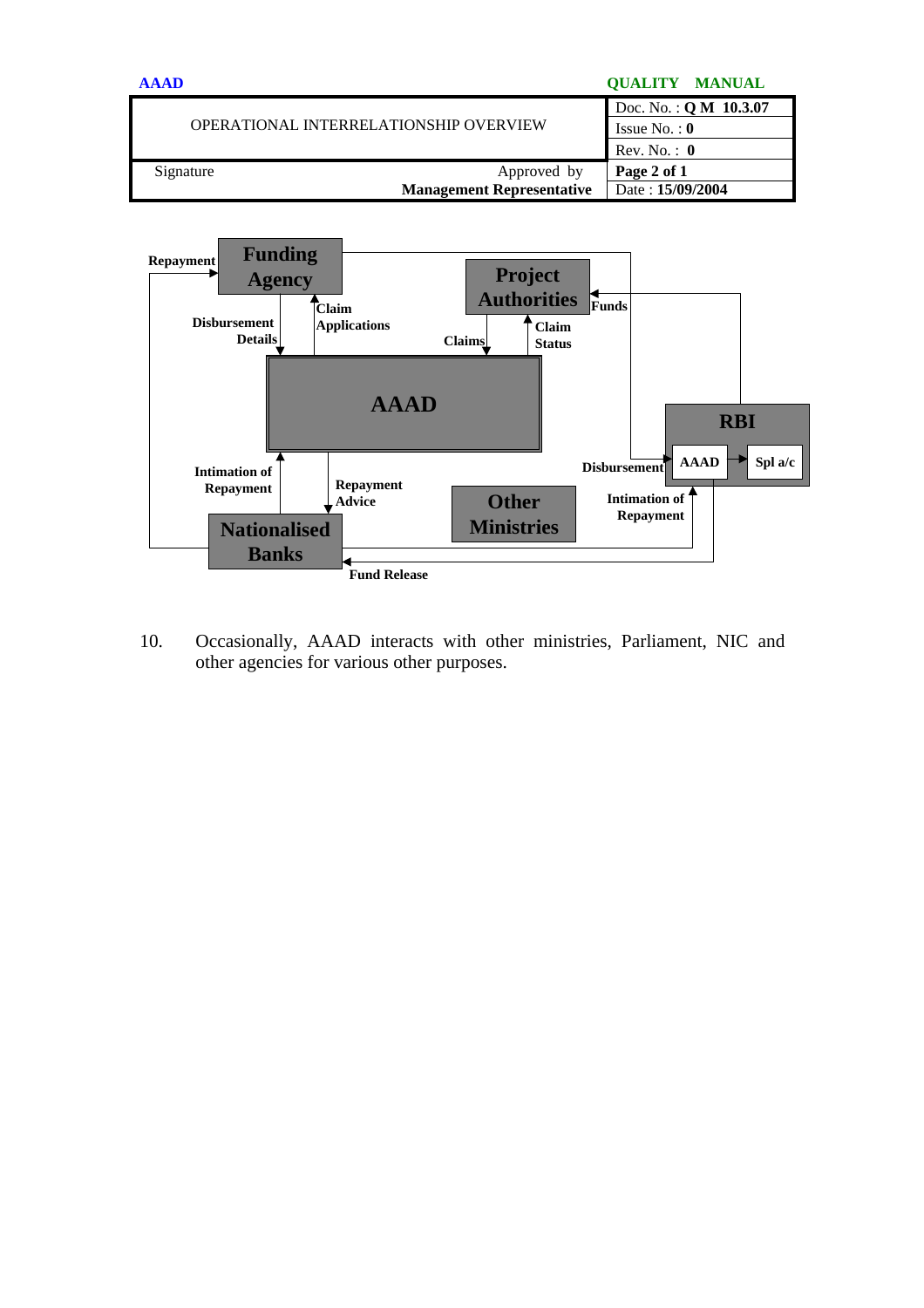| <b>AAAD</b>       |                                  | <b>QUALITY MANUAL</b>   |
|-------------------|----------------------------------|-------------------------|
| DOCUMENT SCENARIO |                                  | Doc. No.: Q M 10.3.08   |
|                   |                                  | Issue No.: $\mathbf{0}$ |
|                   |                                  | Rev. No.: $\mathbf{0}$  |
| Signature         | Approved by                      | Page 1 of 1             |
|                   | <b>Management Representative</b> | Date: 15/09/2004        |

# **DOCUMENT SCENARIO**

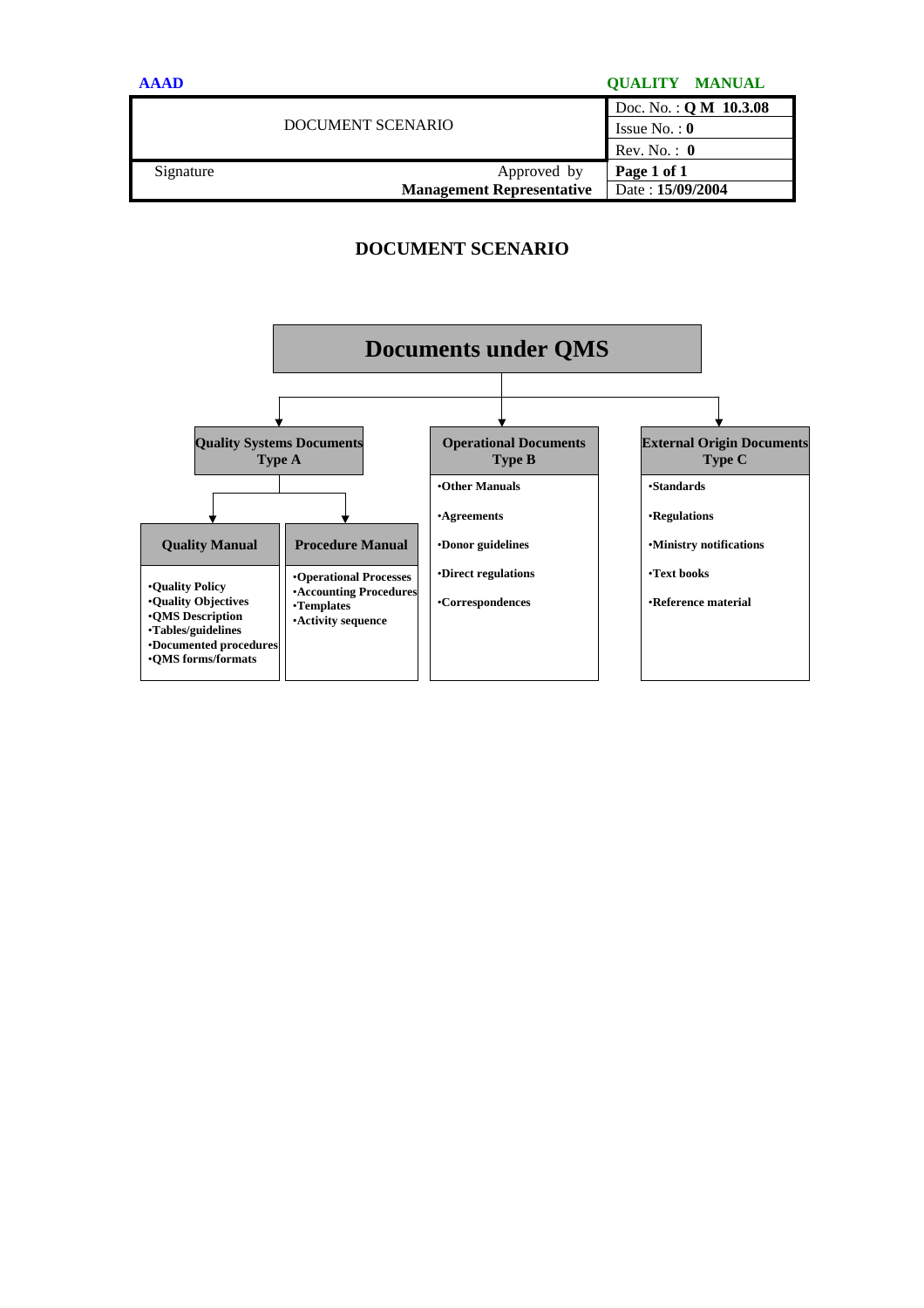| <b>AAAD</b>      |                                  | <b>OUALITY MANUAL</b>   |
|------------------|----------------------------------|-------------------------|
| RECORDS SCENARIO |                                  | Doc. No.: Q M 10.3.09   |
|                  |                                  | Issue No.: $\mathbf{0}$ |
|                  |                                  | Rev. No.: $\mathbf{0}$  |
| Signature        | Approved by                      | Page 1 of 1             |
|                  | <b>Management Representative</b> | Date: 15/09/2004        |

# **RECORDS SCENARIO**



**\* These are records governed by Record Control Procedure (QM 9.2) \*\* These are records maintained by various sections in many files and kept with each section**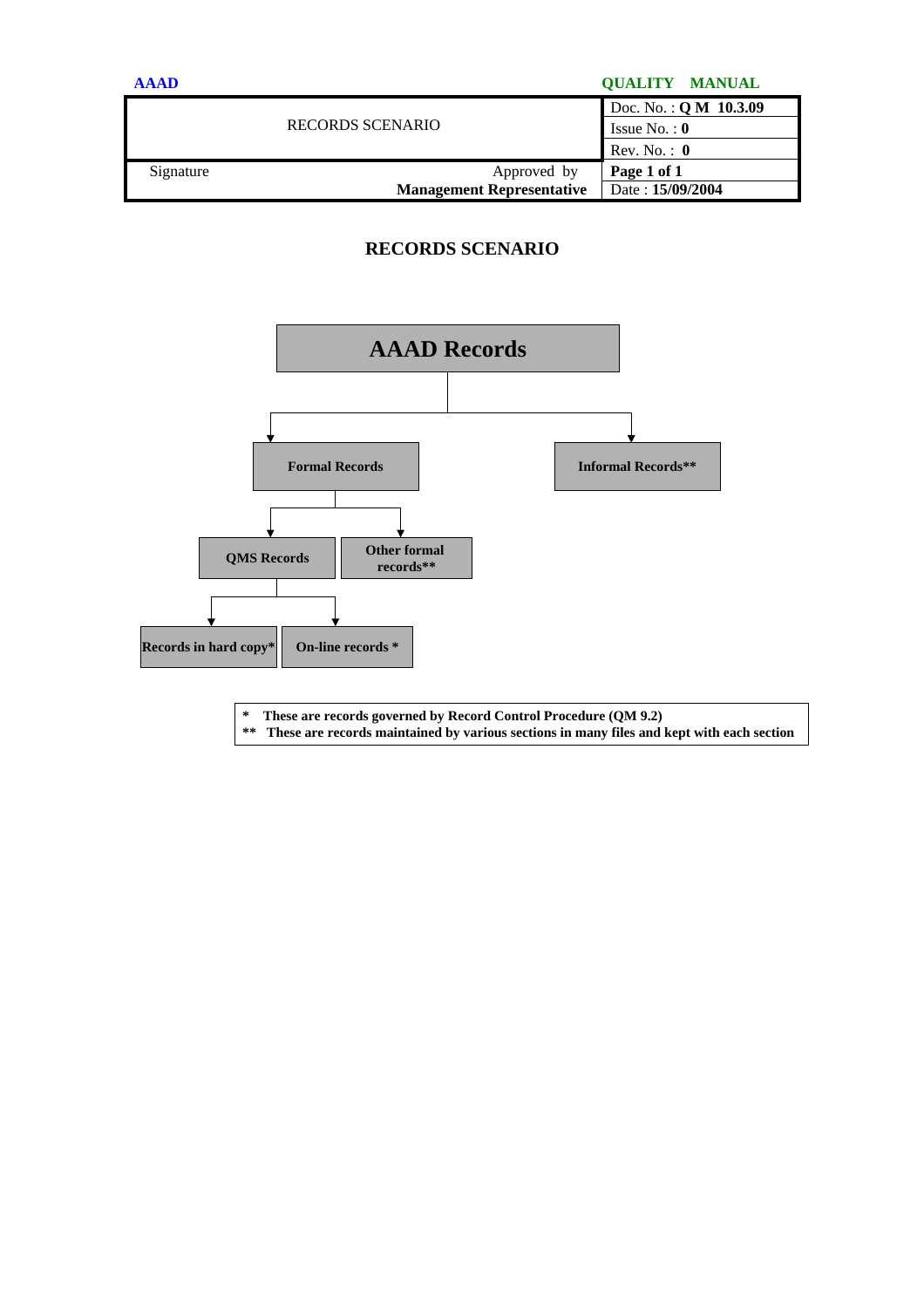| <b>AAAD</b>           |                                  | <b>OUALITY MANUAL</b>   |
|-----------------------|----------------------------------|-------------------------|
|                       |                                  | Doc. No.: Q M 10.3.10   |
| STAKEHOLDERS SCENARIO |                                  | Issue No.: $\mathbf{0}$ |
|                       | Rev. No.: $\mathbf{0}$           |                         |
| Signature             | Approved by                      | Page 1 of 1             |
|                       | <b>Management Representative</b> | Date: 15/09/2004        |

# **STAKEHOLDERS SCENARIO**

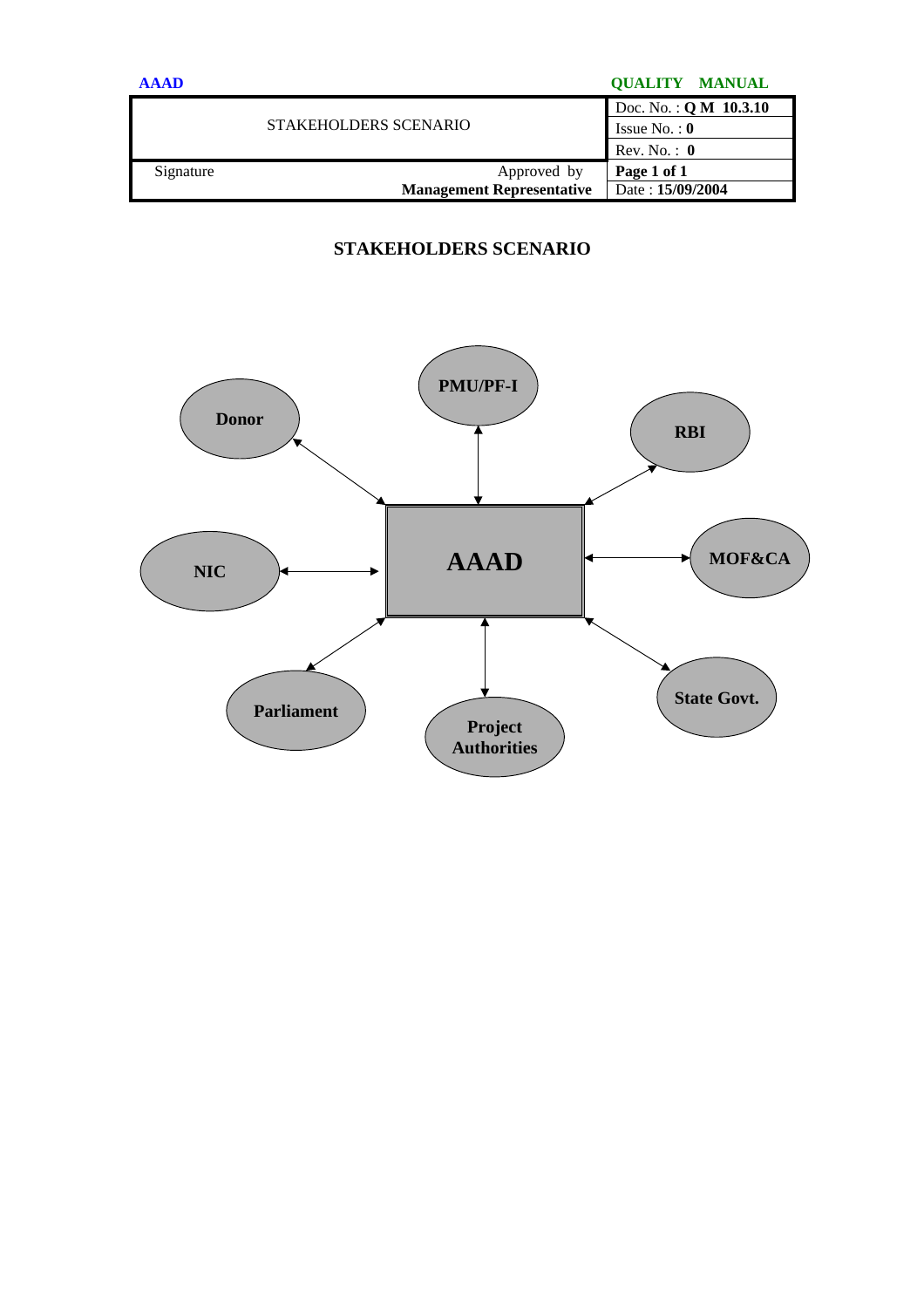**QUALITY MANUAL** 

| <b>OUALITY PLAN OVERVIEW</b> |                                  | Doc. No.: $Q M$ 10.3.11 |
|------------------------------|----------------------------------|-------------------------|
|                              |                                  | Issue No.: $\mathbf{0}$ |
|                              | Rev. No.: $\mathbf{0}$           |                         |
| Signature                    | Approved by                      | Page 1 of 1             |
|                              | <b>Management Representative</b> | Date: 15/09/2004        |

# **QUALITY PLAN OVERVIEW**

| As warranted by the        | As required by the           | <b>Presented</b>      | <b>Presented</b> | <b>Remarks</b> |
|----------------------------|------------------------------|-----------------------|------------------|----------------|
| <b>Standard</b>            | <b>Operation</b>             | In the form of        | in               |                |
| <b>Quality Policy</b>      |                              |                       |                  |                |
| <b>Quality Objectives</b>  |                              | Statements and        |                  |                |
| <b>QMS</b> Description     |                              | descriptions          |                  |                |
| (ISO 9001)                 |                              |                       | Quality          |                |
| <b>Documented QMS</b>      |                              | Formatted             | <b>Manual</b>    |                |
| <b>Procedures</b>          |                              | Descriptions          |                  |                |
| <b>Tables / Guidelines</b> |                              | Table / descriptions  |                  |                |
| (for QMS)                  |                              |                       |                  |                |
| <b>Forms / Formats</b>     |                              | Samples (approved)    |                  |                |
| (For QMS)                  |                              |                       |                  |                |
|                            | Annexures (as needed)        |                       |                  |                |
|                            | <b>Organisation Overview</b> | <b>Description</b>    |                  |                |
|                            | <b>Activities</b>            | <b>Description of</b> |                  |                |
|                            |                              | operational           | <b>Procedure</b> |                |
|                            |                              | activities            | <b>Manual</b>    |                |
|                            | <b>Operational Process</b>   | <b>Process Flow</b>   |                  |                |
|                            | <b>Flows</b>                 | diagrams              |                  |                |
|                            | Annexures (as needed)        | <b>Tables</b> and     |                  |                |
|                            |                              | <b>Summary</b>        |                  |                |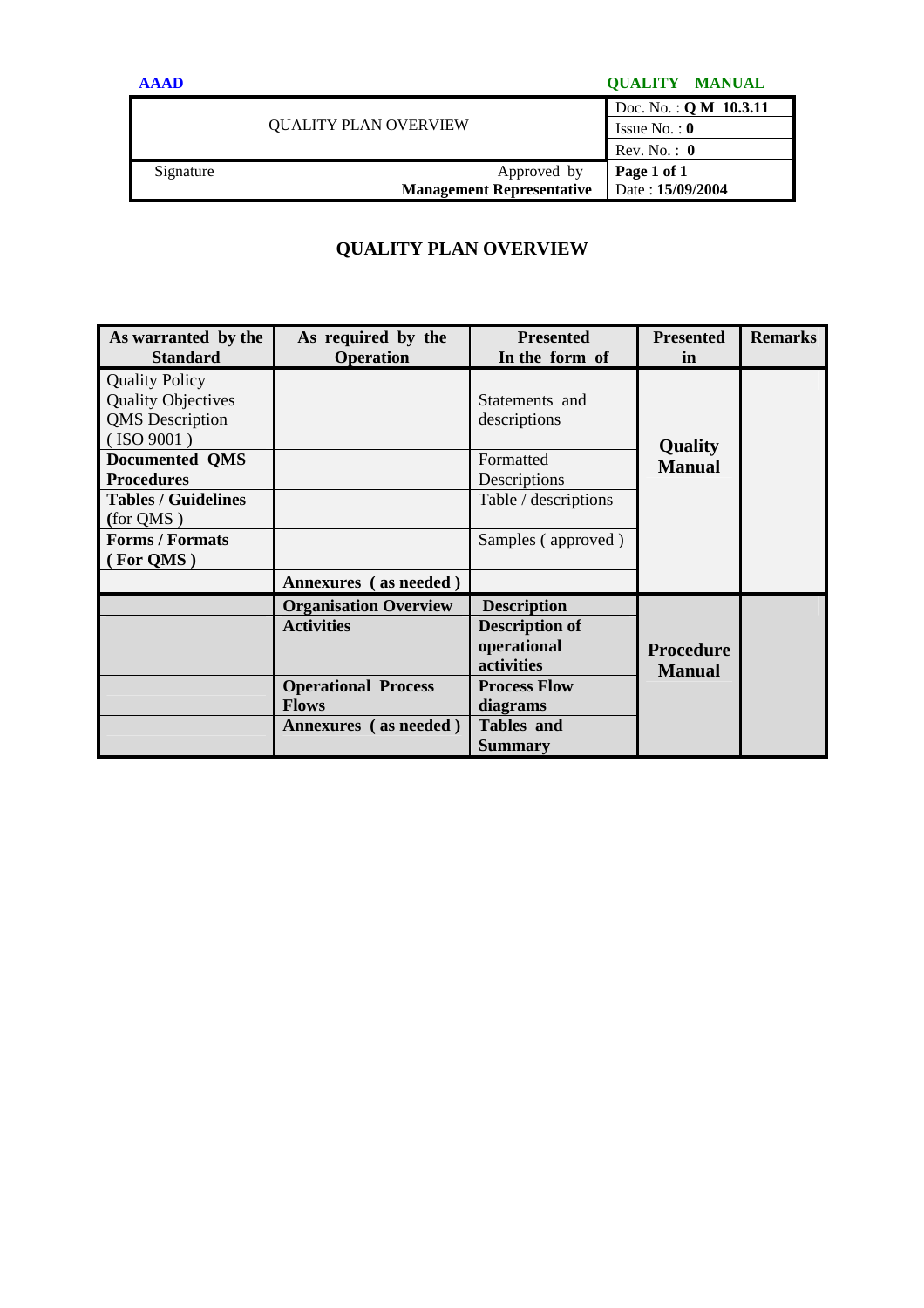| <b>AAAD</b> |                                   | <b>OUALITY MANUAL</b>   |
|-------------|-----------------------------------|-------------------------|
|             |                                   | Doc. No.: Q M 10.3.12   |
|             | LIST OF EXTERNAL ORIGIN DOCUMENTS | Issue No.: $\mathbf{0}$ |
|             |                                   | Rev. No.: $\mathbf{0}$  |
| Signature   | Approved by                       | Page 1 of 1             |
|             | <b>Management Representative</b>  | Date: 15/09/2004        |

# **LIST OF EXTERNAL ORIGIN DOCUMENTS**

| SI <sub>No.</sub> | <b>Title Description</b>       | No. of  | <b>Source</b> | Media          | Custodian               | <b>Remarks</b>                 |
|-------------------|--------------------------------|---------|---------------|----------------|-------------------------|--------------------------------|
|                   |                                | copies  |               |                |                         |                                |
| 1.                | ISO 9001: 2000 Series Standard | 1 set   | <b>BIS</b>    | Hard           | <b>MR</b>               |                                |
| 2.                | Handbook on Disbursement       |         | WB / ADB      | Hard copy      | DCA / AO                |                                |
| 3.                | Loan Regulation Hand book      |         | WB / ADB      | Hard copy      | Concerned<br><b>DCA</b> |                                |
| 4.                | Compaq Computer Manual         | 32 sets | Compaq        | Hard           | AO(EDP)                 |                                |
| 5.                | <b>HP Printer Manual</b>       |         | HP            | <b>Booklet</b> | $AO$ (EDP)              | Inkjet $(5)$ ,<br>Laserjet (2) |
| 6.                | <b>Server Manual</b>           | 3       |               | Hard form      | $AO$ (EDP)              |                                |
| 7.                | <b>Scanner Manual</b>          | 2       |               | Hard form      | $AO$ (EDP)              |                                |